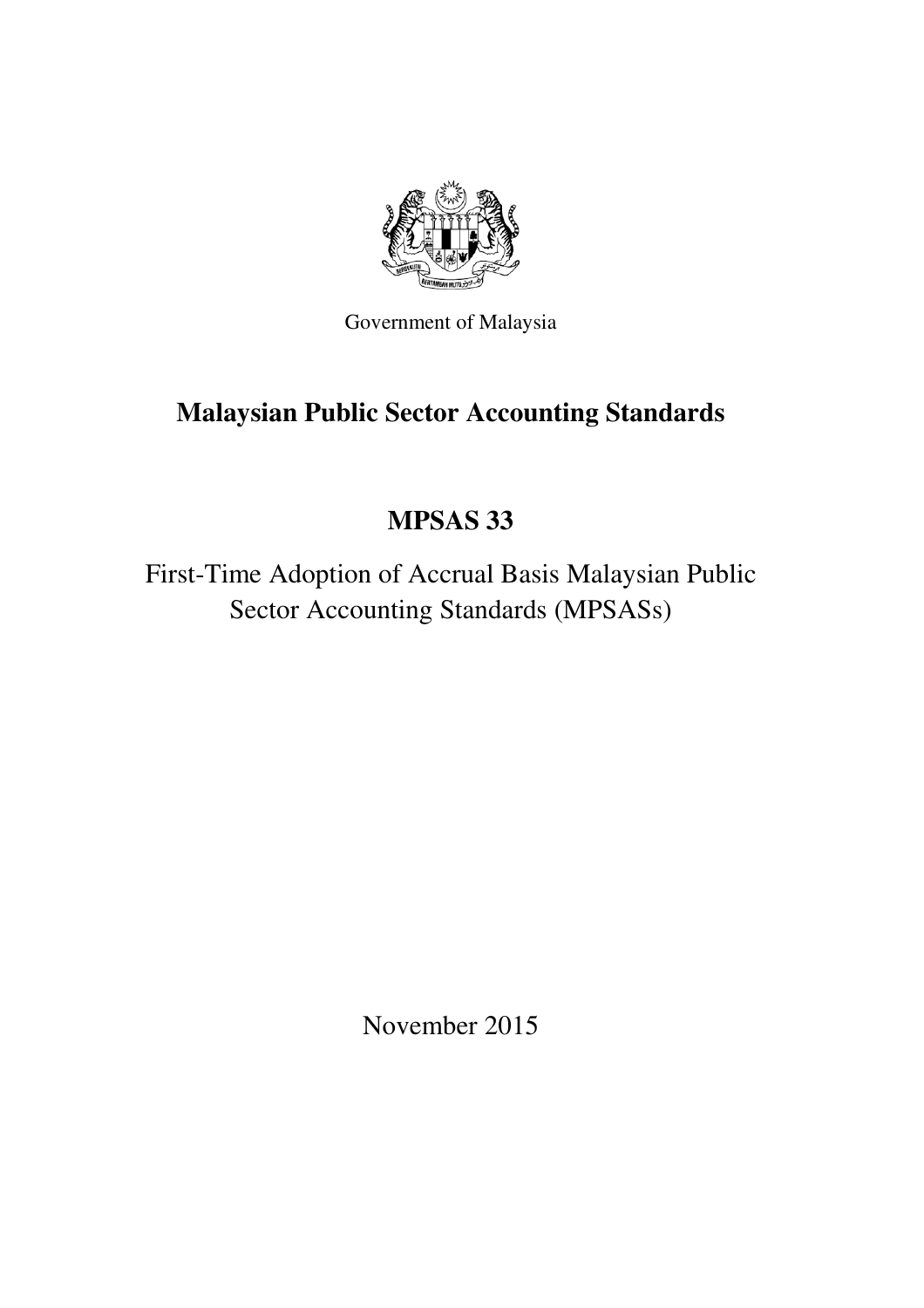# **MPSAS 33 - FIRST-TIME ADOPTION OF ACCRUAL BASIS MALAYSIAN PUBLIC SECTOR ACCOUNTING STANDARDS (MPSASs)**

#### **Acknowledgment**

The Malaysian Public Sector Accounting Standard (MPSAS) 33 is based on International Public Sector Accounting Standard (IPSAS) 33, *First-time Adoption of Accrual Basis International Public Sector Accounting Standards (IPSASs)* of the International Public Sector Accounting Standards Board, published by the International Federation of Accountants (IFAC) in January 2015 and is used with permission of IFAC.

International Public Sector Accounting Standard (IPSAS) 33*, First-time Adoption of Accrual Basis International Public Sector Accounting Standards (IPSASs)* © January 2015 by the International Federation of Accountants.

Prepared by: Accountant General's Department No. 1, Persiaran Perdana Kompleks Kementerian Kewangan Presint 2, Pusat Pentadbiran Kerajaan Persekutuan 62594 Putrajaya

Tel : 03-88821000 Faks : 03-88821765 Web: http://www.anm.gov.my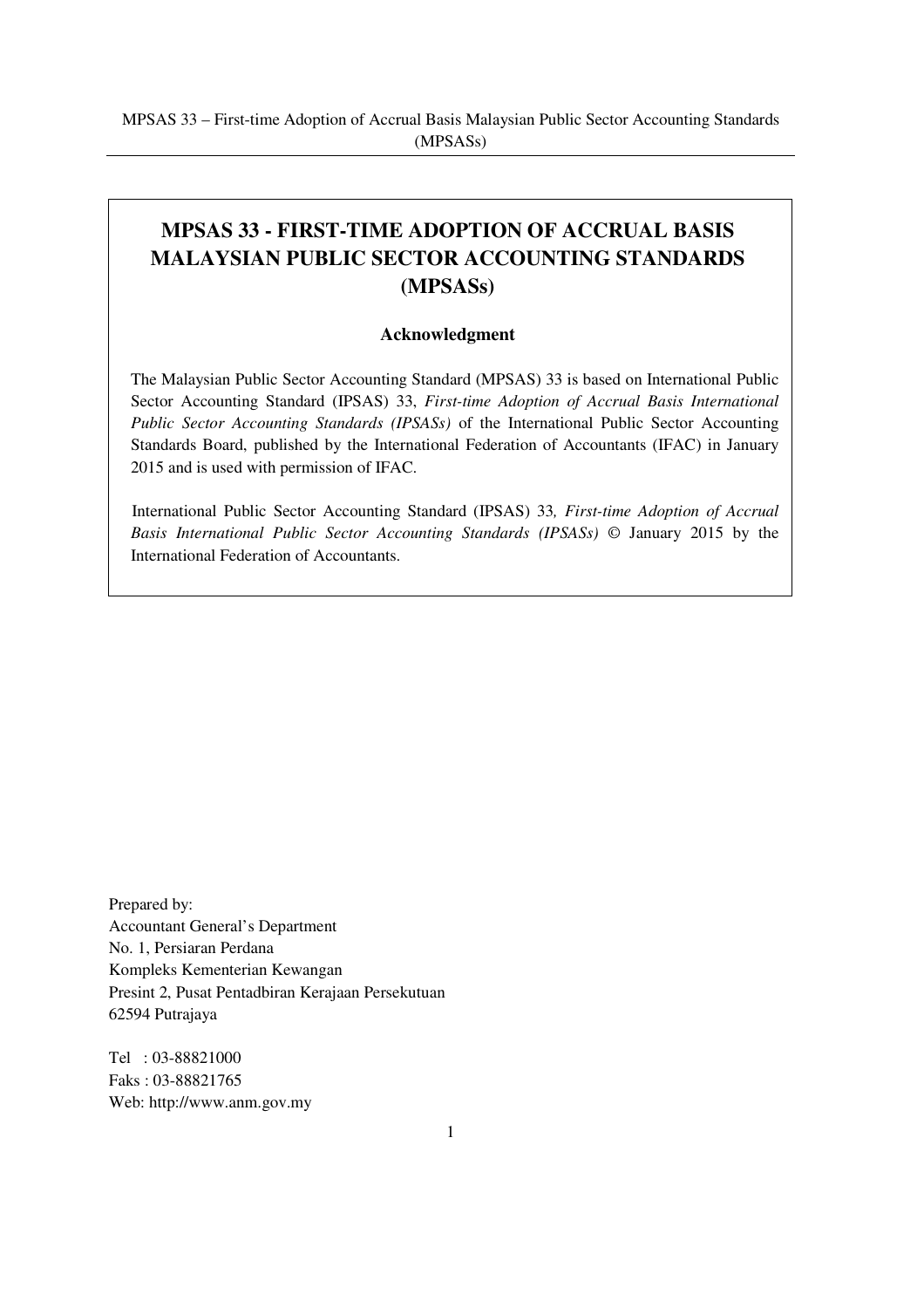# **MPSAS 33 —FIRST-TIME ADOPTION OF ACCRUAL BASIS MALAYSIAN PUBLIC SECTOR ACCOUNTING STANDARDS**

## **CONTENTS**

|                                                                                                                                                     | Paragraph  |
|-----------------------------------------------------------------------------------------------------------------------------------------------------|------------|
|                                                                                                                                                     | 1          |
|                                                                                                                                                     | $2 - 8$    |
|                                                                                                                                                     | $9 - 14$   |
|                                                                                                                                                     | 10         |
|                                                                                                                                                     | 11         |
|                                                                                                                                                     | 12         |
|                                                                                                                                                     | $13 - 14$  |
|                                                                                                                                                     | $15 - 22$  |
|                                                                                                                                                     | 15         |
|                                                                                                                                                     | $16 - 22$  |
|                                                                                                                                                     | $23 - 26$  |
| Exemptions that Affect Fair Presentation and Compliance with Accrual Basis MPSASs                                                                   |            |
|                                                                                                                                                     | $33 - 62$  |
| Three Year Transitional Relief Period for the Recognition and/or Measurement                                                                        | $36 - 62$  |
| Exemptions that Do Not Affect Fair Presentation and Compliance with Accrual Basis                                                                   | $63 - 134$ |
|                                                                                                                                                     | $64 - 70$  |
| Using Deemed Cost to Measure Assets Acquired Through a Non-Exchange<br>Using Deemed Cost for Investments in Controlled Entities, Joint Ventures and | 71         |
|                                                                                                                                                     | $72 - 73$  |
|                                                                                                                                                     | $74 - 76$  |
|                                                                                                                                                     | $77 - 84$  |
| MPSAS 4, The Effects of Changes in Foreign Exchange Rates                                                                                           | $85 - 87$  |
|                                                                                                                                                     | $88 - 90$  |
|                                                                                                                                                     | 91-94      |
|                                                                                                                                                     | $95 - 96$  |
|                                                                                                                                                     | 97         |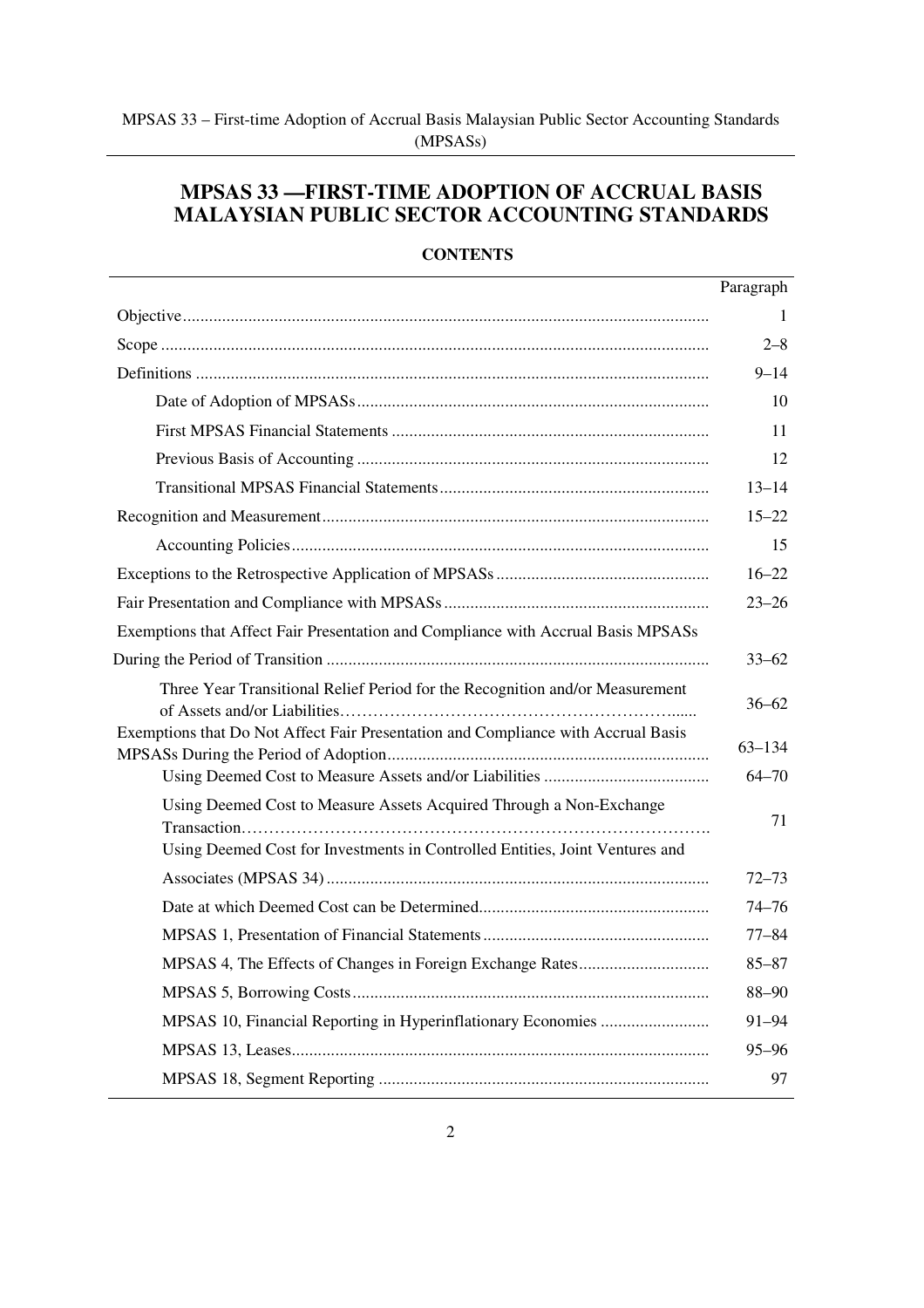MPSAS 33 – First-time Adoption of Accrual Basis Malaysian Public Sector Accounting Standards (MPSASs)

|                                                                                                                                         | $98 - 100$  |
|-----------------------------------------------------------------------------------------------------------------------------------------|-------------|
|                                                                                                                                         | $101 - 07$  |
|                                                                                                                                         | $108 - 110$ |
|                                                                                                                                         | $111 - 112$ |
| MPSAS 29, Financial Instruments: Recognition and Measurement                                                                            | $113 - 122$ |
|                                                                                                                                         | $123 - 124$ |
|                                                                                                                                         | $125 - 126$ |
|                                                                                                                                         | $127 - 128$ |
| MPSAS 34, Separate Financial Statements, MPSAS 35, Consolidated                                                                         |             |
| Financial Statements and MPSAS 36, Investments in Associates and Joint                                                                  | $129 - 130$ |
|                                                                                                                                         | 131         |
|                                                                                                                                         | $132 - 134$ |
|                                                                                                                                         | 135-152     |
|                                                                                                                                         | 141         |
|                                                                                                                                         | 142-147     |
| Disclosures where Deemed Cost is Used for Inventory, Investment<br>Property, Property Plant and Equipment, Intangible Assets, Financial |             |
|                                                                                                                                         | 148         |
| Disclosures Where Deemed Cost is Used for Investment in Controlled                                                                      |             |
| Exemptions from Disclosure Requirements in MPSASs During The Period                                                                     | $149 - 150$ |
|                                                                                                                                         | 151-152     |
|                                                                                                                                         | 153         |
|                                                                                                                                         | 154         |
| Appendix A                                                                                                                              |             |
| <b>Implementation Guidance</b>                                                                                                          |             |
|                                                                                                                                         |             |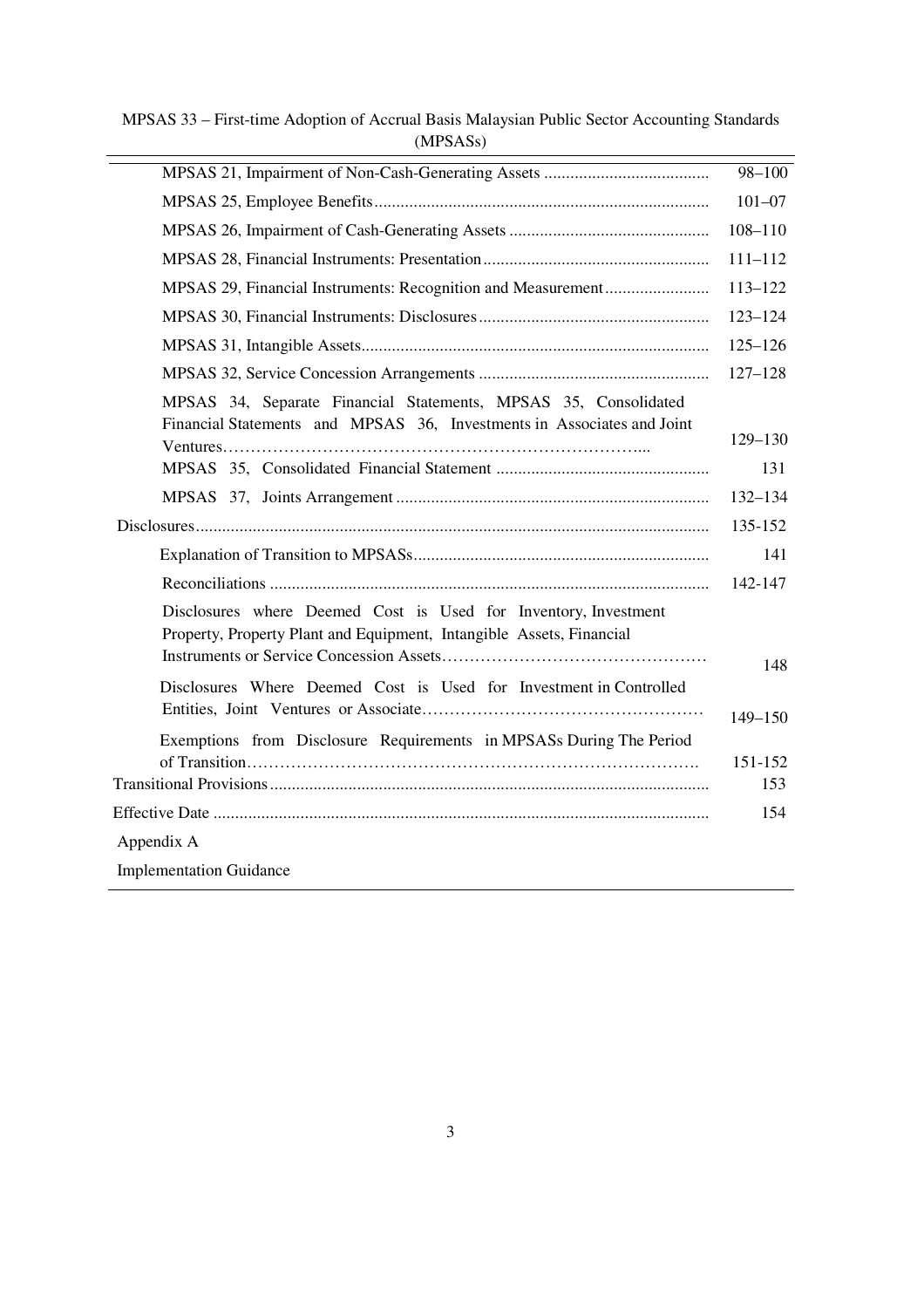## MPSAS 33 – First-time Adoption of Accrual Basis Malaysian Public Sector Accounting Standards (MPSASs)

Malaysian Public Sector Accounting Standard 33, *First-time Adoption of Accrual Basis Malaysian Public Sector Accounting Standards (MPSASs)* is set out in paragraphs 1–154. All the paragraphs have equal authority. MPSAS 33 should be read in the context of its objective and the *Preface to Malaysian Public Sector Accounting Standards*. MPSAS 3, *Accounting Policies, Changes in Accounting Estimates and Errors* provides a basis for selecting and applying accounting policies in the absence of explicit guidance.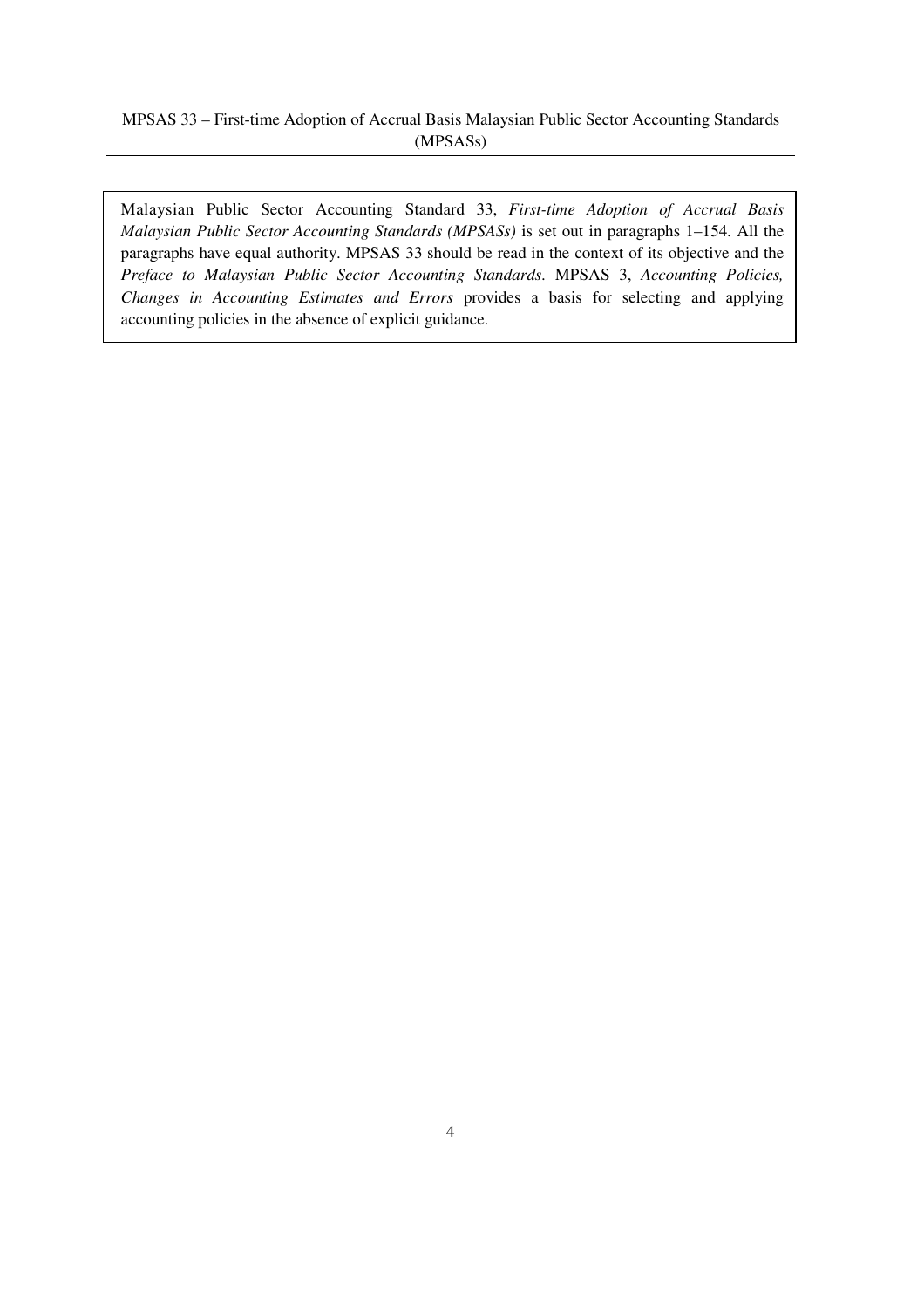# **Objective**

- 1. The objective of this Standard is to provide guidance to a first-time adopter that prepares and presents financial statements following the adoption of accrual basis MPSASs, in order to present high quality information:
	- (a) That provides transparent reporting about a first-time adopter's transition to accrual basis MPSASs;
	- (b) That provides a suitable starting point for accounting in accordance with accrual basis MPSASs irrespective of the basis of accounting the first-time adopter has used prior to the date of adoption; and
	- (c) Where the benefits are expected to exceed the costs.

# **Scope**

- 2. **An entity shall apply this MPSAS when it prepares and presents its annual financial statements on the adoption of, and during the transition to, accrual basis MPSASs.**
- 3. This MPSAS applies when an entity first adopts accrual basis MPSASs and during the transitional period allowed in this MPSAS. It does not apply when, for example, a first-time adopter:
	- (a) Stops presenting financial statements in accordance with prescribed requirements, having previously presented them as well as another set of financial statements that contained an explicit and unreserved statement of compliance with accrual basis MPSASs;
	- (b) Presented financial statements in the previous reporting period in accordance with prescribed requirements and those financial statements contained an explicit and unreserved statement of compliance with accrual basis MPSASs; or
	- (c) Presented financial statements in the previous reporting period that contained an explicit and unreserved statement of compliance with accrual basis MPSASs, even if the auditors modified their audit report on those financial statements.
- 4. This Standard shall be applied from the date on which a first-time adopter adopts accrual basis MPSASs and during the period of transition. This Standard permits a first-time adopter to apply transitional exemptions and provisions that may impact fair presentation. Where these transitional exemptions and provisions are applied, a first-time adopter is required to disclose information about the transitional exemptions and provisions adopted, and progress towards fair presentation and compliance with accrual basis MPSASs.
- 5. At the end of the transitional period a first-time adopter must comply with the recognition, measurement, presentation and disclosure requirements in the other accrual basis MPSAS in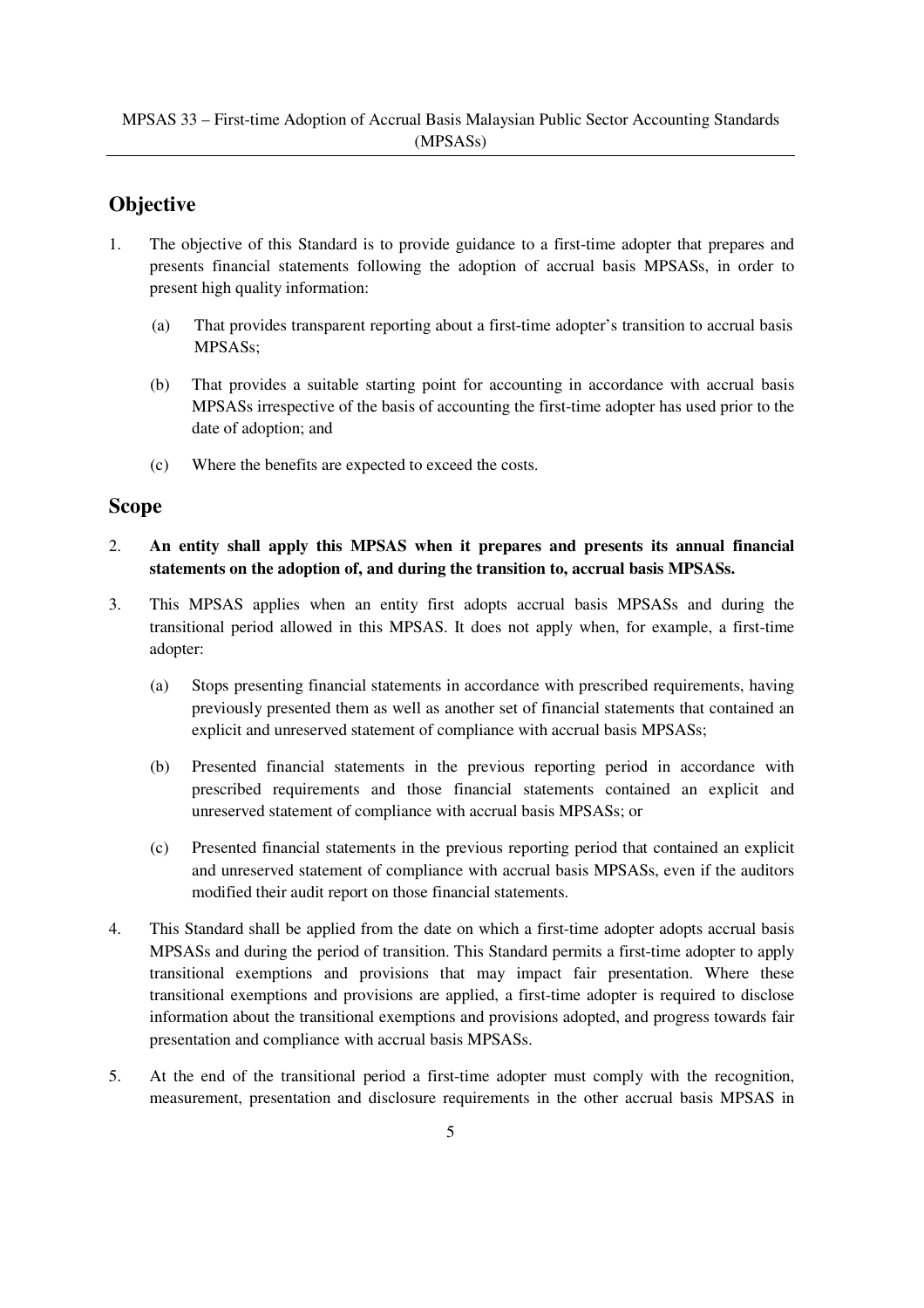order to assert compliance with accrual basis MPSASs as required in MPSAS 1, *Presentation of Financial Statements*.

- 6. This MPSAS does not apply to changes in accounting policies made by an entity that already applies MPSASs. Such changes are the subject of:
	- (a) Requirements on changes in accounting policies in MPSAS 3, *Accounting Policies, Changes in Accounting Estimates and Errors*; and
	- (b) Specific transitional requirements in other MPSASs. The transitional provisions in other MPSASs apply only to changes in accounting policies made by an entity that already applies accrual basis MPSASs; they do not apply to a first-time adopter's transition to MPSASs, except as specified in this MPSAS.
- 7. **This Standard applies to all public sector entities other than Government Business Enterprises.**
- 8. The *Preface to Malaysian Public Sector Accounting Standards* issued by the Accountant General's Department explains that Government Business Enterprises (GBEs ) apply approved accounting standards issued by the Malaysian Accounting Standards Board (MASB). GBEs are defined in MPSAS 1, *Presentation of Financial Statements*

# **Definitions**

9. **The following terms are used in this Standard with the meanings specified:** 

**Date of adoption of MPSASs is the date an entity adopts accrual basis MPSASs for the first time, and is the start of the reporting period in which the first-time adopter adopts accrual basis MPSASs and for which the entity presents its first transitional MPSAS financial statements or its first MPSAS financial statements.** 

**Deemed cost is an amount used as a surrogate for acquisition cost or depreciated cost at a given date.** 

**First MPSAS financial statements are the first annual financial statements in which an entity complies with the accrual basis MPSASs and can make an explicit and unreserved statement of compliance with those MPSASs because it adopted one or more of the transitional exemptions in this MPSAS that do not affect the fair presentation of the financial statements and its ability to assert compliance with accrual basis MPSASs.** 

**First-time adopter is an entity that adopts accrual basis MPSASs for the first time and presents its first transitional MPSAS financial statements or its first MPSAS financial statements.** 

**Opening statement of financial position is a first-time adopter's statement of financial position at the date of adoption of MPSASs.**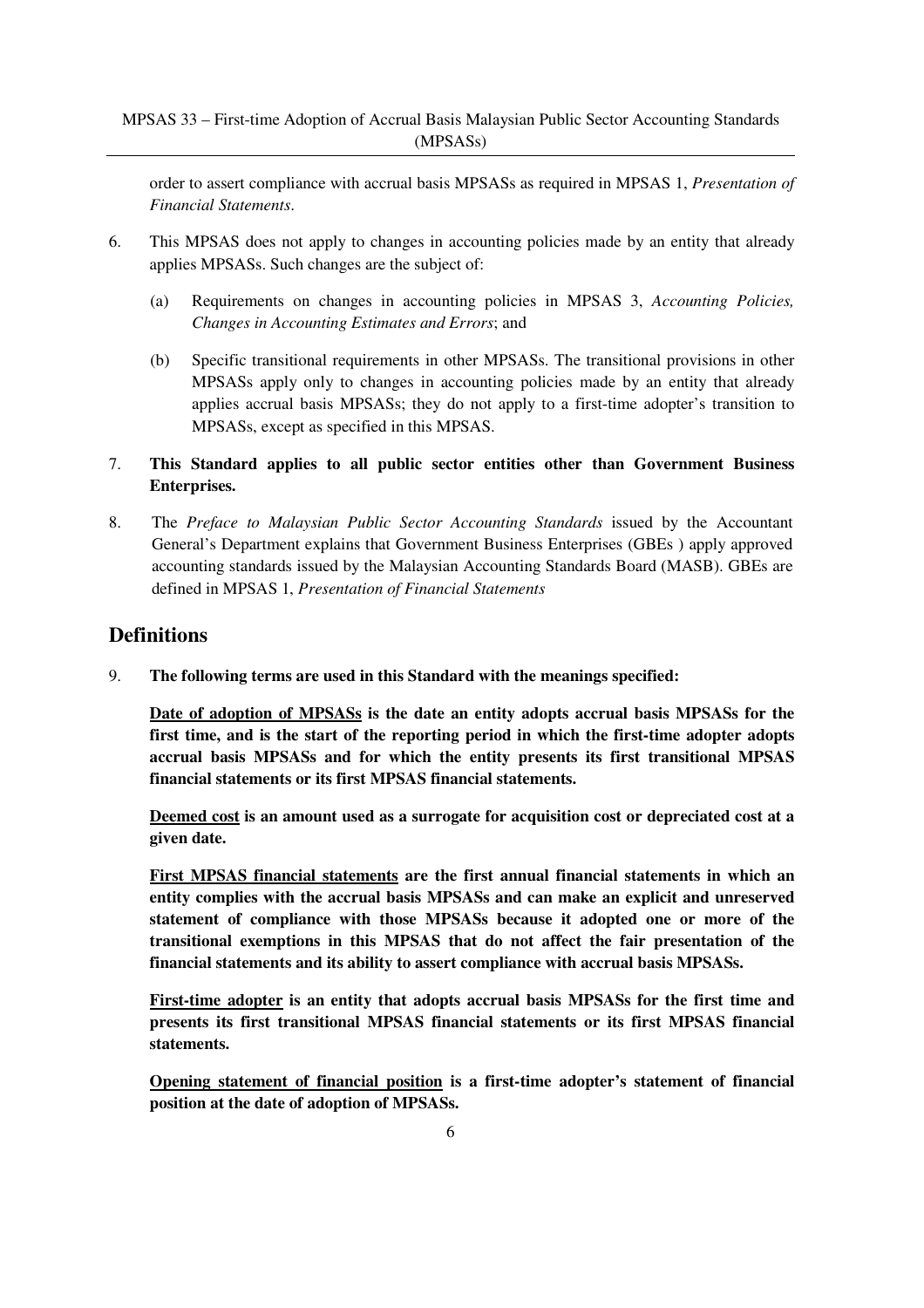**Period of transition is the period during which a first-time adopter applies one or more of the exemptions in this MPSAS before it complies with the accrual basis MPSASs, and before it is able to make an explicit and unreserved statement of such compliance with MPSASs.**

**Previous basis of accounting is the basis of accounting that a first-time adopter used immediately before adopting accrual basis MPSASs.**

**Transitional MPSAS financial statements are the financial statements prepared in accordance with this MPSAS where a first-time adopter cannot make an explicit and unreserved statement of compliance with other MPSASs because it adopted one or more of the transitional exemptions in this MPSAS that affect the fair presentation of the financial statements and its ability to assert compliance with accrual basis MPSASs.**

**Terms defined in other MPSASs are used in this Standard with the same meaning as in those Standards, and are reproduced in the** *Glossary of Defined Terms* **published separately.**

#### **Date of Adoption of MPSASs**

10. The date of adoption of MPSASs is the date that an entity adopts accrual basis MPSASs for the first time. It is the start of the reporting period in which the first-time adopter adopts accrual basis MPSASs and for which it presents its first transitional MPSAS financial statements or its first MPSAS financial statements. If a first-time adopter takes advantage of the exemptions in this MPSASs that affect fair presentation and compliance with accrual basis MPSASs (see paragraphs 36–62) in producing its first transitional MPSAS financial statements, it can only make an explicit and unreserved statement of compliance with accrual basis MPSASs when the exemptions that provided the relief have expired, and/or when the relevant items are recognized, measured and/or the relevant information is presented and/or disclosed in the financial statements in accordance with the applicable MPSASs (whichever is earlier). Financial statements shall not be described as complying with MPSASs unless they comply with all the requirements of all the applicable MPSASs.

## **First MPSAS Financial Statements**

11. An entity's first MPSAS financial statements are the first annual financial statements in which the first-time adopter can make an explicit and unreserved statement in those financial statements of compliance with accrual basis MPSASs. If a first-time adopter does not adopt the exemptions in this MPSAS that affect fair presentation and compliance with accrual basis MPSASs (see paragraphs 36– 62), its first financial statements following the adoption of accrual basis MPSASs will also be its first MPSAS financial statements.

#### **Previous Basis of Accounting**

12. The previous basis of accounting is the basis of accounting that a first-time adopter used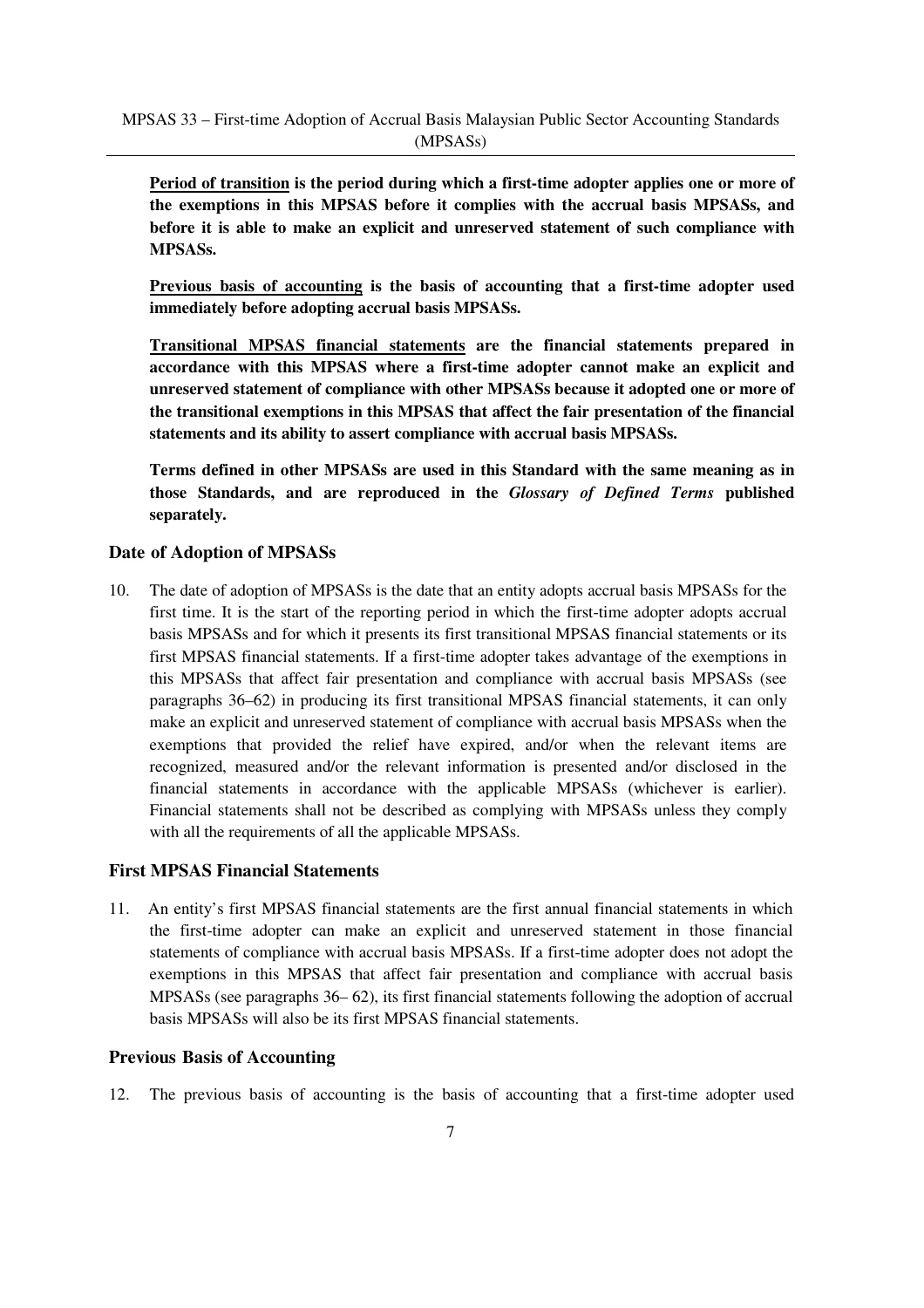immediately before adopting accrual basis MPSASs. This might be a cash basis of accounting, an accrual basis of accounting, a modified version of either a cash basis or an accrual basis of accounting, or another prescribed basis.

## **Transitional MPSAS Financial Statements**

- 13. An entity's transitional MPSAS financial statements are the annual financial statements in which an entity transitions to accrual basis MPSASs and adopts certain exemptions in this MPSAS that affect the fair presentation of the financial statements and its ability to assert compliance with accrual basis MPSASs. If a first-time adopter adopts the exemptions in this MPSASs that affect fair presentation and compliance with accrual basis MPSASs (see paragraphs 36–62), it will not be able to make an explicit and unreserved statement of compliance with other accrual basis MPSASs until the exemptions that provided the relief in this MPSAS have expired and/or when the relevant items are recognized, measured and/or the relevant information has been presented and/or disclosed in accordance with the applicable MPSASs (whichever is earlier). Financial statements shall not be described as complying with MPSASs unless they comply with all the requirements of all the applicable MPSASs.
- 14. An entity's transitional MPSAS financial statements are those financial statements, where the entity transitions from another accounting basis such as when it:
	- (a) Prepared its most recent previous financial statements in accordance with the MPSAS, *Financial Reporting Under the Cash Basis of Accounting*;
	- (b) Presented its most recent previous financial statements:
		- (i) In accordance with prescribed requirements that are not consistent with MPSASs in all respects;
		- (ii) In conformity with MPSASs in all respects, except that the financial statements did not contain an explicit and unreserved statement that they complied with MPSASs;
		- (iii) Containing an explicit statement of compliance with some, but not all, MPSASs, including the adoption of the exemptions provided in this MPSAS that affect fair presentation and compliance with accrual basis MPSASs (see paragraphs 36–62);
		- (iv) In accordance with prescribed requirements inconsistent with MPSASs, using some individual MPSASs to account for items for which prescribed requirements did not exist; or
		- (v) In accordance with prescribed requirements, with a reconciliation of some amounts to the amounts determined in accordance with MPSASs;
	- (c) Prepared financial statements in accordance with MPSASs for internal use only, without making them available to external users;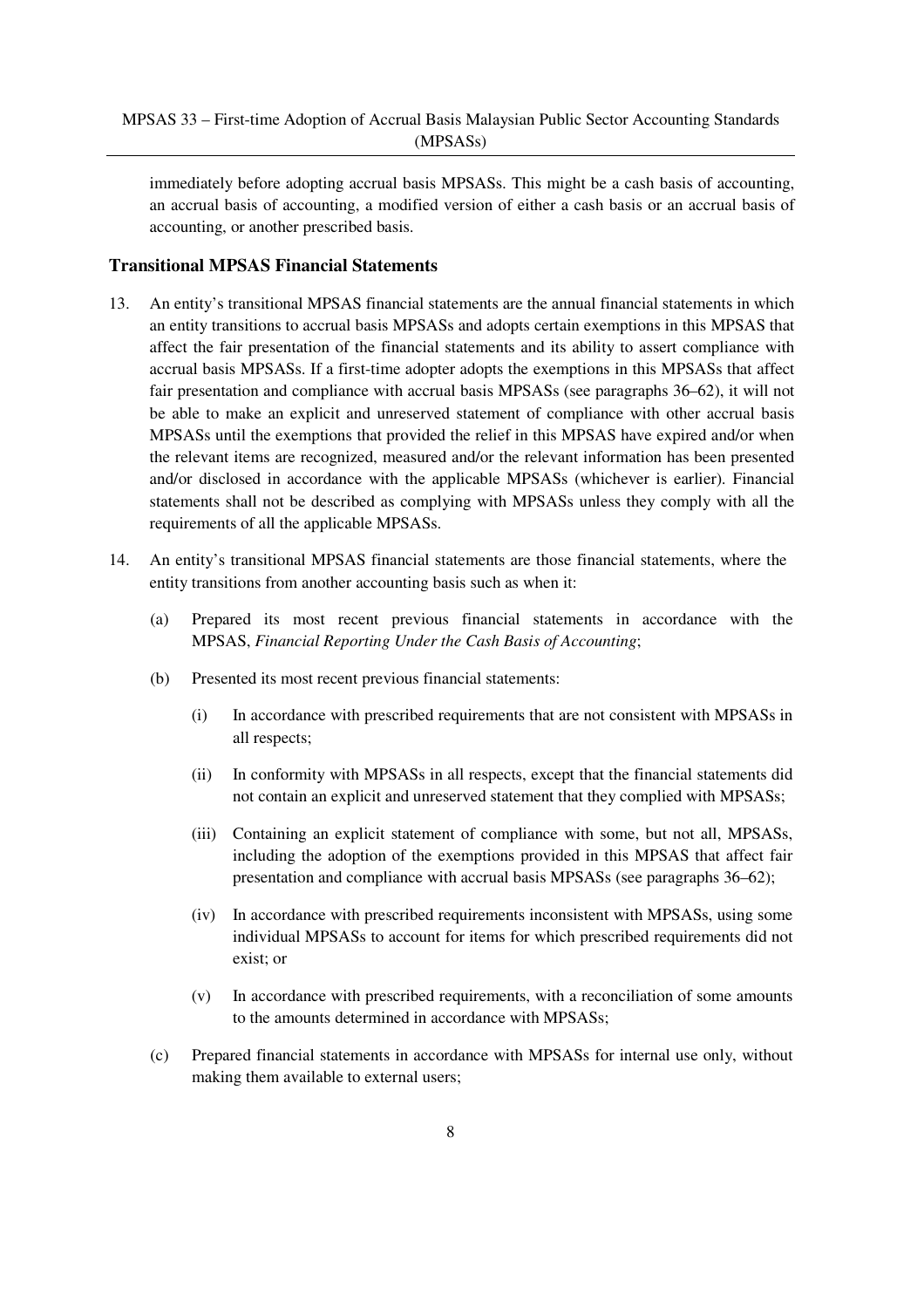- (d) Prepared a reporting package in accordance with MPSASs for consolidation purposes without preparing a complete set of financial statements as defined in MPSAS 1; or
- (e) Did not present financial statements for previous periods.

# **Recognition and Measurement**

#### **Opening Statement of Financial Position on Adoption of MPSASs**

15. **A first-time adopter shall prepare and present an opening statement of financial position at the date of adoption of MPSASs. This is the starting point for its accounting in accordance with accrual basis MPSASs.** 

#### **Accounting Policies**

- 16. **On the date of adoption of accrual basis MPSASs, a first-time adopter shall apply the requirements of the MPSASs retrospectively except if required, or otherwise permitted, in this MPSAS.**
- 17. **A first-time adopter shall use the same accounting policies in its opening statement of financial position and throughout all periods presented, except as specified in paragraphs 36–134. The accounting policies shall comply with each MPSAS effective at the date of adoption of MPSASs, except as specified in paragraphs 36–134.**
- 18. A first-time adopter that takes advantage of the exemptions in paragraph 36–134 will be required to amend its accounting policies after the exemptions that provided the relief have expired and/or when the relevant items are recognized, measured and/or the relevant information is presented and/or disclosed in the financial statements in accordance with the applicable MPSASs (whichever is earlier).
- 19. A first-time adopter shall apply the versions of accrual basis MPSASs effective at the date of adoption of MPSASs. A first-time adopter may apply a new MPSAS that is not yet mandatory if that MPSAS permits early application. Any new MPSASs that become effective during the period of transition shall be applied by the first-time adopter from the date it becomes effective.
- 20. Except as described in paragraphs 36–134, a first-time adopter shall, in its opening statement of financial position:
	- (a) Recognize all assets and liabilities whose recognition is required by MPSASs;
	- (b) Not recognize items as assets or liabilities if MPSASs do not permit such recognition;
	- (c) Reclassify items that it recognized in accordance with the previous basis of accounting as one type of asset, liability or component of net assets/equity, but are a different type of asset, liability or component of net assets/equity in accordance with MPSASs; and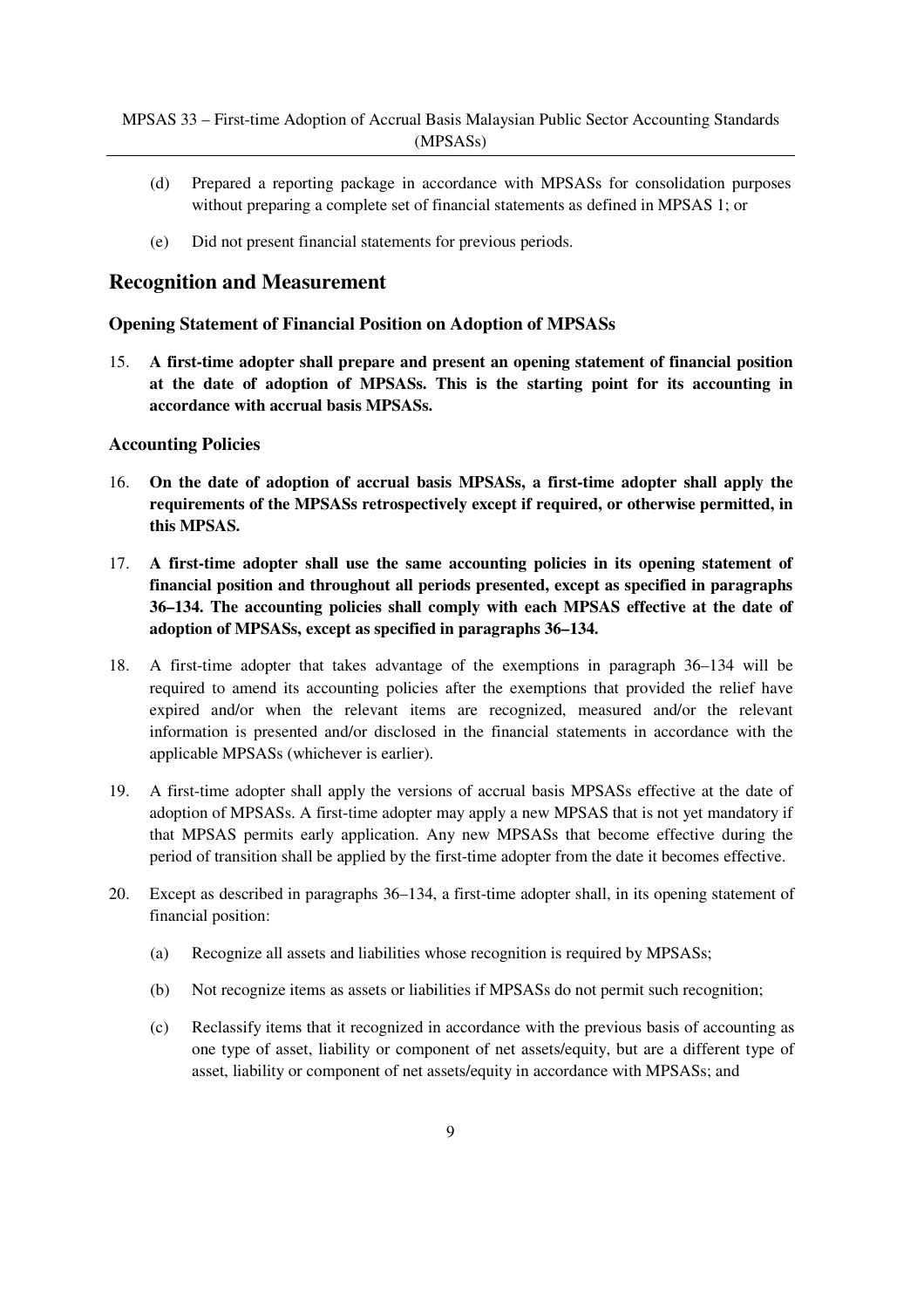- (d) Apply MPSASs in measuring all recognized assets and liabilities.
- 21. The accounting policies that a first-time adopter uses in financial statements may differ from those that it used at the end of its comparative period under its previous basis of accounting. The resulting adjustments arise from transactions, other events or conditions before the date of adoption of MPSASs. Therefore, a first-time adopter shall recognize those adjustments to the opening balance of accumulated surplus or deficit in the period in which the items are recognized and/or measured (or, if appropriate, another category of net assets/equity). The firsttime adopter shall recognize these adjustments in the earliest period presented.
- 22. The transitional exemptions and provisions in other MPSAS apply to changes in accounting policies made by an entity that already applies accrual basis MPSASs. The transitional exemptions and provisions in this MPSAS applies to a first-time adopter that prepares and presents its annual financial statements on the adoption of, and during the transition to accrual basis MPSASs.

# **Exceptions to the Retrospective Application of MPSASs**

- 23. **A first-time adopter's estimates in accordance with MPSASs at the date of adoption of MPSASs, shall be consistent with estimates made in accordance with the previous basis of accounting (after adjustments to reflect any difference in accounting policies), unless there is objective evidence that those estimates were inconsistent with the requirements in MPSASs.**
- 24. This MPSAS prohibits retrospective application of some aspects of accrual basis MPSASs. A first-time adopter may receive information after the date of adoption of MPSASs about estimates that it had made under its previous basis of accounting. In accordance with paragraph 23, a first-time adopter shall treat the receipt of that information in the same way as nonadjusting events after the reporting period in accordance with MPSAS 14, *Events after the Reporting Date*.
- 25. A first-time adopter may need to make estimates in accordance with MPSASs at the date of adoption of MPSASs or during the period of transition that were not required at that date under the previous basis of accounting. To achieve consistency with MPSAS 14, those estimates in accordance with MPSASs shall reflect conditions that existed at the date of adoption of MPSASs or at the date during the period of transition. In particular, estimates determined at the date of adoption of MPSASs or during the period of transition of market prices, interest rates or foreign exchange rates shall reflect market conditions at that date. For non-financial assets, such as property, plant and equipment, estimates about the asset's useful life, residual value or condition reflect management's expectations and judgment at the date of adoption of MPSASs or the date during the period of transition.
- 26. Paragraphs 23–25 apply to the opening statement of financial position. They also apply to a comparative period where an entity elects to present comparative information in accordance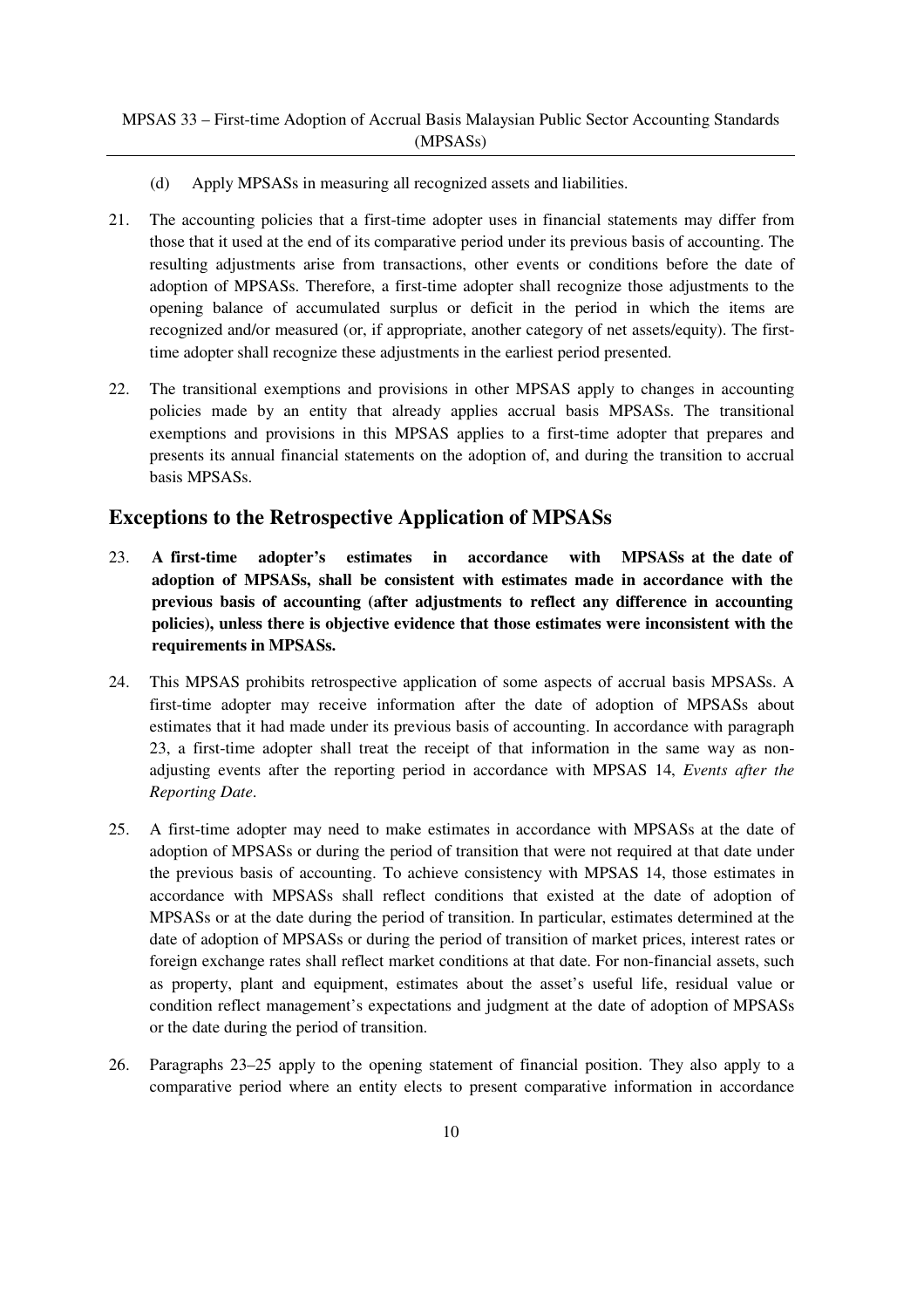with paragraph 78, in which case the references to the date of adoption of MPSASs are replaced by references to the end of that comparative period.

# **Fair Presentation and Compliance with MPSASs**

- 27. **A first-time adopter's first MPSAS financial statement position, financial performance, and cash flows of the entity. Fair presentation requires the faithful representation of the effects of transactions, other events, and conditions in accordance with the definitions and recognition criteria for assets, liabilities, revenue, and expenses set out in MPSASs. If a first-time adopter takes advantage of the exemptions in paragraphs 36–62, these exemptions will affect the fair presentation of the financial statements and the first-time adopter's ability to assert compliance with accrual basis MPSASs, until the exemptions that provided the relief have expired and/or when the relevant items are recognized and/or measured in accordance with the applicable MPSAS (whichever is earlier).**
- 28. **A first-time adopter shall claim full compliance with MPSASs only when it has complied with all the requirements of the applicable MPSASs effective at that date, subject to paragraph 11. If a first-time adopter adopts one or more of the exemptions in paragraph 36–62, the fair presentation of the financial statements and its ability to assert compliance with accrual basis MPSASs will be affected. An entity's whose financial statements comply with MPSASs shall make an explicit and unreserved statement of such compliance in the notes. Financial statements shall not be described as complying with MPSASs unless they comply with all the requirements of MPSASs, and shall be qualified as accrual basis MPSAS compliant financial statements.**
- 29. In accordance with paragraph 29 of MPSAS 1 fair presentation is achieved in virtually all circumstances by compliance with applicable MPSASs. For a first-time adopter to claim full compliance with MPSASs, all the requirements of the applicable MPSASs needs to be complied with to ensure that information is presented in a manner that meets the qualitative characteristics, subject to paragraph 11.
- 30. The exemptions in paragraphs 36–62 provide relief from the recognition, measurement, presentation and/or disclosure requirements in MPSASs on the date of adoption of MPSASs and during the period of transition. A first-time adopter may elect to adopt these exemptions, but shall consider that applying these exemptions will affect the fair presentation of its financial statements and its ability to assert compliance with accrual basis MPSASs in accordance with paragraphs 27 and 28 until the exemptions that provided the relief have expired and/or when the relevant items are recognized, measured, and/or the relevant information is presented and/or disclosed in the financial statements in accordance with the applicable MPSASs (whichever is earlier). Before making use of such exemptions, a first-time adopter shall consider all the relevant facts and circumstances and the potential effect on its financial statements.
- 31. **A first-time adopter shall assess whether the transitional exemptions adopted affect the fair presentation of the financial statements and the first-time adopter's ability to a**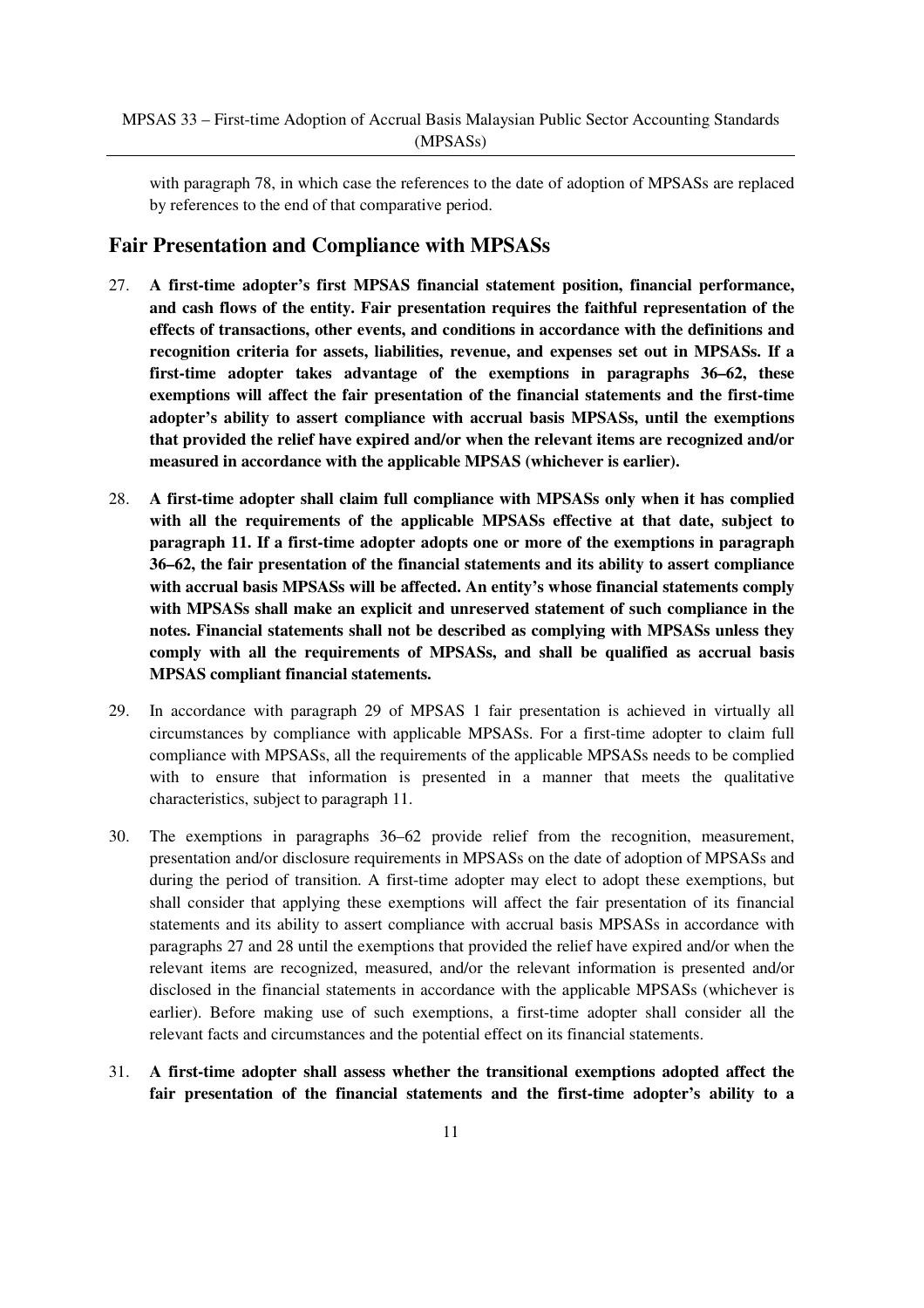#### **compliance with accrual basis MPSASs.**

32. For example, a first-time adopter adopts the three year transitional relief period for the recognition and measurement of traffic fines because insufficient data is available about the value of fines issued, fines written off, the compromises reached with offenders etc. The relief period is not applied to any other class of non-exchange revenue. The revenue received from fines is not material in relation to the financial statements as a whole. The entity concludes that, by adopting the transitional exemption and provisions, fair presentation and compliance with MPSASs will not be affected. As a result, the first-time adopter will still be able to achieve fair presentation and assert compliance with accrual basis MPSASs at the date of adoption of accrual basis MPSASs or during the period of transition.

# **Exemptions that Affect Fair Presentation and Compliance with Accrual Basis MPSASs during the Period of Transition**

- 33. **A first-time adopter may adopt the exemptions in paragraphs 36–62. These exemptions will affect the fair presentation of a first-time adopter's financial and its ability to assert compliance with accrual basis MPSASs during the period of transition in accordance with paragraphs 27 and 28 while they are applied. A first-time adopter shall not apply these exemptions by analogy to other items.**
- 34. **Notwithstanding the exemptions provided in paragraphs 36–62 a first-time adopter is encouraged to comply in full with all the requirements of the applicable MPSASs as soon as possible.**
- 35. **To the extent that a first-time adopter applies the exemptions in paragraph 36–62, it is not required to apply any associated presentation and/or disclosure requirements in the applicable MPSASs until the exemptions that provided the relief have expired or the relevant items are recognized and/or measured in the financial statements in accordance with the applicable MPSASs (whichever is earlier).**

# **Three Year Transitional Relief for the Recognition and/or Measurement of Assets and/or Liabilities**

#### *Recognition and/or Measurement of Assets and/or Liabilities*

- 36. **Where a first-time adopter has not recognized assets and/or liabilities under its previous basis of accounting, it is not required to recognize and/or measure the following assets and/or liabilities for reporting periods beginning on a date within three years following the date of adoption of MPSASs:** 
	- (a) **Inventories (see MPSAS 12,** *Inventories***);**
	- (b) **Investment property (see MPSAS 16,** *Investment Property***);**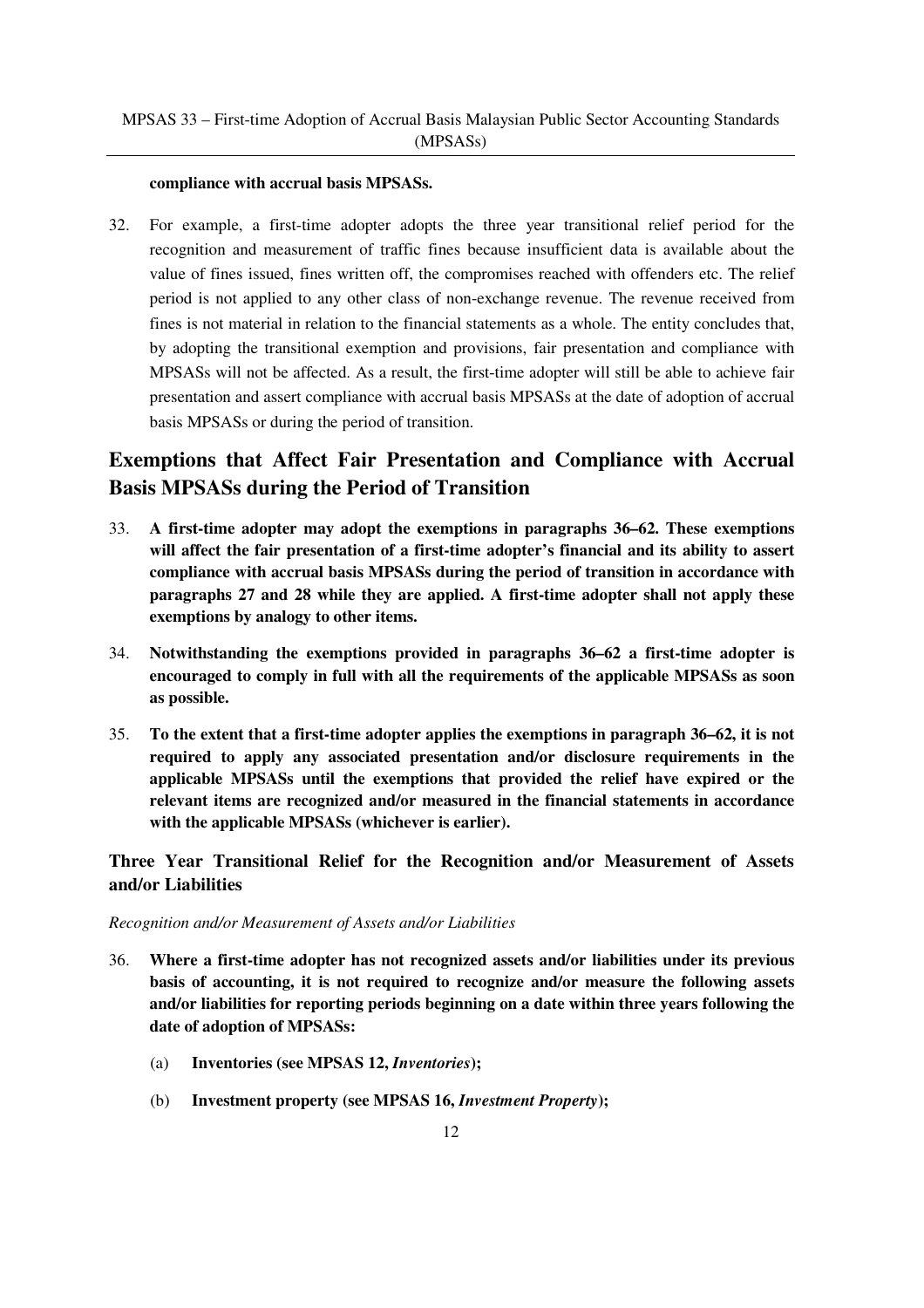- (c) **Property, plant and equipment (see MPSAS 17,** *Property, Plant and Equipment***);**
- (d) **Defined benefit plans and other long-term employee benefits (see MPSAS 25,**  *Employee Benefits***);**
- (e) **Biological assets and agricultural produce (see MPSAS 27,** *Agriculture***);**
- (f) **Intangible assets (see MPSAS 31,** *Intangible Assets***);**
- (g) **Service concession assets and the related liabilities, either under the financial liability model or the grant of a right to the operator model (see MPSAS 32,** *Service Concession Arrangements: Grantor***); and**
- (h) **Financial instruments (see MPSAS 29,** *Financial Instruments; Recognition and Measurement***).**

**For the Federal Government, finance lease assets and/or liabilities, defined benefit plans and other long-term employee benefits, service concession assets and the related liabilities will be accounted only when MPSAS 13, MPSAS 25 and MPSAS 32 are adopted.**

- 37. **Where a first-time adopter applies the exemption in paragraph 36(d), it shall recognize the obligation and any related plan assets at the same time.**
- 38. **Where a first-time adopter has recognized the assets and/or liabilities included in paragraph 36 under its previous basis of accounting, it is not required to change its accounting policy(ies) in respect of the measurement of these assets and/or liabilities for reporting periods beginning on a date within three years following the date of adoption of MPSASs.**
- 39. Subject to paragraphs 36 and 38, a first-time adopter is not required to change its accounting policy(ies) in respect of the recognition and/or measurement of assets and/or liabilities for reporting periods beginning on a date within three years following the date of adoption of MPSASs. The transitional exemptions in paragraphs 36 and 38 are intended to allow a first-time adopter a period to develop reliable models for recognizing and/or measuring its assets and/or liabilities during the period of transition. The first-time adopter may apply accounting policies for the recognition and/or measurement of such assets and/or liabilities that do not comply with the provisions of other MPSASs.
- 40. **Subject to the provisions of paragraphs 36 and 38, a first-time adopter shall only change its accounting policies during the period of transition to better conform to the accounting policies in accrual basis MPSASs, and may retain its existing accounting policies until the exemptions that provided the relief have expired or when the relevant items are recognized and/or measured in the financial statements in accordance with the applicable MPSASs (whichever is earlier). A first-time adopter may change its accounting policy in respect of the recognition and/or measurement of assets and/or liabilities on a class-byclass or category-by-category basis where the use of classes or categories is permitted in**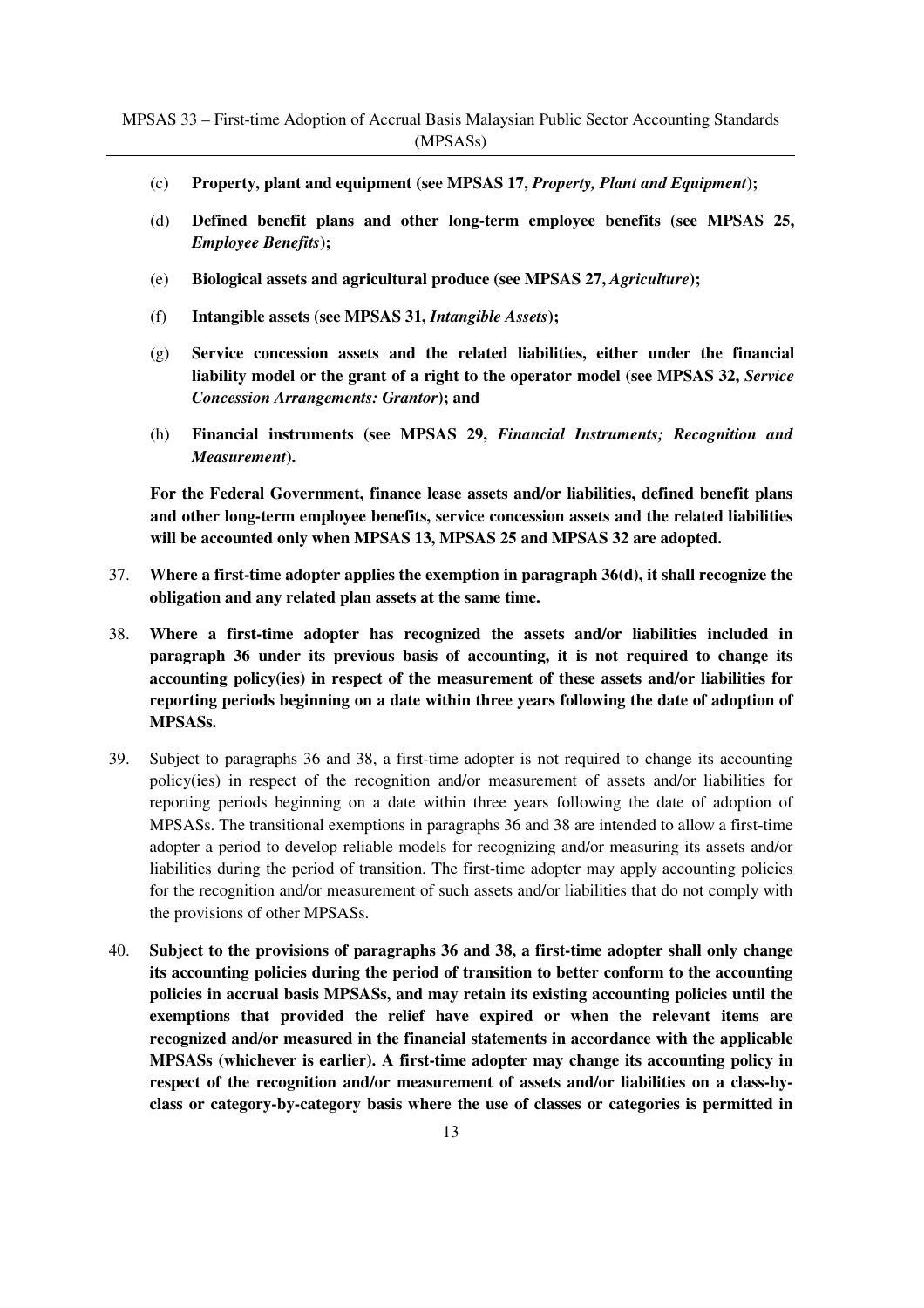**the applicable MPSAS.** 

41. **To the extent that a first-time adopter applies the exemptions in paragraphs 36 and 38 which allows a three year transitional relief period to not recognize and/or measure financial assets, it is not required to recognize and/or measure any related revenue in terms of MPSAS 9,** *Revenue from Exchange Transactions***, or other receivables settled in cash or another financial asset in terms of MPSAS 23,** *Revenue from Non-Exchange Transactions (Taxes and Transfers).* 

*Recognition and/or Measurement of Non-Exchange Revenue*

- 42. **A first-time adopter is not required to change its accounting policy in respect of the recognition and measurement of non-exchange revenue for reporting periods beginning on a date within three years following the date of adoption of MPSASs. A first-time adopter may change its accounting policy in respect of revenue from non-exchange transactions on a class-by-class basis**.
- 43. The transitional provision in paragraph 42 is intended to allow a first-time adopter a period to develop reliable models for recognizing and measuring revenue from non-exchange transactions in accordance with MPSAS 23, *Revenue from Non-Exchange Transactions (Taxes and Transfers)* during the period of transition. The first-time adopter may apply accounting policies for the recognition and/or measurement of revenue from non-exchange transactions that do not comply with the provisions of MPSAS 23. The transitional provision in paragraph 42 allows a first-time adopter to apply MPSAS 23 incrementally to different classes of revenue from nonexchange transactions. For example, a first-time adopter may be able to recognize and measure property taxes and some other classes of transfers in accordance with MPSAS 23 from the date of adoption of MPSASs, but may require three years to fully develop a reliable model for recognizing and measuring income tax revenue.

*Other Exemptions*

MPSAS 5, Borrowing Costs

- 44. **Where a first-time adopter applies the exemption in paragraph 36 which allows a three year transitional relief period to not recognize and/or measure assets, and elects to account for borrowing costs in terms of the allowed alternative treatment, it is not required to capitalize any borrowing costs on qualifying assets for which the commencement date for capitalization is prior to the date of adoption of accrual basis MPSASs, until the exemption that provided the relief has expired and/or when the relevant assets are recognized and/or measured in accordance with the applicable MPSASs (whichever is earlier).**
- 45. Paragraph 36 allows a first-time adopter to not, recognize and/or measure assets in accordance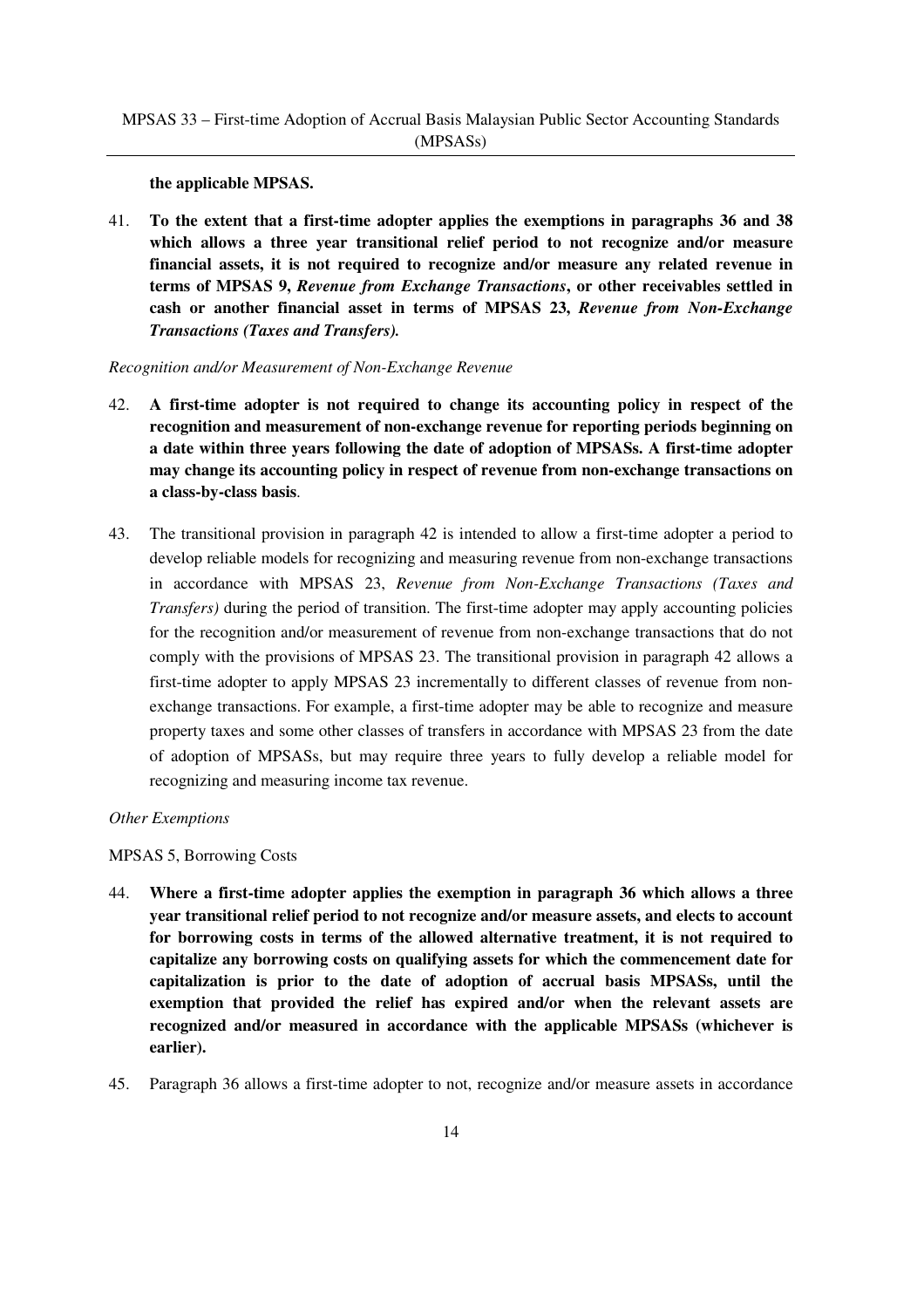with MPSASs 16, 17, 27, 31 and 32 for a period of up to three years from the date of adoption of MPSASs. During this period, a first-time adopter may need to consider the requirements of those MPSASs at the same time as the capitalization of borrowing costs where it applies the allowed alternative method. Where a first-time adopter takes advantage of the transitional exemption period for the recognition and/or measurement of assets in accordance with MPSASs 16, 17, 27, 31 and 32 it is not required to capitalize borrowing costs incurred on qualifying assets prior, or during the period of transition. Only when the exemptions that provided the relief have expired, and/or when the relevant assets are recognized and/or measured in accordance with the applicable MPSASs (whichever is earlier) will a first-time adopter be allowed to capitalize borrowing costs incurred on the qualifying assets in accordance with the allowed alternative treatment.

#### MPSAS 13, Leases

- 46. **Where a first-time adopter takes advantage of the exemption in paragraph 36 which allows a three year transitional relief period to not recognize assets, it is not required to apply the requirements related to finance leases until the exemption that provided the relief has expired, and/or when the relevant assets are recognized in accordance with the applicable MPSASs (whichever is earlier).**
- 47. This MPSAS allows a first-time adopter a period of up to three years from the date of adoption of MPSASs to not recognize assets in accordance with MPSASs 16, 17, 27, 31 and 32. During this period, a first-time adopter may need to consider the recognition requirements of those MPSASs at the same time as considering the recognition of finance leases in this MPSAS. Where a first-time adopter takes advantage of the exemption in accordance with MPSASs 16, 17, 27, 31 and 32 it is not required to recognize finance lease assets and/or liabilities until the exemptions that provided the relief have expired, and/or when the relevant assets are recognized in accordance with the applicable MPSASs (whichever is earlier).

MPSAS 19, Provisions, Contingent Liabilities and Contingent Assets

- 48. **Where a first-time adopter takes advantage of the exemption in paragraph 36 which allows a three year transitional relief period to not recognize and/or measure property, plant and equipment, it is not required to recognize and/or measure the liability relating to the initial estimate of costs of dismantling and removing the item and restoring the site on which it is located until the exemption for MPSAS 17 has expired, and/or the relevant asset is recognized and/or measured in accordance with MPSAS 17 (whichever is earlier).**
- 49. This MPSAS allows a first-time adopter a period of up to three years from the date of adoption of MPSASs to not recognize and/or measure property, plant and equipment. MPSAS 17 requires an entity to include as part of the cost of an item of property, plant and equipment, the initial estimate of the costs of dismantling and removing the item and restoring the site on which it is located. Where a first-time adopter takes advantage of the exemption that allows a three year transitional relief period for the recognition and/or measurement of property, plant and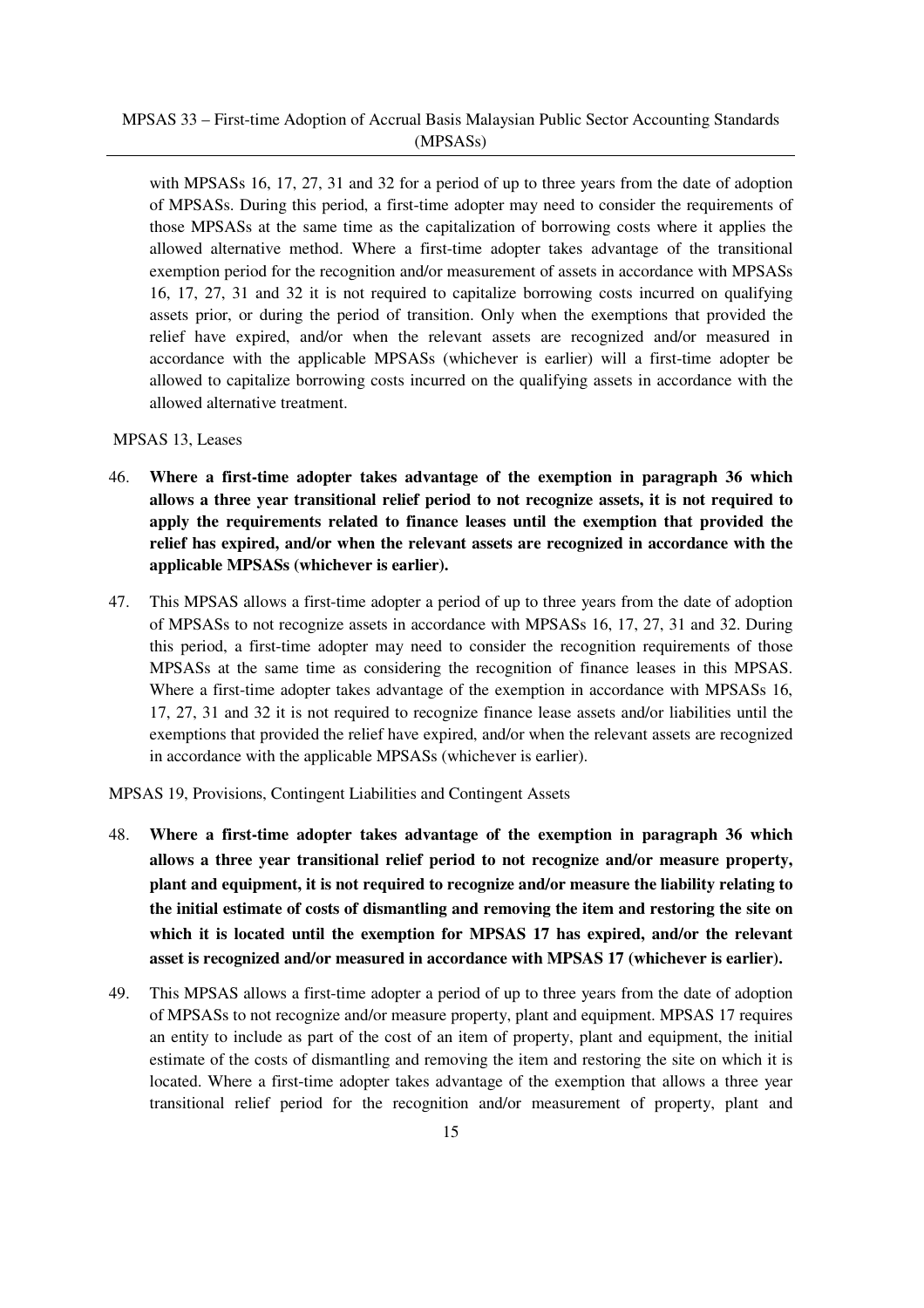equipment, a first-time adopter is not required to apply the requirements related to the initial estimate of costs of dismantling and removing the item and restoring the site on which it is located until the exemption that provided the relief has expired, and/or when the relevant asset is recognized and/or measured in accordance with MPSAS 17 (whichever is earlier). The liability shall be measured as at the date of adoption of MPSASs, or where a first-time adopter has taken advantage of the exemption that allows a three year transitional relief period for the recognition and/or measurement of an asset, the date on which the exemption that provides the relief has expired and/or the asset has been recognized and/or measured in accordance with the applicable MPSASs.

50. **Where a first-time adopter takes advantage of the exemption in paragraph 48, it shall recognize and/or measure the obligation and any related asset at the same time.** 

MPSAS 20, Related Party Disclosures

- 51. **A first-time adopter is not required to disclose related party relationships, related party transactions and information about key management personnel for reporting periods beginning on a date within three years following the date of adoption of MPSASs.**
- 52. **Notwithstanding the transitional provision in paragraph 51, a first-time adopter is encouraged to disclose information about related party relationships, related party transactions and information about key management personnel that is known at the date of adoption of MPSAS.**

MPSAS 34, Separate Financial Statements, MPSAS 35, Consolidated Financial Statements and MPSAS 36, Investments in Associates and Joint Ventures

- 53. **Where a first-time adopter has not recognized its interests in controlled entities, associates or joint ventures under its previous basis of accounting, it is not required to recognize and/or measure its interests in other entities as a controlled entity, associate or joint venture for reporting periods beginning on a date within three years following the date of adoption of accrual basis MPSAS.**
- 54. Subject to paragraph 53, a first-time adopter is not required to change its accounting policy in respect of the recognition and/or measurement of its interests in controlled entities, associates or joint ventures for reporting periods beginning on a date within three years following the date of adoption of MPSASs. The transitional exemption in paragraph 53 is intended to allow a firsttime adopter a period to identify and appropriately classify its interests in other entities as either controlled entities, associates or joint ventures during the period of transition. The first-time adopter may apply accounting policies for the recognition and/or measurement of its interests in controlled entities, associates or joint ventures that do not comply with the provisions of other MPSASs.

MPSAS 35, Consolidated Financial Statements

55. **Subject to paragraph 53, a first-time adopter shall present consolidated financial**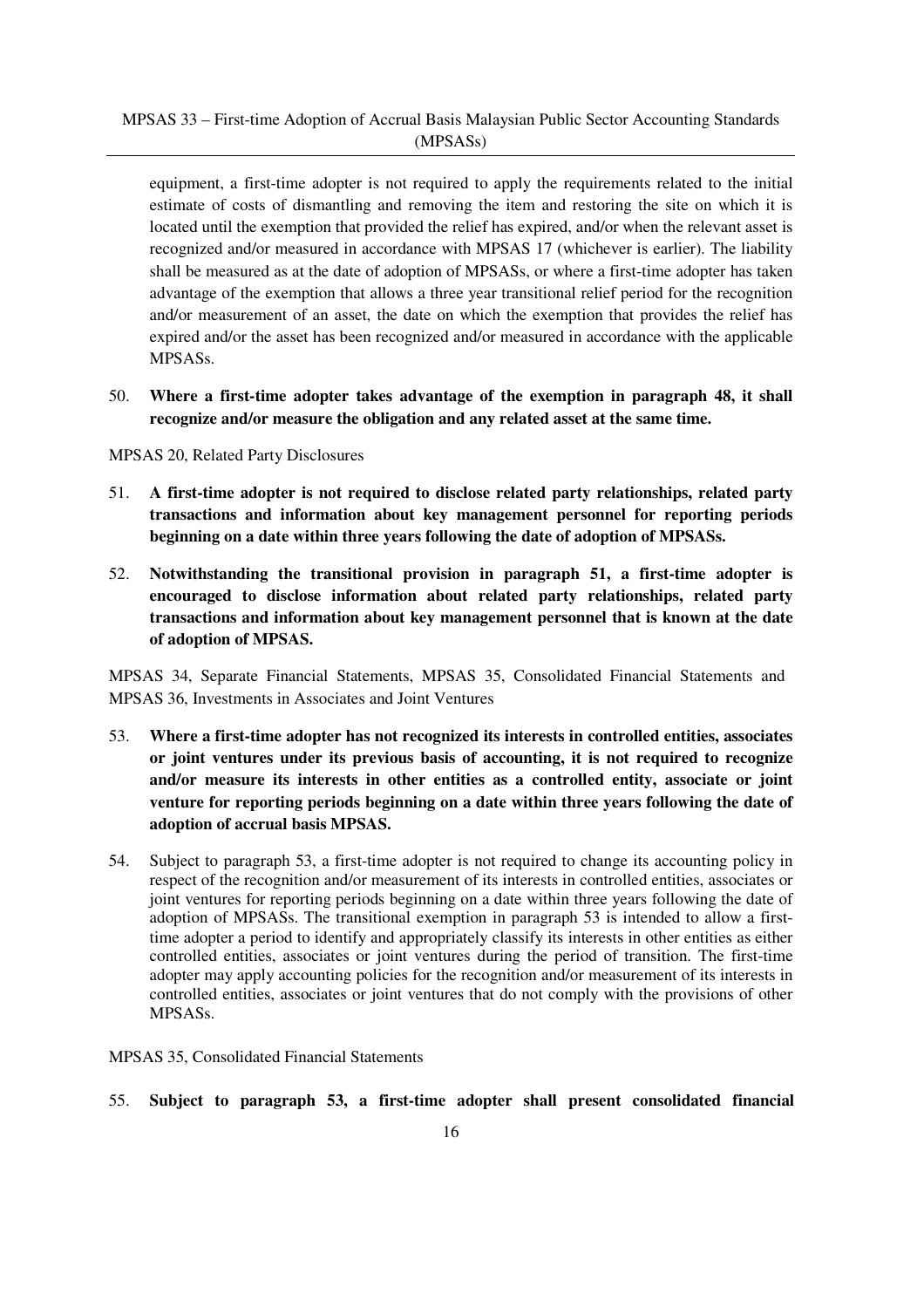**statements following the adoption of accrual basis MPSASs. A first-time adopter presenting consolidated financial statements is, however, not required to eliminate all balances, transactions, revenue and expenses between entities within the economic entity for reporting periods beginning on a date within three years following the date of adoption of MPSASs.** 

- 56. On adoption of MPSASs, an entity may have controlled entities with a significant number of transactions between controlled entities. Accordingly, it may be difficult to identify some transactions and balances that need to be eliminated for the purpose of preparing the consolidated financial statements of the economic entity. For this reason, paragraph 55 provides relief for a period of up to three years to fully eliminate balances, transactions, revenue and expenses between entities within the economic entity.
- 57. **Notwithstanding the transitional exemption in paragraph 55, a first-time adopter is encouraged to eliminate those balances, transactions, revenue and expenses that are known on the date of adoption of MPSASs to comply in full with the provisions of MPSAS 35 as soon as possible.**
- 58. **Where a first-time adopter has taken advantage of the transitional exemption in paragraph 53 and/or paragraph 55, it shall not present financial statements as consolidated financial statements until:** 
	- (a) **The exemptions that provided the relief have expired; and**
	- (b) **Its interests in other entities have been appropriately recognized and/or measured as controlled entities, associates or joint ventures; or**
	- (c) **Inter-entity balances, transactions, revenue and expenses between entities within the economic entity are eliminated (whichever is earlier).**

MPSAS 36, Investments in Associates and Joint Ventures

- 59. **When a first-time adopter applies the equity method on adoption of MPSAS 36, the investor is not required to eliminate its share in the surplus and deficit resulting from upstream and downstream transactions between the investor and its associate or joint venture for reporting periods beginning on a date within three years following the date of adoption of MPSASs.**
- 60. On adoption of MPSASs, a first-time adopter may be an investor in one or more associates or joint ventures with a significant number of upstream and downstream transactions between the investor and the investee. Accordingly, it may be difficult to identify some upstream and/or downstream transactions in which the investor's share in the associate's or joint venture's surplus or deficit needs to be eliminated in applying the equity method. For this reason, paragraph 59 provides the investor relief with a period of up to three years to fully eliminate its share in the associate's or joint venture's surplus or deficit resulting from upstream and/or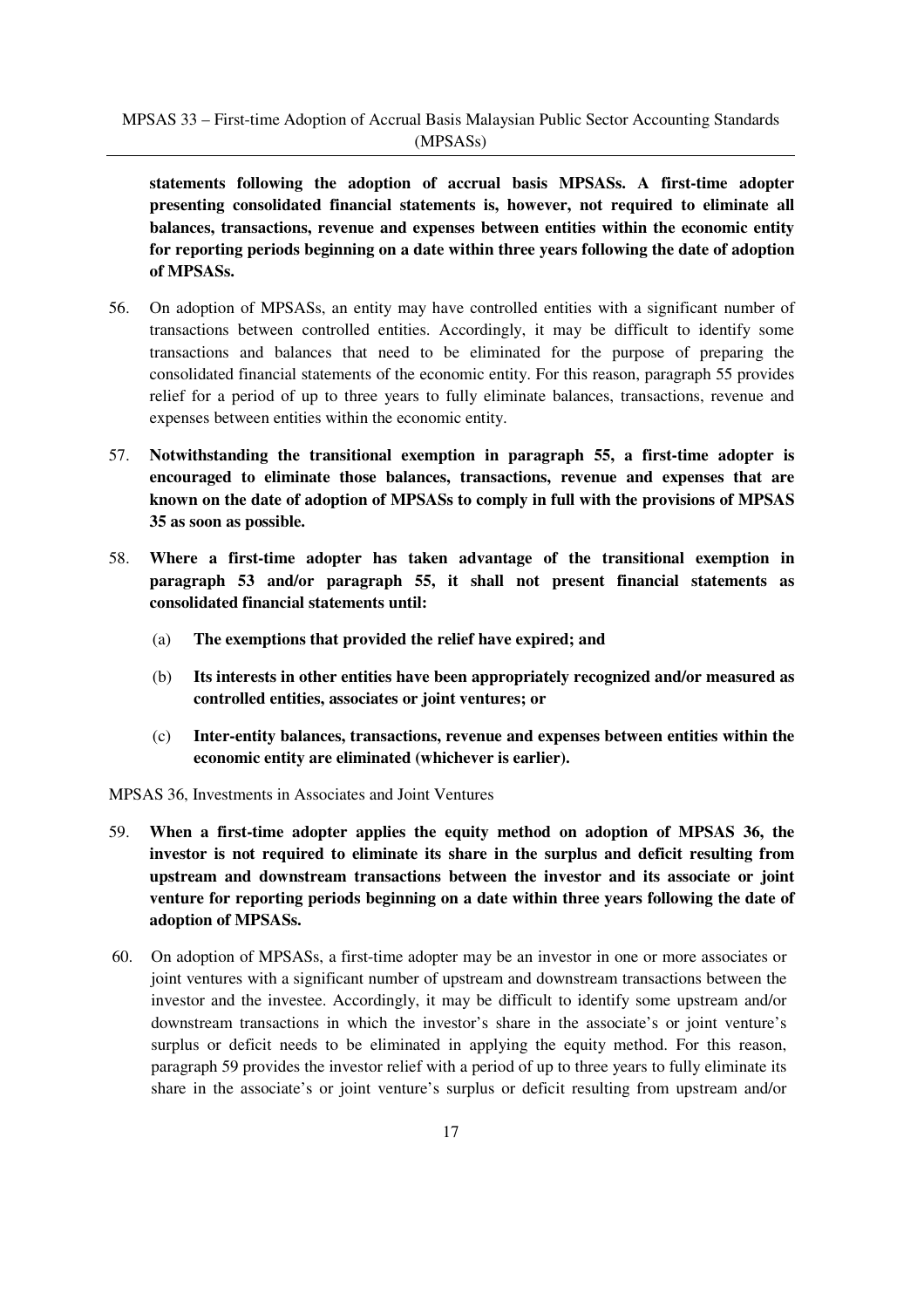downstream transactions.

- 61. **Notwithstanding the transitional exemption in paragraph 59, a first-time adopter is encouraged to eliminate its share in the associate's and joint venture's surplus and deficits resulting from upstream and downstream transactions that are known on the date of adoption of MPSASs, to comply in full with the provisions of MPSAS 36 as soon as possible.**
- 62. **Where a first-time adopter has taken advantage of the transitional exemption in paragraph 53 and/or paragraph 59, it shall not present financial statements in which investments in associates or joint ventures are accounted for using the equity method until:** 
	- (a) **The exemptions that provided the relief have expired; and**
	- (b) **The interest in other entities have been appropriately recognized and/or measured as an associate or joint venture; or**
	- (c) **Its share in the associate's surplus and deficit resulting from upstream and downstream transactions between the investor and the investee are eliminated (whichever is earlier).**

# **Exemptions that Do Not Affect Fair Presentation and Compliance with Accrual Basis MPSASs during the Period of Adoption**

63. **A first-time adopter is required, or may elect, to adopt the exemptions in paragraphs 64– 134. These exemptions will not affect the fair presentation of a first-time adopter's financial statements and its ability to assert compliance with accrual basis MPSASs during the period of transition in accordance with paragraphs 27 and 28 while they are applied. A first-time adopter shall not apply these exemptions by analogy to other items.** 

#### **Using Deemed Cost to Measure Assets and/or Liabilities**

- 64. **A first-time adopter may elect to measure the following assets and/or liabilities at their fair value when reliable cost information about the assets and liabilities is not available, and use that fair value as the deemed cost for:** 
	- (a) **Inventories (see MPSAS 12);**
	- (b) **Investment property, if the first-time adopter elects to use the cost model in MPSAS 16;**
	- (c) **Property, plant and equipment (see MPSAS 17);**
	- (d) **Intangible assets, other than internally generated intangible assets (see MPSAS 31) that meets:**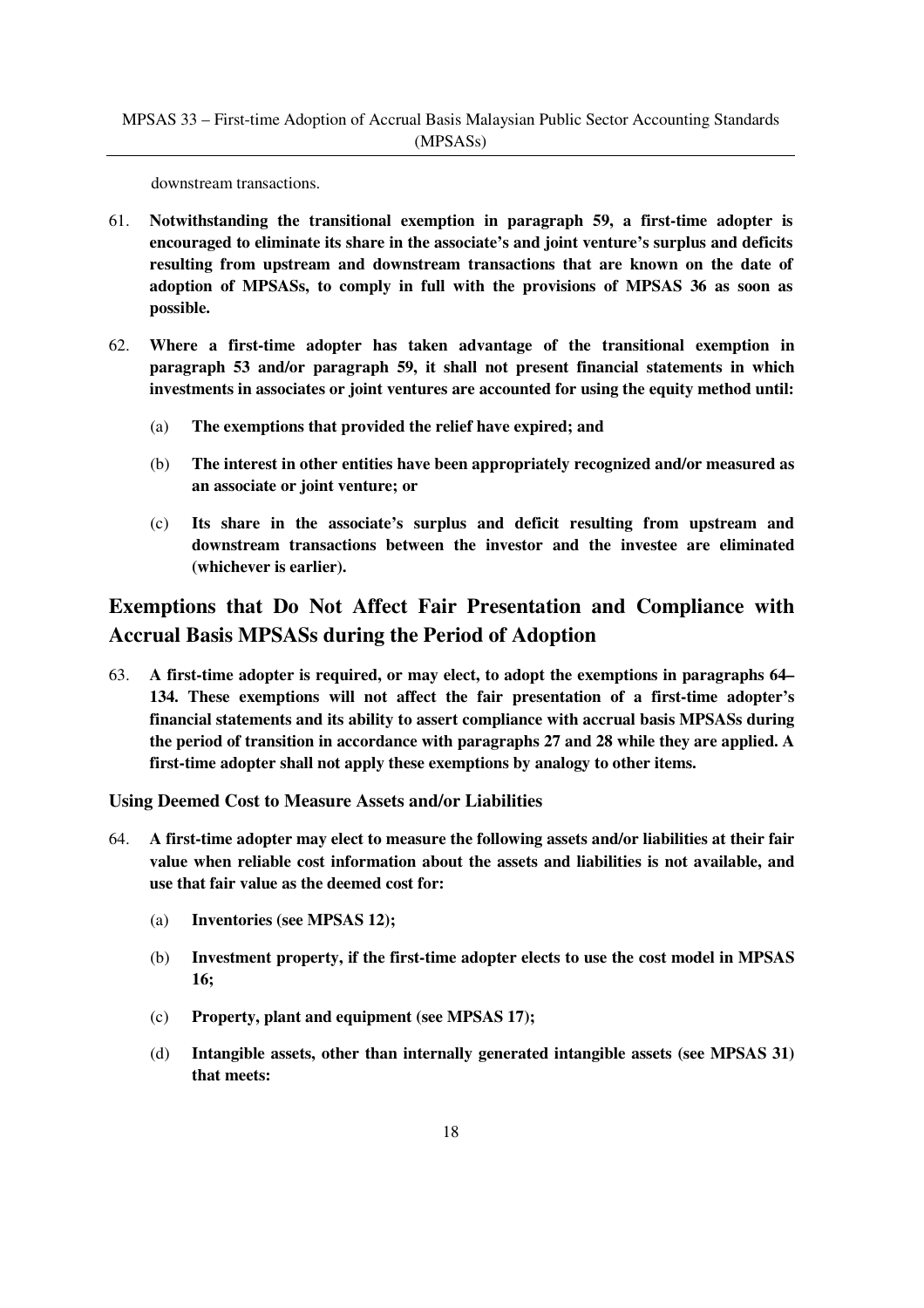- (i) **The recognition criteria in MPSAS 31 (excluding the reliable measurement criterion); and**
- (ii) **The criteria in MPSAS 31 for revaluation (including the existence of an active market);**
- (e) **Financial Instruments (see MPSAS 29); or**
- (f) **Service concession assets (see MPSAS 32).**
- 65. Deemed cost can only be determined where the acquisition cost of the asset and/or the liability is not available. Deemed cost assumes that the entity had initially recognized the asset and/ or the liability at the given date. Subsequent depreciation or amortization is based on that deemed cost on the premise that the acquisition cost is equal to the deemed cost. For example, a first-time adopter may elect to measure property, plant and equipment at deemed cost at the date of adoption of MPSASs because cost information about the item of property, plant and equipment was not available on that date, and use fair value as its deemed cost at that date. Any subsequent depreciation is based on the fair value determined at that date and starts from the date that the deemed cost has been determined.
- 66. The use of deemed cost is not considered a revaluation or the application of the fair value model for subsequent measurement in accordance with other MPSASs.
- 67. **A first-time adopter may elect to use the revaluation amount of property, plant and equipment under its previous basis of accounting as deemed cost if the revaluation was, at the date of the revaluation, broadly comparable to:**
	- (a) **Fair value; or**
	- (b) **Cost or depreciated cost, where appropriate, in accordance with MPSASs adjusted to reflect, for example, changes in a general or specific price index.**
- 68. A first-time adopter may have established a deemed cost in accordance with its previous basis of accounting for property, plant and equipment by measuring it at fair value at one particular date because of a specific event:
	- (a) If the measurement date is at or before the date of adoption of MPSASs, a first-time adopter may use such event-driven fair value measurements as deemed cost for MPSASs at the date of that measurement.
	- (b) If the measurement date is after the date of adoption of MPSASs, but during the period of transition where the first-time adopter takes advantage of the exemption that provides a three year transitional relief period to not recognize and/or measure certain assets, the event-driven fair value measurements may be used as deemed cost when the event occurs. A first-time adopter shall recognize the resulting adjustments directly in accumulated surplus or deficit when the asset is recognized and/or measured.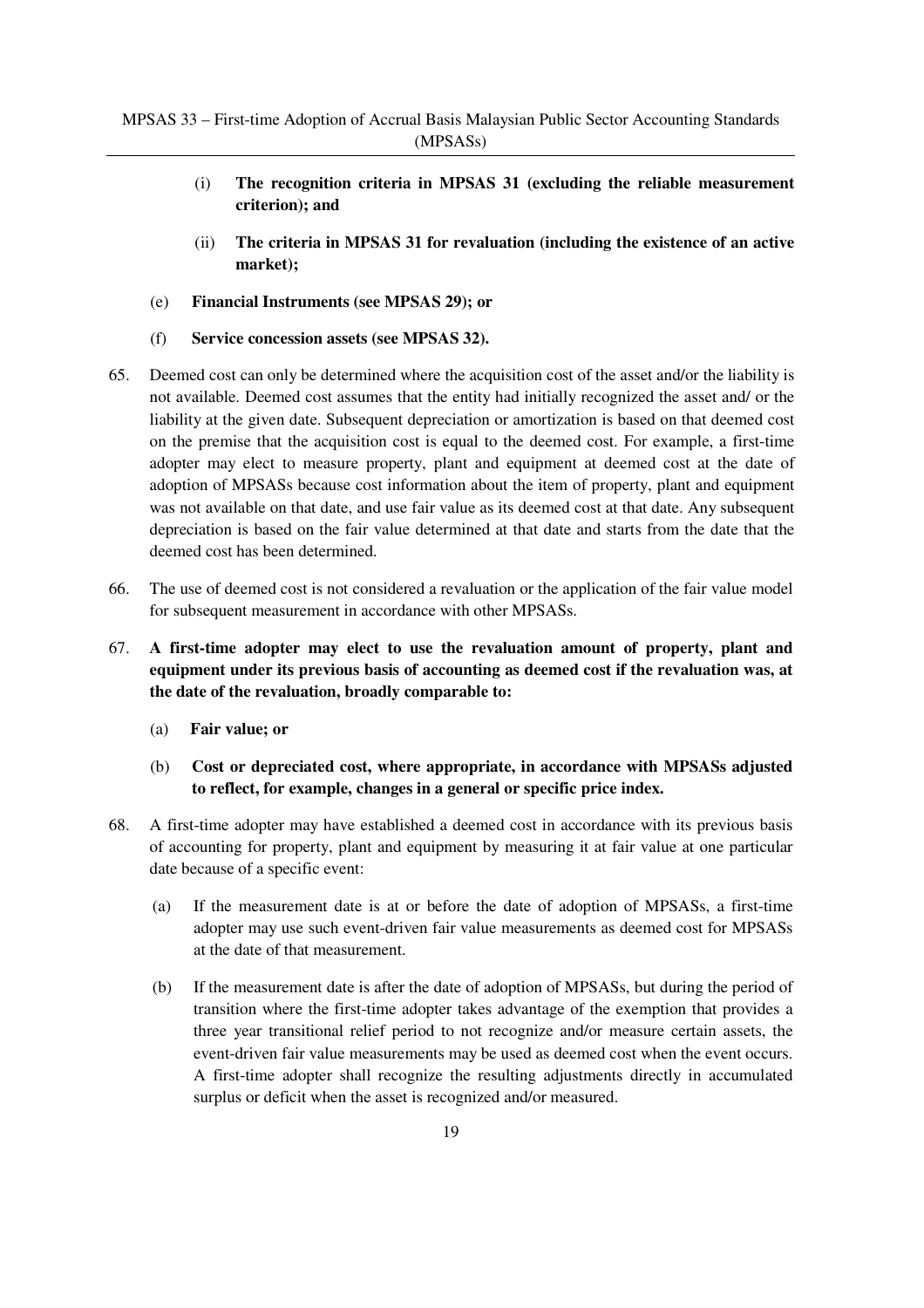MPSAS 33 – First-time Adoption of Accrual Basis Malaysian Public Sector Accounting Standards (MPSASs)

- 69. In determining the fair value in accordance with paragraph 67, the first-time adopter shall apply the definition of fair value and guidance in other applicable MPSASs in determining the fair value of the asset in question. The fair value shall reflect conditions that existed at the date on which it was determined.
- 70. **If reliable market-based evidence of fair value is not available for inventory, or investment property that is of a specialized nature, a first-time adopter may consider the following measurement alternatives in determining a deemed cost:** 
	- (a) **For inventory, current replacement cost; and**
	- (b) **For investment property of a specialized nature, depreciated replacement cost.**

**Using Deemed Cost to Measure Assets Acquired Through a Non-Exchange Transaction**

71. **A first-time adopter may elect to measure an asset acquired through a non-exchange transaction at its fair value when reliable cost information about the asset is not available, and use that fair value as its deemed cost.** 

**Using Deemed Cost for Investments in Controlled Entities, Joint Ventures and Associates (MPSAS 34)**

- 72. **Where a first-time adopter measures an investment in a controlled entity, joint venture or associate at cost in its separate financial statements, it may, on the date of adoption of MPSASs, elect to measure that investment at one of the following amounts in its separate opening statement of financial position:**
	- (a) **Cost; or**
	- (b) **Deemed cost. The deemed cost of such an investment shall be its fair value (determined in accordance with MPSAS 29) at the first-time adopter's date of adoption MPSASs in its separate financial statements.**
- 73. A first-time adopter may have established a deemed cost in accordance with its previous basis of accounting for an investment in a controlled entity, joint venture or associate by measuring it at its fair value at one particular date because of a specific event. In such instances, a first-time adopter applies paragraph 72(a) and (b).

#### **Date at which Deemed Cost can be Determined**

74. **The date at which deemed cost is determined may vary depending on whether the firsttime adopter takes advantage of the exemptions that provides a three year transitional relief period to not recognize and/or measure certain assets and/or liabilities. When the first-time adopter takes advantage of the exemption, deemed cost can be determined at any date during this period, or on the date that the exemption expires (whichever is earlier),**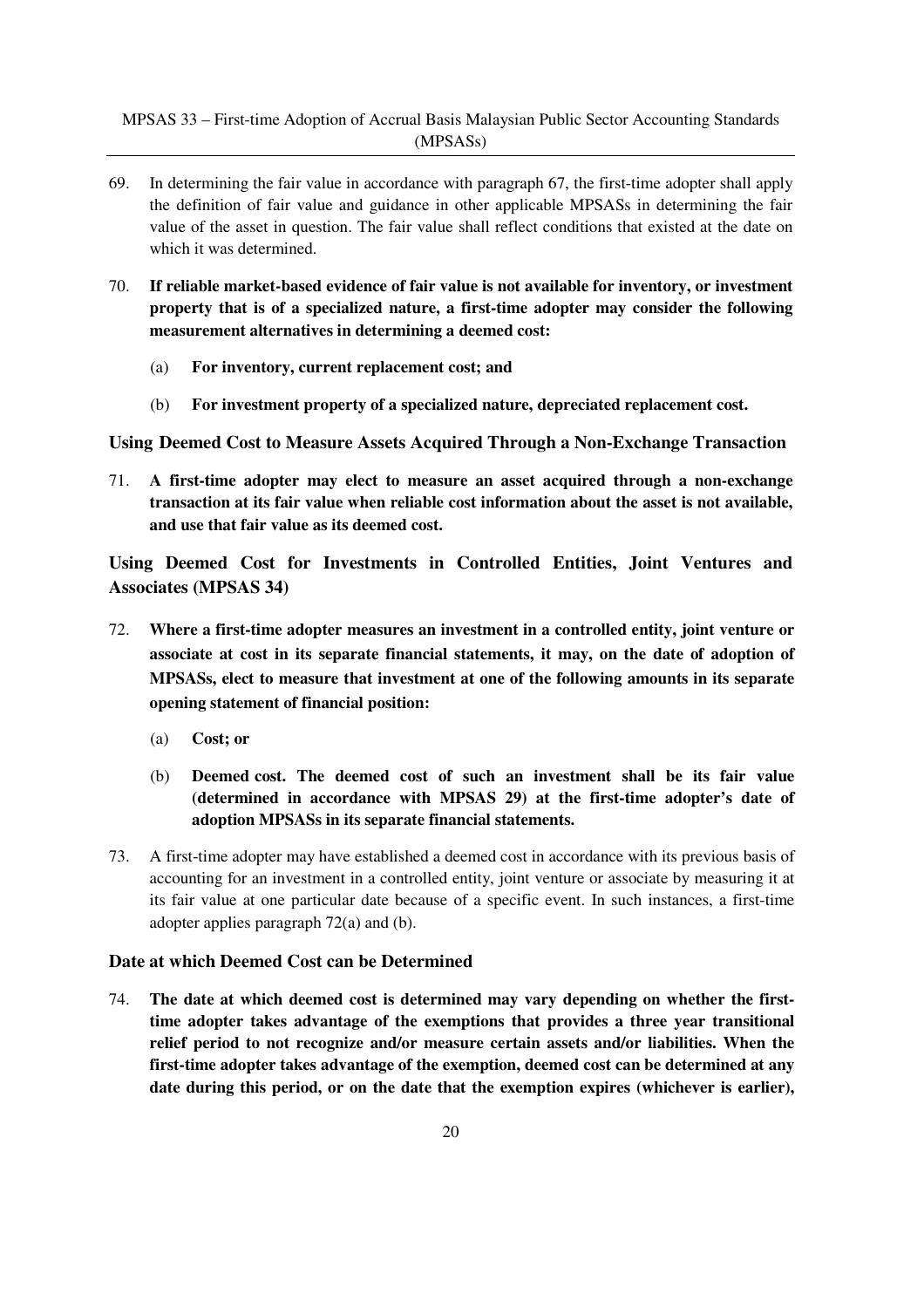**and shall be recognized in accordance with paragraph 76. If a first-time adopter does not adopt the exemption, deemed cost shall be determined at the beginning of the earliest period for which the first-time adopter presents MPSAS financial statements.** 

- 75. Where a first-time adopter takes advantage of the exemption that provides a three year transitional relief period to not recognize and/or measure certain assets and/or liabilities, it may determine a deemed cost for that asset and/or liability at any point of time within the three year transitional relief period.
- 76. **When a deemed cost is determined during the period in which a first-time adopter takes advantage of the exemption that provides a three year transitional exemption not to recognize and/or measure an asset and/or liability, a first-time adopter shall recognize the adjustment against the opening accumulated surplus or deficit in the year in which the deemed cost of the asset and/or liability is recognized and/or measured.**

#### **MPSAS 1, Presentation of Financial Statements**

#### *Comparative Information*

- 77. **A first-time adopter is encouraged, but not required, to present comparative information in its first transitional MPSAS financial statements or its first MPSAS financial statements presented in accordance with this MPSAS. When a first-time adopter presents comparative information, it shall be presented in accordance with the requirements of MPSAS 1.**
- 78. **Where a first-time adopter elects to present comparative information, the transitional MPSAS financial statements or the first MPSAS financial statements presented in accordance with this MPSAS shall include:** 
	- (a) **One statement of financial position with comparative information for the preceding period, and an opening statement of financial position as at the beginning of the reporting period prior to the date of adoption of accrual basis MPSAS;**
	- (b) **One statement of financial performance with comparative information for the preceding period;**
	- (c) **One statement of changes in net assets/equity with comparative information for the preceding period;**
	- (d) **One cash flow statement with comparative information for the preceding period;**
	- (e) **A comparison of budget and actual amounts for the current year as a separate additional financial statement or as a budget column in the financial statements if the first-time adopter makes its approved budget publicly available; and**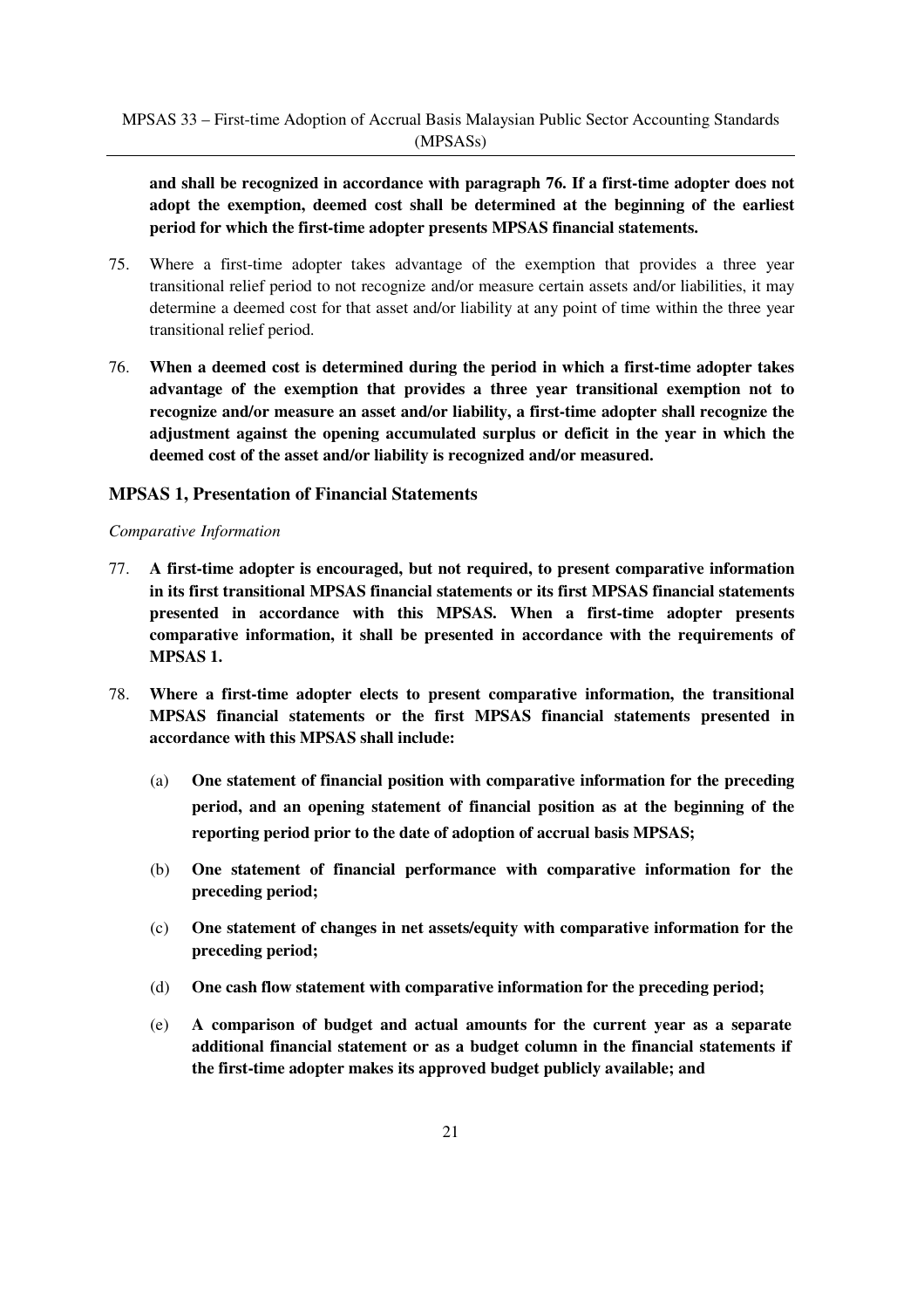- (f) **Related notes including comparative information, and the disclosure of narrative information about material adjustments as required by paragraph 142.**
- 79. **Where a first-time adopter elects to not present comparative information, its transitional MPSAS financial statements following the adoption of accrual basis MPSASs or its first MPSAS financial statements presented in accordance with this MPSASs shall include:** 
	- (a) **One statement of financial position, and an opening statement of financial position at the date of adoption of accrual basis MPSAS;**
	- (b) **One statement of financial performance;**
	- (c) **One statement of changes in net assets/equity;**
	- (d) **One cash flow statement;**
	- (e) **A comparison of budget and actual amounts for the current year as a separate additional financial statement or as a budget column in the financial statements if the first-time adopter makes its approved budget publicly available; and**
	- (f) **Related notes and the disclosure of narrative information about material adjustments as required by paragraph 142.**
- 80. **Where a first-time adopter takes advantage of the exemptions in paragraphs 36–62 which allow a three year transitional relief period to not recognize and/or measure an item, comparative information for the year following the date of adoption of MPSASs shall be adjusted only when information is available about the items following their recognition and/or measurement during the relief period.**
- 81. MPSAS 1 requires an entity to present comparative information in respect of the previous period for all amounts reported in the financial statements. Where a first-time adopter takes advantage of the exemption that provides a three year transitional exemption to not recognize and/or measure an item, it shall, during the period of transition present comparative information for an item recognized and/or measured during that period only, if information is available about the item for the comparative period. The first-time adopter shall apply the requirements in MPSAS 1 after it has adjusted its first MPSAS financial statements.

#### *Non-MPSAS Comparative Information*

82. A first-time adopter may present comparative information in accordance with its previous basis of accounting. In any financial statements containing comparative information in accordance with the previous basis of accounting, the first-time adopter shall label the information prepared using the previous basis of accounting information as not being prepared in accordance with MPSASs, and disclose the nature of the main adjustments that would be required to comply with MPSASs.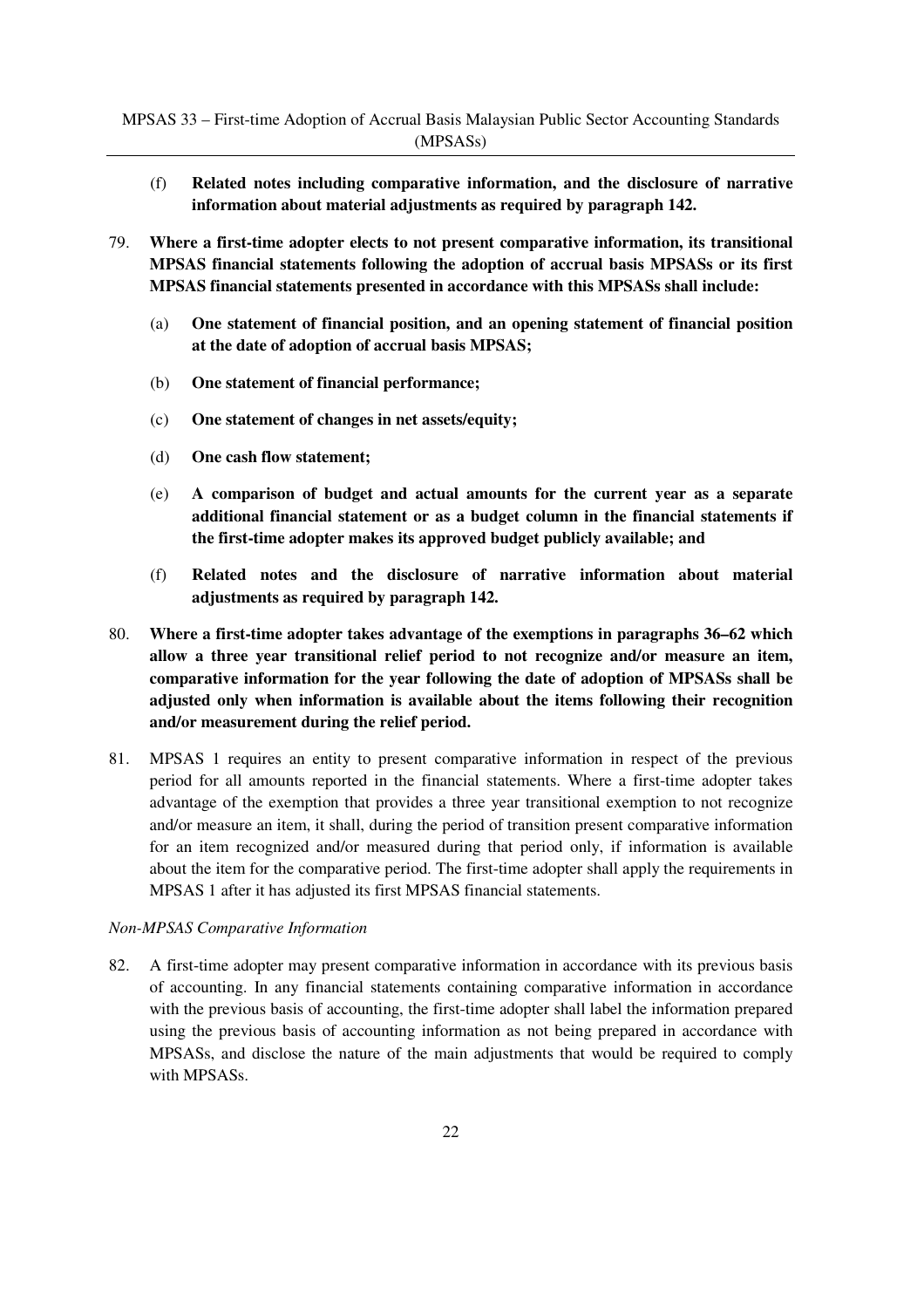83. Where a first-time adopter presents non-MPSAS comparative information in its first MPSAS or first transitional MPSAS financial statements following its adoption of accrual basis MPSASs, the transitional exemptions and provisions provided in this Standard shall not be applied to the non-MPSAS comparative information presented in the first MPSAS financial statements or first transitional MPSAS financial statements.

#### *Non-MPSAS Historical Summaries*

84. A first-time adopter may elect to present historical summaries of selected data for periods before the first period for which it presents financial statements in accordance with MPSASs. This MPSAS does not require such summaries to comply with the recognition and measurement requirements of MPSASs. In any financial statements containing historical summaries in accordance with the previous basis of accounting, the first-time adopter shall label the previous basis of accounting information prominently as not being prepared in accordance with MPSASs, and disclose the nature of the main adjustments that would be required to comply with MPSASs. The first-time adopter need not quantify those adjustments.

#### **MPSAS 4, The Effects of Changes in Foreign Exchange Rates**

- 85. **On the date of adoption of MPSASs a first-time adopter need not comply with the requirements for cumulative translation differences that exist at that date. If a first-time adopter uses this exemption:** 
	- (a) **The cumulative translation differences for all foreign operations are deemed to be zero at the date of adoption of MPSASs; and**
	- (b) **The gain or loss on a subsequent disposal of any foreign operation shall exclude translation differences that arose before the date of adoption of MPSASs and shall include later translation differences.**
- 86. **A first-time adopter shall apply the requirement to treat any goodwill (see the relevant international or national accounting standard dealing with entity combinations) arising on the acquisition of a foreign operation and any fair value adjustments to the carrying amounts of assets and liabilities arising on the acquisition of that foreign operation, as assets and liabilities of the foreign operation, prospectively on the date of adoption of MPSASs.**
- 87. In applying the transitional exemption in paragraph 85, a first-time adopter shall not restate prior years for the acquisition of a foreign operation acquired prior to the date of adoption of MPSASs, and accordingly shall, where appropriate, treat goodwill and fair value adjustments arising on acquisition as assets and liabilities of the entity rather than as assets and liabilities of the foreign operation. Therefore, those goodwill and fair value adjustment either are already expressed in the entity's functional currency or are non-monetary foreign currency items, which are reported using the exchange rate at the date of the acquisition.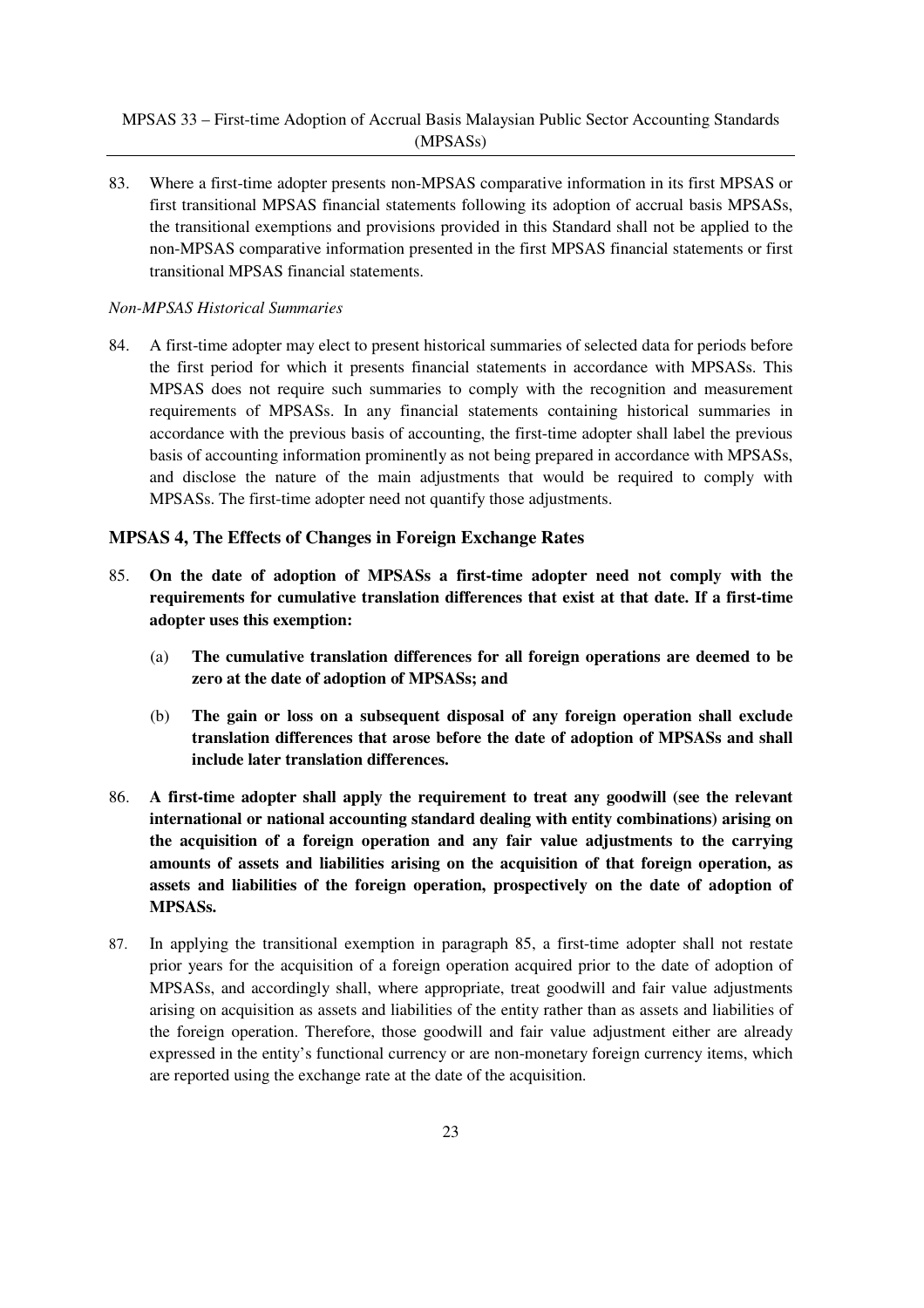#### **MPSAS 5, Borrowing Costs**

- 88. **A first-time adopter is encouraged, but not required, to apply the requirements of MPSAS 5 retrospectively where it adopts or changes its accounting policy to the benchmark treatment.**
- 89. **Where a first-time adopter adopts or changes its accounting policy to the benchmark treatment it is allowed to designate any date before the date of adoption of MPSASs and apply MPSAS 5 prospectively on or after that designated date.**
- 90. **Where a first-time adopter changes its accounting policy to the allowed alternative treatment, any borrowing costs incurred both before and after date of adoption of MPSASs on qualifying assets for which the commencement date for the capitalization is prior to the date of adoption of MPSASs, shall be recognized retrospectively in accordance with the allowed alternative treatment.**

## **MPSAS 10, Financial Reporting in Hyperinflationary Economies**

*Severe Hyperinflation*

- 91. **Deleted.**
- 92. Deleted.
- 93. Deleted.
- 94. **Deleted.**

#### **MPSAS 13, Leases**

- 95. **A first-time adopter shall on the date of adoption of MPSAS, classify all existing leases as operating or finance leases on the basis of circumstances existing at the inception of the lease, to the extent that these are known on the date of adoption of MPSASs.**
- 96. **If, however, the lessee and the lessor have agreed to change the provisions of the lease between the date of inception of the lease and the date of adoption of accrual basis MPSASs in a manner that would have resulted in a different classification of the lease at the date of adoption, the revised agreement shall be regarded as a new agreement. A firsttime adopter shall consider the provisions of the new agreement at the date of adoption of accrual basis MPSASs in classifying the lease as an operating or finance lease.**

#### **MPSAS 18, Segment Reporting**

97. **Deleted.**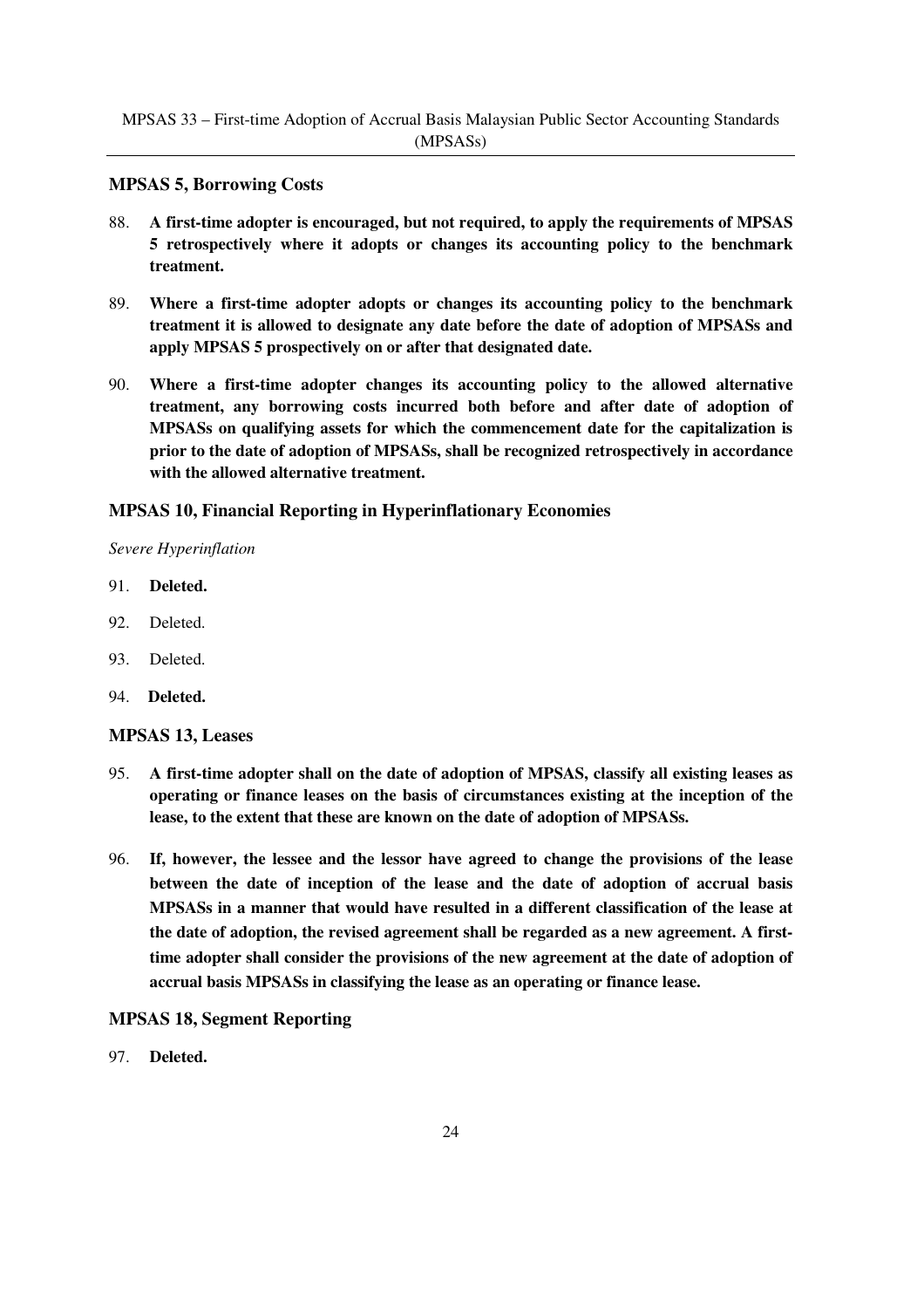#### **MPSAS 21, Impairment of Non-Cash-Generating Assets**

- 98. **A first-time adopter shall apply the requirements in MPSAS 21 prospectively from the date of adoption of MPSASs, except in relation to those assets where a first-time adopter takes advantage of the exemption in paragraph 36 which allows a three year transitional relief period to not recognize and/or measure assets. When a first-time adopter takes advantage of the exemption that provides a three year transitional relief period in MPSAS 16, 17, 27, 31 and 32, it applies MPSAS 21 when the exemption that provided the relief has expired, and/or the relevant assets are recognized and/or measured in accordance with the applicable MPSASs (whichever is earlier).**
- 99. **On the date that the transitional exemption that provided the relief has expired, and/or when the relevant assets are recognized and/or measured in the financial statements (whichever is earlier), a first-time adopter shall assess whether there is any indication that the non-cash-generating assets recognized and/or measured are impaired. Any impairment loss shall be recognized in opening accumulated surplus or deficit on the date of adoption of MPSASs, or in opening accumulated surplus or deficit in the reporting period in which the transitional exemption expires, and/or the relevant assets are recognized and/or measured (whichever is earlier).**
- 100. A first-time adopter shall apply the requirements of MPSAS 21 prospectively. This means that on the date of adoption of accrual basis MPSASs, or if the first-time adopter has adopted transitional relief relating to the recognition and/or measurement of assets, only when the three year transitional exemption expires, and/or when the relevant assets are recognized and/or measured in the financial statements (whichever is earlier), will a first-time adopter be required to assess whether there is an indication that any non-cash-generating assets included in the opening statement of financial position, are impaired.

#### **MPSAS 25, Employee Benefits**

101. **A first-time adopter shall recognize and/or measure all employee benefits on the date of adoption of MPSASs, except for defined benefit plans and other long-term employee benefits where it takes advantage of the exemption in paragraph 36.** 

#### *Defined Benefit Plans and Other Long-Term Employee Benefits*

- 102. **On the date of adoption of MPSASs, or where a first-time adopter takes advantage of the three year transitional exemption, the date on which the exemption expires, or when the relevant liabilities are recognized and/or measured in the financial statements (whichever is earlier), a first-time adopter shall determine its initial liability for defined benefit plans and other long-term employee benefits at that date as:** 
	- (a) **The present value of the obligation at the date of adoption of MPSASs, or where a first-time adopter takes advantage of the three year transitional relief period, the date on which the exemption expires, or when the relevant liabilities are recognized**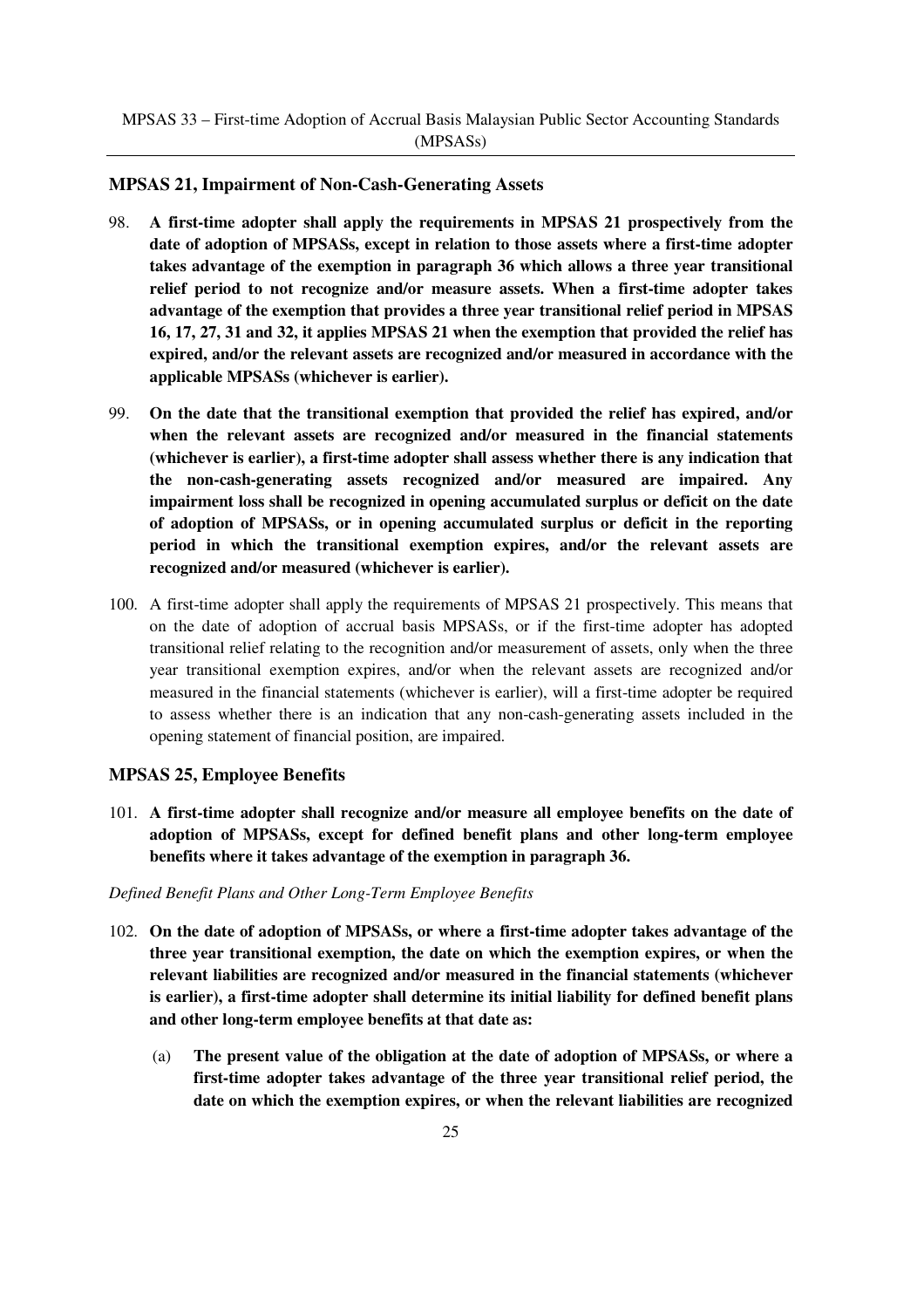**and/or measured in the financial statements (whichever is earlier), by using the Projected Unit Credit Method;** 

- (b) **Minus the fair value, at the date of adoption of MPSASs, or where a first-time adopter takes advantage of the three year transitional relief period, the date on which the exemption expires, or when the relevant liabilities are recognized and/or measured in the financial statements (whichever is earlier) of plan assets (if any) out of which the obligations are to be settled directly; and**
- (c) **Minus any past service cost that shall be recognized in later periods as an expense on a straight-line basis over the average period until the benefits become vested.**
- 103. **If the initial liability in accordance with paragraph 102 is more or less than the liability that was recognized and/or measured at the end of the comparative period under the firsttime adopter's previous basis of accounting, the first-time adopter shall recognize that increase/decrease in opening accumulated surplus or deficit in the period in which the items are recognized and/or measured.**
- 104. The effect of the change in the accounting policy to MPSAS 25 includes any actuarial gains and losses that arose, if any, in earlier periods, even if they fall outside the corridor specified in MPSAS 25. Under its previous basis of accounting, a first-time adopter may not have recognized and/or measured any liability, in which case the increase in the liability will represent the full amount of the liability minus the fair value, at the date of adoption of MPSASs or where a first-time adopter takes advantage of the three year transitional relief period, the date on which the exemption expires, or when the relevant liabilities are recognized and/or measured in the financial statements (whichever is earlier), of any plan assets in accordance with paragraph 102(b) and any past service cost to be recognized in later periods in accordance with paragraph 102(c). This increased liability is recognized in opening accumulated surplus or deficit in the period in which the items are recognized and/or measured.
- 105. **A first-time adopter shall not separate the cumulative actuarial gains and losses from the inception of the defined benefit plan(s), until the date of adoption of MPSASs into a recognized and unrecognized portion. All cumulative actuarial gains and losses shall be recognized in opening accumulated surplus or deficit in the period in which the items are recognized and/or measured.**
- 106. A first-time adopter is not permitted to separate cumulative actuarial gains and losses into recognized and unrecognized portions on adoption of MPSAS 25. All cumulative actuarial gains and losses shall be recognized in opening accumulated surplus or deficit in the period in which the items are recognized and/or measured. This requirement does however not preclude a firsttime adopter electing to recognize only parts of its actuarial gains and losses in accordance with paragraphs 105–107 of MPSAS 25 in subsequent reporting periods.
- 107. **A first-time adopter shall disclose information on experience adjustments in accordance with paragraph 141(p) of MPSAS 25 prospectively on the date of adoption of MPSASs.**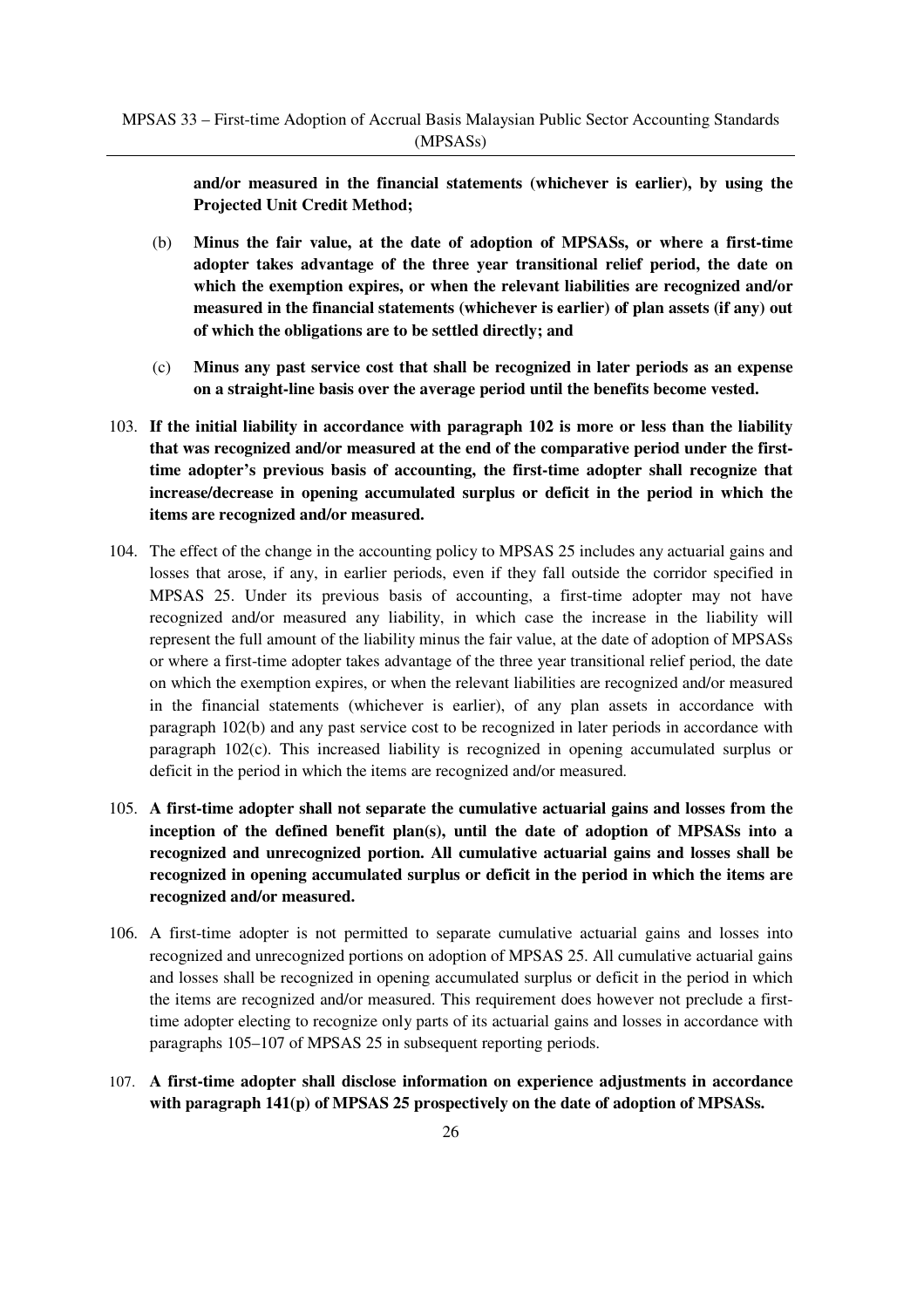#### **MPSAS 26, Impairment of Cash-Generating Assets**

- 108. **A first-time adopter shall apply the requirements in MPSAS 26 prospectively from the date of adoption of MPSASs, except in relation to those assets where a first-time adopter takes advantage of the exemption in paragraph 36 which allows a three year transitional relief period to not recognize and/or measure assets. When a first-time adopter takes advantage of the exemption that provides a three year transitional relief period in MPSASs 16, 17, 27, 31 and 32, it applies MPSAS 26 when the exemption that provided the relief has expired, and/or the relevant assets are recognized and/or measured in accordance with the applicable MPSASs (whichever is earlier).**
- 109. **On the date that the transitional exemption that provided the relief has expired, and/or when the relevant assets are recognized and/or measured in the financial statements (whichever is earlier), a first-time adopter shall assess whether there is any indication that the cash-generating assets recognized and/or measured are impaired. Any impairment loss shall be recognized in opening accumulated surplus or deficit on the date of adoption of MPSASs, or in opening accumulated surplus or deficit in the reporting period in which the transitional exemption expires, and/or the relevant assets are recognized and/or measured (whichever is earlier).**
- 110. A first-time adopter shall apply the requirements of MPSAS 26 prospectively. This means that on the date of adoption of accrual basis MPSASs, or if the first-time adopter has adopted the transitional relief relating to the recognition and/or measurement of assets, only when the three year transitional exemption expires, and/or when the relevant assets are recognized and/or measured in the financial statements (whichever is earlier), will a first-time adopter be required to assess whether there is an indication that any cash-generating assets included in the opening statement of financial position, are impaired.

#### **MPSAS 28, Financial Instruments: Presentation**

- 111. **On the date of adoption of MPSASs, a first-time adopter shall evaluate the terms of the financial instrument to determine whether it contains both a liability component and a net asset/equity component. If the liability component is no longer outstanding on the date of adoption of MPSASs, the first-time adopter need not separate the compound financial instrument into a liability component and a net asset/equity component.**
- 112. MPSAS 28 requires an entity to split a compound financial instrument at inception into separate liability and net asset/equity components. If the liability component is no longer outstanding, retrospective application of MPSAS 28 involves separating two portions of net assets/equity. The first portion is in accumulated surplus and deficit and represents the cumulative interest accreted on the liability component. The other portion represents the original net asset/equity component. However, this MPSASs allows a first-time adopter to not separate these two portions if the liability component is no longer outstanding at the date of adoption of MPSASs.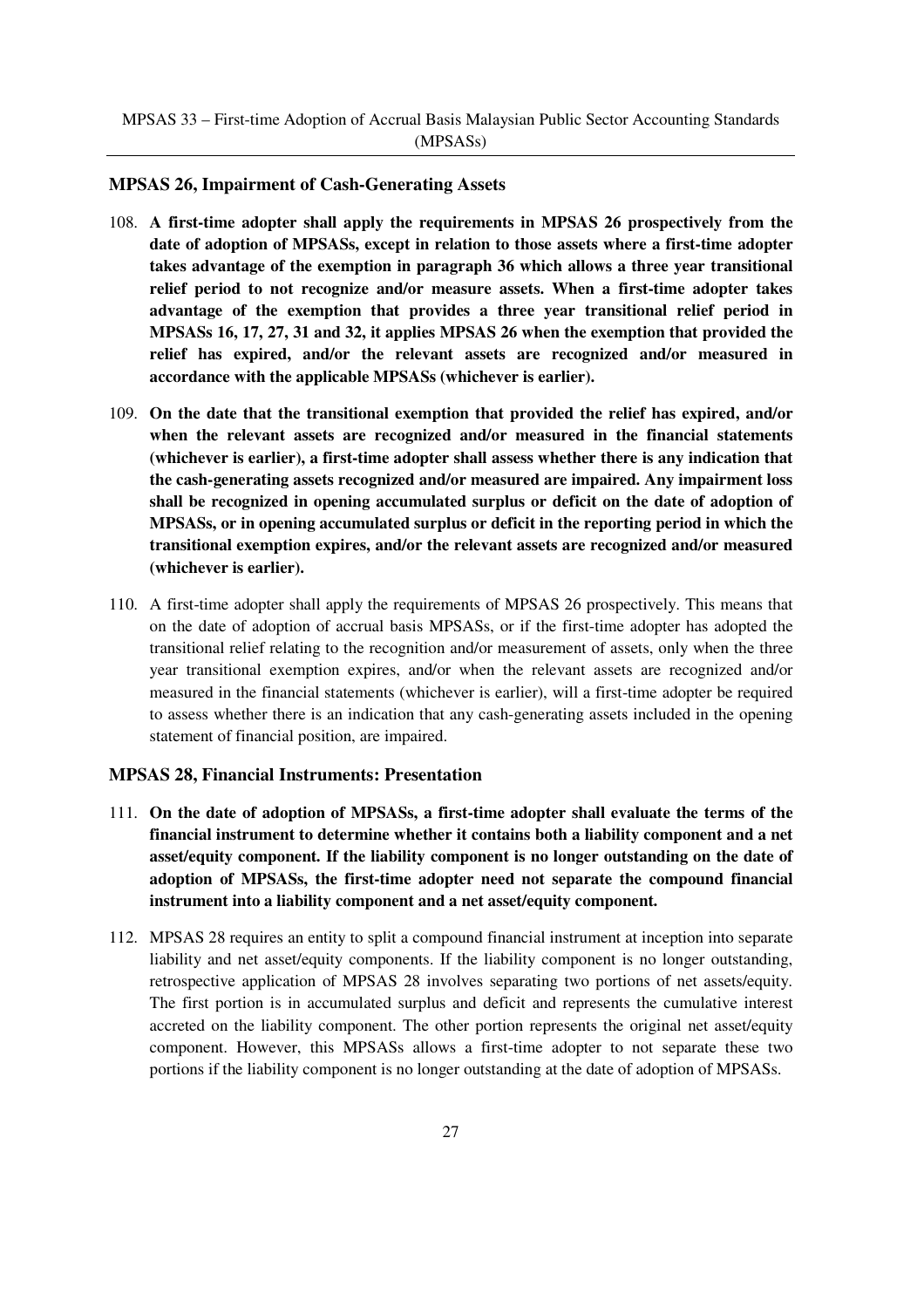#### **MPSAS 29, Financial Instruments: Recognition and Measurement**

*Designation of Financial Instruments on the Date of adoption of MPSAS during The Period of Transition*

- 113. **A first-time adopter may designate a financial asset or financial liability as a financial asset or financial liability at fair value through surplus or deficit that meet the criteria for designation in MPSAS 29, in accordance with paragraph 114. A first-time adopter shall disclose the fair value of financial assets and financial liabilities designated into each category at the date of designation, their classification and carrying amount.**
- 114. **MPSAS 29 permits a financial asset to be designated on initial recognition as available for sale or a financial instrument (provide it meets certain criteria) to be designated as a financial asset or financial liability at fair value though surplus or deficit. Despite this requirement, exceptions apply in the following circumstances:** 
	- (a) **A first-time adopter is permitted to make an available-for-sale designation at the date of adoption of MPSASs.**
	- (b) **A first-time adopter is permitted to designate, at the date of adoption of MPSASs, any financial asset or financial liability as at fair value through surplus or deficit provided the asset or liability meets the criteria in paragraph 10(b)(i), 10(b)(ii) or 13 of MPSAS 29 at that date.**

#### *Derecognition of Financial Assets and Financial Liabilities*

- 115. **Except as permitted by paragraph 116 a first-time adopter shall apply the derecognition requirements in MPSAS 29 prospectively for transactions occurring on or after the date of adoption of MPSASs, or where a first-time adopter takes advantage of the exemptions not to recognize financial instruments, the date on which the exemptions that provided the relief have expired and/or the financial instruments are recognized (whichever is earlier). For example, if a first-time adopter derecognized non-derivative financial assets or nonderivative financial liabilities in accordance with its previous basis of accounting as a result of a transaction that occurred before the date of adoption of MPSASs, it shall not recognize those assets and liabilities in accordance with MPSAS 29, unless they qualify for recognition as a result of a later transaction or event.**
- 116. **Notwithstanding the provision in paragraph 115, a first-time adopter may apply the derecognition requirements in MPSAS 29 retrospectively from a date of the first-time adopter choosing, provided that the information needed to apply MPSAS 29 to financial assets and financial liabilities derecognized as a result of past transactions was obtained at the time of initially accounting for these transactions.**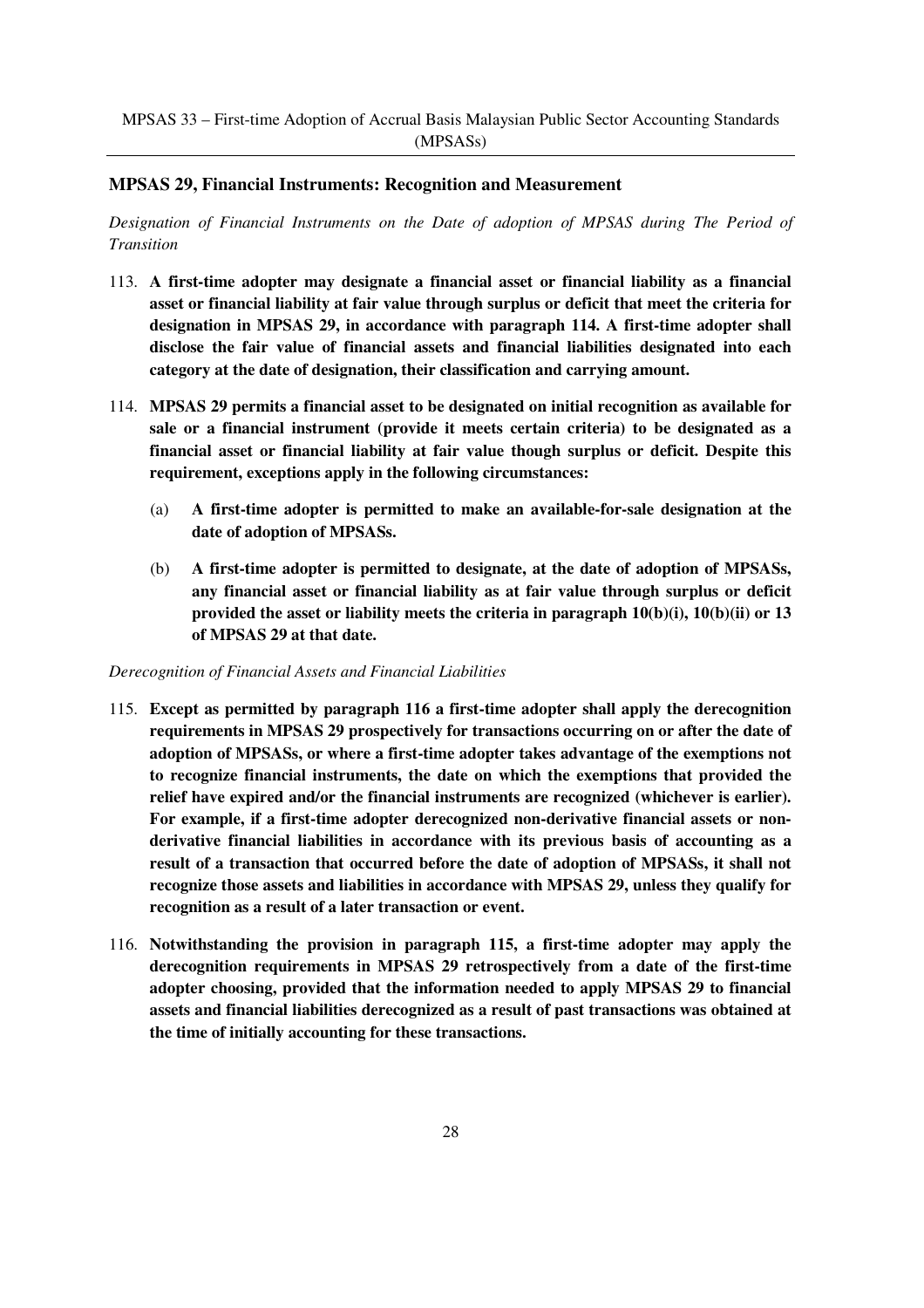#### *Hedge Accounting*

- 117. **As required by MPSAS 29, a first-time adopter shall at the date of adoption of MPSASs, or where a first-time adopter takes advantage of the exemption that provides a three year transitional relief period to not recognize and/or measure financial instruments, the date when the exemption that provided the relief has expired and/or the relevant financial instruments are recognized and/or measured in accordance with the applicable MPSASs (whichever is earlier):** 
	- (a) **Measure all derivatives at fair value; and**
	- (b) **Eliminate all deferred losses and gains arising on derivatives that were reported in accordance with its previous basis of accounting as if they were assets or liabilities.**
- 118. **A first-time adopter shall not reflect in its opening statement of financial position a hedging relationship of a type that does not qualify for hedge accounting in accordance with MPSAS 29 (for example, many hedging relationships where the hedging instrument is a cash instrument or written option; or where the hedged item is a net position). However, if a first-time adopter designated a net position as a hedged item in accordance**  with its previous basis of accounting, it may designate an individual item within that net **position as a hedged item in accordance with MPSASs, provided that it does so no later than the date of adoption of MPSASs or where it takes advantage of the exemption that provides a three year transitional relief period to not recognize and/or measure financial instruments, the date when the exemption that provided the relief has expired, and/or the relevant financial instruments are recognized and/or measured in accordance with the applicable MPSASs (whichever is earlier).**
- 119. **If, before the date of adoption of MPSASs, or where a first-time adopter takes advantage of the exemption that provides a three year transitional relief period to not recognize and/or measure financial instruments the date on which the exemption that provided the relief has expired, and/or the relevant financial instruments are recognized and/or measured in accordance with the applicable MPSASs (whichever is earlier), a first-time adopter had designated a transaction as a hedge but the hedge does not meet the conditions for hedge accounting in MPSAS 29, the first-time adopter shall apply paragraphs 102 and 112 of MPSAS 29 to discontinue hedge accounting. Transactions entered into before the date of adoption of MPSASs, or where a first-time adopter takes advantage of the exemption that provides a three year transitional relief period to not recognize and/or measure financial instruments, the date when the transitional exemption expires and/or the relevant financial instruments are recognized and/or measured in accordance with MPSAS 29 (whichever is earlier), shall not be retrospectively designated as hedges.**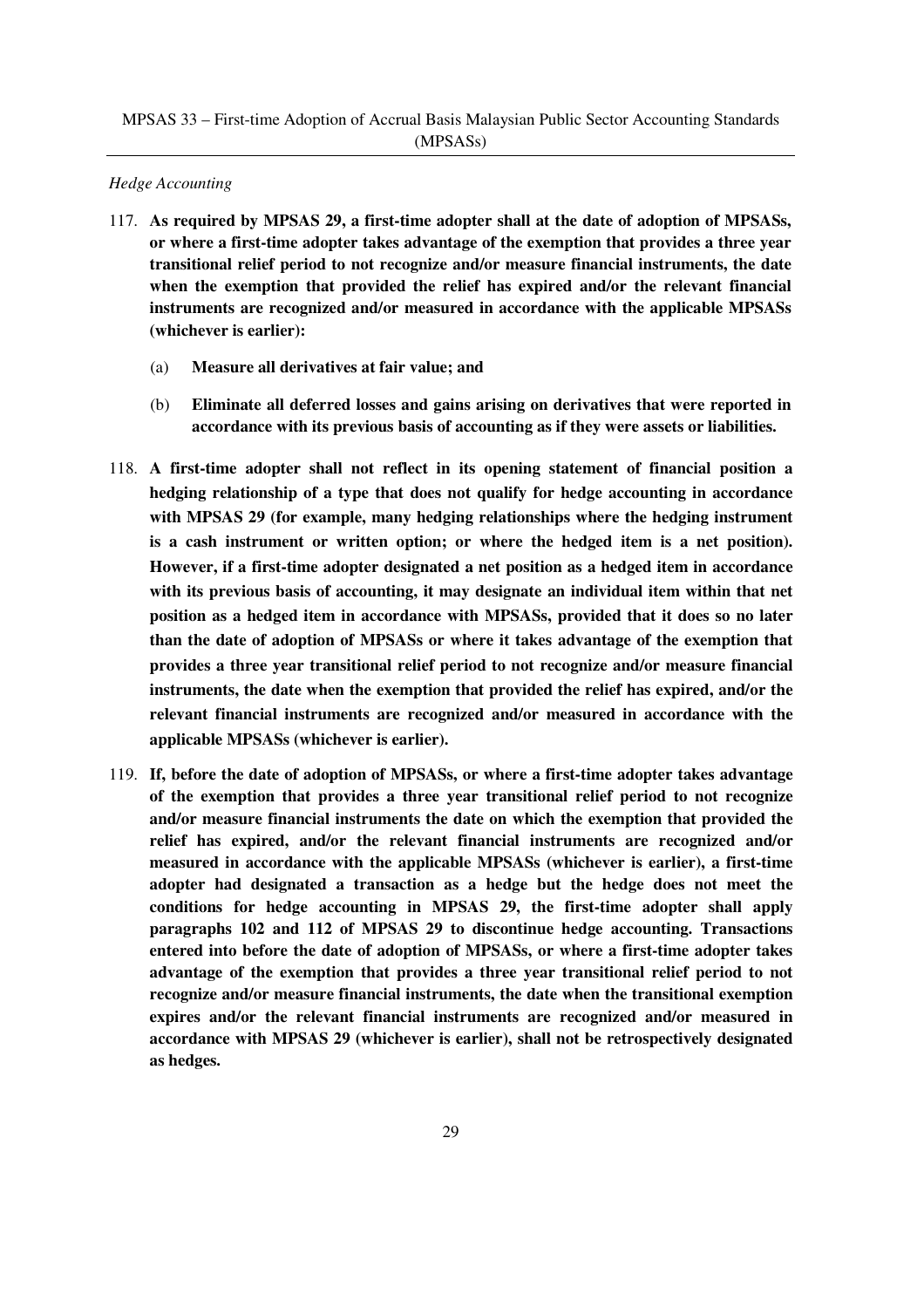#### *Impairment of Financial Assets*

- 120. **A first-time adopter shall apply the impairment requirements prospectively from the date of adoption of MPSASs, except in relation to those financial assets where it takes advantage of the exemptions in paragraphs 36, 38 and 42 which allow a three year transitional relief period to not recognize and/or measure financial instruments. When a first-time adopter adopts the three year transitional relief period provided, it applies the impairment provisions when exemption that provided the relief has expired, and/or the relevant financial instruments are recognized and/or measured in accordance with MPSAS 29 (whichever is earlier).**
- 121. **A first-time adopter shall on the date of adoption of MPSASs, or when the exemptions that provided the relief have expired, and/or when the relevant financial instruments are recognized and/or measured and relevant information has been presented and/or disclosed in the financial statements in accordance with the applicable MPSAS (whichever is earlier), assess at that date whether there is any indication that the financial instrument recognized and/or measured in the statement of financial position, is impaired. Any impairment loss incurred shall be recognized in opening accumulated surplus or deficit in the period in which the financial instrument is recognized and/or measured**.
- 122. A first-time adopter shall apply the impairment requirements prospectively. This means that on the date of adoption of MPSAS 29, when the exemptions that provided the relief have expired, and/ or when the relevant financial instruments are recognized and/or measured, a first-time adopter shall be required to assess whether there is an indication that the financial instrument is impaired. Any impairment loss shall be recognized in opening accumulated surplus or deficit on the date of adoption of MPSASs, or in the opening accumulated surplus or deficit of the reporting period in which the exemptions that provided the relief have expired, and/or the relevant financial instruments are recognized and/or measured (whichever is earlier).

#### **MPSAS 30, Financial Instruments: Disclosure**

- 123. **Where the first-time adopter elects to present comparative information in accordance with paragraph 78, it is not required to present information about the nature and extent of risks arising from financial instruments for the comparative period in its transitional MPSAS financial statements or its first MPSAS financial statements.**
- 124. **A first-time adopter shall apply the requirements in MPSAS 30 prospectively from the date of adoption of MPSASs, or when the exemptions that provided the relief have expired, and/or when the relevant financial instrument is recognized and/or measured in accordance with MPSAS 29 (whichever is earlier).**

#### **MPSAS 31, Intangible Assets**

125. **A first-time adopter shall recognize and/or measure an internally generated intangible asset if it meets the definition of an intangible asset and the recognition criteria in MPSAS**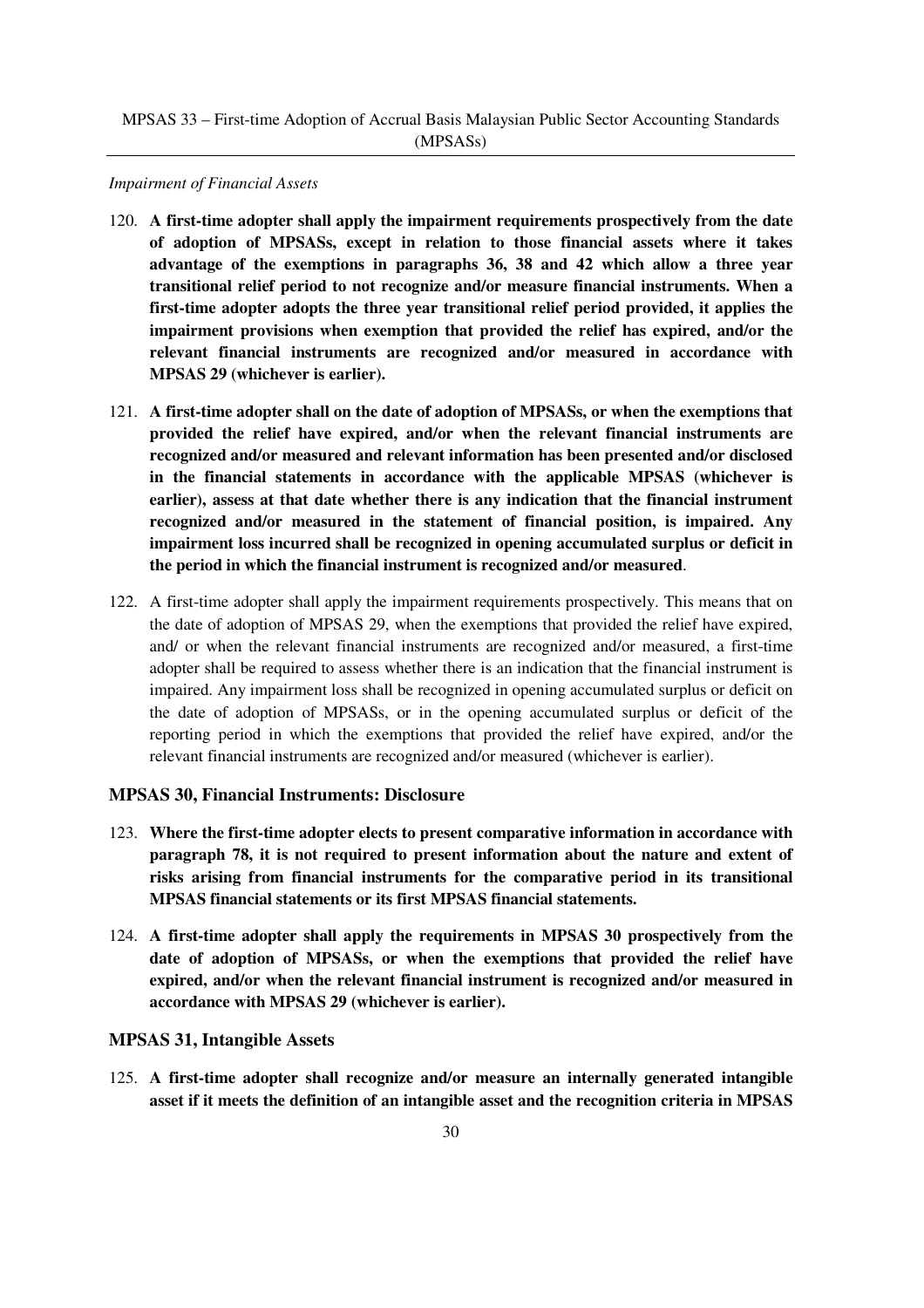#### **31, even if the first-time adopter has, under its previous basis of accounting, expensed such costs. A deemed cost may not be determined for internally generated intangible assets.**

126. As required by paragraph 20, a first-time adopter is required to recognize all assets for which recognition is required by MPSASs. A first-time adopter shall therefore recognize any internally generated intangible asset if it meets the definition of an intangible asset and the recognition criteria in MPSAS 31, irrespective of whether such costs were expensed under its previous basis of accounting.

#### **MPSAS 32, Service Concession Arrangements**

#### *Initial Measurement of Related Liability*

- 127. **Where a first-time adopter elects to measure service concession assets using deemed cost, the related liabilities shall be measured as follows:** 
	- (a) **For the liability under the financial liability model, the remaining contractual cash flows specified in the binding arrangement and the rate prescribed in MPSAS 32; or**
	- (b) **For the liability under the grant of a right to the operator model, the fair value of the asset less any financial liabilities, adjusted to reflect the remaining period of the service concession arrangement.**
- 128. **A first-time adopter shall recognize and/or measure any difference between the value of the service concession asset and the financial liability under the financial liability model in paragraph 127 in opening accumulated surplus or deficit in the period in which the items are recognized and/or measured.**

**MPSAS 34, Separate Financial Statements, MPSAS 35, Consolidated Financial Statements and MPSAS 36, Investments in Associates and Joint Ventures**

- 129. **If a controlled entity becomes a first-time adopter later than its controlling entity, except for the controlled entity of an investment entity, the controlled entity shall, in its financial statements, measure its assets and liabilities at either:** 
	- (a) **The carrying amounts determined in accordance with this MPSAS that would be included in the controlling entity's consolidated financial statements, based on the controlled entity's date of adoption of MPSASs, if no adjustments were made for consolidation procedures and for the effects of the entity combination in which the controlling entity acquired the controlled entity;**
	- (b) **The carrying amounts required by the rest of this MPSAS, based on the controlled entity's date of adoption of MPSASs. These carrying amounts could differ from those described in (a):** 
		- (i) **When the exemptions in this MPSAS result in measurements that depend on**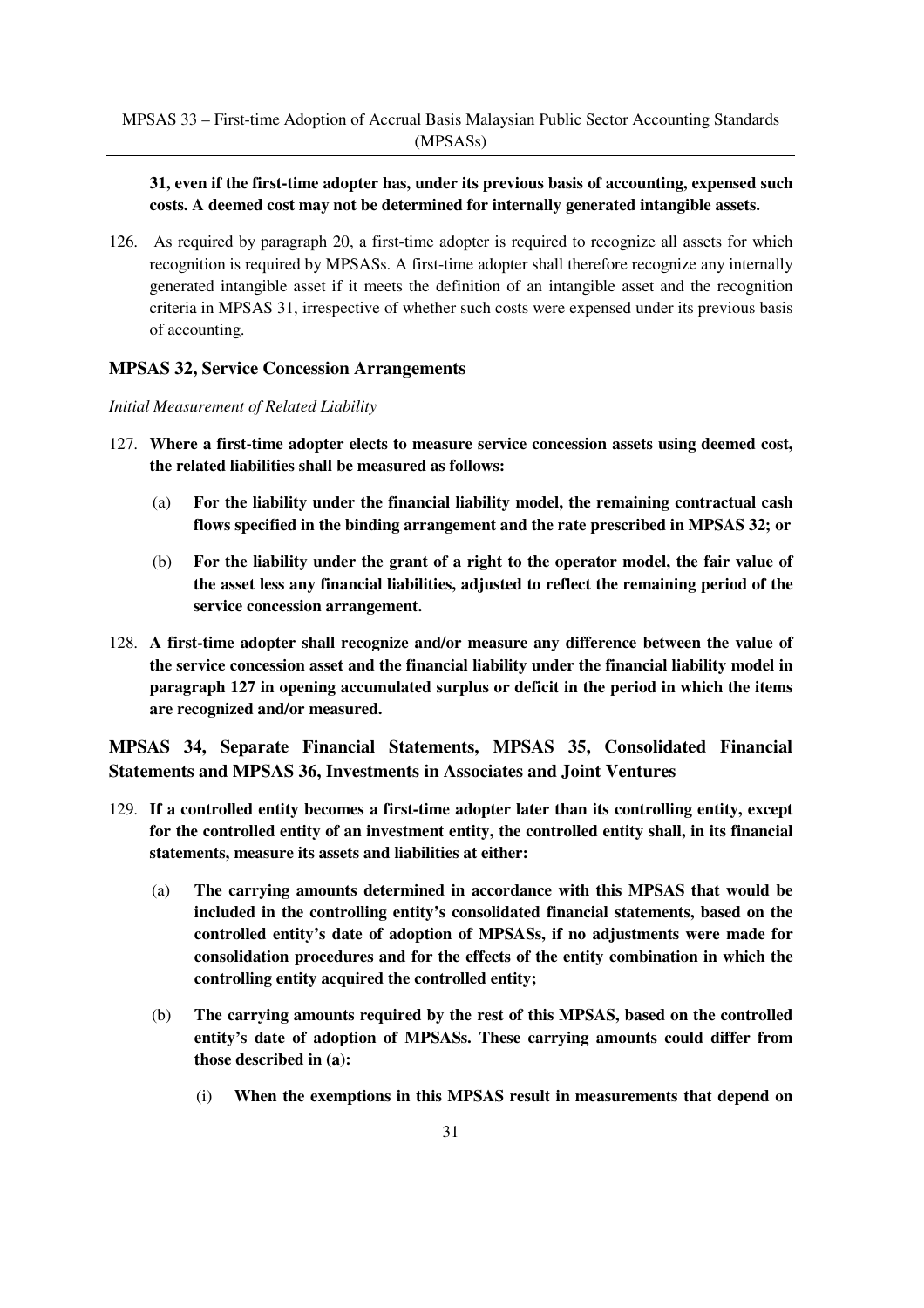**the date of adoption of MPSASs.**

(ii) **When the accounting policies used in the controlled entity's financial statements differ from those in the consolidated financial statements. For example, the controlled entity may use as its accounting policy the cost model in MPSAS 17, whereas the economic entity may use the revaluation model.** 

**A similar election is available to an associate or joint venture that becomes a first-time adopter later than an entity that has significant influence or joint control over it.**

130. **However, if a controlling entity becomes a first-time adopter later than its controlled entity (or associate or joint venture) the controlling entity shall, in its consolidated financial statements, measure the assets and liabilities of the controlled entity (or associate or joint venture) at the same carrying amounts as in the financial statements of the controlled entity (or associate or joint venture), after adjusting for consolidation and equity accounting adjustments and for the effects of the entity combination in which the controlling entity acquired the controlled entity (or associate or joint venture), subject to the exemptions that may be adopted in terms of this MPSAS. Similarly, if a controlled entity becomes a first-time adopter for its separate financial statements earlier or later than for its consolidated financial statements, it shall measure its assets and liabilities at the same amounts in both financial statements, subject to the exemptions that may be adopted in this MPSAS, except for consolidation adjustments**.

#### **MPSAS 35, Consolidated Financial Statements**

131. **A first-time adopter that is a controlled entity shall assess whether it is an investment entity on the basis of the facts and circumstances that exist at the date of adoption of accrual basis MPSASs, and measure its investment in each controlled entity at fair value through surplus or deficit at the date of adoption of accrual basis MPSASs.** 

#### **MPSAS 37, Joint Arrangements**

- 132. **Where a first-time adopter accounted for its investment in a joint venture under its previous basis of accounting basis using proportionate consolidation, the investment in the joint venture shall be measured on the date of adoption as the aggregate of the carrying amount of the assets and liabilities that the entity previously proportionately consolidated, including any purchased goodwill arising from acquisition transactions (see the relevant international or national accounting standard dealing with entity combinations).**
- 133. **The opening balance of the investment determined in accordance with paragraph 132 is regarded as the deemed cost of the investment at initial recognition. A first-time adopter shall test the investment for impairment as at the date of adoption, regardless of whether there is any indication that the investment may be impaired. Any impairment loss shall be adjusted to the accumulated surplus or deficit at the date of adoption.**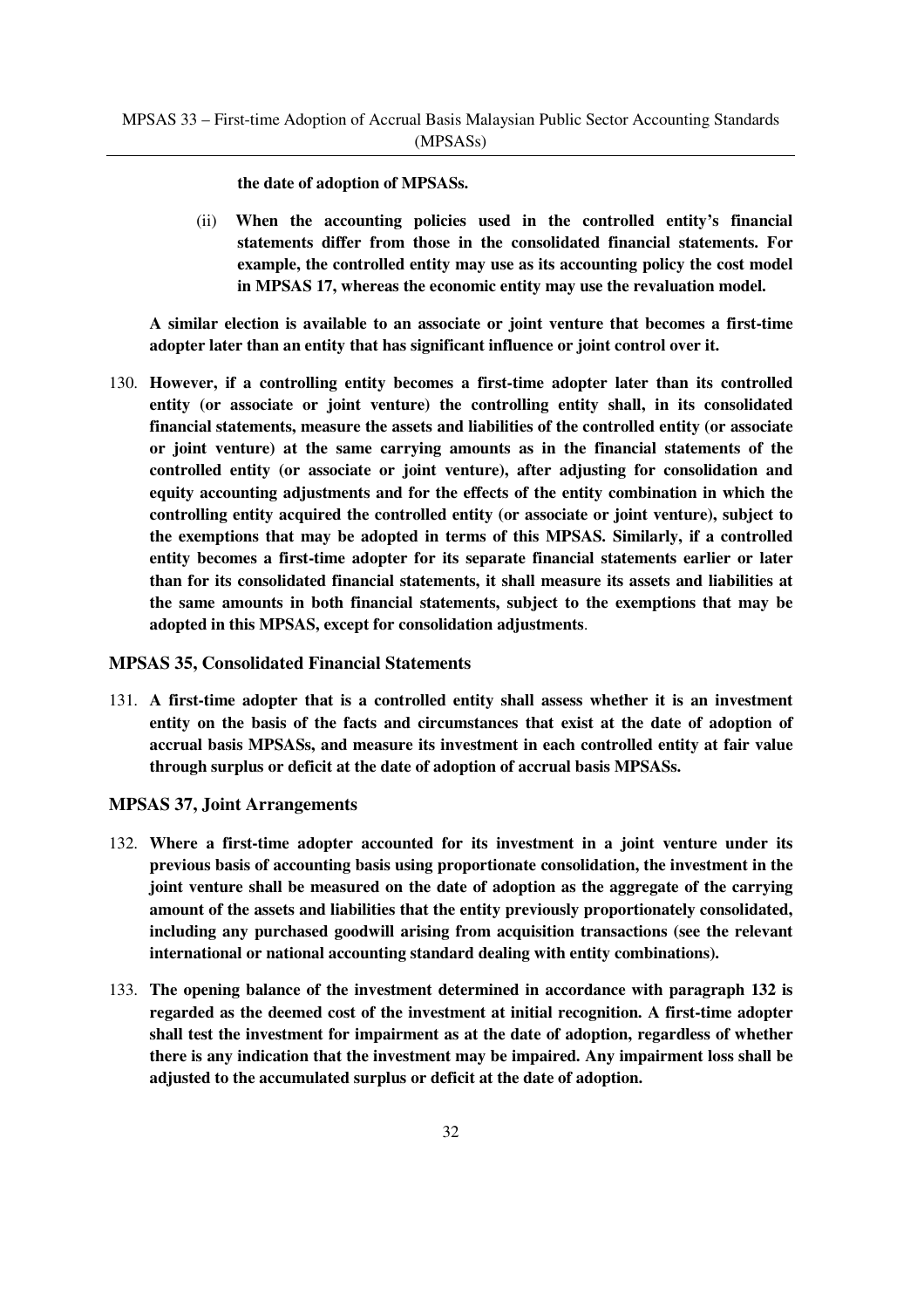134. **If aggregating all previously proportionately consolidated assets and liabilities results in negative net assets, the first-time adopter shall assess whether it has legal or constructive obligations in relation to the negative net assets and, if so, the first-time adopter shall recognize a corresponding liability. If the first-time adopter concludes that it does not have legal or constructive obligations in relation to the negative net assets, it shall not recognize the corresponding liability but it shall adjust accumulated surplus or deficit at the date of adoption. The first-time adopter shall disclose this fact, along with its cumulative unrecognized share of losses of its joint ventures as at the date of adoption of accrual basis MPSASs.** 

## **Disclosures**

- 135. **A first-time adopter with financial statements that comply with the requirements of this MPSAS while taking advantage of the transitional exemptions and provisions that affect fair presentation and its ability to assert compliance with accrual basis MPSASs, shall make an explicit and unreserved statement of compliance with this MPSAS in the notes to the financial statements. This statement shall be accompanied by a statement that the financial statements do not fully comply with accrual basis MPSASs.**
- 136. **Where a first-time adopter takes advantage of the transitional exemptions in this MPSAS, the first-time adopter shall disclose:** 
	- (a) **The extent to which it has taken advantage of the transitional exemptions that affect the fair presentation of the financial statements and its ability to assert compliance with accrual basis MPSASs; and/or**
	- (b) **The extent to which it has taken advantage of the transitional exemptions that do not affect the fair presentation of the financial statements and its ability to assert compliance with accrual basis MPSASs.**
- 137. **To the extent that a first-time adopter has taken advantage of the transitional exemptions and provisions in this MPSAS that affect fair presentation and compliance with accrual basis MPSASs in relation to assets, liabilities, revenue and/or expenses, it shall disclose:** 
	- (a) **Progress made towards recognizing, measuring, presenting and/or disclosing assets, liabilities revenue and/or expenses in accordance with the requirements of the applicable MPSAS;**
	- (b) **The assets, liabilities, revenue and/or expenses that have been recognized and measured under an accounting policy that is not consistent with the requirements of applicable MPSAS;**
	- (c) **The assets, liabilities, revenue and/or expenses that have not been measured, presented and/or disclosed in the previous reporting period, but which are now recognized and/or measured, and/or presented and/or disclosed;**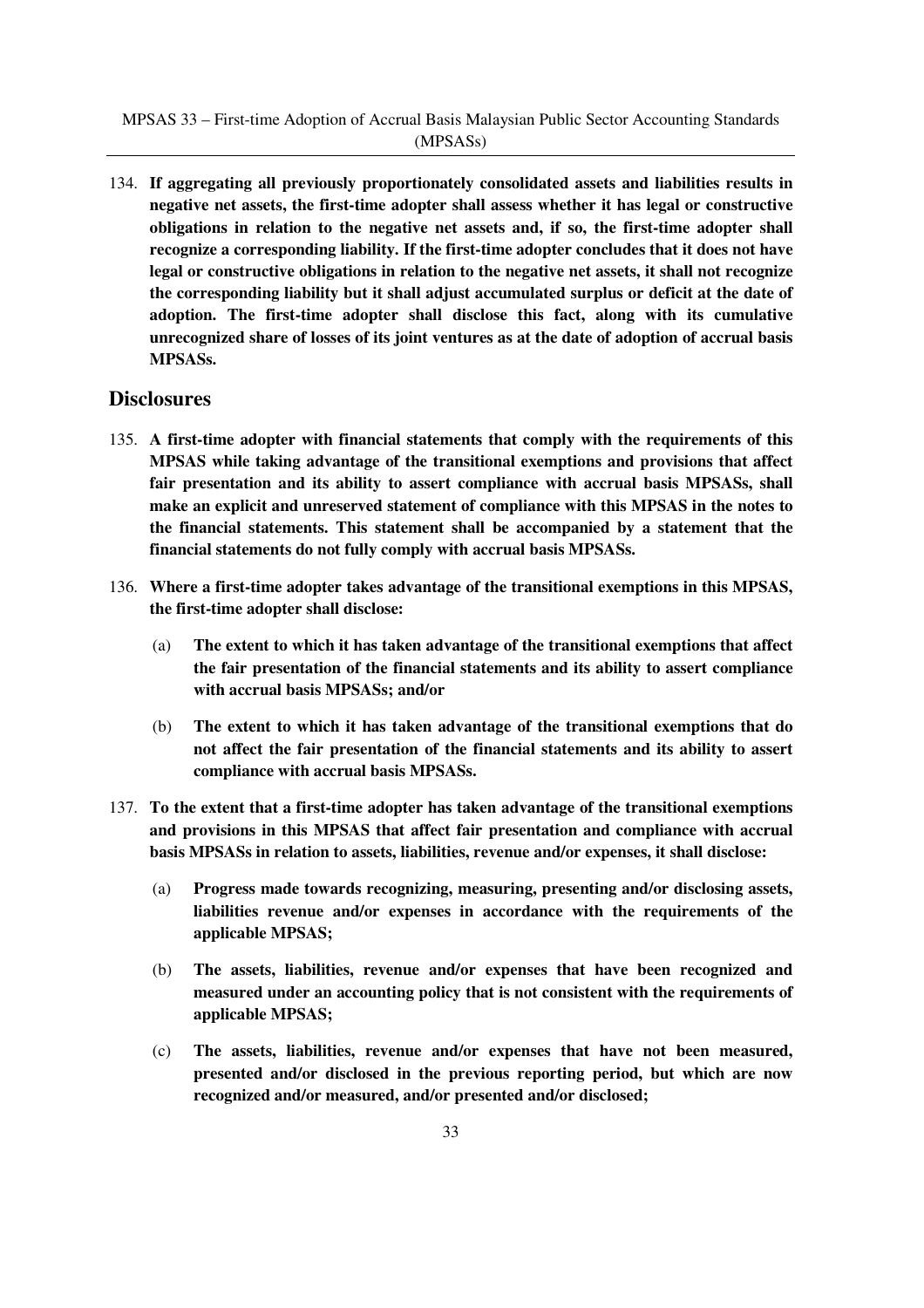- (d) **The nature and amount of any adjustments recognized during the reporting period; and**
- (e) **An indication of how and by when it intends to comply in full with the requirements of the applicable MPSAS.**
- 138. **Where a first-time adopter takes advantage of the transitional exemption to not eliminate some balances, transactions, revenue and expenses, and/or where it applies the three year transitional relief for the recognition and/or measurement of its interest in controlled entities, associates or joint ventures in paragraph 55, it shall disclose the nature of the balances, transactions, revenue and expenses and/or upstream or downstream transactions that have been eliminated during the reporting period.**
- 139. **Where a first-time adopter is not able to present consolidated financial statements because of the transitional exemptions and provisions adopted in paragraphs 58 or 62, it shall disclose:** 
	- (a) **The reason why the financial statements, investments in associates or interests in joint ventures could not be presented as consolidated financial statements; and**
	- (b) **An indication by when the first-time adopter will be able to present consolidated financial statements.**
- 140. The disclosure requirements of paragraphs 135 and 139 will assist users to track the progress of the first-time adopter in conforming its accounting policies to the requirements in the applicable MPSASs during the period of transition.

## **Explanation of Transition to MPSASs**

- 141. **A first-time adopter shall disclose:** 
	- (a) **The date of adoption of MPSASs; and**
	- (b) **Information and explanations about how the transition from the previous basis of accounting to MPSASs affected its reported financial position, and, where appropriate, its reported financial performance and cash flows.**

#### **Reconciliations**

- 142. **A first-time adopter shall present in the notes to its transitional MPSAS financial statements or its first MPSAS financial statements:**
	- (a) **A reconciliation of its net assets/equity reported in accordance with its previous basis of accounting to its opening balance of net assets/equity at the date of adoption of MPSASs; and**
	- (b) **A reconciliation of its surplus or deficit in accordance with its previous basis of**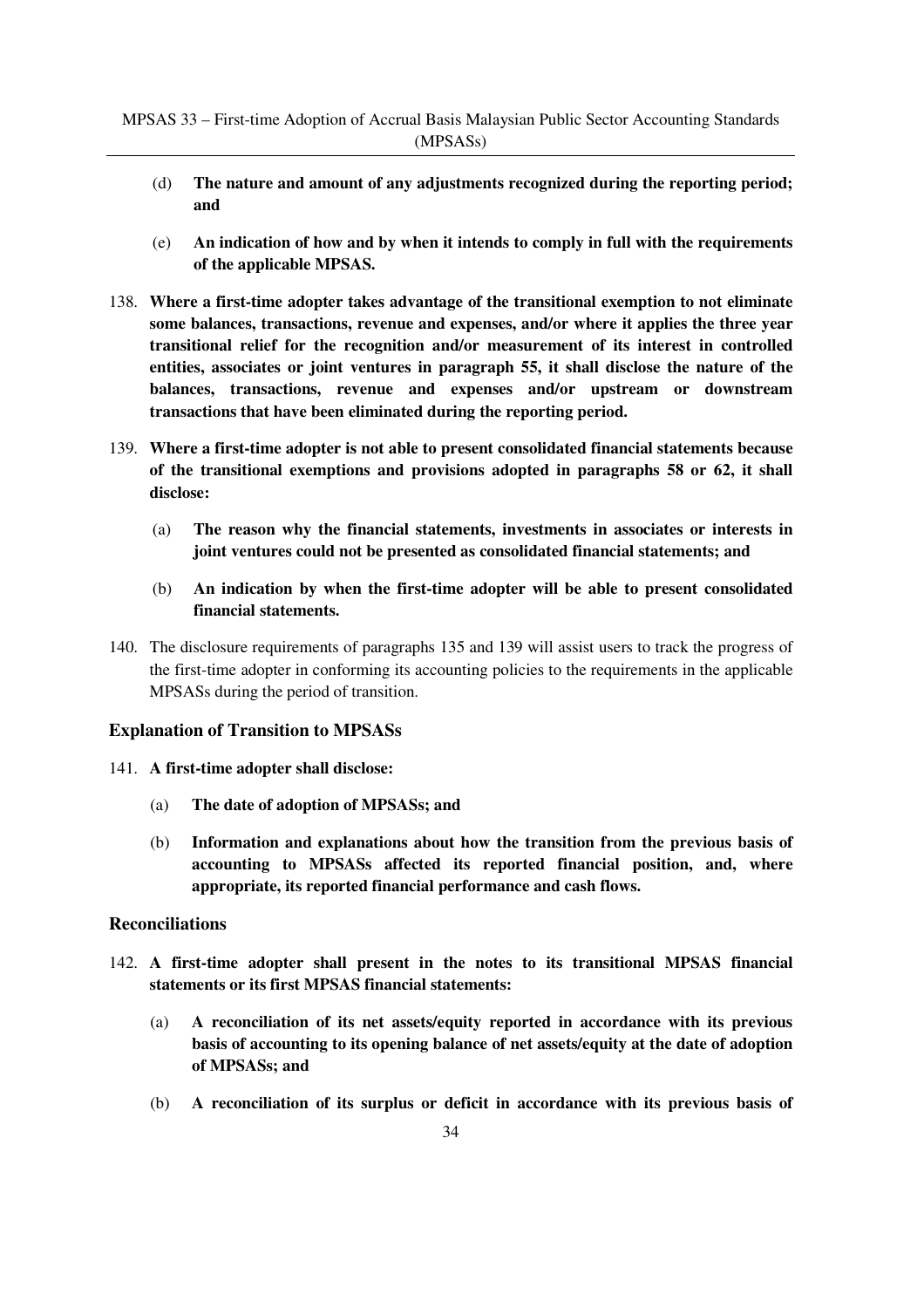**accounting to its opening balance of surplus or deficit at the date of adoption of MPSASs.** 

**A first-time adopter that has applied a cash basis of accounting in its previous financial statements is not required to present such reconciliations.**

- 143. The reconciliation presented in accordance with paragraph 142 shall provide sufficient detail, both quantitative and qualitative, to enable users to understand the material adjustments to the opening statement of financial position and, where applicable, the opening statement of financial performance presented in accordance with accrual basis MPSAS. Where narrative explanations are included in other public documents issued in conjunction with the financial statements, a cross reference to those documents shall be included in the notes.
- 144. If an entity becomes aware of errors made under its previous basis of accounting, the reconciliations required by paragraph 142 shall distinguish the correction of those errors from changes in accounting policies.
- 145. **If an entity did not present financial statements for previous periods, its transitional MPSAS financial statements or its first MPSAS financial statements shall disclose that fact.**
- 146. **Where a first-time adopter takes advantage of the exemptions in paragraph 36–43 which allow a three year transitional relief period to not recognize and/or measure items, it shall present as part of the notes, a reconciliation of items that have been recognized and/or measured during the reporting period when these items were not included in the previous reported financial statements. The reconciliation shall be presented in each period when new items are recognized and/or measured in accordance with this MPSAS.**
- 147. The reconciliation presented in accordance with paragraph 146 provides sufficient detail to enable users to understand which items have been recognized and/or measured during the reporting period where the first-time adopter adopts one of more of the exemptions that provide a three year transitional relief period to not recognize and/or measure an item. The reconciliation explains the adjustments to the previously reported statement of financial position and, where applicable, the previously reported statement of financial performance in each period when new items are recognized and/or measured in accordance with this MPSAS*.*

# **Disclosures where Deemed Cost is used for Inventory, Investment Property, Property, plant and Equipment, Intangible Assets, Financial Instruments or Service Concession Assets**

148. **If a first-time adopter uses fair value, or the alternative in paragraphs 64, 67 or 70, as deemed cost for inventory, investment property, property, plant and equipment, intangible assets, financial instruments, or service concession assets, its financial statements shall disclose:**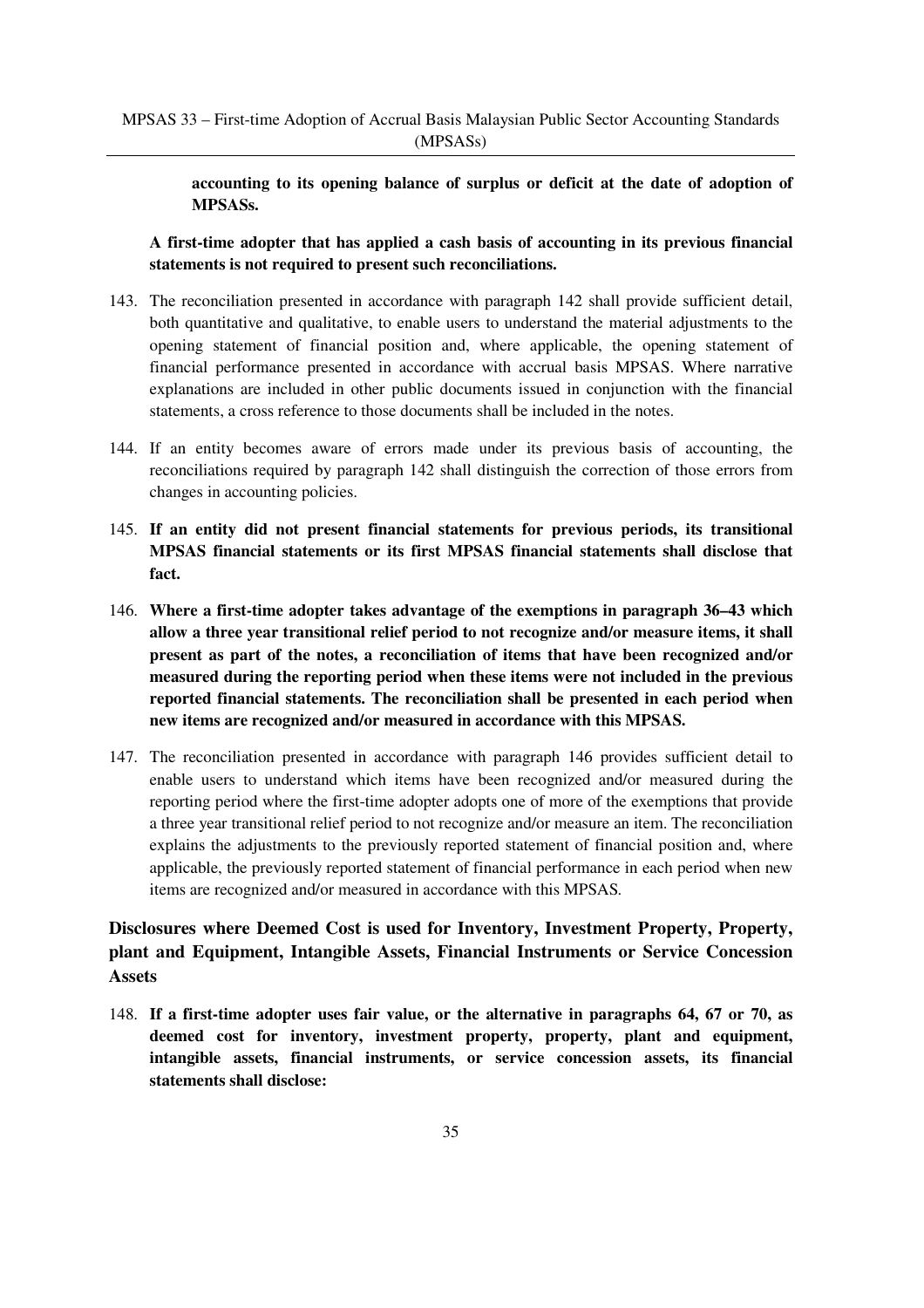- (a) **The aggregate of those fair values or other measurement alternatives that were considered in determining deemed cost;**
- (b) **The aggregate adjustment to the carrying amounts recognized under the previous basis of accounting; and**
- (c) **Whether the deemed cost was determined on the date of adoption of MPSASs or during the period of transition.**

**Disclosures Where Deemed Cost is Used for Investments in Controlled Entities, Joint Ventures or Associates**

- 149. **If a first-time adopter uses fair value as deemed cost in its opening statement of financial position for an investment in a controlled entity, joint venture or associate in its separate financial statements, its separate financial statements shall disclose:** 
	- (a) **The aggregate deemed cost of those investments for which deemed cost is fair value; and**
	- (b) **The aggregate adjustment to the carrying amounts reported under the previous basis of accounting.**
- 150. **The disclosure requirements required in paragraph 148 and 149 shall be disclosed in each period when new items are recognized and/or measured until the exemptions that provided the relief have expired and/or when the relevant assets are recognized and/or measured in accordance with the applicable MPSASs (whichever is earlier).**

## **Exemptions from Disclosure Requirements in MPSASs during the Period of Transition**

- 151. **To the extent that a first-time adopter takes advantage of the exemption that provides a three year relief period to not recognize and/or measure items, it is not required to apply any associated presentation and/or disclosure requirements related to such items as required in MPSAS 1 and/or the applicable MPSASs until such time as the exemptions that provided the relief have expired and/or when the relevant items have been recognized and/or measured in accordance with the applicable MPSASs (whichever is earlier).**
- 152. **Notwithstanding the transitional provision in paragraph 151, a first-time adopter is encouraged to disclose the information required by MPSAS 1 and/or the applicable MPSAS as soon as possible.**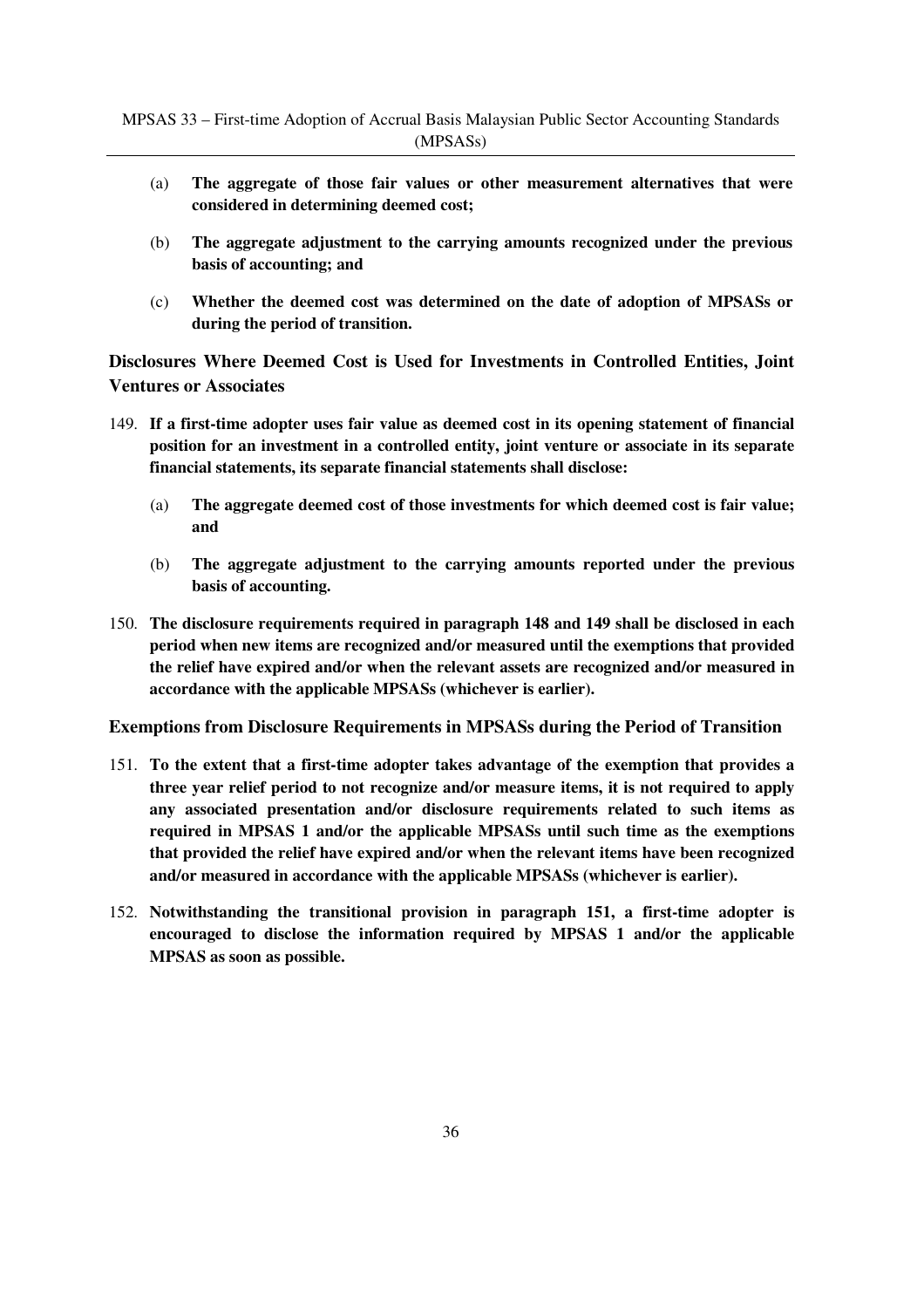# **Transitional Provisions**

153. **Where a first-time adopter has adopted the existing transitional provisions in other accrual basis MPSASs, it shall continue to apply those transitional provisions until they expire and/or the relevant items are recognized and/or measured in accordance with the applicable MPSAS (whichever is earlier). If the first-time adopter elects to adopt the transitional exemptions in this MPSAS, the relief period applied in adopting accrual basis MPSASs, may not be longer than the relief period provided in this MPSAS.** 

# **Effective Date**

154. **A first-time adopter shall apply this Standard if its first MPSAS financial statements are for a period beginning on or after January 1, 2017. Earlier application is permitted.**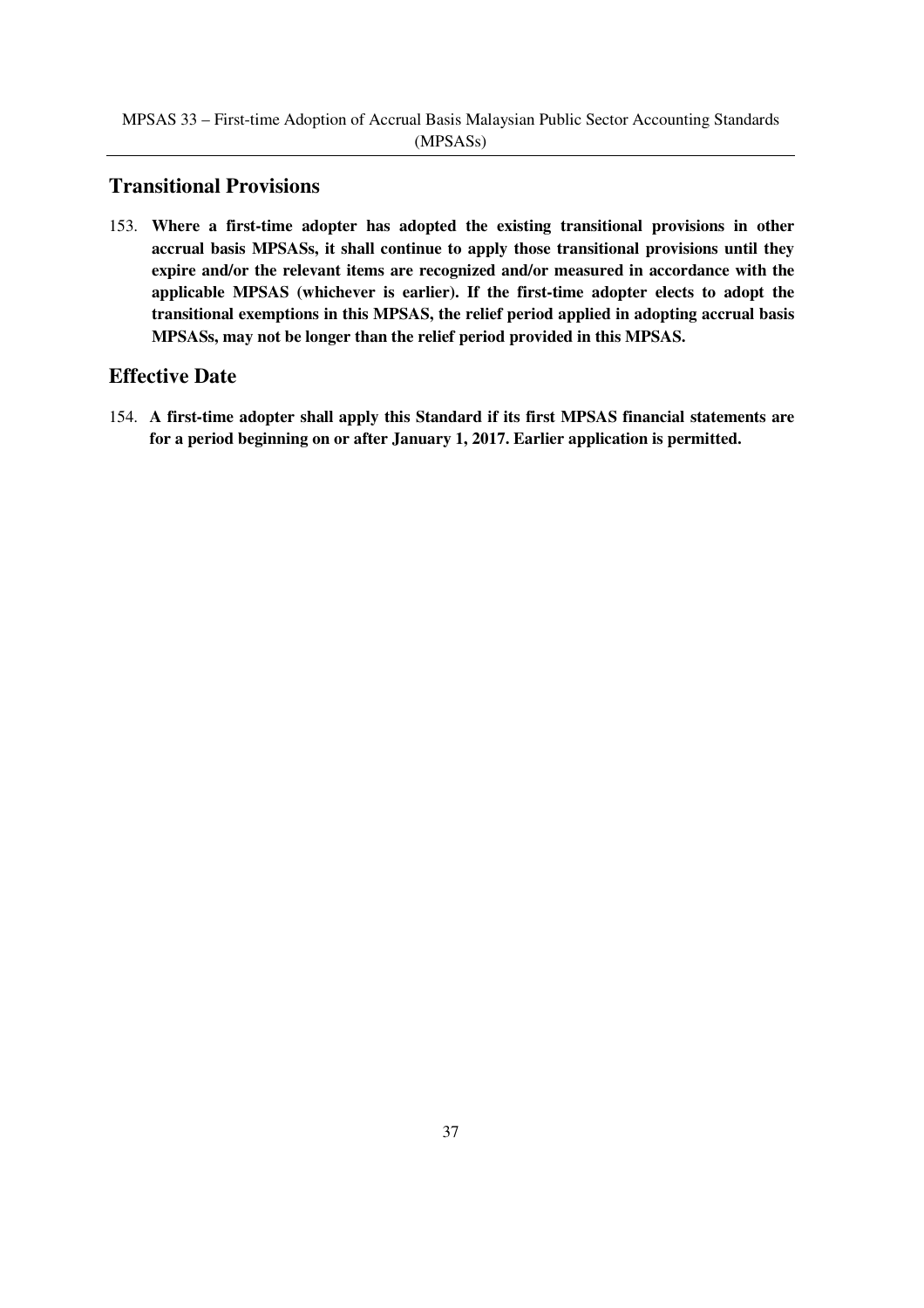# **Appendix A**

# **Amendments to Other MPSASs**

# **MPSAS 1,** *Presentation of Financial Statements*

**Paragraphs 151, 152 and 154 are amended and paragraph 154A is added as follows:**

## **Transitional Provisions**

- 151. **All provisions of this Standard shall be applied from the date of first adoption of this Standard, except in relation to items that have not been recognized as a result of transitional provisions under another MPSAS. The disclosure provisions of this Standard would not be required to apply to such items until the transitional provision in the other MPSAS expires. Comparative information is not required in respect of the financial statements to which accrual accounting is first adopted in accordance with MPSASs.**
- 152. Notwithstanding the existence of transitional provisions under another MPSAS, entities that are in the process of adopting the accrual basis of accounting for financial reporting purposes are encouraged to comply in full with the provisions of that other Standard as soon as possible.

- 154. When an entity adopts the accrual basis MPSASs of accounting as defined in MPSAS 33, *First-time Adoption of Accrual Basis Malaysian Public Sector Accounting Standards (MPSASs)* by MPSASs for financial reporting purposes subsequent to this effective date, this Standard applies to the entity's annual financial statements covering periods beginning on or after the date of adoption of MPSASs.
- 154A**. Paragraphs 151, 152 and 154 were amended by MPSAS 33,** *First-time Adoption of Accrual Basis Malaysian Public Sector Accounting Standards (MPSASs)* **issued in January 2016. An entity shall apply those amendments for annual financial statements covering periods beginning on or after January 1, 2017. Earlier application is permitted. If an entity applies MPSAS 33 for a period beginning before January 1, 2017, the amendments shall also be applied for that earlier period.**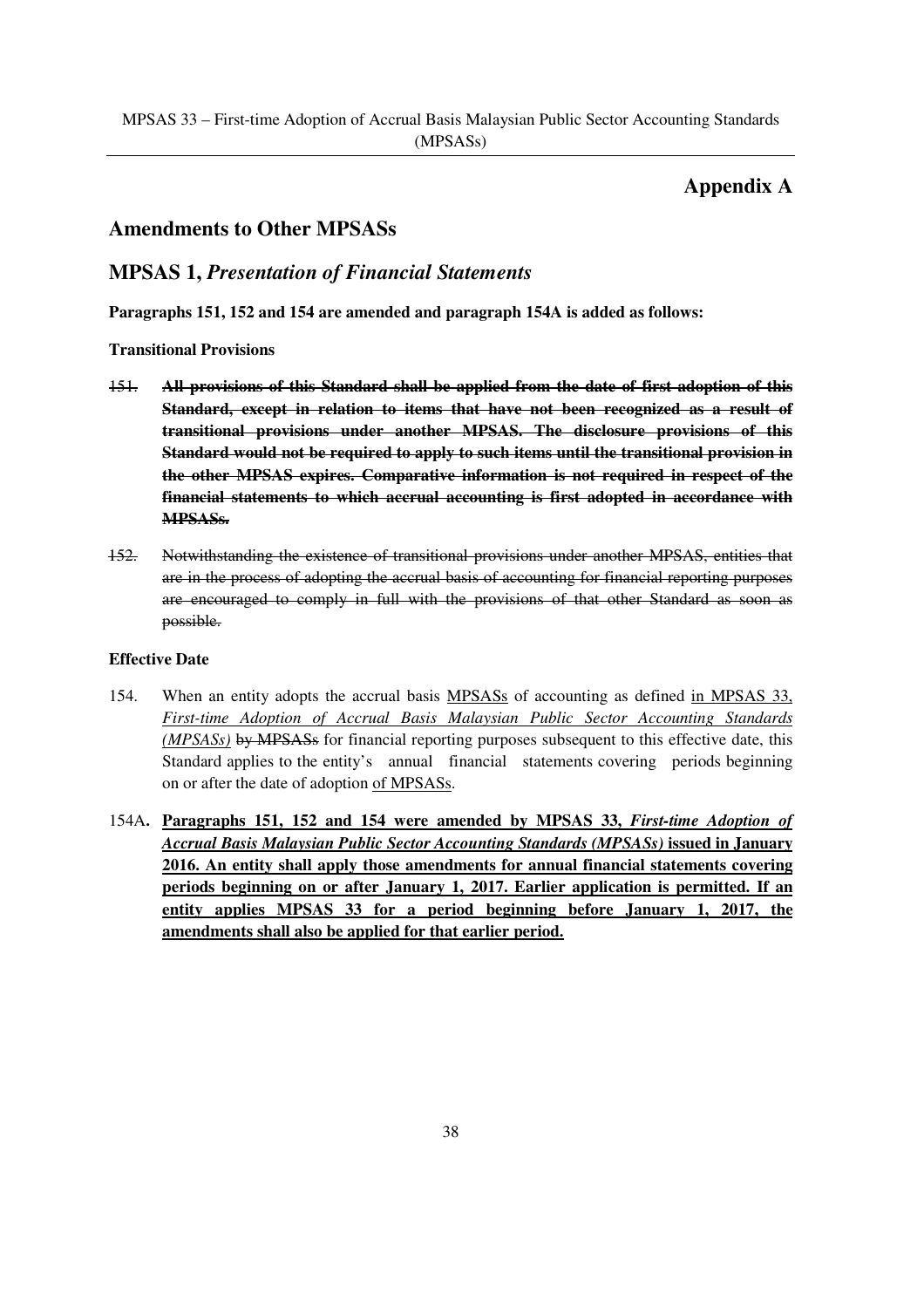# **MPSAS 2,** *Cash Flow Statements*

## **Paragraph 64 is amended and paragraph 64A is added as follows:**

## **Effective Date**

- 64. When an entity adopts the accrual basis MPSASs of accounting as defined in MPSAS 33, *First-time Adoption of Accrual Basis Malaysian Public Sector Accounting Standards (MPSASs)* by MPSASs for financial reporting purposes subsequent to this effective date, this Standard applies to the entity's annual financial statements covering periods beginning on or after the date of adoption of MPSASs.
- 64A. **Paragraph 64 was amended by MPSAS 33,** *First-time Adoption of Accrual Basis Malaysian Public Sector Accounting Standards (MPSASs)* **issued in January 2016. An entity shall apply that amendment for annual financial statements covering periods beginning on or after January 1, 2017. Earlier application is permitted. If an entity applies MPSAS 33 for a period beginning before January 1, 2017, the amendments shall also be applied for that earlier period.**

# **MPSAS 3,** *Accounting Policies, Changes in Accounting Estimates and Errors*

## **Paragraph 60 is amended and paragraph 60A is added as follows:**

## **Effective Date**

- 60. When an entity adopts the accrual basis MPSASs of accounting as defined in MPSAS 33, *Firsttime Adoption of Accrual Basis Malaysian Public Sector Accounting Standards (MPSASs)* by MPSASs for financial reporting purposes subsequent to this effective date, this Standard applies to the entity's annual financial statements covering periods beginning on or after the date of adoption of MPSASs.
- 60A. **Paragraph 60 was amended by MPSAS 33,** *First-time Adoption of Accrual Basis Malaysian Public Sector Accounting Standards (MPSASs)* **issued in January 2016. An entity shall apply that amendment for annual financial statements covering periods beginning on or after January 1, 2017. Earlier application is permitted. If an entity applies MPSAS 33 for a period beginning before January 1, 2017, the amendments shall also be applied for that earlier period.**

# **MPSAS 4,** *The Effects of Changes in Foreign Exchange Transactions*

**Paragraphs 67, 68, 69 and 72 are amended and paragraph 72A is added as follows:**

**Transitional Provisions**

**First-time Adoption of Accrual Accounting**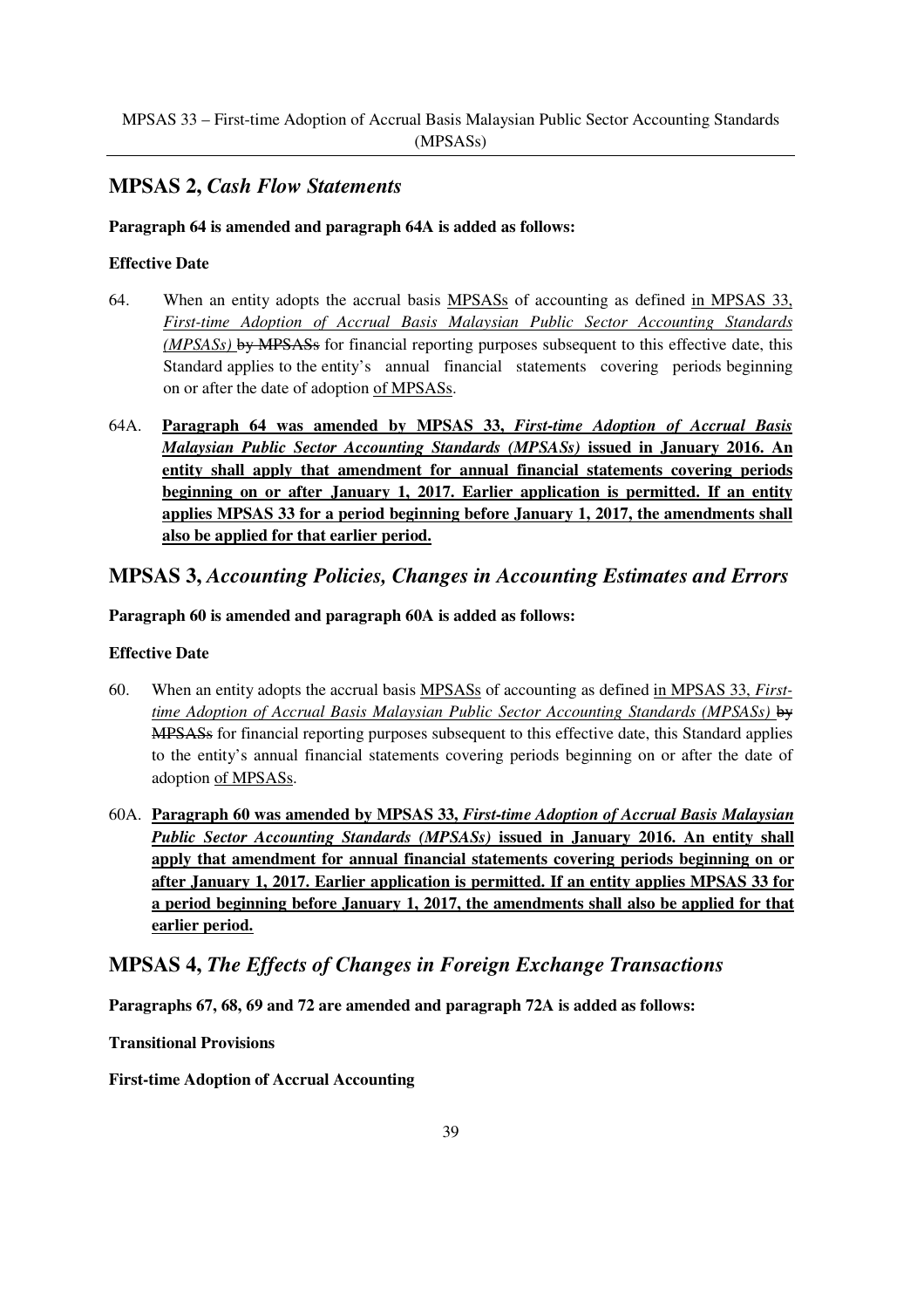- 67. **A reporting entity need not comply with the requirements for cumulative translation differences that existed at the date of first adoption of accrual accounting in accordance with MPSASs. If a first-time adopter uses this exemption:**
	- (a) **The cumulative translation differences for all foreign operations are deemed to be zero at the date of first adoption to MPSASs; and**
	- (b) **The gain and loss on a subsequent disposal of any foreign operation shall exclude translation differences that arose before the date of first adoption of MPSASs, and shall include later translation differences.**
- 68. This Standard requires entities to:
	- (a) Classify some translation differences as a separate component of net assets/equity; and
	- (b) On disposal of a foreign operation, to transfer the cumulative translation difference for that foreign operation to the statement of financial performance as part of the gain or loss on disposal.

The transitional provisions provide first-time adopters of MPSASs with relief from this requirement.

#### **Transitional Provisions for All Entities**

- 69. **An entity shall apply paragraph 56 prospectively to all acquisitions occurring after the beginning of the financial reporting period in which this Standard is first applied. Retrospective application of paragraph 56 to earlier acquisitions is permitted. For an acquisition of a foreign operation treated prospectively, but which occurred before the date on which this Standard is first applied, the entity shall not restate prior years and accordingly may, when appropriate, treat goodwill and fair value adjustments arising on that acquisition as assets and liabilities of the entity rather than as assets and liabilities of the foreign operation. Therefore, those goodwill and fair value adjustments either are already expressed in the entity's functional currency, or are nonmonetary foreign currency items, which are reported using the exchange rate at the date of the acquisition.**
- 70. **All other changes resulting from the application of this Standard shall be accounted for in accordance with the requirements of MPSAS 3,** *Accounting Policies, Changes in Accounting Estimates and Errors***.**

#### **Effective Date**

72. When an entity adopts the accrual basis MPSASs of accounting as defined in MPSAS 33, *Firsttime Adoption of Accrual Basis Malaysian Public Sector Accounting Standards (MPSASs)* by **MPSASs** for financial reporting purposes subsequent to this effective date, this Standard applies to the entity's annual financial statements covering periods beginning on or after the date of adoption of MPSASs.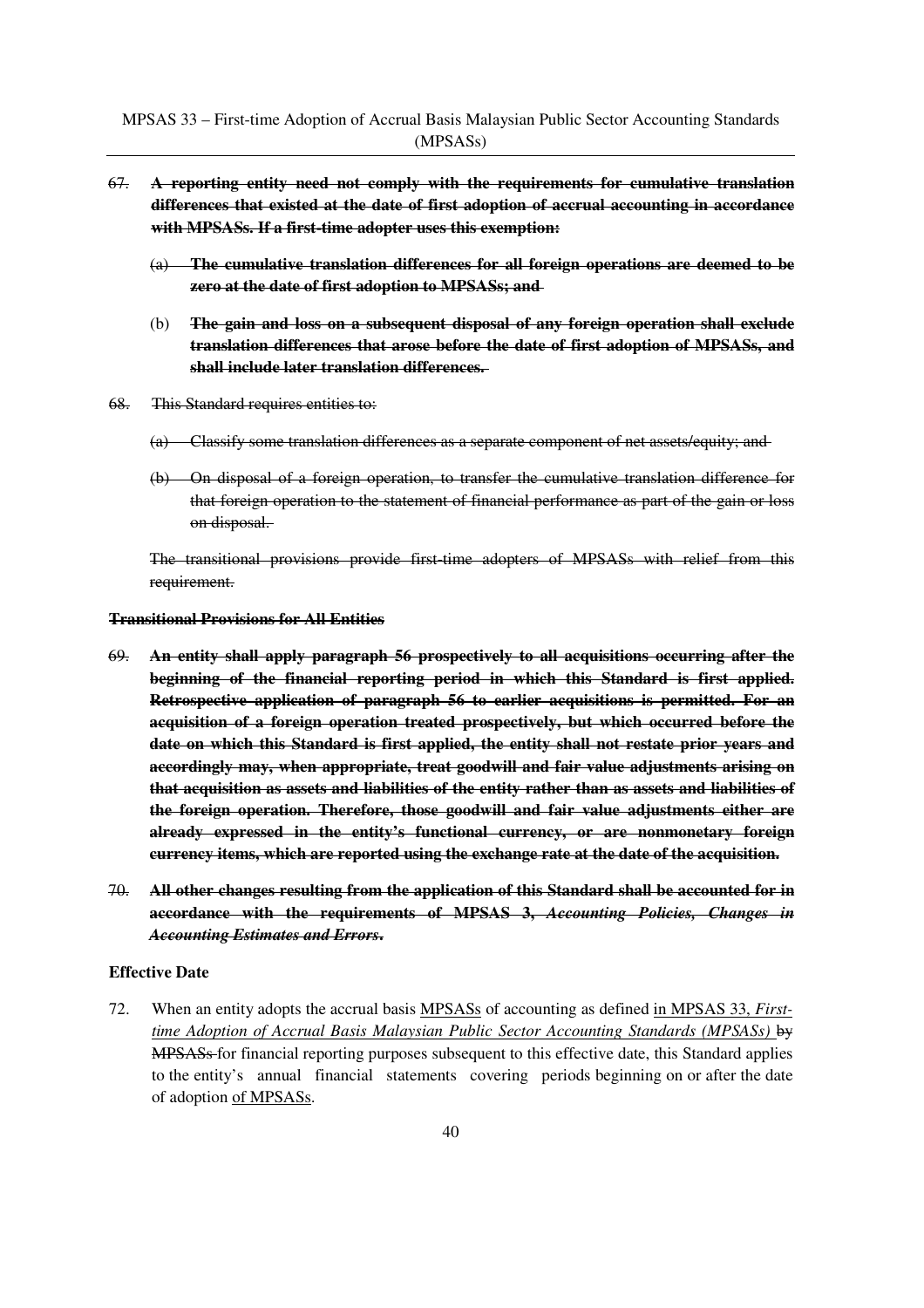MPSAS 33 – First-time Adoption of Accrual Basis Malaysian Public Sector Accounting Standards (MPSASs)

72A. **Paragraphs 67, 68, 69 and 72 were amended by MPSAS 33,** *First-time Adoption of Accrual Basis Malaysian Public Sector Accounting Standards (MPSASs)* **issued in January 2016. An entity shall apply those amendments for annual financial statements covering periods beginning on or after January 1, 2017. Earlier application is permitted. If an entity applies MPSAS 33 for a period beginning before January 1, 2017, the amendments shall also be applied for that earlier period.**

# **MPSAS 5,** *Borrowing Costs*

**Paragraphs 41 and 43 are amended and paragraph 43A is added as follows:**

**Transitional Provision**

41. **When the adoption of this Standard constitutes a change in accounting policy, an entity is encouraged to adjust its financial statements in accordance with MPSAS 3,** *Accounting Policies, Changes in Accounting Estimates and Errors***. Alternatively, entities following the allowed alternative treatment shall capitalize only those borrowing costs incurred after the effective date of this Standard that meet the criteria for capitalization.**

### **Effective Date**

- 43. When an entity adopts the accrual basis MPSASs of accounting as defined in MPSAS 33, *Firsttime Adoption of Accrual Basis Malaysian Public Sector Accounting Standards (MPSASs)* by MPSASs for financial reporting purposes subsequent to this effective date, this Standard applies to the entity's annual financial statements covering periods beginning on or after the date of adoption of MPSASs.
- 43A**. Paragraphs 41 and 43 were amended by MPSAS 33,** *First-time Adoption of Accrual Basis Malaysian Public Sector Accounting Standards (MPSASs)* **issued in January 2016. An entity shall apply those amendments for annual financial statements covering periods beginning on or after January 1, 2017. Earlier application is permitted. If an entity applies MPSAS 33 for a period beginning before January 1, 2017, the amendments shall also be applied for that earlier period.**

# **MPSAS 9,** *Revenue from Exchange Transactions*

## **Paragraph 42 is amended and paragraph 42A is added as follows:**

#### **Effective Date**

42. When an entity adopts the accrual basis MPSASs of accounting as defined in MPSAS 33, *Firsttime Adoption of Accrual Basis Malaysian Public Sector Accounting Standards (MPSASs)* by MPSASs for financial reporting purposes subsequent to this effective date, this Standard applies to the entity's annual financial statements covering periods beginning on or after the date of adoption of MPSASs.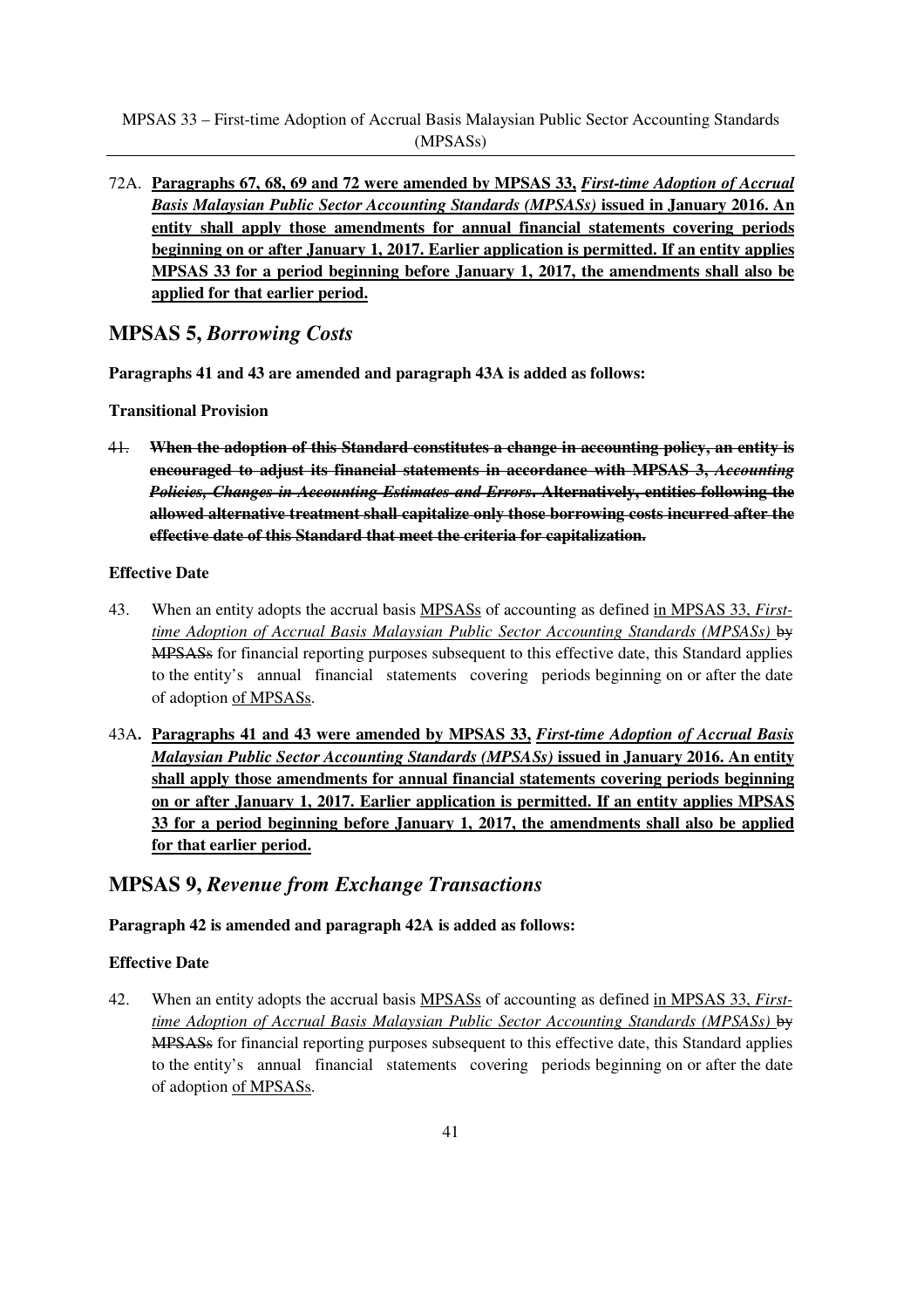MPSAS 33 – First-time Adoption of Accrual Basis Malaysian Public Sector Accounting Standards (MPSASs)

42A. **Paragraph 42 was amended by MPSAS 33,** *First-time Adoption of Accrual Basis Malaysian Public Sector Accounting Standards (MPSASs)* **issued in January 2016. An entity shall apply that amendment for annual financial statements covering periods beginning on or after January 1, 2017. Earlier application is permitted. If an entity applies MPSAS 33 for a period beginning before January 1, 2017, the amendment shall also be applied for that earlier period.**

# **MPSAS 11,** *Construction Contracts*

**Paragraph 58 is amended and paragraph 58A is added as follows:**

## **Effective Date**

- 58. When an entity adopts the accrual basis MPSASs of accounting as defined in MPSAS 33, *Firsttime Adoption of Accrual Basis Malaysian Public Sector Accounting Standards (MPSASs)* by MPSASs for financial reporting purposes subsequent to this effective date, this Standard applies to the entity's annual financial statements covering periods beginning on or after the date of adoption of MPSASs.
- 58A. **Paragraph 58 was amended by MPSAS 33,** *First-time Adoption of Accrual Basis Malaysian Public Sector Accounting Standards (MPSASs)* **issued in January 2016. An entity shall apply that amendment for annual financial statements covering periods beginning on or after January 1, 2017. Earlier application is permitted. If an entity applies MPSAS 33 for a period beginning before January 1, 2017, the amendment shall also be applied for that earlier period.**

# **MPSAS 12,** *Inventories*

# **Paragraph 52 is amended and paragraph 52A is added as follows:**

- 52. When an entity adopts the accrual basis MPSASs of accounting as defined in MPSAS 33, *Firsttime Adoption of Accrual Basis Malaysian Public Sector Accounting Standards (MPSASs)* by MPSASs for financial reporting purposes subsequent to this effective date, this Standard applies to the entity's annual financial statements covering periods beginning on or after the date of adoption of MPSASs.
- 52A. **Paragraph 52 was amended by MPSAS 33,** *First-time Adoption of Accrual Basis Malaysian Public Sector Accounting Standards (MPSASs)* **issued in January 2016. An entity shall apply that amendment for annual financial statements covering periods beginning on or after January 1, 2017. Earlier application is permitted. If an entity applies MPSAS 33 for a period beginning before January 1, 2017, the amendment shall also be applied for that earlier period.**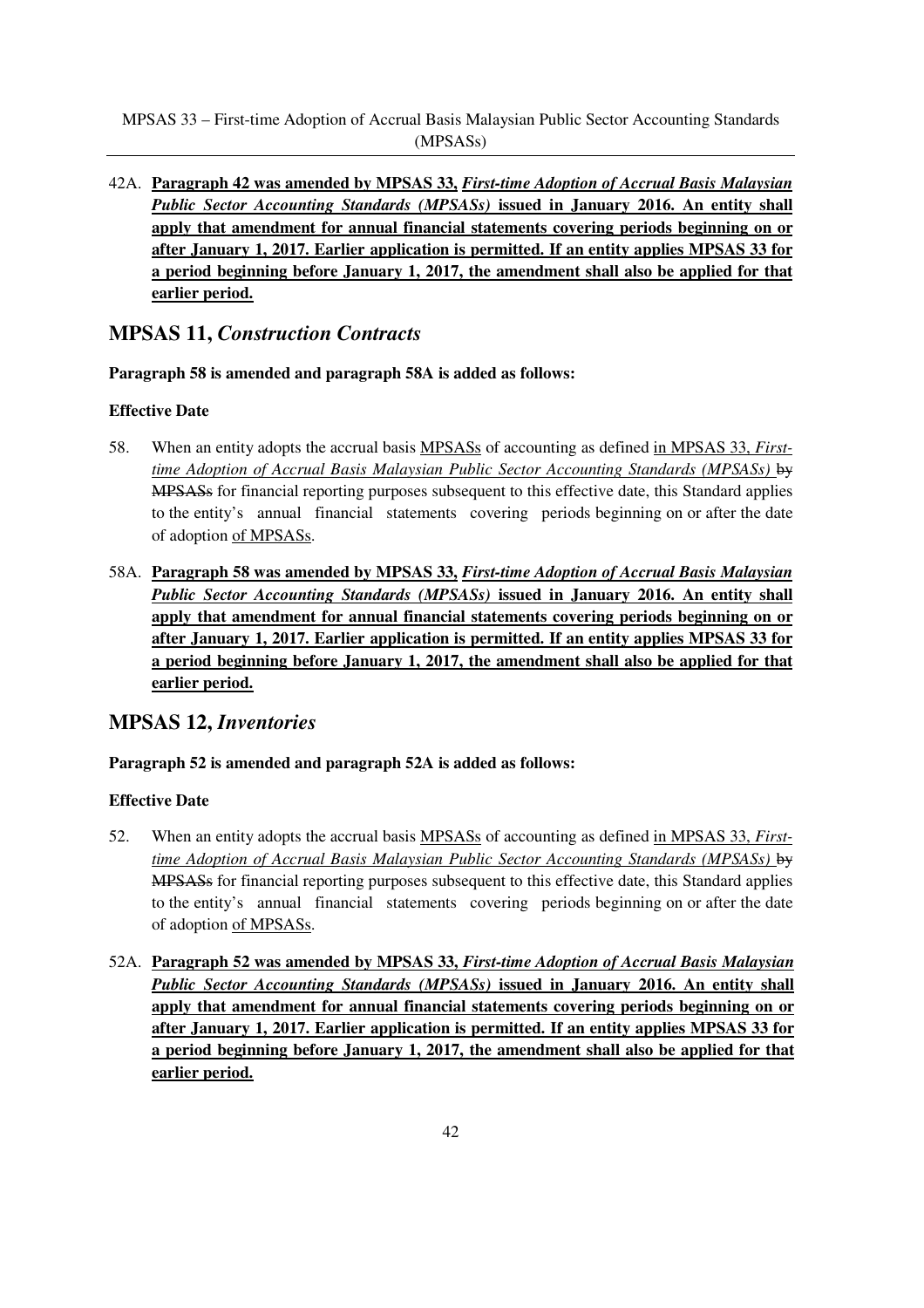# **MPSAS 13,** *Leases*

**Paragraphs 79, 80 and 86 are amended and paragraph 86A is added as follows:**

**Transitional Provisions**

- 79. **All provisions of this Standard shall be applied from the date of first adoption of accrual accounting in accordance with MPSASs, except in relation to leased assets that have not been recognized as a result of transitional provisions under another MPSAS. The provisions of this Standard would not be required to apply to such assets until the transitional provision in the other MPSAS expires. In no case shall the existence of transitional provisions in other Standards preclude the full application of accrual accounting in accordance with MPSASs.**
- 80. Notwithstanding the existence of transitional provisions under another MPSAS, entities that are in the process of adopting the accrual basis of accounting are encouraged to comply in full with the provisions of that other standard as soon as possible.

## **Effective Date**

- 86. When an entity adopts the accrual basis MPSASs of accounting as defined in MPSAS 33, *Firsttime Adoption of Accrual Basis Malaysian Public Sector Accounting Standards (MPSASs)* by MPSASs for financial reporting purposes subsequent to this effective date, this Standard applies to the entity's annual financial statements covering periods beginning on or after the date of adoption of MPSASs.
- 86A. **Paragraphs 79, 80 and 86 were amended by MPSAS 33,** *First-time Adoption of Accrual Basis Malaysian Public Sector Accounting Standards (MPSASs)* **issued in January 2016. An entity shall apply those amendments for annual financial statements covering periods beginning on or after January 1, 2017. Earlier application is permitted. If an entity applies MPSAS 33 for a period beginning before January 1, 2017, the amendments shall also be applied for that earlier period.**

# **MPSAS 14,** *Events After the Reporting Date*

# **Paragraph 33 is amended and paragraph 33A is added as follows:**

- 33. When an entity adopts the accrual basis MPSASs of accounting as defined in MPSAS 33, *Firsttime Adoption of Accrual Basis Malaysian Public Sector Accounting Standards (MPSASs)* by MPSASs for financial reporting purposes subsequent to this effective date, this Standard applies to the entity's annual financial statements covering periods beginning on or after the date of adoption of MPSASs.
- 33A. **Paragraph 33 was amended by MPSAS 33,** *First-time Adoption of Accrual Basis Malaysian*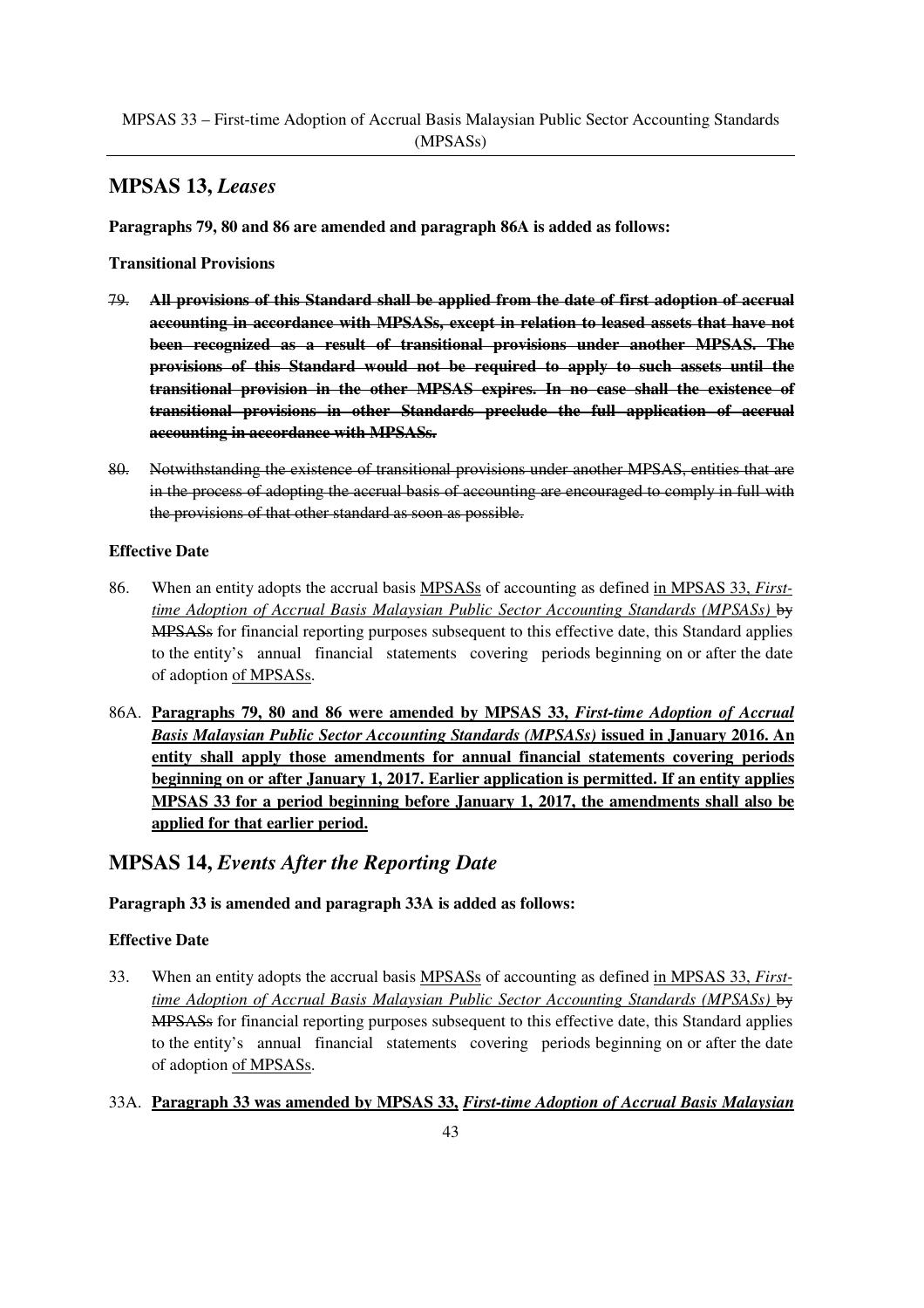*Public Sector Accounting Standards (MPSASs)* **issued in January 2016. An entity shall apply that amendment for annual financial statements covering periods beginning on or after January 1, 2017. Earlier application is permitted. If an entity applies MPSAS 33 for a period beginning before January 1, 2017, the amendment shall also be applied for that earlier period.**

# **MPSAS 16,** *Investment Property*

**Paragraphs 91, 92, 93, 94, 95, 96, 98, 99 and 102 are amended and paragraph 102A is added as follows:**

## **Transitional Provisions**

## **Initial Adoption of Accrual Accounting**

- 91. **An entity that adopts accrual accounting for the first time in accordance with MPSASs shall initially recognize investment property at cost or fair value. For investment properties that were acquired at no cost, or for a nominal cost, cost is the investment property's fair value as at the date of acquisition.**
- 92. **The entity shall recognize the effect of the initial recognition of investment property as an adjustment to the opening balance of accumulated surpluses or deficits for the period in which accrual accounting is first adopted in accordance with MPSASs.**
- 93. Prior to first adoption of accrual accounting in accordance with MPSASs, an entity (a) may recognize investment property on a basis other than cost or fair value as defined in this Standard, or (b) may control investment property that it has not recognized. This Standard requires entities to initially recognize investment property at cost or fair value as at the date of first adoption of accrual accounting in accordance with MPSASs. Where assets are initially recognized at cost and were acquired at no cost, or for a nominal cost, cost will be determined by reference to the investment property's fair value as at the date of acquisition. Where the cost of the acquisition of an investment property is not known, its cost may be estimated by reference to its fair value as at the date of acquisition.

#### **Fair Value Model**

- 94. **Under the fair value model, an entity shall recognize the effect of applying this Standard as an adjustment to the opening balance of accumulated surpluses or deficits for the period in which this Standard is first applied. In addition:**
	- (a) **If the entity has previously disclosed publicly (in financial statements or otherwise) the fair value of its investment property in earlier periods (determined on a basis that satisfies the definition of fair value in paragraph 7 and the guidance in paragraphs 45– 61), the entity is encouraged, but not required:** 
		- (i) **To adjust the opening balance of accumulated surpluses or deficits for the**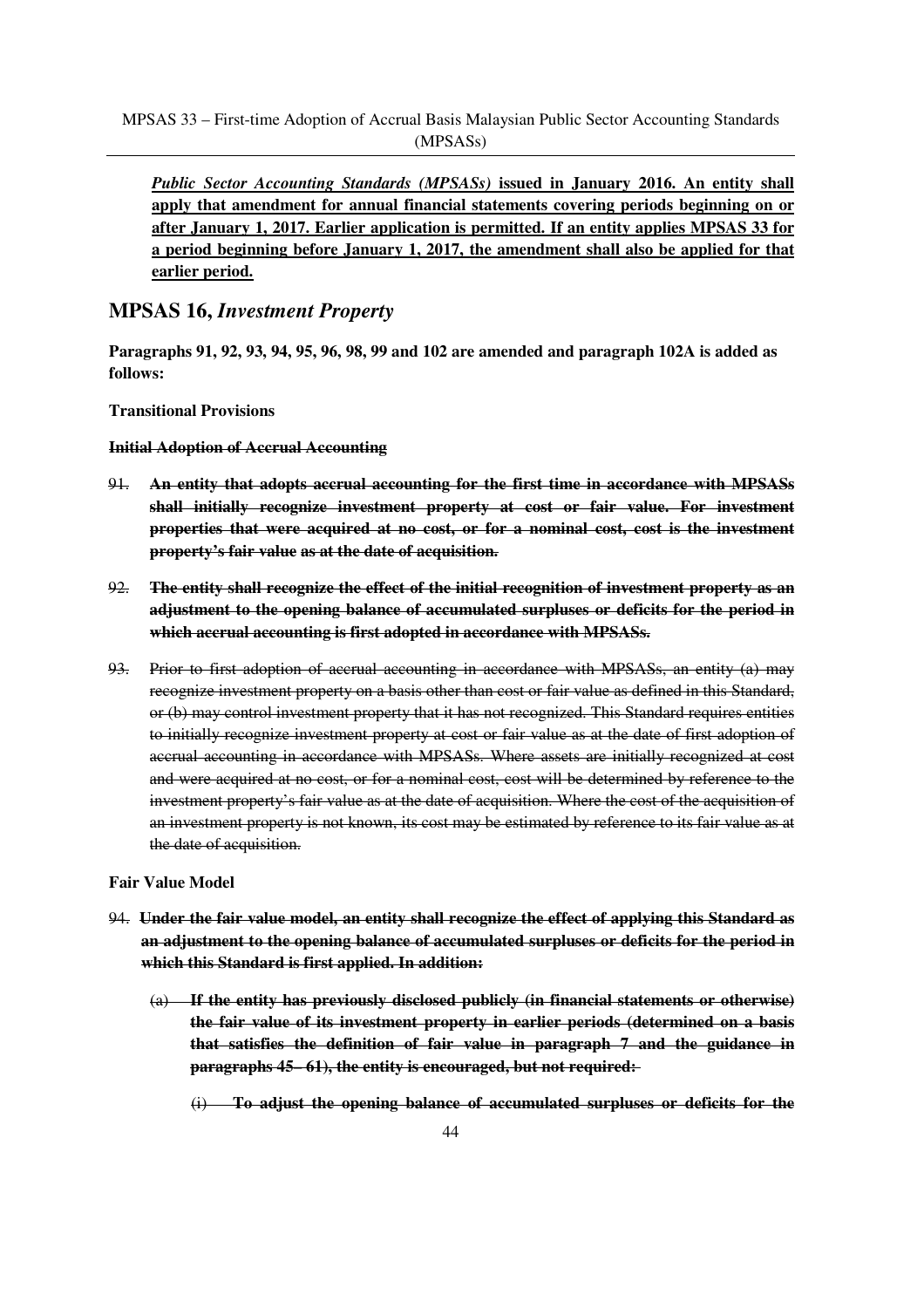**earliest period presented for which such fair value was disclosed publicly; and** 

- (ii) **To restate comparative information for those periods; and**
- (b) **If the entity has not previously disclosed publicly the information described in (a), it shall not restate comparative information and shall disclose that fact.**
- 95. On the first application of this Standard, an entity may choose to apply the fair value model in respect of investment property already recognized in its financial statements. When this occurs, this Standard requires any adjustment to the carrying amount of the investment property to be taken to the opening balance of accumulated surpluses or deficits for the period in which the Standard is first applied. This Standard requires a treatment different from that required by MPSAS 3. MPSAS 3 requires comparative information to be restated unless such restatement is impracticable. This Standard only encourages such comparative information to be restated in certain circumstances.
- 96. When an entity first applies this Standard, the adjustment to the opening balance of accumulated surpluses or deficits includes the reclassification of any amount held in revaluation surplus for investment property.

#### **Cost Model**

- 98. Prior to first application of this Standard, an entity may recognize its investment property on a basis other than cost, for example fair value or some other measurement basis. MPSAS 3 applies to any change in accounting policies that is made when an entity first applies this Standard and chooses to use the cost model. The effect of the change in accounting policies includes the reclassification of any amount held in revaluation surplus for investment property.
- 99. MPSAS 3 requires an entity to retrospectively apply accounting policies unless it is impracticable to do so. Therefore, when an entity (a) initially recognizes investment property at cost, and (b) chooses to use the cost model in accordance with this Standard, it shall also recognize any accumulated depreciation and any accumulated impairment losses that relate to that property, as if it had always applied those accounting policies.

- 102. When an entity adopts the accrual basis MPSASs of accounting as defined in MPSAS 33, *Firsttime Adoption of Accrual Basis Malaysian Public Sector Accounting Standards (MPSASs)* by MPSASs for financial reporting purposes subsequent to this effective date, this Standard applies to the entity's annual financial statements covering periods beginning on or after the date of adoption of MPSASs.
- 102A. **Paragraphs 91, 92, 93, 94, 95, 96, 98, 99 and 102 were amended by MPSAS 33,** *First-time Adoption of Accrual Basis Malaysian Public Sector Accounting Standards (MPSASs)*  **issued in January 2016. An entity shall apply those amendments for annual financial statements covering periods beginning on or after January 1, 2017. Earlier application is**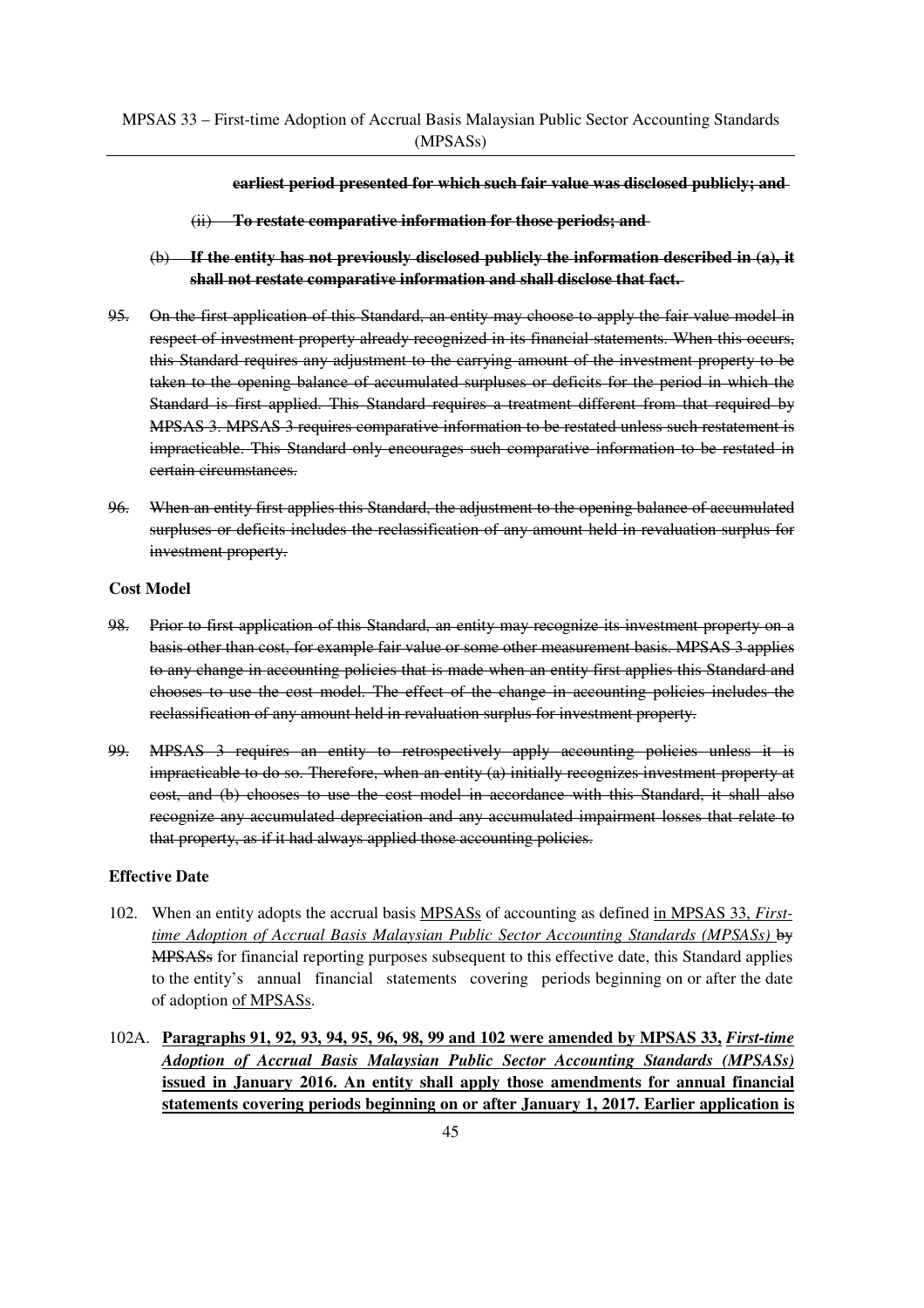# **permitted. If an entity applies MPSAS 33 for a period beginning before January 1, 2017, the amendments shall also be applied for that earlier period.**

# **MPSAS 17,** *Property, Plant and Equipment*

**Paragraphs 95, 96, 97, 98, 99, 100, 101, 102, 103, 104 and 108 are amended and paragraph 108A is added as follows:** 

**Transitional Provisions**

- 95. **Entities are not required to recognize property, plant, and equipment for reporting periods beginning on a date within five years following the date of first adoption of accrual accounting in accordance with MPSASs.**
- 96. **An entity that adopts accrual accounting for the first time in accordance with MPSASs shall initially recognize property, plant, and equipment at cost or fair value. For items of property, plant, and equipment that were acquired at no cost, or for a nominal cost, cost is the item's fair value as at the date of acquisition.**
- 97. **The entity shall recognize the effect of the initial recognition of property, plant, and equipment as an adjustment to the opening balance of accumulated surpluses or deficits for the period in which the property, plant, and equipment is initially recognized.**
- 98. Prior to first application of this Standard, an entity may recognize its property, plant, equipment on a basis other than cost or fair value as defined in this Standard, or may control assets that it has not recognized. This Standard requires entities to initially recognize items of property, plant, and equipment at cost or, fair value as at the date of initial recognition in accordance with this Standard. Where assets are initially recognized at cost and were acquired at no cost, or for a nominal cost, cost will be determined by reference to the asset's fair value as at the date of acquisition. Where the cost of acquisition of an asset is not known, its cost may be estimated by reference to its fair value as at the date of acquisition.
- 99. MPSAS 3 requires an entity to retrospectively apply accounting policies unless it is impracticable to do so. Therefore, when an entity initially recognizes an item of property, plant, and equipment at cost in accordance with this Standard, it shall also recognize any accumulated depreciation and any accumulated impairment losses that relate to that item, as if it had always applied those accounting policies.
- 100. Paragraph 14 of this Standard requires the cost of an item of property, plant, and equipment to be recognized as an asset if, and only if:
	- (a) It is probable that future economic benefits or service potential associated with the item will flow to the entity; and
	- (b) The cost or fair value of the item can be measured reliably.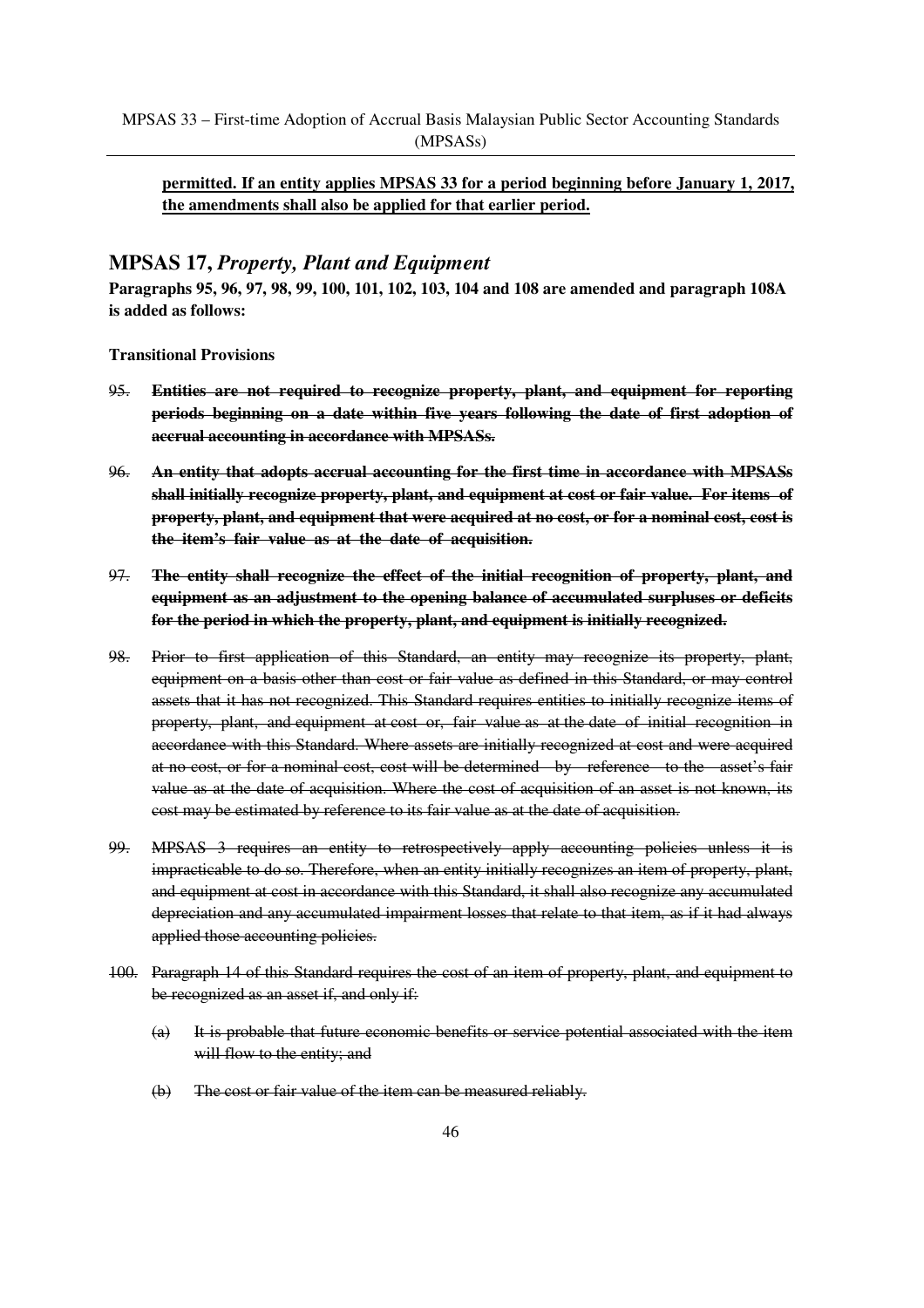- 101. The transitional provisions in paragraphs 95 and 96 are intended to give relief in situations where an entity is seeking to comply with the provisions of this Standard, in the context of implementing accrual accounting for the first time in accordance with MPSASs, with effect from the effective date of this Standard or subsequently. When entities adopt accrual accounting in accordance with MPSASs for the first time, there are often difficulties in compiling comprehensive information on the existence and valuation of assets. For this reason, for a fiveyear period following the date of first adoption of accrual accounting in accordance with MPSASs, entities are not required to comply fully with the requirements of paragraph 14.
- 102. Notwithstanding the transitional provisions in paragraph 95 and 96, entities that are in the process of adopting accrual accounting are encouraged to comply in full with the provisions of this Standard as soon as possible.
- 103. The exemption from the requirements of paragraph 14 implies that the associated measurement and disclosure provisions of this Standard do not need to be complied with in respect of those assets or classes of asset that are not recognized under paragraphs 95 and 96.
- 104. **When an entity takes advantage of the transitional provisions in paragraphs 95 and 96, that fact shall be disclosed. Information on the major classes of asset that have not been recognized by virtue of paragraph 95 shall also be disclosed. When an entity takes advantage of the transitional provisions for a second or subsequent reporting period, details of the assets or classes of asset that were not recognized at the previous reporting date but that are now recognized shall be disclosed.**

## **Effective Date**

- 108. When an entity adopts the accrual basis MPSASs of accounting as defined in MPSAS 33, *Firsttime Adoption of Accrual Basis Malaysian Public Sector Accounting Standards (MPSASs)* by MPSASs for financial reporting purposes subsequent to this effective date, this Standard applies to the entity's annual financial statements covering periods beginning on or after the date of adoption of MPSASs.
- 108A. **Paragraphs 95, 96, 97, 98, 99, 100, 101, 102, 103, 104 and 108 were amended by MPSAS 33,** *First-time Adoption of Accrual Basis Malaysian Public Sector Accounting Standards (MPSASs)* **issued in January 2016. An entity shall apply those amendments for annual financial statements covering periods beginning on or after January 1, 2017. Earlier application is permitted. If an entity applies MPSAS 33 for a period beginning before January 1, 2017, the amendments shall also be applied for that earlier period.**

# **MPSAS 19,** *Provisions, Contingent Liabilities and Contingent Assets*

**Paragraphs 110 and 112 are amended and paragraph 112A is added as follows:**

**Transitional Provision**

110. **The effect of adopting this Standard on its effective date (or earlier) shall be reported as**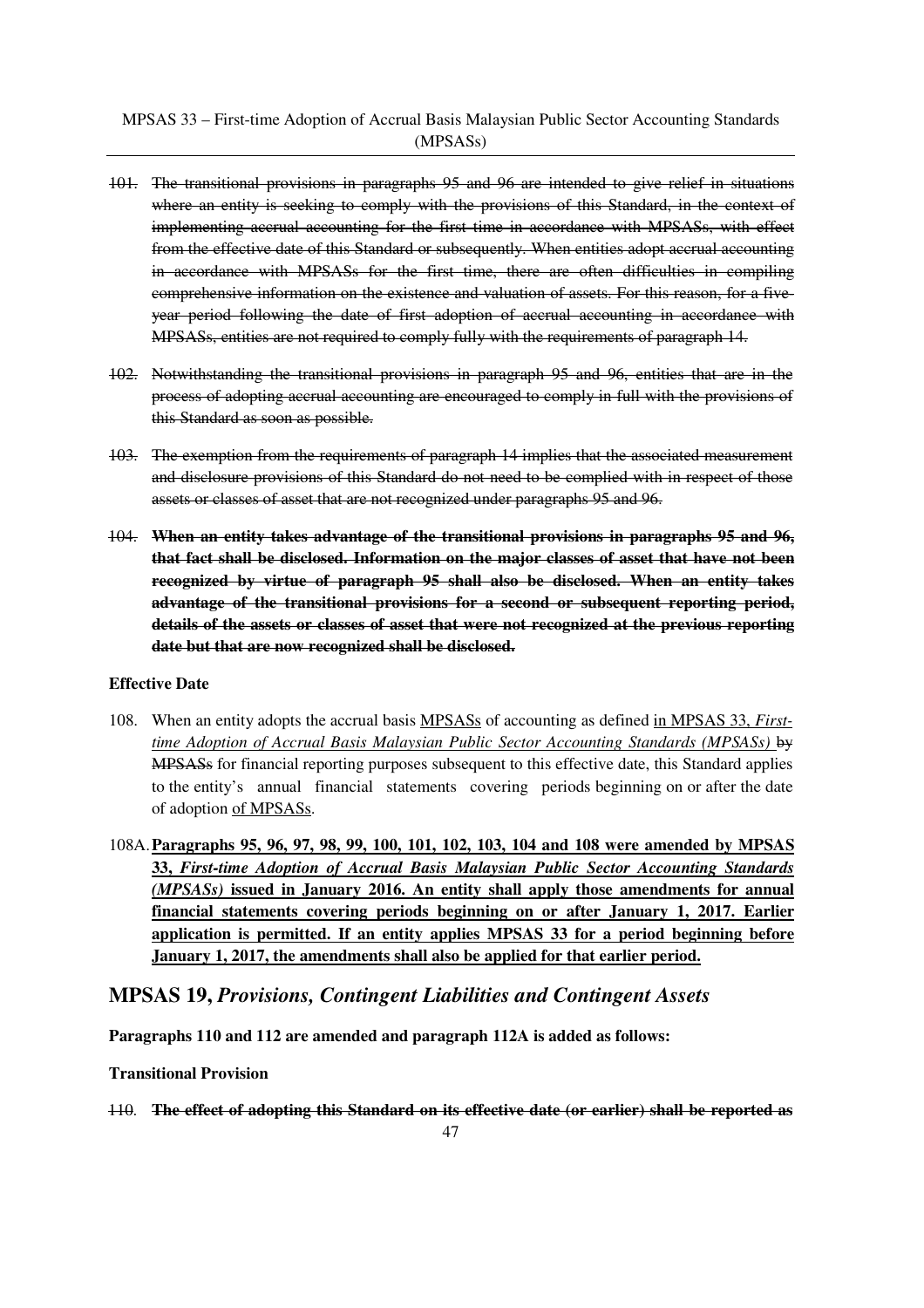**an adjustment to the opening balance of accumulated surpluses/(deficits) for the period in which the Standard is first adopted. Entities are encouraged, but not required, to (a) adjust the opening balance of accumulated surpluses/(deficits) for the earliest period presented, and (b) to restate comparative information. If comparative information is not restated, this fact shall be disclosed.**

# **Effective Date**

- 112. When an entity adopts the accrual basis MPSASs of accounting as defined in MPSAS 33, *Firsttime Adoption of Accrual Basis Malaysian Public Sector Accounting Standards (MPSASs)* by MPSASs for financial reporting purposes subsequent to this effective date, this Standard applies to the entity's annual financial statements covering periods beginning on or after the date of adoption of MPSASs.
- 112A. **Paragraphs 110 and 112 were amended by MPSAS 33,** *First-time Adoption of Accrual Basis Malaysian Public Sector Accounting Standards (MPSASs)* **issued in January 2016. An entity shall apply those amendments for annual financial statements covering periods beginning on or after January 1, 2017. Earlier application is permitted. If an entity applies MPSAS 33 for a period beginning before January 1, 2017, the amendments shall also be applied for that earlier period.**

# **MPSAS 20,** *Related Party Disclosures*

**Paragraph 43 is amended and paragraph 43A is added as follows:**

# **Effective Date**

- 43. When an entity adopts the accrual basis MPSASs of accounting as defined in MPSAS 33, *Firsttime Adoption of Accrual Basis Malaysian Public Sector Accounting Standards (MPSASs)* by MPSASs for financial reporting purposes subsequent to this effective date, this Standard applies to the entity's annual financial statements covering periods beginning on or after the date of adoption of MPSASs.
- 43A. **Paragraph 43 was amended by MPSAS 33,** *First-time Adoption of Accrual Basis Malaysian Public Sector Accounting Standards (MPSASs)* **issued in January 2016. An entity shall apply that amendment for annual financial statements covering periods beginning on or after January 1, 2017. Earlier application is permitted. If an entity applies MPSAS 33 for a period beginning before January 1, 2017, the amendment shall also be applied for that earlier period.**

# **MPSAS 21,** *Impairment of Non-Cash-Generating Assets*

**Paragraphs 80, 81 and 83 are amended and paragraph 83A is added as follows:**

**Transitional Provisions**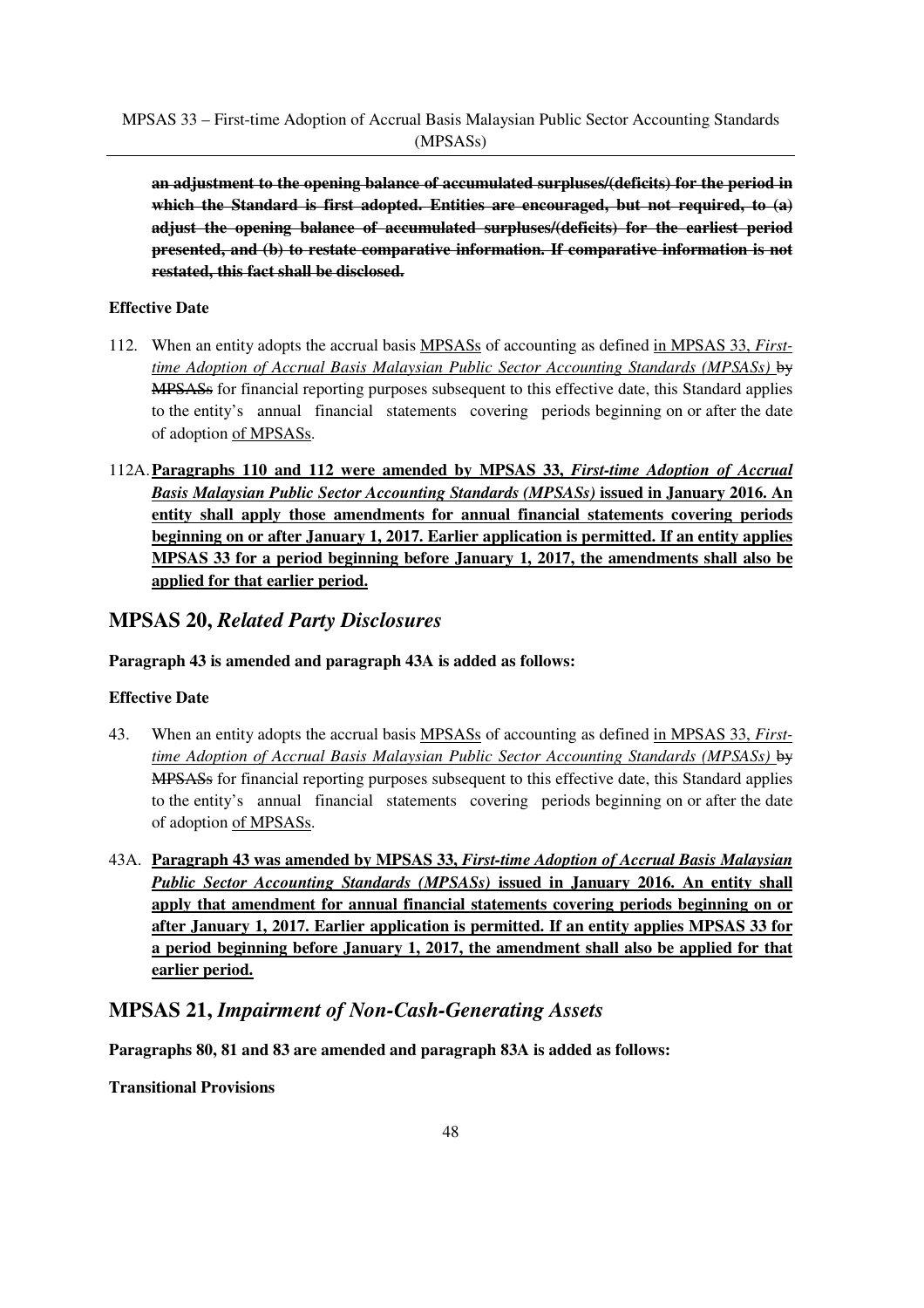- 80. **This Standard shall be applied prospectively from the date of its application. Impairment losses (reversals of impairment losses) that result from adoption of this MPSAS shall be recognized in accordance with this Standard (i.e., in surplus or deficit).**
- 81. Before the adoption of this Standard, entities may have adopted accounting policies for the recognition and reversal of impairment losses. On adoption of this Standard, a change in accounting policy may arise. It would be difficult to determine the amount of adjustments resulting from a retrospective application of the change in accounting policy. Therefore, on adoption of this Standard, an entity shall not apply the benchmark or the allowed alternative treatment for other changes in accounting policies in MPSAS 3, *Accounting Policies, Changes in Accounting Estimates and Errors*.

## **Effective Date**

- 83. When an entity adopts the accrual basis MPSASs of accounting as defined in MPSAS 33, *Firsttime Adoption of Accrual Basis Malaysian Public Sector Accounting Standards (MPSASs)* by MPSASs for financial reporting purposes subsequent to this effective date, this Standard applies to the entity's annual financial statements covering periods beginning on or after the date of adoption of MPSASs.
- 83A. **Paragraphs 80, 81 and 83 were amended by MPSAS 33,** *First-time Adoption of Accrual Basis Malaysian Public Sector Accounting Standards (MPSASs)* **issued in January 2016. An entity shall apply those amendments for annual financial statements covering periods beginning on or after January 1, 2017. Earlier application is permitted. If an entity applies MPSAS 33 for a period beginning before January 1, 2017, the amendments shall also be applied for that earlier period.**

# **MPSAS 22,** *Disclosure of Financial Information about the General Government Sector*

**Paragraph 48 is amended and paragraph 48A is added as follows:**

- 48. When an entity adopts the accrual basis MPSASs of accounting as defined in MPSAS 33, *Firsttime Adoption of Accrual Basis Malaysian Public Sector Accounting Standards (MPSASs)* by MPSASs for financial reporting purposes subsequent to this effective date, this Standard applies to the entity's annual financial statements covering periods beginning on or after the date of adoption of MPSASs.
- 48A. **Paragraph 48 was amended by MPSAS 33,** *First-time Adoption of Accrual Basis Malaysian Public Sector Accounting Standards (MPSASs)* **issued in January 2016. An entity shall apply that amendment for annual financial statements covering periods beginning on or after January 1, 2017. Earlier application is permitted. If an entity applies MPSAS 33 for a period beginning before January 1, 2017, the amendment shall also be applied for that**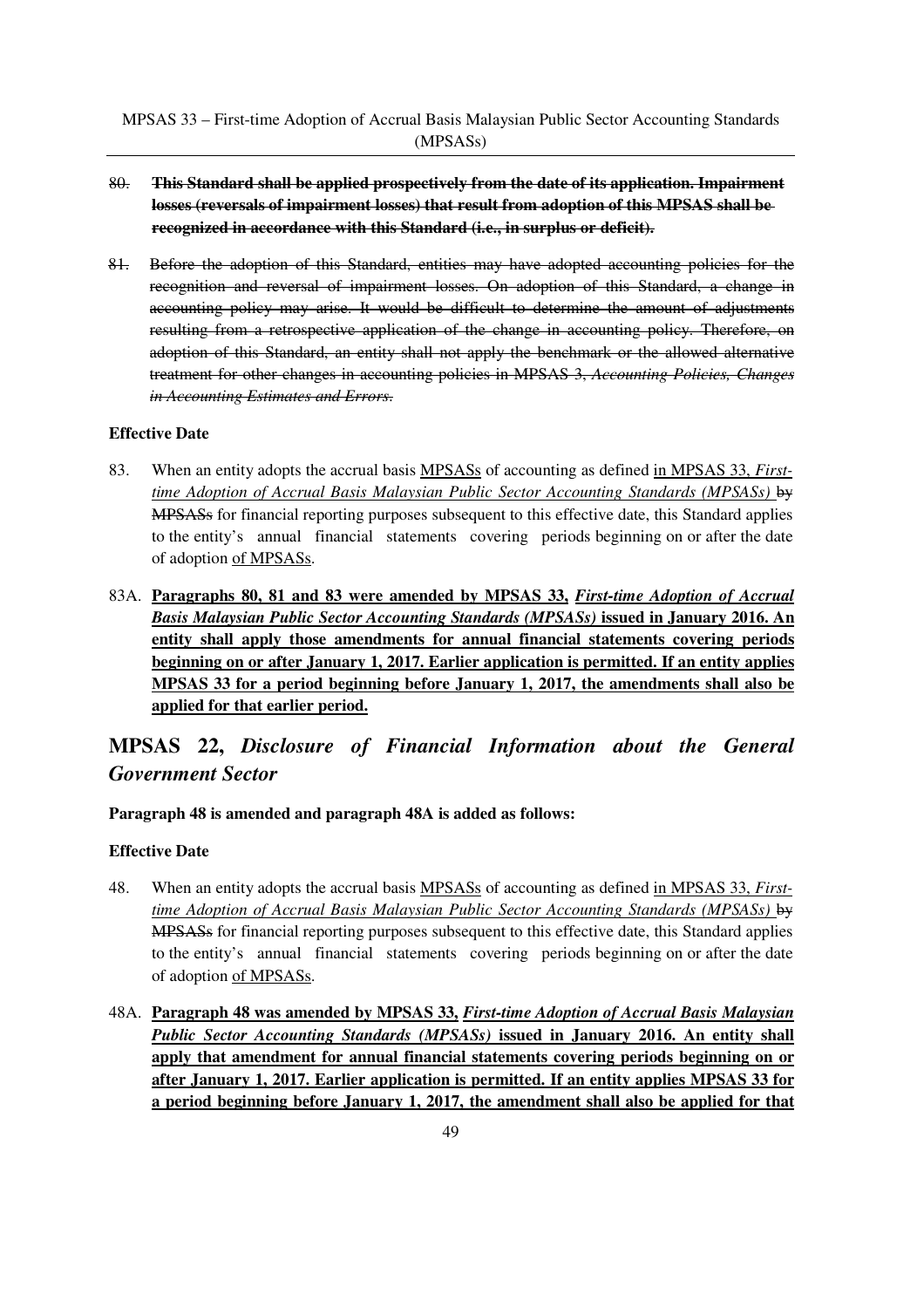#### **earlier period.**

# **MPSAS 23,** *Revenue from Non-Exchange Transactions (Taxes and Transfers)*

**Paragraphs 116, 117, 118, 119, 120, 121, 122, 123 and 125 are amended and paragraph 125A is added as follows:**

#### **Transitional Provisions**

- 116. **Entities are not required to change their accounting policies in respect of the recognition and measurement of taxation revenue for reporting periods beginning on a date within five years following the date of first adoption of this Standard.**
- 117. **Entities are not required to change their accounting policies in respect of the recognition and measurement of revenue from non-exchange transactions, other than taxation revenue, for reporting periods beginning on a date within three years following the date of first adoption of this Standard.**
- 118. **Changes in accounting policies in respect of the recognition and measurement of revenue from non-exchange transactions made before the expiration of the five year period permitted in paragraph 116, or the three year period permitted in paragraph 117, shall only be made to better conform to the accounting policies of this Standard. Entities may change their accounting policies in respect of revenue from non-exchange transactions on a class-by-class basis.**
- 119. **When an entity takes advantage of the transitional provisions in paragraph 116 or 117, that fact shall be disclosed. The entity shall also disclose (a) which classes of revenue from non-exchange transactions are recognized in accordance with this Standard, (b) those that have been recognized under an accounting policy that is not consistent with the requirements of this Standard, and (c) the entity's progress towards implementation of accounting policies that are consistent with this Standard. The entity shall disclose its plan for implementing accounting policies that are consistent with this Standard.**
- 120. **When an entity takes advantage of the transitional provisions for a second or subsequent reporting period, details of the classes of revenue from non-exchange transactions previously recognized on another basis, but which are now recognized in accordance with this Standard, shall be disclosed.**
- 121. The transitional provisions are intended to allow entities a period to develop reliable models for measuring revenue from non-exchange transactions during the transitional period. Entities may adopt accounting policies for the recognition of revenue from non-exchange transactions that do not comply with the provisions of this Standard. The transitional provisions allow entities to apply this Standard incrementally to different classes of revenue from non-exchange transactions. For example, entities may be able to recognize and measure property taxes and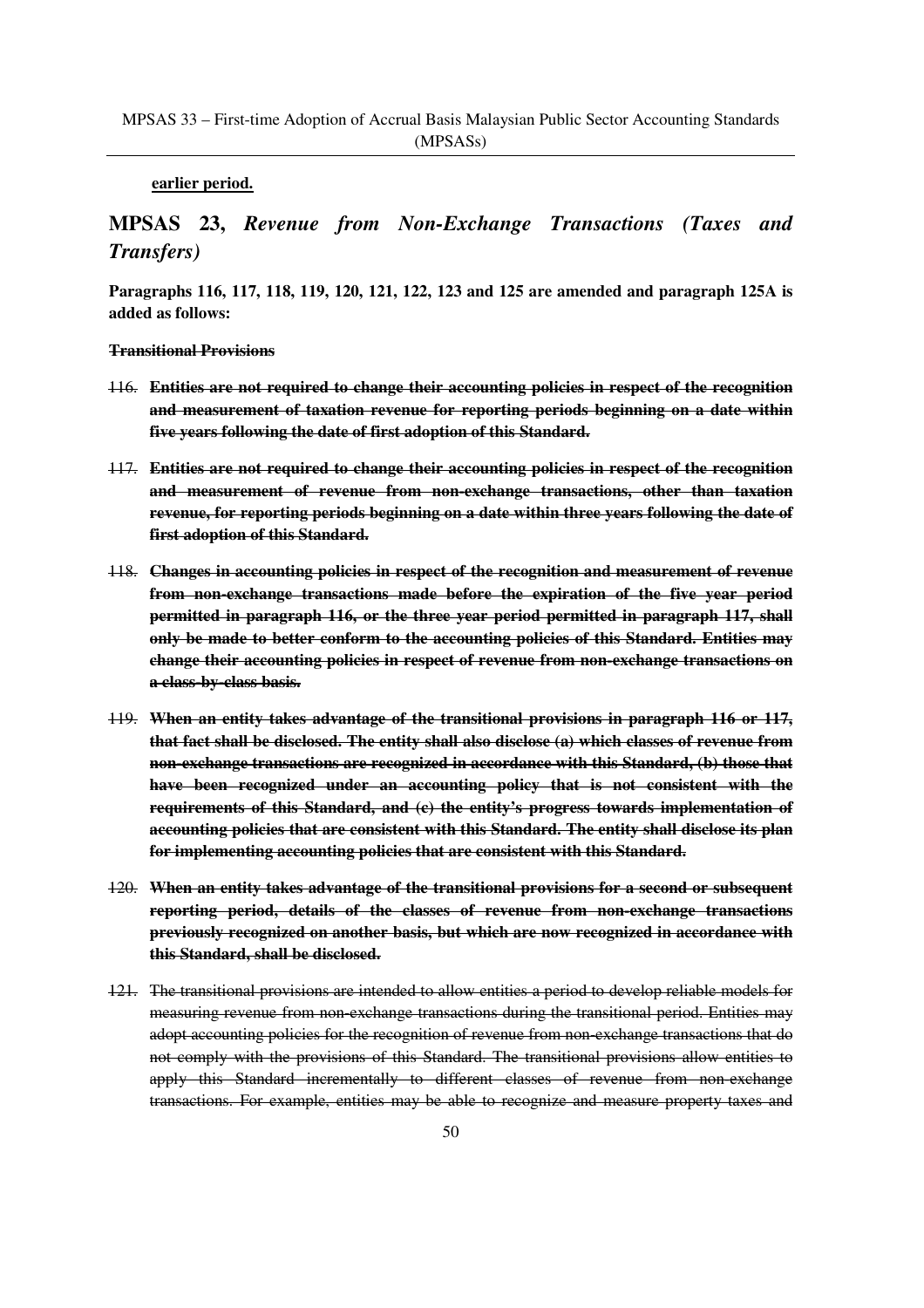some classes of transfers in accordance with this Standard from the date of application, but may require up to five years to fully develop a reliable model for measuring income tax revenue.

- 122. When an entity takes advantage of the transitional provisions in this Standard, its accounting policies for each class of revenue from non-exchange transactions may only be changed to better conform to this Standard. An entity may retain its existing accounting policies until it decides to fully apply the provisions of this Standard, or until the transitional provisions expire, whichever is earlier, or it may change them to apply the requirements of this Standard progressively. An entity may, for example, change from a policy of recognition on a cash basis to a modified cash or modified accrual basis before it fully applies this Standard.
- 123. The disclosure requirements of paragraph 119 assist users to track the progress of the entity in conforming its accounting policies to the requirements of this MPSAS during the reporting periods in which the transitional provisions apply. This disclosure facilitates the objective of full accountability and transparency.

## **Effective Date**

- 125. When an entity adopts the accrual basis MPSASs of accounting as defined in MPSAS 33, *Firsttime Adoption of Accrual Basis Malaysian Public Sector Accounting Standards (MPSASs)* by MPSASs for financial reporting purposes subsequent to this effective date, this Standard applies to the entity's annual financial statements covering periods beginning on or after the date of adoption of MPSASs.
- 125A. **Paragraphs 116, 117, 118, 119, 120, 121, 122, 123 and 125 were amended by MPSAS 33,** *First-time Adoption of Accrual Basis Malaysian Public Sector Accounting Standards (MPSASs)* **issued in January 2016. An entity shall apply those amendments for annual financial statements covering periods beginning on or after January 1, 2017. Earlier application is permitted. If an entity applies MPSAS 33 for a period beginning before January 1, 2017, the amendments shall also be applied for that earlier period.**

# **MPSAS 24,** *Presentation of Budget Information in Financial Statements*

**Paragraph 55 is amended and paragraph 55A is added as follows:**

- 55. When an entity adopts the accrual basis MPSASs of accounting as defined in MPSAS 33, *Firsttime Adoption of Accrual Basis Malaysian Public Sector Accounting Standards (MPSASs)* by MPSASs for financial reporting purposes subsequent to this effective date, this Standard applies to the entity's annual financial statements covering periods beginning on or after the date of adoption of MPSASs.
- 55A. **Paragraph 55 was amended by MPSAS 33,** *First-time Adoption of Accrual Basis Malaysian Public Sector Accounting Standards (MPSASs)* **issued in January 2016. An entity shall apply that amendment for annual financial statements covering periods beginning on or**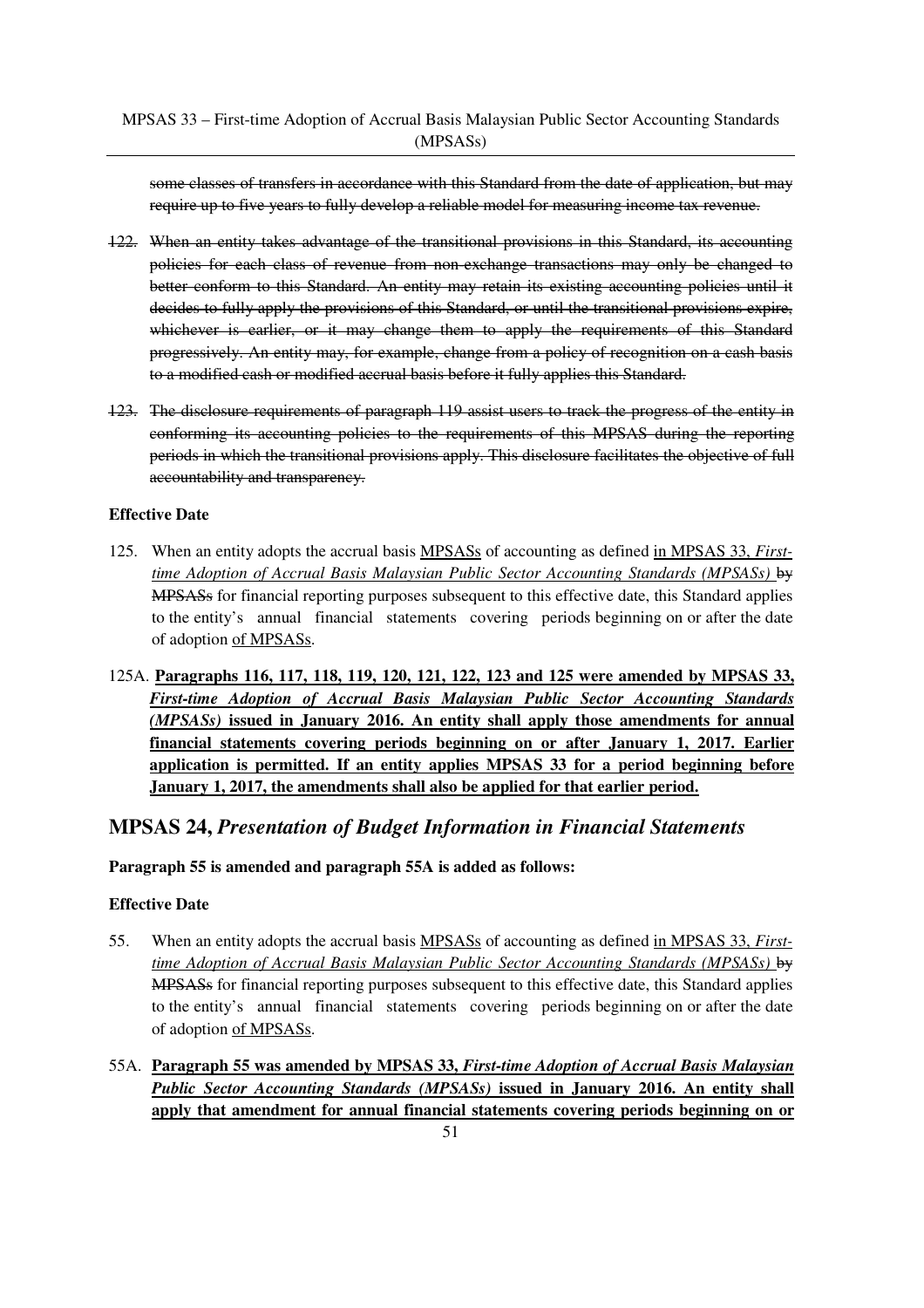**after January 1, 2017. Earlier application is permitted. If an entity applies MPSAS 33 for a period beginning before January 1, 2017, the amendment shall also be applied for that earlier period.**

# **MPSAS 25,** *Employee Benefits*

**Paragraphs 166, 167, 168, 169, 170, 171, 172, 173, 174, 175, 176 and 178 are amended and paragraph 179A is added as follows:**

**First Time Adoption of this Standard**

- 166. **On first adopting this Standard, an entity shall determine its initial liability for defined benefit plans at that date as:**
	- (a) **The present value of the obligations (see paragraph 77) at the date of adoption;**
	- (b) **Minus the fair value, at the date of adoption, of plan assets (if any) out of which the obligations are to be settled directly (see paragraphs 118–120);**
	- (c) **Minus any past service cost that, under paragraph 112, shall be recognized in later periods.**
- 167. **If the initial liability determined in accordance with paragraph 166 is more or less than the liability that would have been recognized at the same date under the entity's previous accounting policy, the entity shall recognize that increase/decrease in opening accumulated surpluses or deficits.**
- 168. On the initial adoption of this Standard, the effect of the change in accounting policy includes all actuarial gains and losses that arose in earlier periods, even if they fall inside the corridor specified in paragraph 105. Entities reporting under accrual accounting for the first time will not have recognized any liability, in which case the increase in the liability will represent the full amount of the liability minus the fair value, at the date of adoption, of any plan assets in accordance with paragraph 166(b) and any past service cost to be recognized in later periods in accordance with paragraph  $166(c)$ . Under the provisions of this Standard, this increased liability is recognized in accumulated surpluses or deficits.
- 169. **On first adopting this Standard, an entity shall not split the cumulative actuarial gains and losses from the inception of the defined benefit plan(s) until the date of first adoption of this Standard into a recognized and unrecognized portion. All cumulative actuarial gains and losses shall be recognized in opening accumulated surpluses or deficits.**
- 170. On first adoption of this Standard, entities are not permitted to split cumulative actuarial gains and losses into recognized and unrecognized portions. All cumulative gains and losses are recognized in opening accumulated surpluses or deficits. This requirement on first-time adoption of this Standard does not preclude an entity electing to recognize only part of its actuarial gains and losses in accordance with the requirements in paragraphs 105–107 in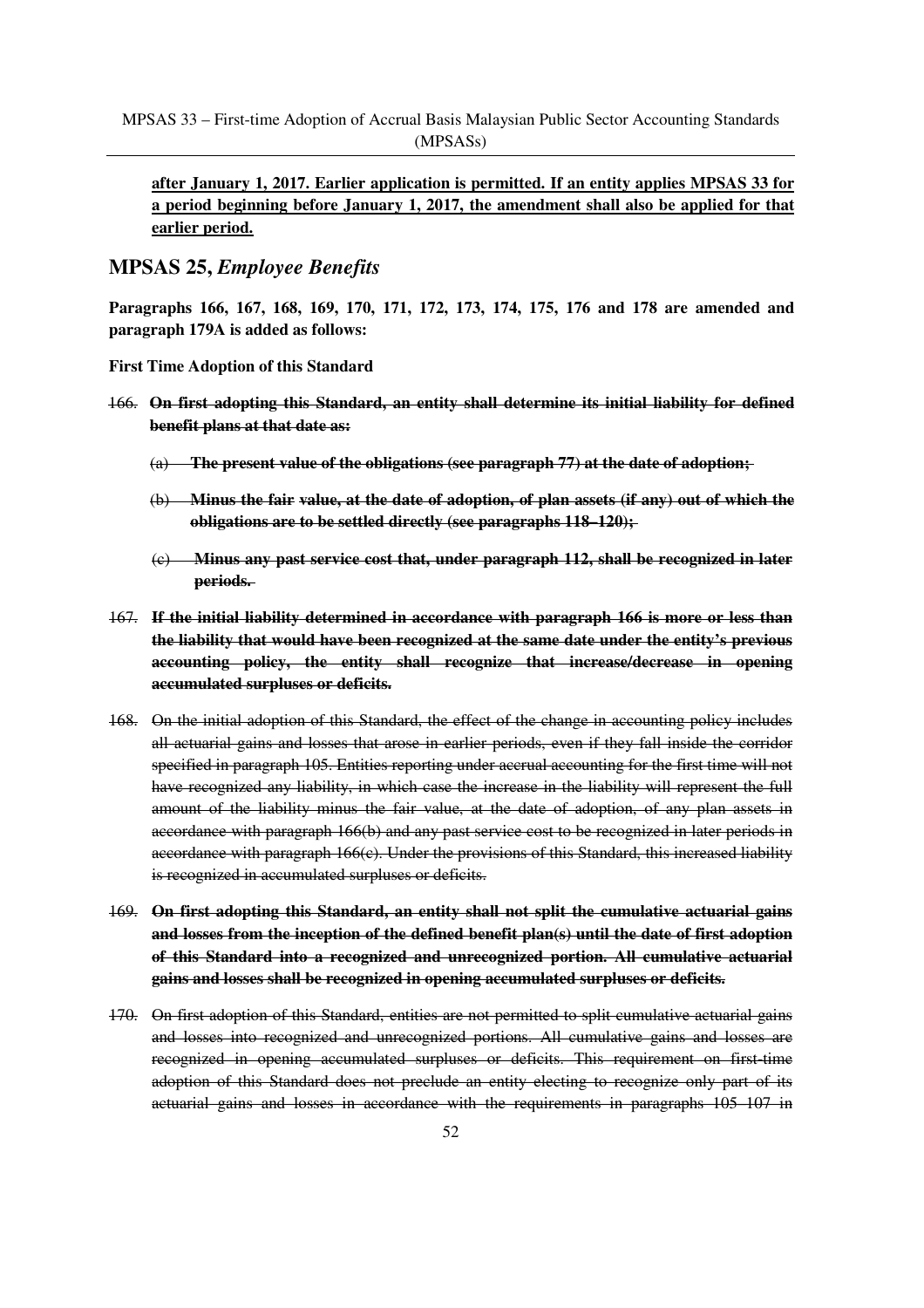subsequent reporting periods.

## 171. **In the first year of adoption of this Standard, an entity is not required to provide comparative information.**

- 172. Paragraph 171 provides relief from the inclusion of comparative information to all entities in the first year of adoption of this Standard. An entity is encouraged to include comparative information where this is available.
- 173. **In the first year of adoption of this Standard, an entity is not required to provide the disclosures in paragraphs 141(c), 141(e), and 141(f).**
- 174. The reconciliations in paragraphs 141(c) and 141(e) both involve the disclosure of opening balances relating to components of defined benefit obligations, plan assets, and reimbursement rights. The disclosure in paragraph 141(f) requires a reconciliation that relies on information in paragraphs 141(c) and 141(e). These disclosures are not required in the first year of adoption of this Standard. An entity is encouraged to include these disclosures where the information is available.

## 175. **In the first year of adoption of this Standard, an entity may provide the information required in paragraph 141(p) prospectively.**

176. The information specified in paragraph 141(p) relates to the present value of the defined benefit obligation, the fair value of the plan assets, the surplus or deficit in the plan, and certain experience adjustments. This disclosure is only required for the current annual period in the first year of adoption. Information on prior annual periods can be provided prospectively as the entity reports under the requirements of this Standard. This allows entities to build trend information over a period, rather than producing such information for reporting periods prior to the period of first adoption of the Standard.

- 178. When an entity adopts the accrual basis MPSASs of accounting as defined in MPSAS 33, *Firsttime Adoption of Accrual Basis Malaysian Public Sector Accounting Standards (MPSASs)* by MPSASs for financial reporting purposes subsequent to this effective date, this Standard applies to the entity's annual financial statements covering periods beginning on or after the date of adoption of MPSASs.
- 178A. **Paragraphs 166, 167, 168, 169, 170, 171, 172, 173, 174, 175, 176 and 178 were amended by MPSAS 33,** *First-time Adoption of Accrual Basis Malaysian Public Sector Accounting Standards (MPSASs)* **issued in January 2016. An entity shall apply those amendments for annual financial statements covering periods beginning on or after January 1, 2017. Earlier application is permitted. If an entity applies MPSAS 33 for a period beginning before January 1, 2017, the amendments shall also be applied for that earlier period.**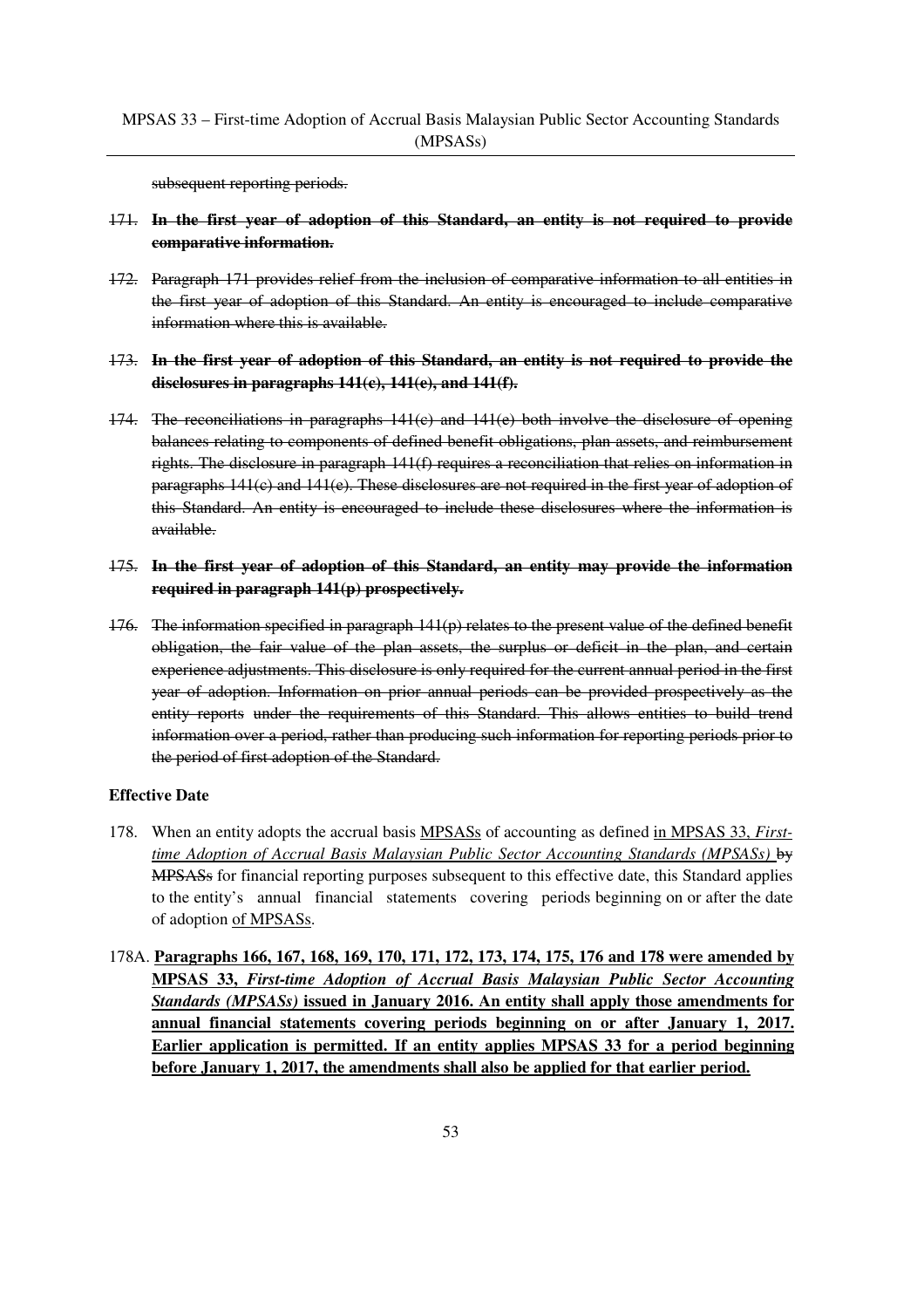# **MPSAS 26,** *Impairment of Cash-Generating Assets*

# **Paragraph 127 is amended and paragraph 127A is added as follows:**

## **Effective Date**

- 127. When an entity adopts the accrual basis MPSASs of accounting as defined in MPSAS 33, *Firsttime Adoption of Accrual Basis Malaysian Public Sector Accounting Standards (MPSASs)* by MPSASs for financial reporting purposes subsequent to this effective date, this Standard applies to the entity's annual financial statements beginning on or after the date covering periods beginning on or after the date of adoption of MPSASs.
- 127A **Paragraph 127 was amended by MPSAS 33,** *First-time Adoption of Accrual Basis Malaysian Public Sector Accounting Standards (MPSASs)* **issued in January 2016. An entity shall apply that amendment for annual financial statements covering periods beginning on or after January 1, 2017. Earlier application is permitted. If an entity applies MPSAS 33 for a period beginning before January 1, 2017, the amendment shall also be applied for that earlier period.**

# **MPSAS 27,** *Agriculture*

**Paragraphs 55 and 57 are amended and paragraph 57A is added as follows:**

**Transitional Provision**

**Initial Adoption of Accrual Accounting**

55. **Where an entity initially recognizes biological assets or agricultural produce on the firsttime adoption of the accrual basis of accounting, the entity shall report the effect of the initial recognition of those assets, and that produce as an adjustment to the opening balance of accumulated surpluses or deficits for the period in which this Standard is first adopted.**

- 57. When an entity adopts the accrual basis MPSASs of accounting as defined in MPSAS 33, *Firsttime Adoption of Accrual Basis Malaysian Public Sector Accounting Standards (MPSASs)* by MPSASs for financial reporting purposes subsequent to this effective date, this Standard applies to the entity's annual financial statements covering periods beginning on or after the date of adoption of MPSASs.
- 57A. **Paragraphs 55 and 57 were amended by MPSAS 33,** *First-time Adoption of Accrual Basis Malaysian Public Sector Accounting Standards (MPSASs)* **issued in January 2016. An entity shall apply those amendments for annual financial statements covering periods beginning on or after January 1, 2017. Earlier application is permitted. If an entity applies MPSAS 33 for a period beginning before January 1, 2017, the amendments shall also be**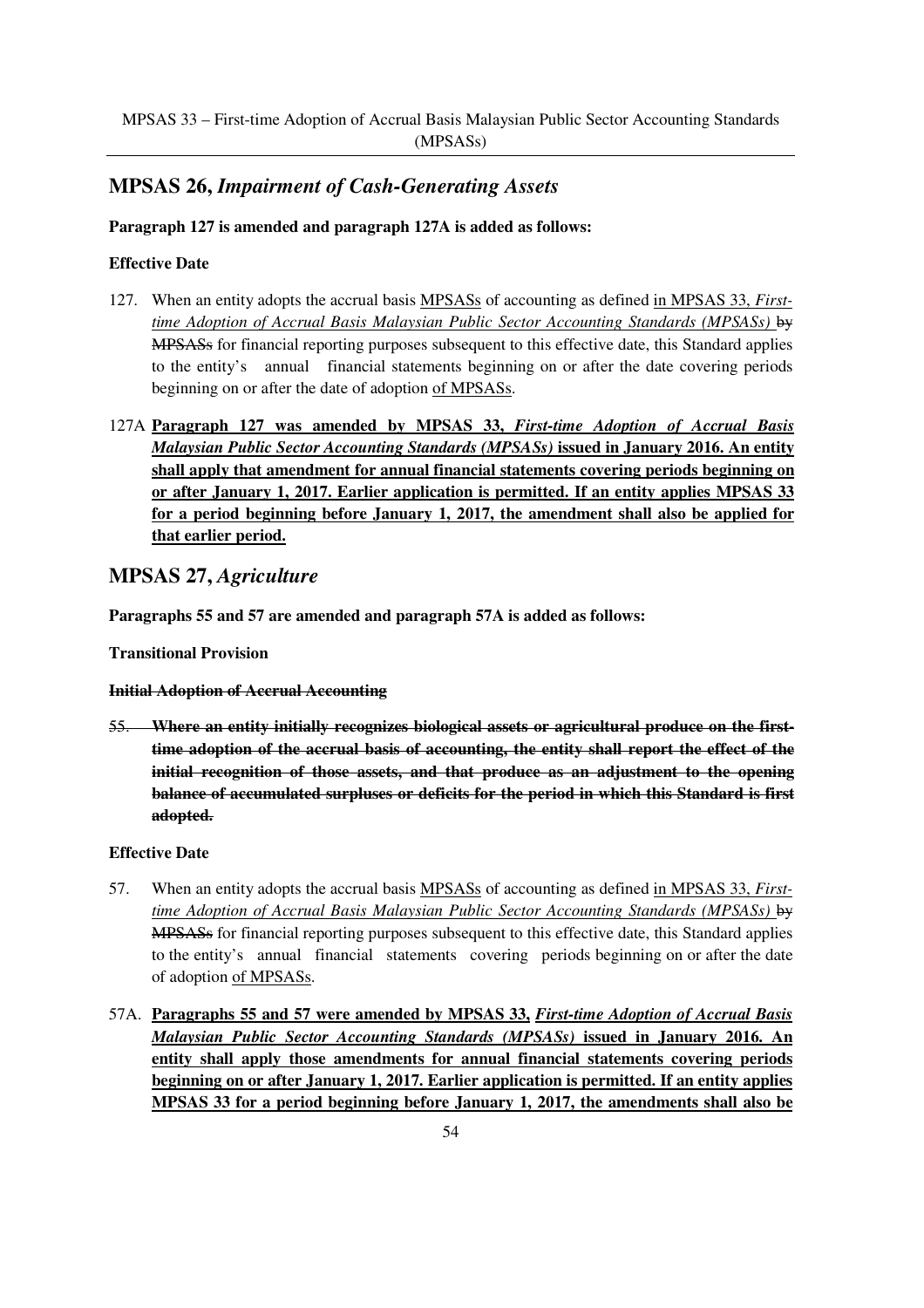### **applied for that earlier period.**

## **MPSAS 28,** *Financial Instruments: Presentation*

**Paragraphs 56, 57, 58 and 61 are amended and paragraph 61A is added as follows:**

#### **Transition**

- 56. **An entity shall apply this Standard retrospectively on first time application.**
- 57. **When an entity that previously applied MPSAS 15,** *Financial Instruments: Disclosure and Presentation***, applies the requirements in paragraphs 15 to 18, an entity is required to split a compound financial instrument with an obligation to deliver to another party a pro rata share of the net assets of the entity only on liquidation into a liability and net assets/equity component. If the liability component is no longer outstanding, a retrospective application of these requirements would involve separating two components of net assets/equity. The first component would be in accumulated surpluses and deficits and represent the cumulative interest accreted on the liability component. The other component would represent the original net assets/equity component. Therefore, an entity need not separate these two components if the liability component is no longer outstanding when the Standard is adopted.**
- 58. **An entity that either previously did not apply MPSAS 15 or adopts accrual accounting for the first time, applies the transitional provision in paragraph 57 to all compound financial instruments.**

### **Effective Date**

- 61. When an entity adopts the accrual basis MPSASs of accounting as defined in MPSAS 33, *Firsttime Adoption of Accrual Basis Malaysian Public Sector Accounting Standards (MPSASs)* by MPSASs for financial reporting purposes subsequent to this effective date, this Standard applies to the entity's annual financial covering periods beginning on or after the date of adoption of MPSASs.
- 61A**. Paragraphs 56, 57, 58 and 61 were amended by MPSAS 33,** *First-time Adoption of Accrual Basis Malaysian Public Sector Accounting Standards (MPSASs)* **issued in January 2016. An entity shall apply those amendments for annual financial statements covering periods beginning on or after January 1, 2017. Earlier application is permitted. If an entity applies MPSAS 33 for a period beginning before January 1, 2017, the amendments shall also be applied for that earlier period.**

## **MPSAS 29,** *Financial Instruments: Recognition and Measurement*

**Paragraphs 114, 115, 116, 117, 118, 119, 120, 121, 122, 123 and 126 are amended and paragraph is 126A is added as follows:**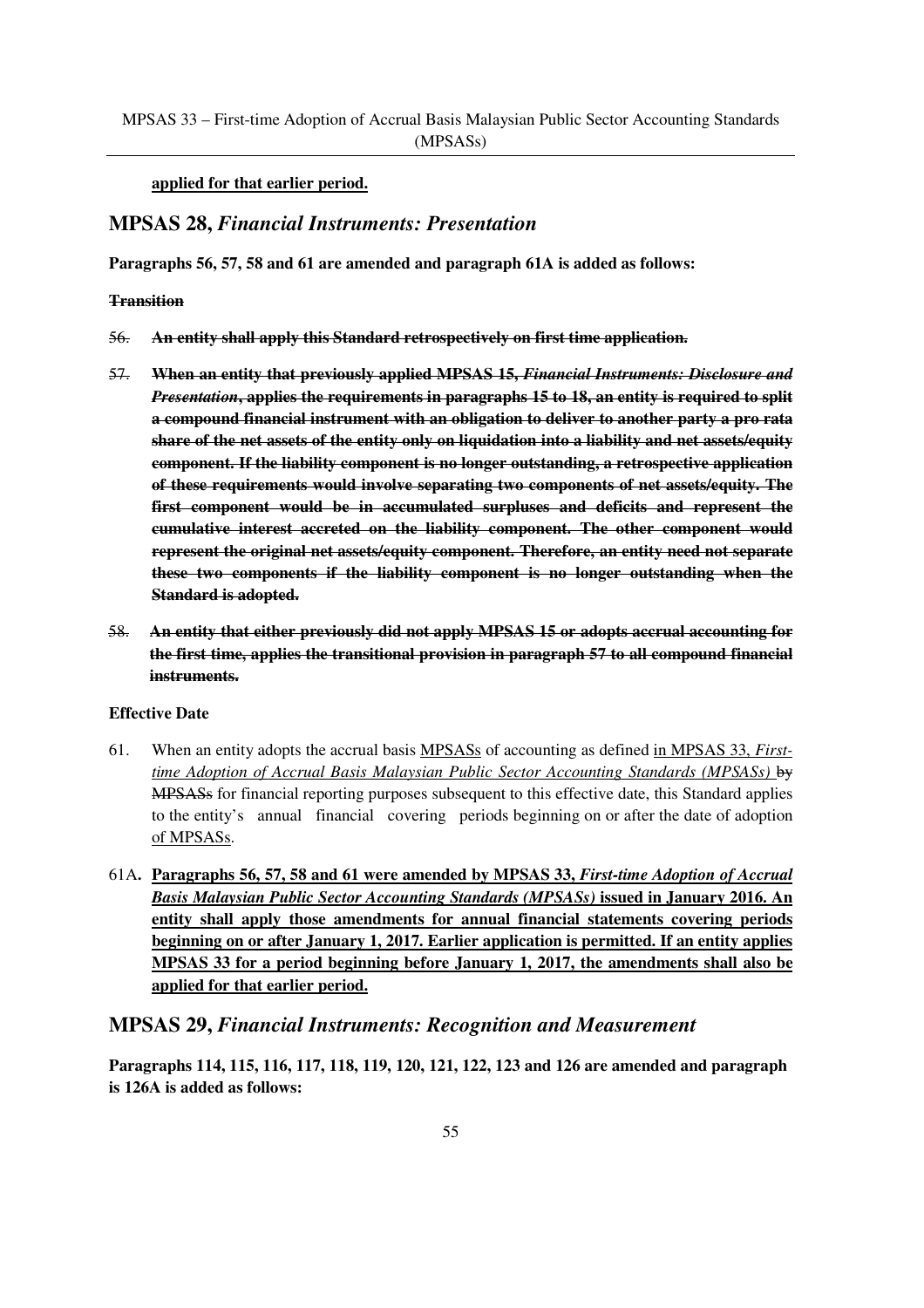#### **Transitional**

- 114. **This Standard shall be applied retrospectively except as specified in paragraphs 115–123. The opening balance of accumulated surplus or deficit for the earliest prior period presented and all other comparative amounts shall be adjusted as if this Standard had always been in use unless restating the information would be impracticable. If restatement is impracticable, the entity shall disclose that fact and indicate the extent to which the information was restated.**
- 115. **When this Standard is first applied, an entity is permitted to designate a financial asset, including those that may have been recognized previously, as available for sale. For any such financial asset the entity shall recognize all cumulative changes in fair value in a separate component of net assets/equity until subsequent derecognition or impairment, when the entity shall transfer that cumulative gain or loss to surplus or deficit. For financial assets that were previously recognized, the entity shall also:**
	- (a) **Restate the financial asset using the new designation in the comparative financial statements; and**
	- (b) **Disclose the fair value of the financial assets at the date of designation and their classification and carrying amount in the previous financial statements.**
- 116. **When this Standard is first applied, an entity is permitted to designate a financial asset or a financial liability, including those that may have been recognized previously, at fair value through surplus or deficit that meet the criteria for designation in paragraphs 10, 13, 14, 15, 51, AG7–AG16, AG47, and AG48. Where an entity previously recognized financial assets and financial liabilities, the following apply:**
	- (a) **Notwithstanding paragraph 111, any financial assets and financial liabilities designated as at fair value through surplus or deficit in accordance with this subparagraph that were previously designated as the hedged item in fair value hedge accounting relationships shall be de-designated from those relationships at the same time they are designated as at fair value through surplus or deficit.**
	- (b) **Shall disclose the fair value of any financial assets or financial liabilities designated in accordance with subparagraph (a) at the date of designation and their classification and carrying amount in the previous financial statements.**
	- (c) **Shall de-designate any financial asset or financial liability previously designated as at fair value through surplus or deficit if it does not qualify for such designation in accordance with those paragraphs. When a financial asset or financial liability will be measured at amortized cost after de-designation, the date of de-designation is deemed to be its date of initial recognition.**
	- (d) **Shall disclose the fair value of any financial assets or financial liabilities dedesignated in accordance with subparagraph (c) at the date of de-designation and**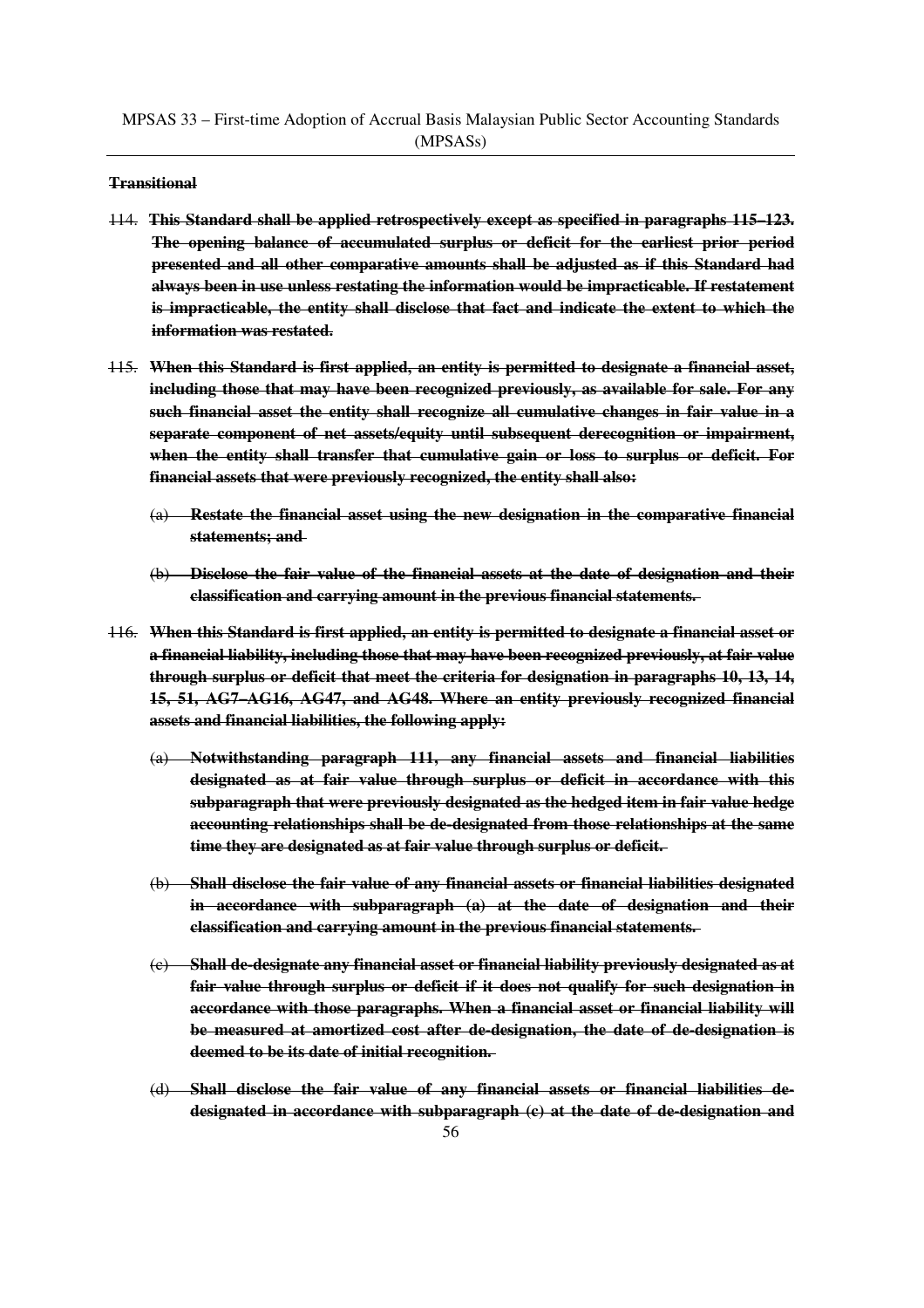**their new classifications.** 

- 117. **An entity shall restate its comparative financial statements using the new designations in paragraph 116 provided that, in the case of a financial asset, financial liability, or group of financial assets, financial liabilities or both, designated as at fair value through surplus or deficit, those items or groups would have met the criteria in paragraph 10(b)(i), 10(b)(ii), or 13 at the beginning of the comparative period or, if acquired after the beginning of the comparative period, would have met the criteria in paragraph 10(b)(i), 10(b)(ii), or 13 at the date of initial recognition.**
- 118. **Except as permitted by paragraph 119, an entity shall apply the derecognition requirements in paragraphs 17–39 and Appendix A paragraphs AG51–AG67 prospectively. If an entity derecognized financial assets under another basis of accounting as a result of a transaction that occurred before the adoption of this Standard and those assets would not have been derecognized under this Standard, it shall not recognize those assets.**
- 119. **Notwithstanding paragraph 118, an entity may apply the derecognition requirements in paragraphs 17–39 and Appendix A paragraphs AG51–AG67 retrospectively from a date of the entity's choosing, provided that the information needed to apply this Standard to assets and liabilities derecognized as a result of past transactions was obtained at the time of initially accounting for those transactions.**
- 120. **Notwithstanding paragraph 114, an entity may apply the requirements in the last sentence of paragraph AG108, and paragraph AG109, in either of the following ways:**
	- (a) **Prospectively to transactions entered into after the adoption of this Standard; or**
	- (b) **Retrospectively from the date entity's choosing, provided that the information needed to apply this Standard to assets and liabilities as a result of past transactions was obtained at the time of initially accounting for those transactions.**
- 121. **An entity shall not adjust the carrying amount of non-financial assets and non-financial liabilities to exclude gains and losses related to cash flow hedges that were included in the carrying amount before the beginning of the financial year in which this Standard is first applied. At the beginning of the financial period in which this Standard is first applied, any amount recognized directly in net assets/equity for a hedge of a firm commitment that under this Standard is accounted for as a fair value hedge shall be reclassified as an asset or liability, except for a hedge of foreign currency risk that continues to be treated as a cash flow hedge.**
- 122. **If an entity has designated as the hedged item an external forecast transaction that:**
	- (a) **Is denominated in the functional currency of the entity entering into the transaction;**
	- (b) **Gives rise to an exposure that will have an effect on consolidated surplus or deficit**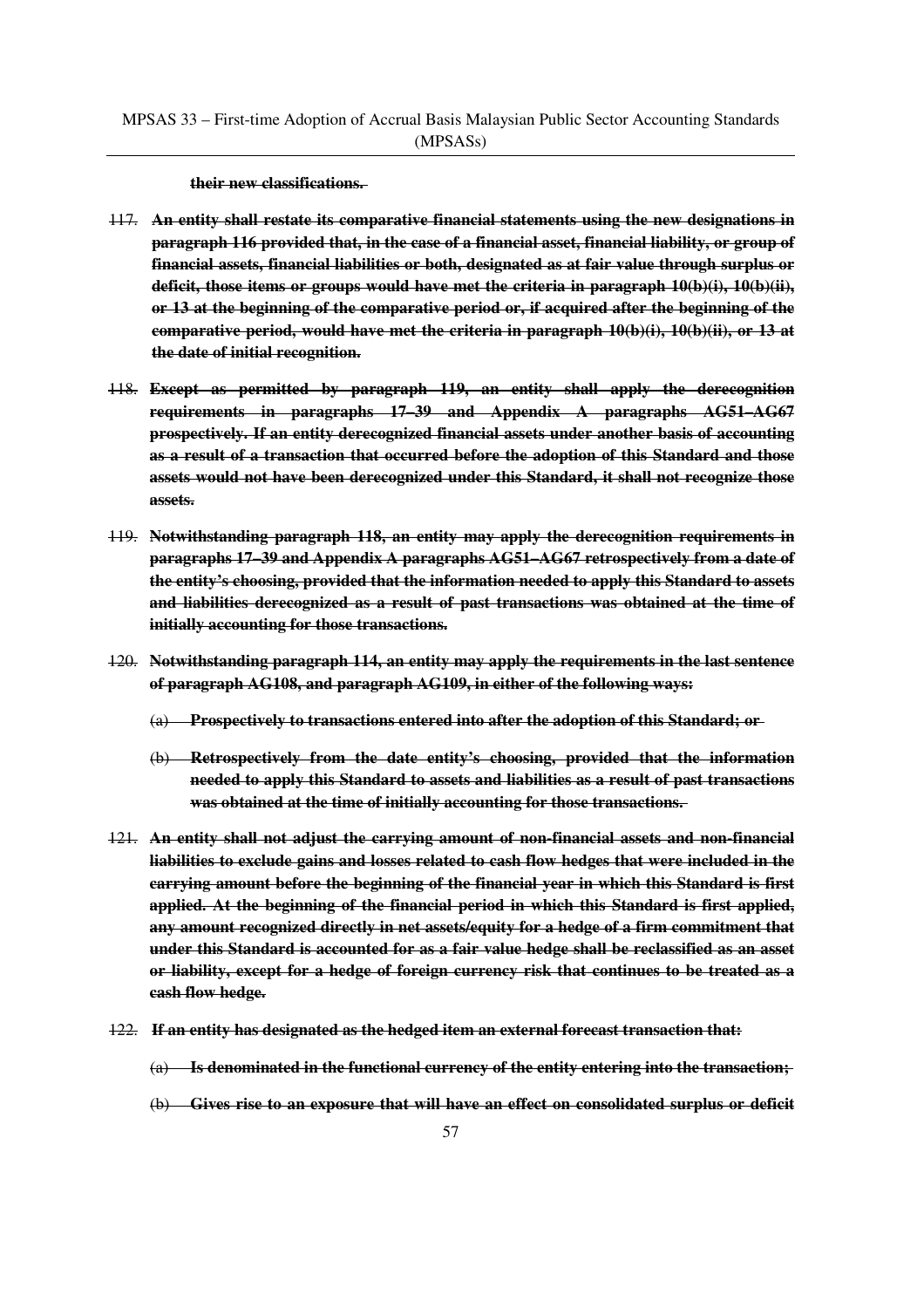**(i.e., is denominated in a currency other than the economic entity's presentation currency); and** 

(c) **Would have qualified for hedge accounting had it not been denominated in the functional currency of the entity entering into it;**

**it may apply hedge accounting in the consolidated financial statements in the period(s) before the date of first application of the last sentence of paragraph 89 and paragraphs AG133 and AG134.**

123. **An entity need not apply paragraph AG134 to comparative information relating to periods before the date of application of the last sentence of paragraph 89 and paragraph AG133.**

## **Effective Date**

- 126. When an entity adopts the accrual basis MPSASs of accounting as defined in MPSAS 33, *Firsttime Adoption of Accrual Basis Malaysian Public Sector Accounting Standards (MPSASs)* by MPSASs for financial reporting purposes subsequent to this effective date, this Standard applies to the entity's annual financial statements covering periods beginning on or after the date of adoption of MPSASs.
- 126A. **Paragraphs 114, 115, 116, 117, 118, 119, 120, 121, 122, 124 and 126 were amended by MPSAS 33,** *First-time Adoption of Accrual Basis Malaysian Public Sector Accounting Standards (MPSASs)* **issued in January 2016. An entity shall apply those amendments for annual financial statements covering periods beginning on or after January 1, 2017. Earlier application is permitted. If an entity applies MPSAS 33 for a period beginning before January 1, 2017, the amendments shall also be applied for that earlier period.**

# **MPSAS 30,** *Financial Instruments: Disclosures*

## **Paragraph 53 is amended and paragraph 53A is added as follows:**

## **Effective Date and Transition**

- 53. When an entity adopts the accrual basis MPSASs of accounting as defined in MPSAS 33, *Firsttime Adoption of Accrual Basis Malaysian Public Sector Accounting Standards (MPSASs)* by MPSASs for financial reporting purposes subsequent to this effective date, this Standard applies to the entity's annual financial statements covering periods beginning on or after the date of adoption of MPSASs.
- 53A. **Paragraph 53 was amended by MPSAS 33,** *First-time Adoption of Accrual Basis Malaysian Public Sector Accounting Standards (MPSASs)* **issued in January 2016. An entity shall apply that amendment for annual financial statements covering periods beginning on or after January 1, 2017. Earlier application is permitted. If an entity applies MPSAS 33 for a period beginning before January 1, 2017, the amendment shall also be applied for that earlier period.**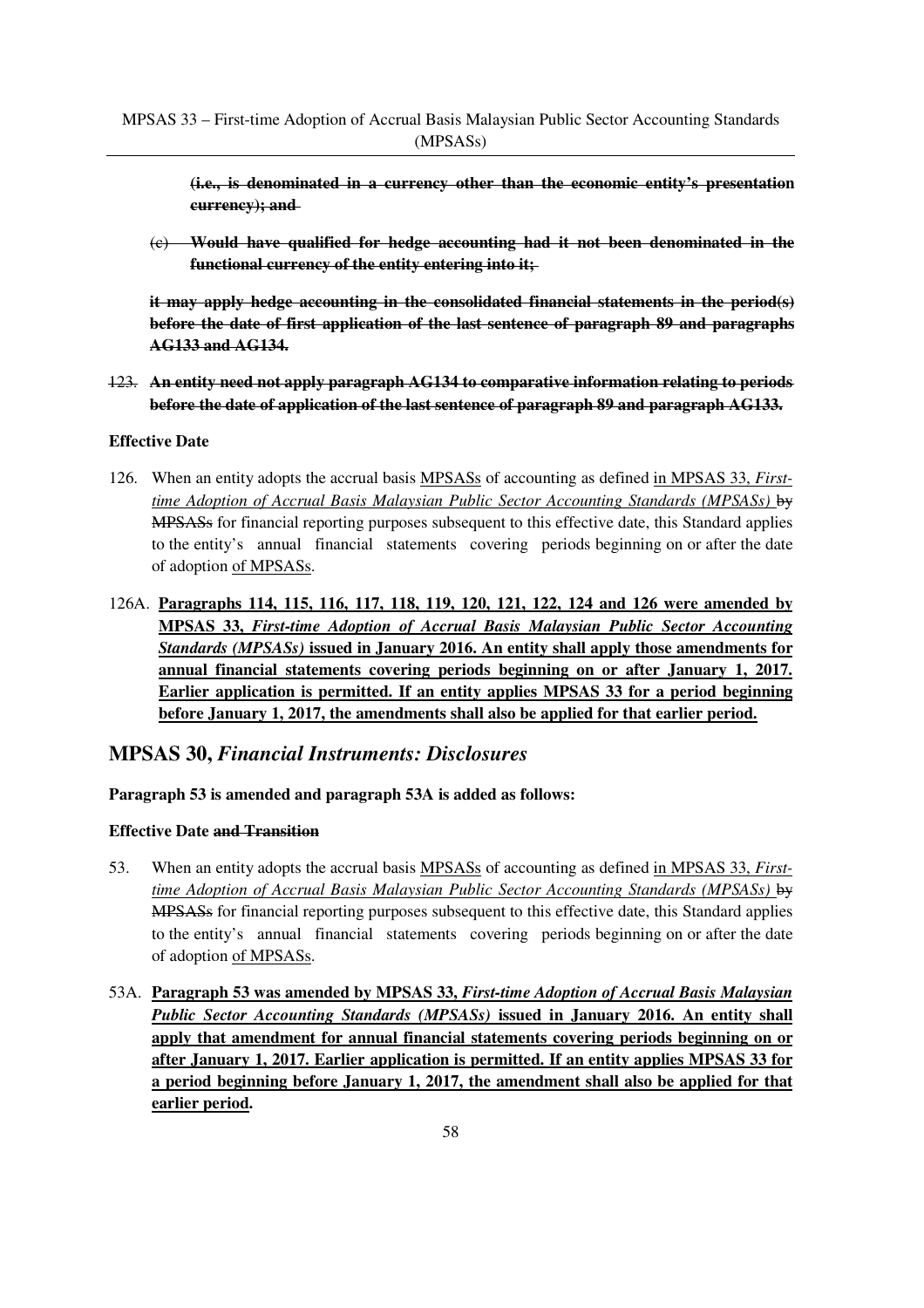# **MPSAS 31,** *Intangible Assets*

**Paragraphs 129, 130, 131 and 133 are amended and paragraph 133A is added as follows:**

#### **Transition**

- 129. **An entity that has not previously recognized intangible assets and uses the accrual basis of accounting shall apply this Standard prospectively. However, retrospective application is permitted.**
- 130. For intangible items that meet:
	- (a) The recognition criteria in this Standard (including reliable measurement of original cost); and
	- (b) The criteria in this Standard for revaluation (including existence of an active market);

an entity may elect to measure an intangible asset on the date of transition, at its fair value and use that fair value as its deemed cost at that date.

- 131. An entity may elect to use a previous revaluation of an intangible asset at, or before, the date of transition as deemed cost at the date of the revaluation, if the revaluation was, at the date of the revaluation, broadly comparable to:
	- (a) Fair value; or
	- (b) Cost or depreciated cost in accordance with MPSASs, adjusted to reflect, for example, changes in a general or specific price index.

- 133. When an entity adopts the accrual basis MPSASs of accounting as defined in MPSAS 33, *Firsttime Adoption of Accrual Basis Malaysian Public Sector Accounting Standards (MPSASs)* by MPSASs for financial reporting purposes subsequent to this effective date, this Standard applies to the entity's annual financial statements covering periods beginning on or after the date of adoption of MPSASs.
- 133A. **Paragraphs 129, 130, 131 and 133 were amended by MPSAS 33,** *First-time Adoption of Accrual Basis Malaysian Public Sector Accounting Standards (MPSASs)* **issued in January 2016. An entity shall apply those amendments for annual financial statements covering periods beginning on or after January 1, 2017. Earlier application is permitted. If an entity applies MPSAS 33 for a period beginning before January 1, 2017, the amendments shall also be applied for that earlier period.**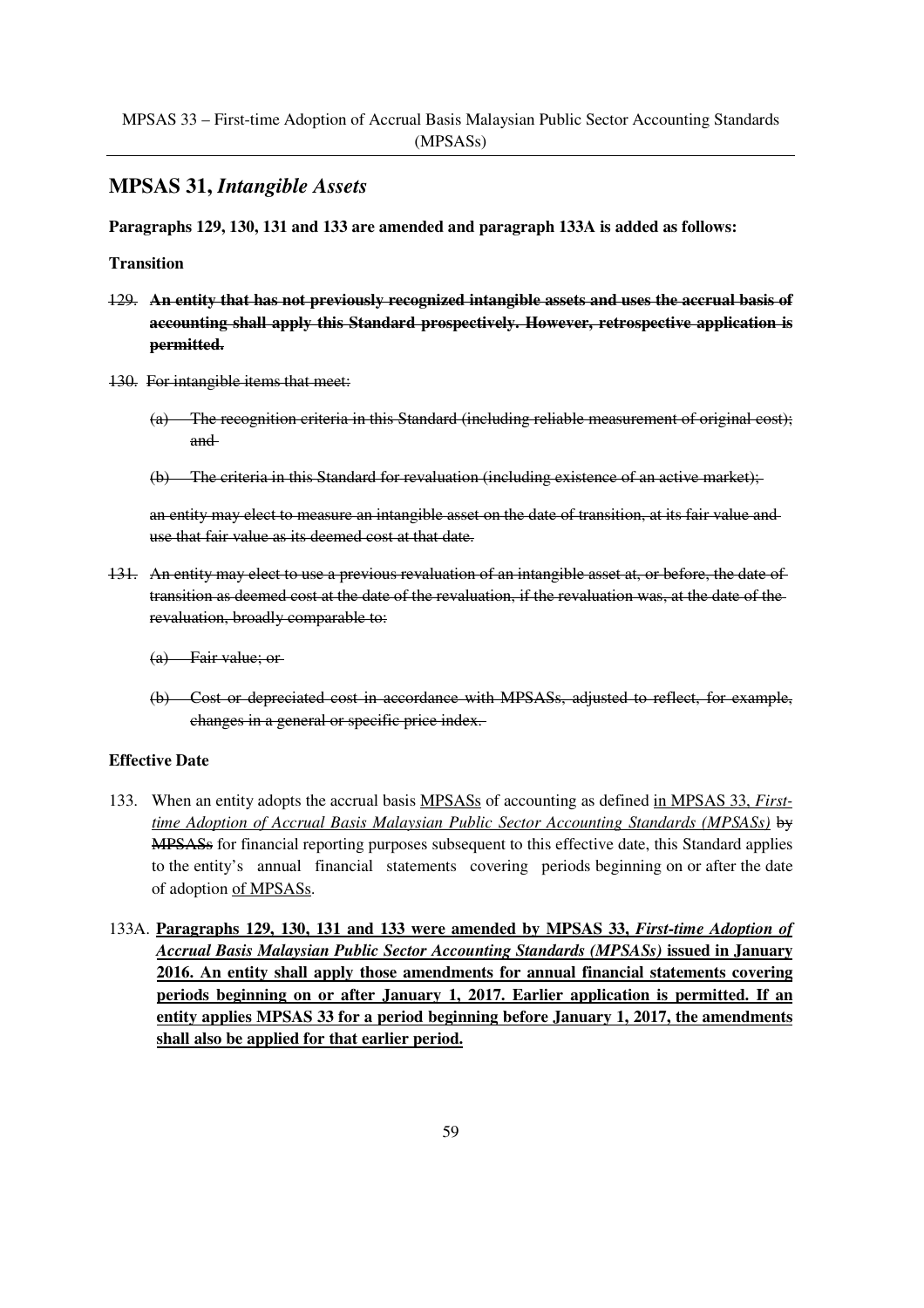# **MPSAS 32,** *Service Concession Arrangements: Grantor*

**Paragraphs 35, 37 and Application Guidance AG68–AG73 are amended and paragraph 37A is added as follows:**

**Transitional (see paragraphs AG68–AG73)**

- 35. **A grantor that has not previously recognized service concession assets and related liabilities, revenues, and expenses shall either:**
	- (a) **Apply this Standard retrospectively in accordance with MPSAS 3; or**
	- (b) **Elect to recognize and measure service concession assets and related liabilities at the beginning of the earliest period for which comparative information is presented in the financial statements.**

**When the grantor makes this election, it shall disclose this fact, along with disclosures relating to the measurement of those assets and liabilities.**

#### **Effective Date**

- 37. When an entity adopts the accrual basis MPSASs of accounting as defined in MPSAS 33, *Firsttime Adoption of Accrual Basis Malaysian Public Sector Accounting Standards (MPSASs)* by MPSASs for financial reporting purposes subsequent to this effective date, this Standard applies to the entity's annual financial statements covering periods beginning on or after the date of adoption of MPSASs.
- 37A. **Paragraphs 35 and 37 were amended by MPSAS 33,** *First-time Adoption of Accrual Basis Malaysian Public Sector Accounting Standards (MPSASs)* **issued in January 2016. An entity shall apply those amendments for annual financial statements covering periods beginning on or after January 1, 2017. Earlier application is permitted. If an entity applies MPSAS 33 for a period beginning before January 1, 2017, the amendments shall also be applied for that earlier period.**

#### **Application Guidance**

#### **Transition(see paragraphs 34–35)**

- AG68. Where the grantor has not previously recognized service concession assets, it may elect to under paragraph 35(b) to recognize and measure service concession assets and related liabilities prospectively, using deemed cost. Deemed cost is determined at the beginning of the earliest period for which comparative information is presented in the financial statements.
- AG69. Deemed cost for service concession assets should be determined using the following measurement bases: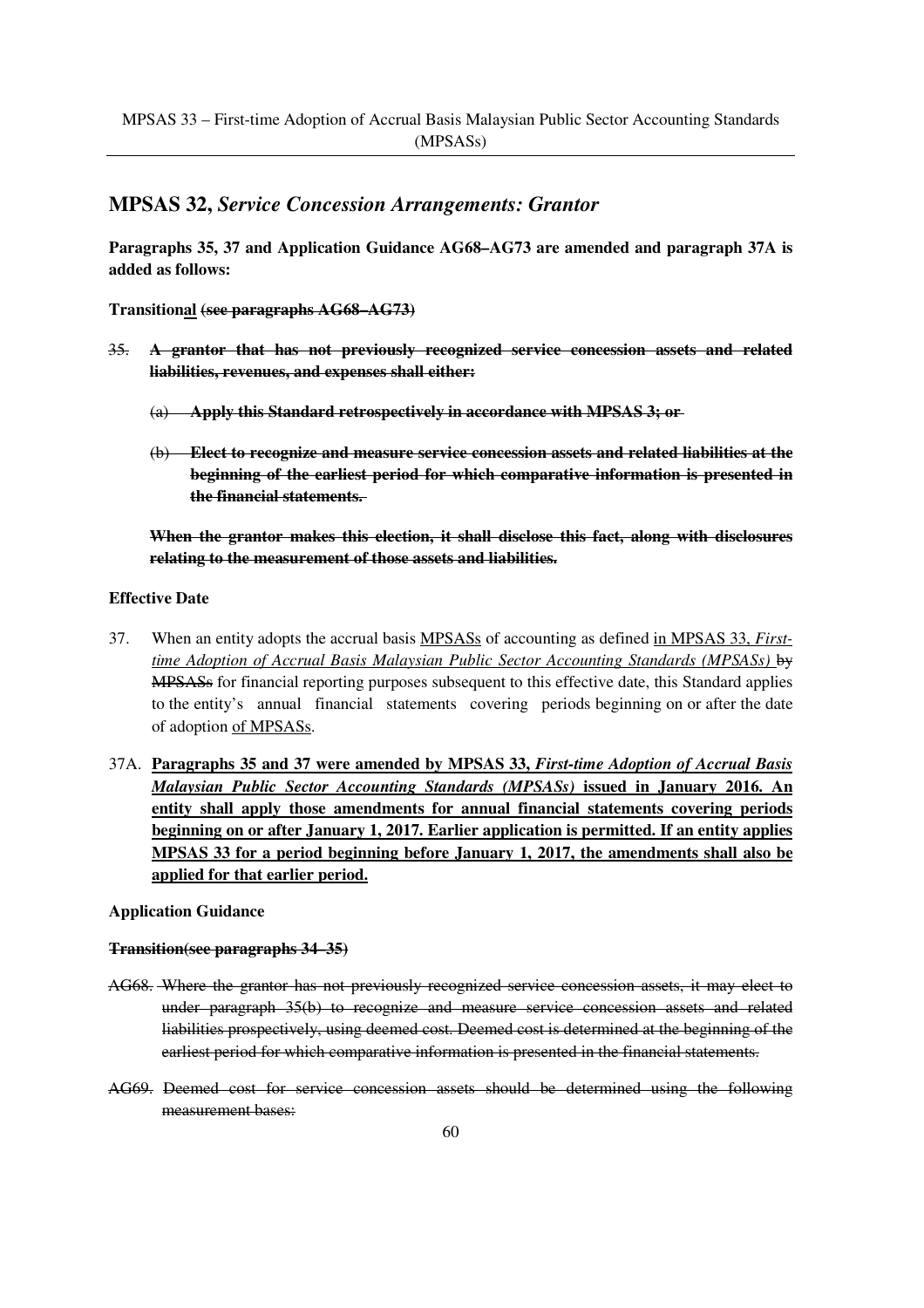- (a) For property, plant, and equipment –fair value, or depreciated replacement cost as a means of estimating fair value where there is no market. MPSAS 17 allows revaluation using fair value or depreciated replacement cost (see MPSAS 17, paragraphs 46–48); and
- (b) For intangible assets –fair value. MPSAS 31 only allows fair value for revaluation, thus the deemed cost is limited to fair value.
- AG70. The related liability should be determined using the following approaches:
	- (a) For the liability under the financial liability model, the remaining contractual cash flows specified in the binding arrangement and the rate described in paragraphs AG41–AG46.
	- (b) For the liability under the grant of a right to the operator model, the fair value of the asset less any financial liabilities, adjusted to reflect the remaining period of the service concession arrangement.
- AG71. Depreciation or amortization is based on that deemed cost and starts from the date for which the entity established the deemed cost.
- *Use of Deemed Cost under the Financial Liability Model*
- AG72. Where the grantor uses deemed cost under the financial liability model, it measures:
	- (a) The service concession asset at fair value (see paragraph 11); and
	- (b) The financial liability using the remaining contractual cash flows specified in the binding arrangement and the rate described in paragraphs AG41–AG46 at the beginning of the earliest period for which comparative information is presented in the financial statements.

Any difference between the value of the asset and the financial liability is recognized directly in net assets/equity. If the entity chooses as its accounting policy the revaluation model in MPSAS 17 or MPSAS 31, this difference is included in any revaluation surplus.

#### *Use of Deemed Cost under the Grant of a Right to the Operator Model*

- AG73. Where the grantor uses deemed cost under the grant of a right to the operator model, it measures:
	- (a) The service concession asset at fair value (see paragraph 11); and
	- (b) The liability representing the unearned portion of any revenue arising from the receipt of the service concession asset. This amount should be determined as the fair value of the asset less any financial liabilities, adjusted to reflect the remaining period of the service concession arrangement.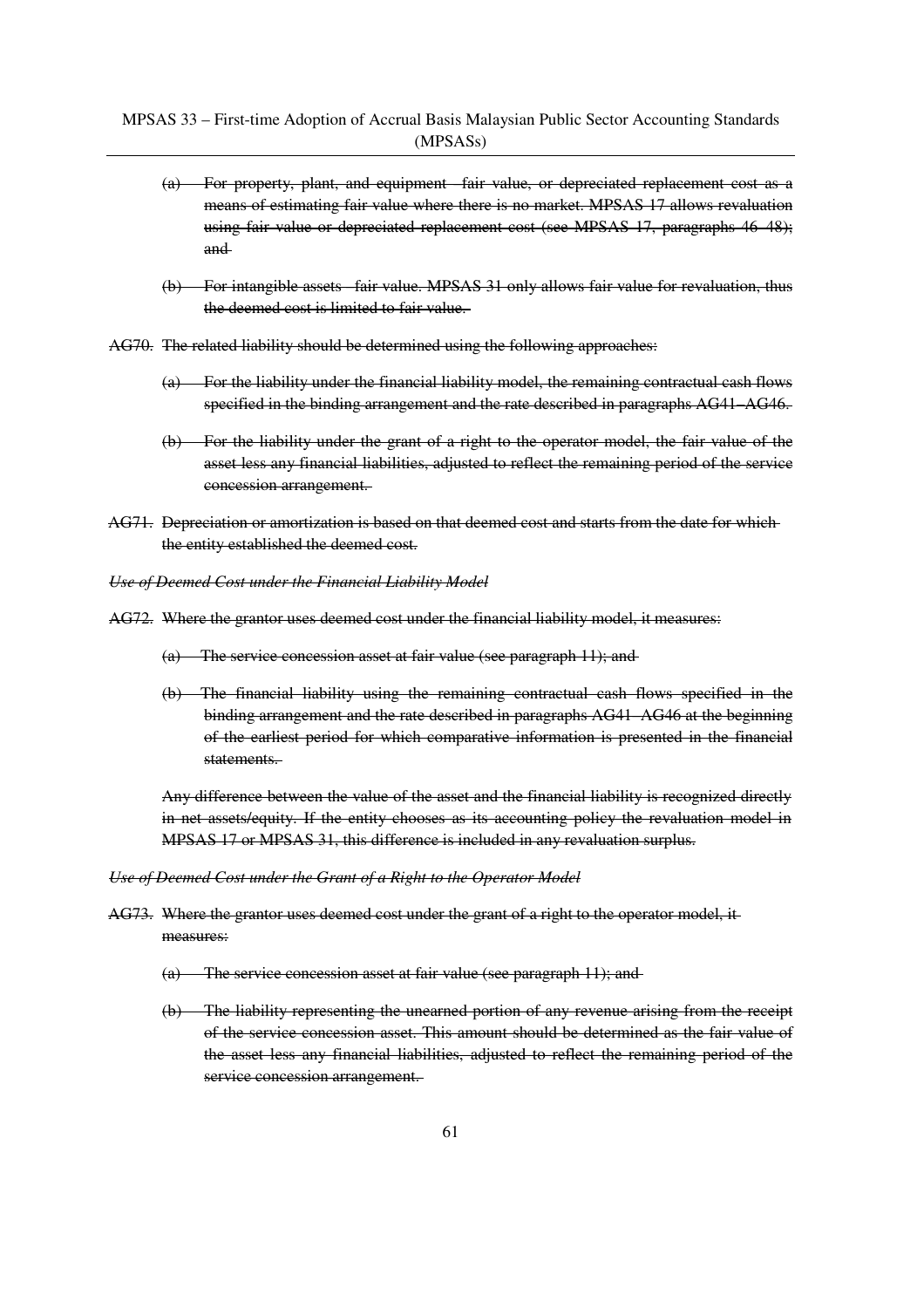# **Implementation Guidance**

*This guidance accompanies, but is not part of, MPSAS 33.* 

IG1. The purpose of this Implementation Guidance is to illustrate certain aspects of the requirements of MPSAS 33.

### **Date of Adoption of MPSASs**

- IG2. The date of adoption of MPSASs is the date an entity adopts accrual basis MPSAS for the first time in preparing its financial statements.
- IG3. Prior to the adoption of this MPSAS, a first-time adopter shall have adequately prepared for its transition to accrual basis MPSASs. The guidance provided in Study 14, *Transition to the*  Accrual Basis of Accounting: Guidance for Governments and Government Entities issued by the IPSASB may assist a first-time adopter with planning the conversion to accrual basis MPSASs. The relief provided in this MPSAS shall therefore not be seen as a complete roadmap for the adoption of accrual basis MPSASs, but rather the end stage of the adoption process.
- IG4. A first-time adopters' date of adoption will therefore to be-the start of the reporting period in which it elects to adopt accrual basis MPSASs for which it presents its transitional MPSAS financial statements or its first MPSAS financial statements. For example, an entity elects to adopt accrual basis MPSASs from January 1, 20X1 for its reporting period ending December 31, 20X1. The date of adoption of MPSASs will be January 1, 20X1.

### **Transitional MPSAS Financial Statements**

- IG5. On the date of adoption of MPSASs, a first-time adopter may elect to adopt one of more of the exemptions included in MPSAS 33, *First-time Adoption of Accrual Basis Malaysian Public Sector Accounting Standards (MPSASs).* Some of the exemptions included in MPSAS 33 affect the fair presentation of a first-time adopter's financial statements and its ability to assert compliance with accrual basis MPSASs (Appendix A lists the transitional exemptions and provisions that a first-time adopter is required to apply and/or can elect to apply on adoption of accrual basis IPSASs and illustrates whether fair presentation and the first-time adopter's ability to assert compliance with accrual basis IPSASs will be affected).
- IG6. As a first-time adopter is not able to make an explicit and unreserved statement of compliance with accrual basis MPSASs following the adoption of the exemptions provided in MPSAS 33, the financial statements presented for the first reporting period following the adoption of accrual basis MPSASs, will be referred to as the "transitional MPSAS financial statements".
- IG7. For example, if the first-time adopter adopts the transitional exemption that provides relief for the recognition of certain items of property, plant and equipment when adopting accrual basis MPSASs on January 1, 20X1, it would not be able to make an explicit and unreserved statement of compliance with accrual basis MPSASs at the end of its first reporting period, i.e. December 31, 20X1. The financial statements prepared for the first reporting period, will therefore be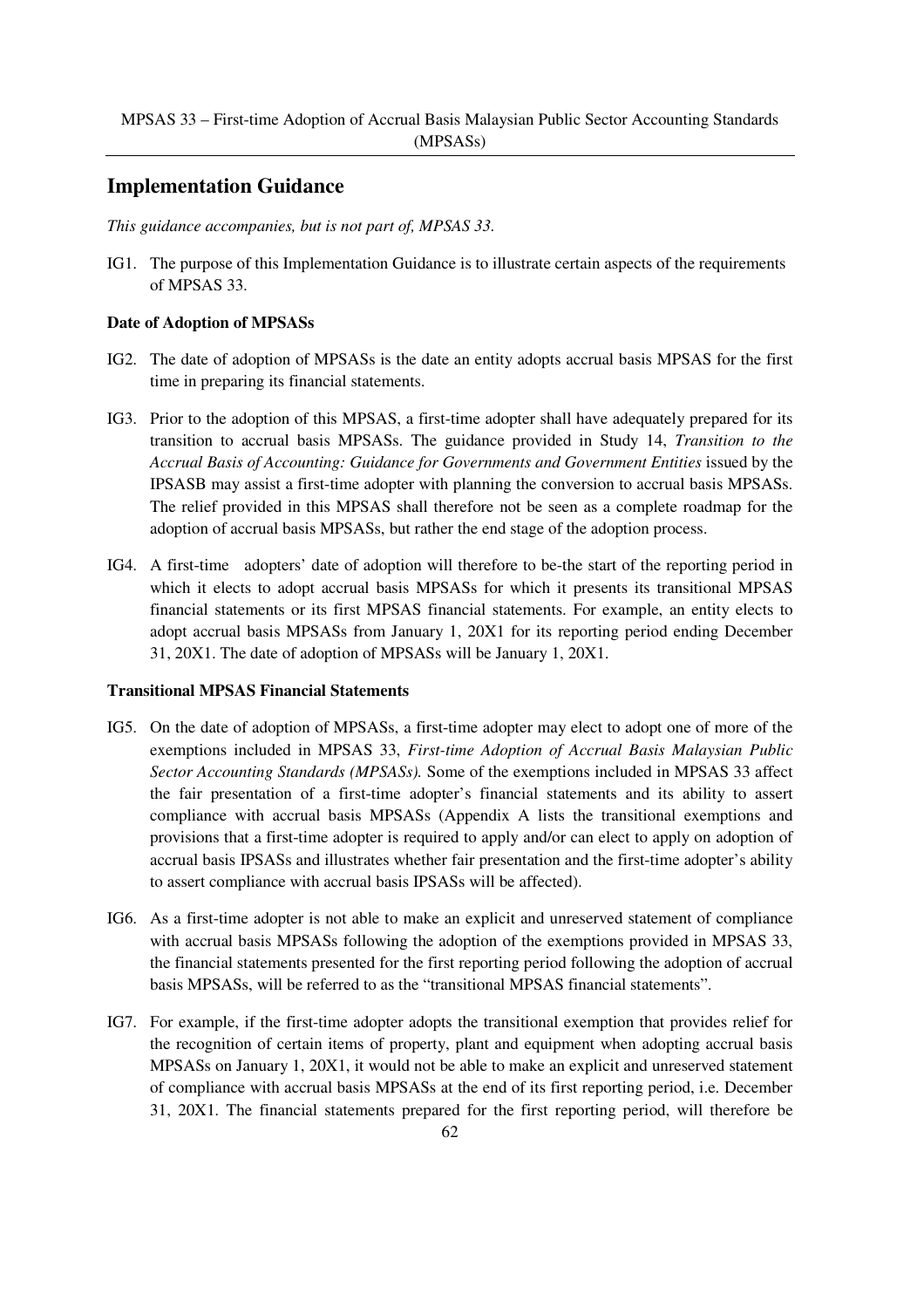referred to as the "first transitional MPSAS financial statements".

IG8. The financial statements presented during the period of transition until the exemptions that provided the relief have expired, and/or when the relevant items are recognized and/or measured in the financial statements in accordance with the applicable MPSASs, will be referred to as the "transitional MPSAS financial statements".

#### *Basis of Preparation When Preparing Transitional MPSAS Financial Statements*

- IG9. As stated in paragraph 27 of MPSAS 33, a first-time adopter that elects to adopt one or more of the exemptions included in MPSAS 33, may not be able to make an explicit and unreserved statement of compliance with accrual basis MPSASs as required by MPSAS 1. During the period of transition, this fact shall be highlighted to the users of financial statements in presenting the "basis of preparation" in the financial statements.
- IG10. As an illustration, if a first-time adopter elected to adopt the transitional exemption that allows it three years in which to recognize and/or measure investment property, the following explanation may be provided in the "basis of preparation" paragraph in the financial statements during the period of transition:

### *Basis of preparation*

The financial statements have been prepared in accordance with accrual basis Malaysian Public Sector Accounting Standards (MPSASs). MPSAS 33 allows a first-time adopter a period of up to three years to recognize and/or measure certain assets and/or liabilities.

In its transition to accrual basis MPSASs, Public Sector Entity X took advantage of this transitional exemption for investment property. As a result, it is unable to make and explicit an unreserved statement of compliance with accrual basis MPSASs in preparing its transitional MPSAS financial statements for this reporting period. Public Sector Entity X intends to recognize and/or measure its investment property by 20X3.

## **First MPSAS Financial Statements**

- IG11. A first-time adopter's first MPSAS financial statements will be the first set of financial statements that it presents in which it makes an explicit and unreserved statement of compliance with accrual basis MPSASs.
- IG12. A first-time adopter will not be able to prepare its first MPSAS financial statements until the exemptions in MPSAS 33 that provided relief which affected fair presentation and compliance with MPSAS, have expired, or when the relevant items are recognized, measured and/or the relevant information has been presented and/or disclosed in accordance with the applicable MPSASs (whichever is earlier).
- IG13. Following from the example in IG5, the transitional exemptions that provided the relief for the recognition of certain items of property, plant and equipment expire after three years, i.e.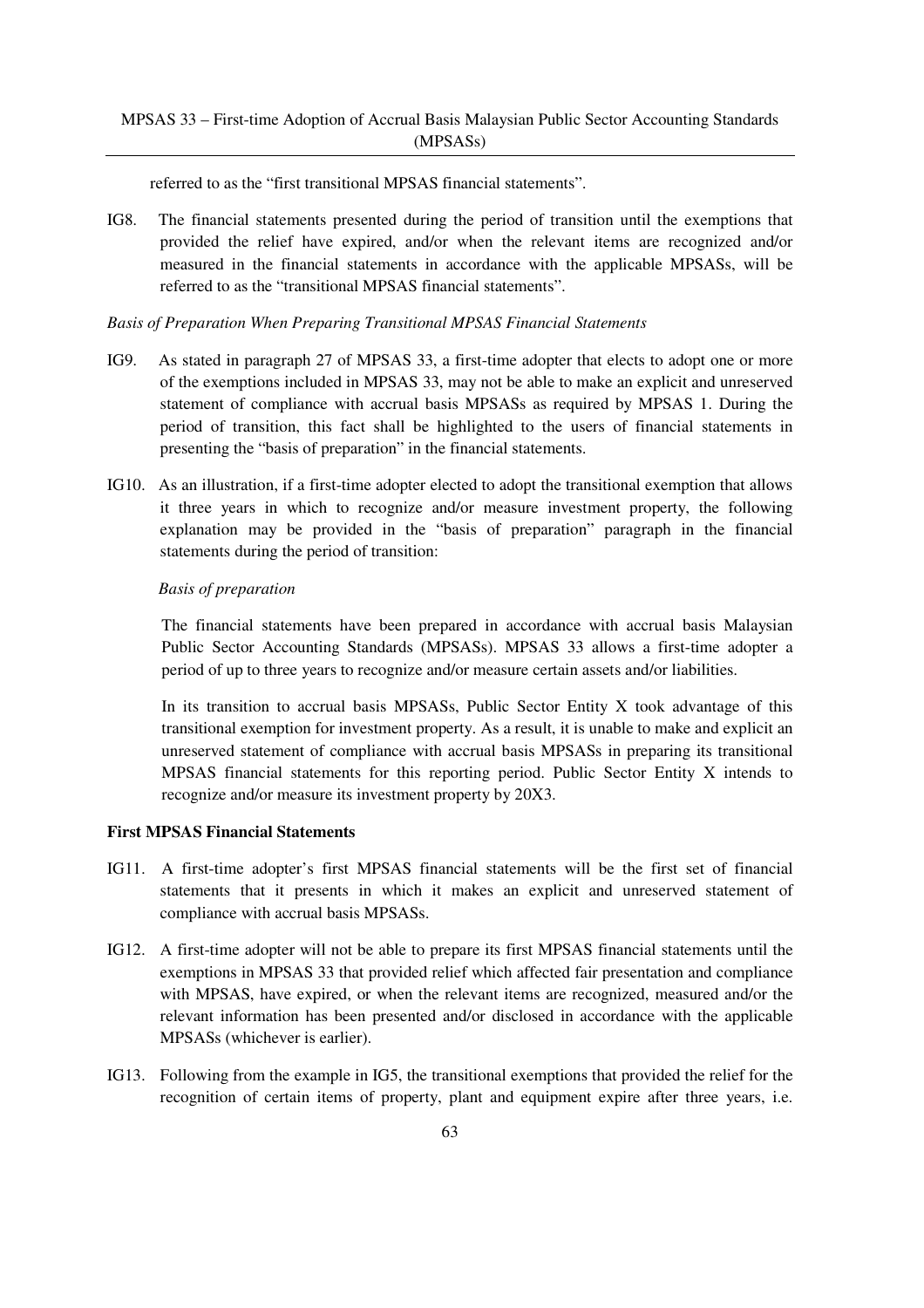December 31, 20X3. If it is assumed that the entity has not adopted any other transitional exemptions in MPSAS 33 that affect fair presentation and compliance with MPSASs, and that it recognizes and/or measures the items of property, plant and equipment during the transitional period, a first-time adopter will present its first MPSAS financial statements for the period ending December 31, 20X3.

IG14. If a first-time adopter has not adopted any of the exemptions in MPSAS 33 that affect fair presentation and its ability to claim compliance with accrual basis MPSASs, its first accrual financial statements will also be its first MPSAS financial statements.

To illustrate:

## **Timeline – First Time Adoption MPSAS (assuming that entity elects to apply the three year transitional relief for the recognition and/or measurement of certain assets)**

An entity adopts accrual basis MPSASs on 1 January 20X0 by applying MPSAS 33, *First Time Adoption of Accrual Basis MPSASs*

The first-time adopter elects to apply the three year relief for the recognition of property, plant and equipment. Assume that it does not adopt of any other relief periods. It also elects not to present comparative information.

The first-time adopter recognizes all property, plant and equipment by 31 December 20X2.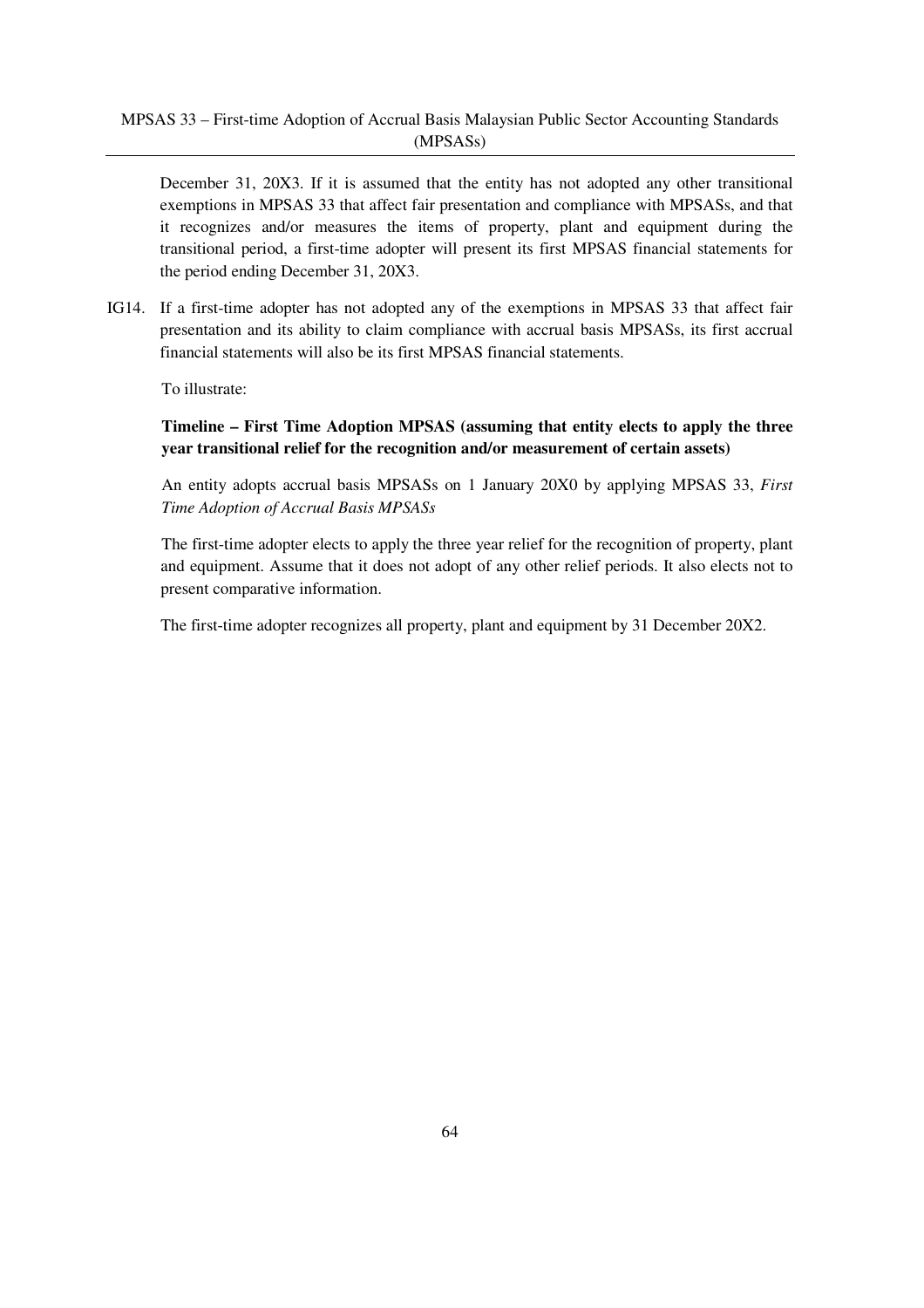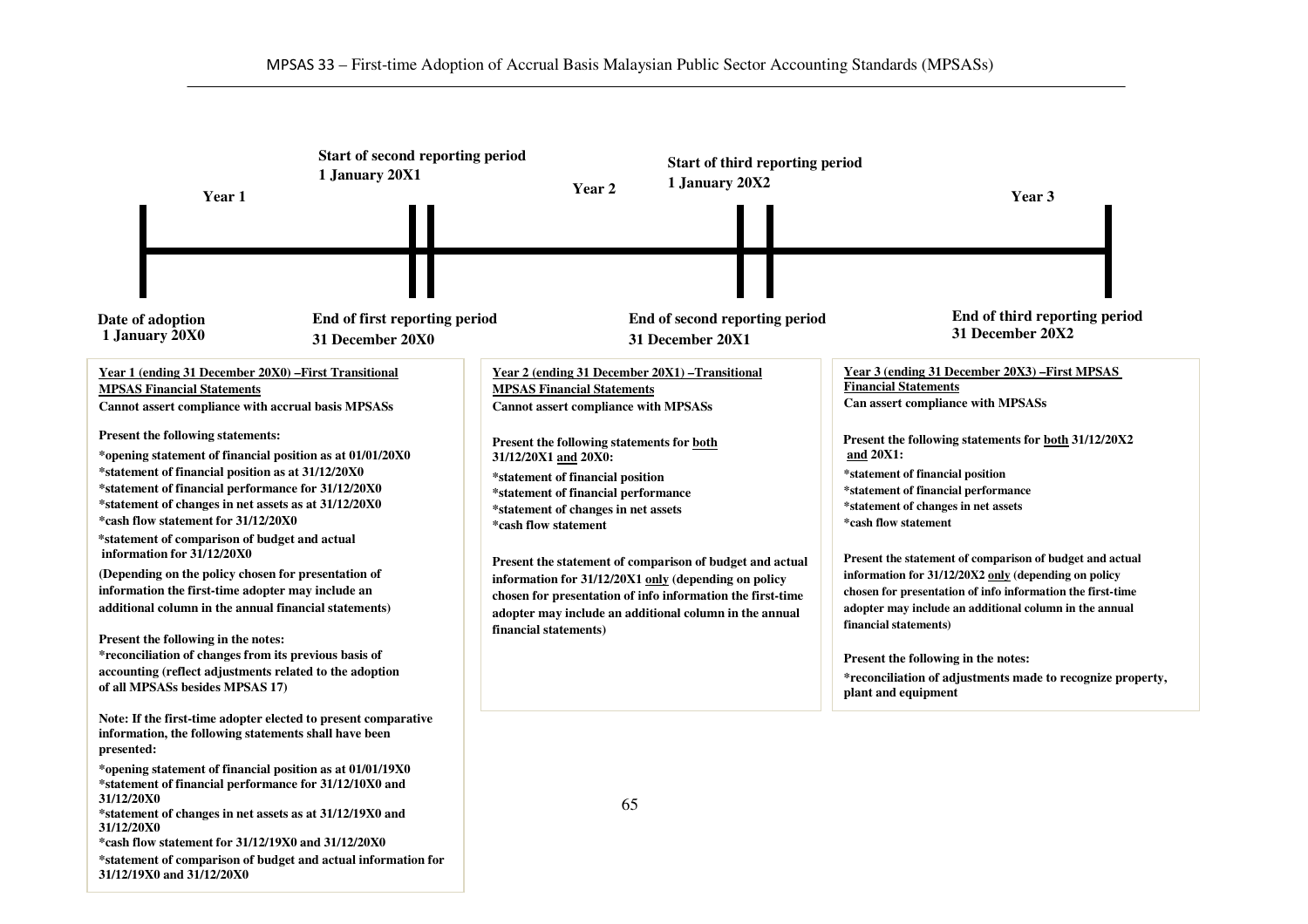### **Estimates**

- IG15. Paragraph 23 of MPSAS 33 requires that a first-time adopter's estimates in accordance with MPSASs at the date of adoption of MPSASs shall be consistent with estimates made at the end of its comparative period in accordance with the previous basis of accounting (after adjustments to reflect any difference in accounting policies), unless there is objective evidence that those estimates were in error. An entity may receive information after the date of adoption of MPSASs about estimates that it had made under the previous basis of accounting. In accordance with paragraph 24, a first-time adopter shall treat the receipt of that information in the same way as non-adjusting events after the reporting period in accordance with MPSAS 14, *Events after the Reporting Date*.
- IG16. For example, assume that a first-time adopter's date of adoption of MPSASs is January 1, 20X4 and new information on July 15, 20X4 requires the revision of an estimate made in accordance with the previous basis of accounting at December 31, 20X3. The first-time adopter shall not reflect that new information in its opening statement of financial position (unless the estimates require adjustment for any differences in accounting policies or there is objective evidence that the estimates were in error). Instead, the first-time adopter shall reflect that new information in surplus or deficit for the year ended December 31, 20X4.

## **Transitional Exemptions that Provide Three Year Relief for the Recognition and/or Measurement of Assets and/or Liabilities**

- IG17. MPSAS 33 provides a first-time adopter a period of up to three years relief in which it is allowed to not recognize and/or measure certain assets and liabilities. Where a first-time adopter takes advantage of this exemption, it will have to consider and analyse title deeds, contracts and other similar arrangements in accounting for, and classifying these assets in accordance with the applicable MPSAS.
- IG18. For example, assume that a first-time adopter controls a wide range of property, plant and equipment when it adopts accrual basis MPSASs on January 1, 20X1. If the first- time adopter takes advantage of the exemption that provides a three year transitional relief period to not recognize and/or measure the property, plant and equipment, it may recognize and/or measure the property, plant and equipment during the period of transition from January 1, 20X1 until December 31, 20X3. If the property, plant and equipment is recognized for example, on April 1, 20X2, the first-time adopter shall adjust the opening accumulated surplus or deficit on January 1, 20X2. As required by paragraph 142 of MPSAS 33, the first-time adopter shall, as part of the notes to the financial statements, provide a reconciliation to the accumulated surplus or deficit as at December 31, 20X1 (i.e. the opening balance as at January 1, 20X2) for the property, plant and equipment that was recognized on April 1, 20X2.
- IG19. Where a first-time adopter has taken advantage of the three year relief period, it shall not derecognise any of the assets and/or liabilities that were recognized under its previous basis of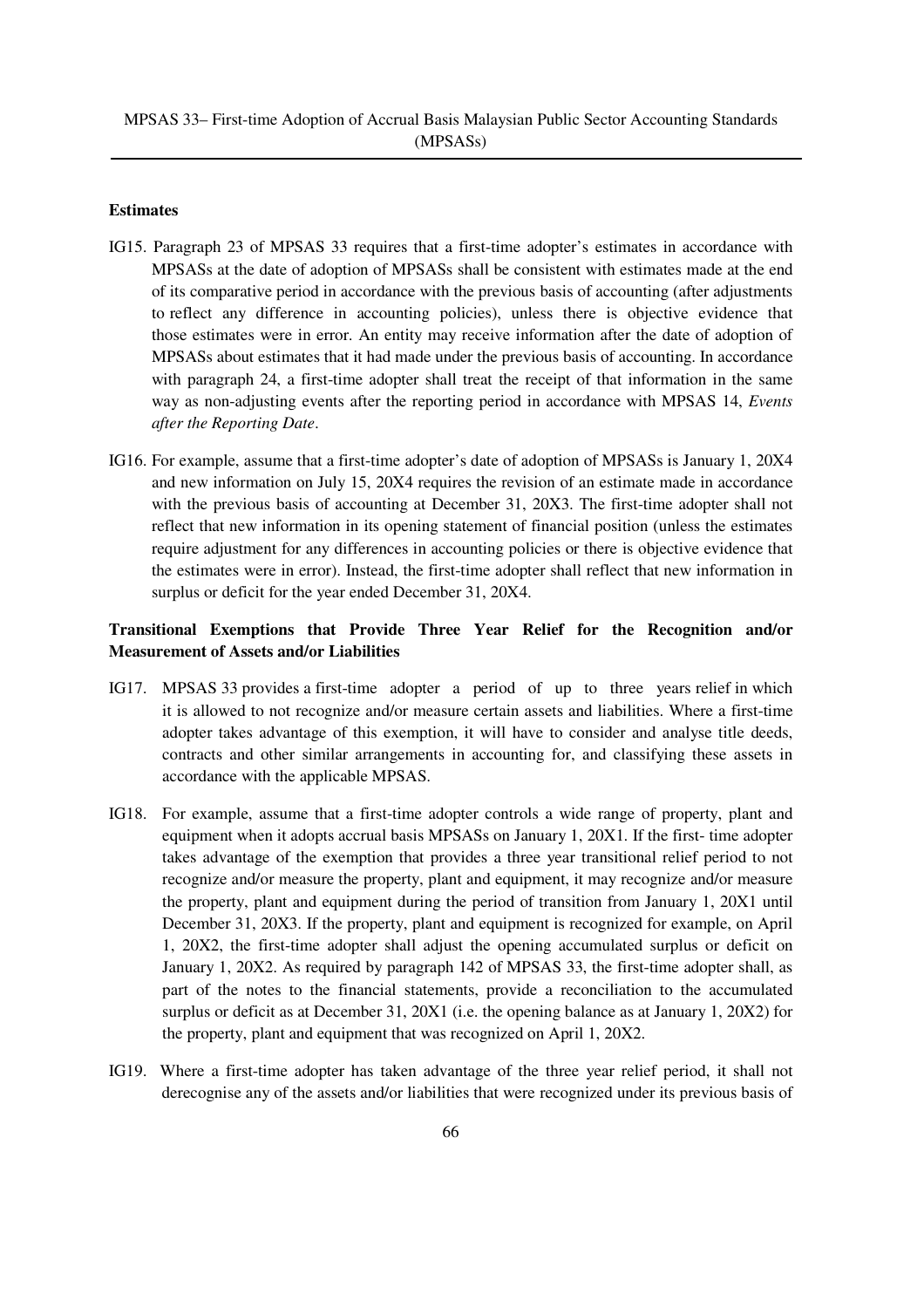accounting unless it is to comply with an MPSAS requirement. Any adjustments to the assets and/or liabilities recognized under its previous basis of accounting shall be adjusted during the period of transition against the opening accumulated surplus or deficit in the period in which the adjustment is made.

### *Accounting for Finance Leases Assets and Finance Lease Liabilities*

- IG20. Where a first-time adopter takes advantage of the exemption that provides a three year transitional relief period to not recognize its finance lease assets, it will also not be able to comply with the recognition requirements relating to the finance lease liabilities, until the transitional exemptions related to the finance leased assets have expired, or the finance leased assets have been recognized in accordance with MPSAS 13.
- IG21. For example, assume that a first-time has a motor vehicle that is subject to a finance lease agreement on the date of adoption of accrual basis MPSASs on January 1, 20X1. The firsttime adopter takes advantage of the exemption that provides a three year transitional relief period to not recognize the motor vehicle. The motor vehicle is recognized on December 31, 20X3 when the exemption expires. MPSAS 33 requires the first-time adopter to only recognize the corresponding finance lease liability for the motor vehicle on December 31, 20X3, i.e. on the date that the finance lease asset (the motor vehicle) is recognized.

## *Recognition of Provisions Included in the Initial Cost of an Item of Property, Plant and Equipment*

- IG22. MPSAS 17 recognizes that in some cases, the construction or commissioning of an item of property, plant and equipment will result in an obligation for an entity to dismantle or remove the item of property, plant and equipment and restore the site on which the asset is located. An entity is required to apply MPSAS 19, *Provisions, Contingent Liabilities and Contingent Assets* in recognising and measuring the resulting provision to be included in the initial cost of the item of property, plant and equipment.
- IG23. MPSAS 33 provides an exemption for the recognition of this liability. A first-time adopter is allowed to not recognize and/or measure the liability relating to the initial estimate of costs of dismantling and removing the item and restoring the site on which it is located, until such time as the exemption for MPSAS 17 expires and/or the relevant asset is recognized and/or measured and relevant information has been presented and/or disclosed in the financial statements in accordance with MPSAS 17 (whichever is earlier).
- IG24. For example, an entity adopts accrual basis MPSASs on January 1, 20X1 and takes advantage of the exemption in MPSAS 33 that provides a three year transitional relief period to not recognize a government owned nuclear power station. The first-time adopter determines a deemed cost for the asset on June 30, 20X3 and recognizes the asset on that date at RM1,000,000. The first-time adopter determines that it has a decommissioning obligation under MPSAS 19 of RM500,000 at the date of adoption of MPSASs. The obligation amounts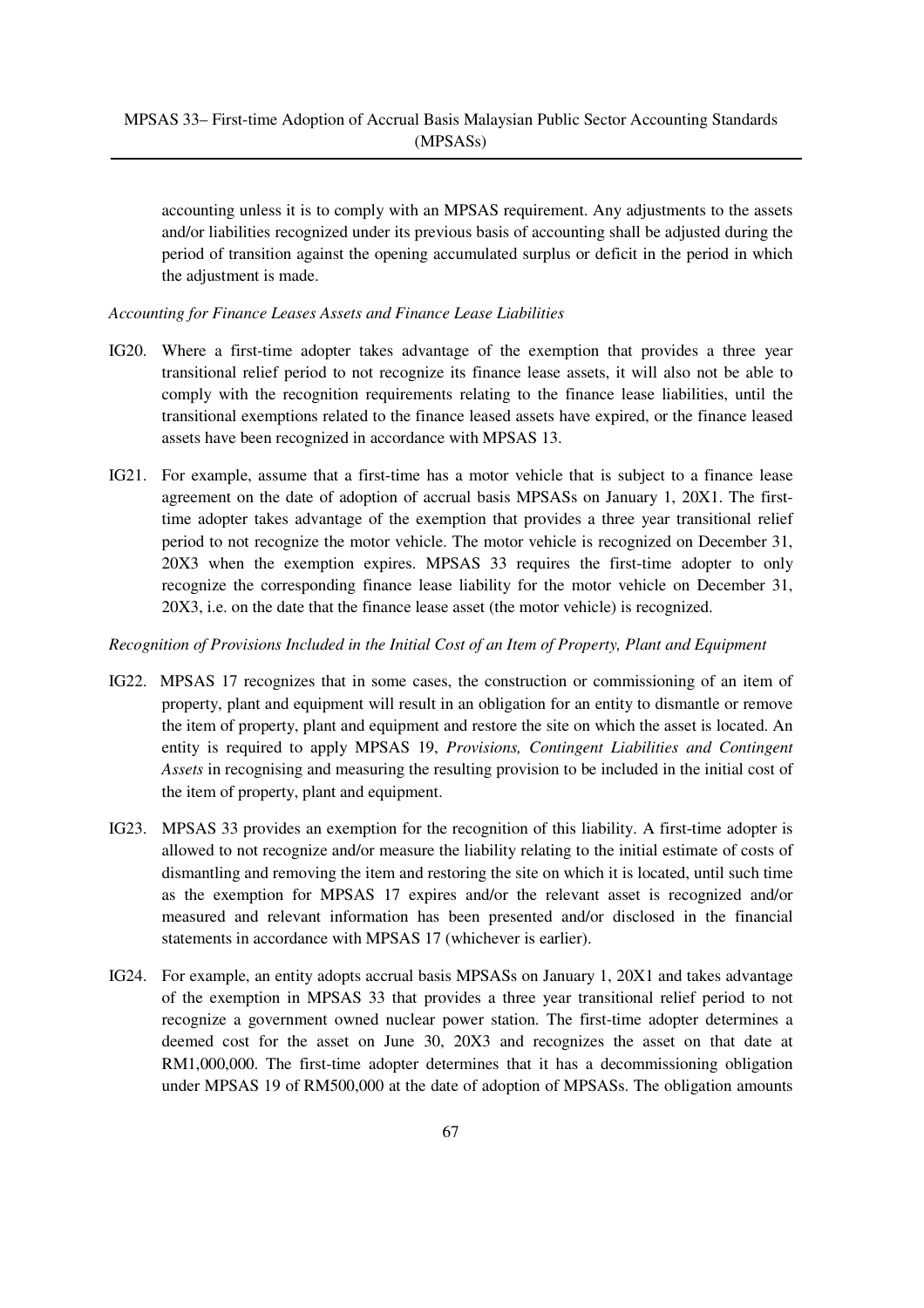to RM550,000 on June 30, 20X3 when the asset is recognized.

IG25. MPSAS 33 requires the first-time adopter to only recognize and/or measure its obligation relating to the dismantling and restoring of the site on June 30, 20X3, i.e. the date on which the asset is recognized. The liability will be measured at RM550,000 which reflects the firsttime adopter's obligation on the date that the asset is recognized. The first-time adopter shall, as part of the notes to the financial statements, provide a reconciliation to the accumulated surplus or deficit as at December 31, 20X2 (i.e. the opening balance as at January 1, 20X3) for the recognition of the obligation and the related asset that was recognized on June 30, 20X2.

### *Borrowing Costs Incurred on Qualifying Assets*

- IG26. Paragraph 90 of MPSAS 33 requires that, where a first-time adopter elects to account for borrowing costs in accordance with the allowed alternative treatment, it is required to apply the requirements in MPSAS 5, *Borrowing Costs* retrospectively, for any borrowing costs incurred on qualifying assets before the date for adoption of MPSASs.
- IG27. Paragraph 44 of MPSAS 33 provides an exemption to this requirement by allowing a first-time adopter to commence capitalization of borrowings costs incurred on qualifying assets after the recognition of an asset where the first-time adopter takes advantage of the exemption that provides a three year transitional relief period for the recognition of assets.
- IG28. For example, a first-time adopter adopts the allowed alternative treatment in accounting for borrowing costs incurred on qualifying assets. The date of adoption of MPSASs is January 1, 20X1. The first-time adopter determines that the borrowing cost incurred prior to the adoption of MPSASs on January 1, 20X1 amounts to RM500,000 and that borrowing costs incurred at the end following two reporting periods amounted to RM20,000 and RM30,000. In addition, the first-time adopter adopts the exemption that provides three year transitional relief from the recognition of property, plant and equipment and as a result, recognizes the item of property, plant and equipment at the end of the second reporting period at RM1,000,000.

 At the end of 20X2, the item of property, plant and equipment recognized on the statement of financial position will RM1,030,000 (RM1,000,000 + RM30,000). Borrowing costs incurred prior to the recognition of the item of property, plant and equipment, i.e. RM500,000 and RM20,000 shall not be included as part of the cost of the qualifying asset.

#### **Presenting Comparative Information**

IG29. Paragraph 78 of MPSAS 33 encourages, but does not require an entity to present comparative information in its transitional MPSAS financial statements or its first MPSAS financial statements in accordance with this MPSAS. The decision to present comparative information affects not only the extent of the information presented, but also the date of adoption of MPSASs.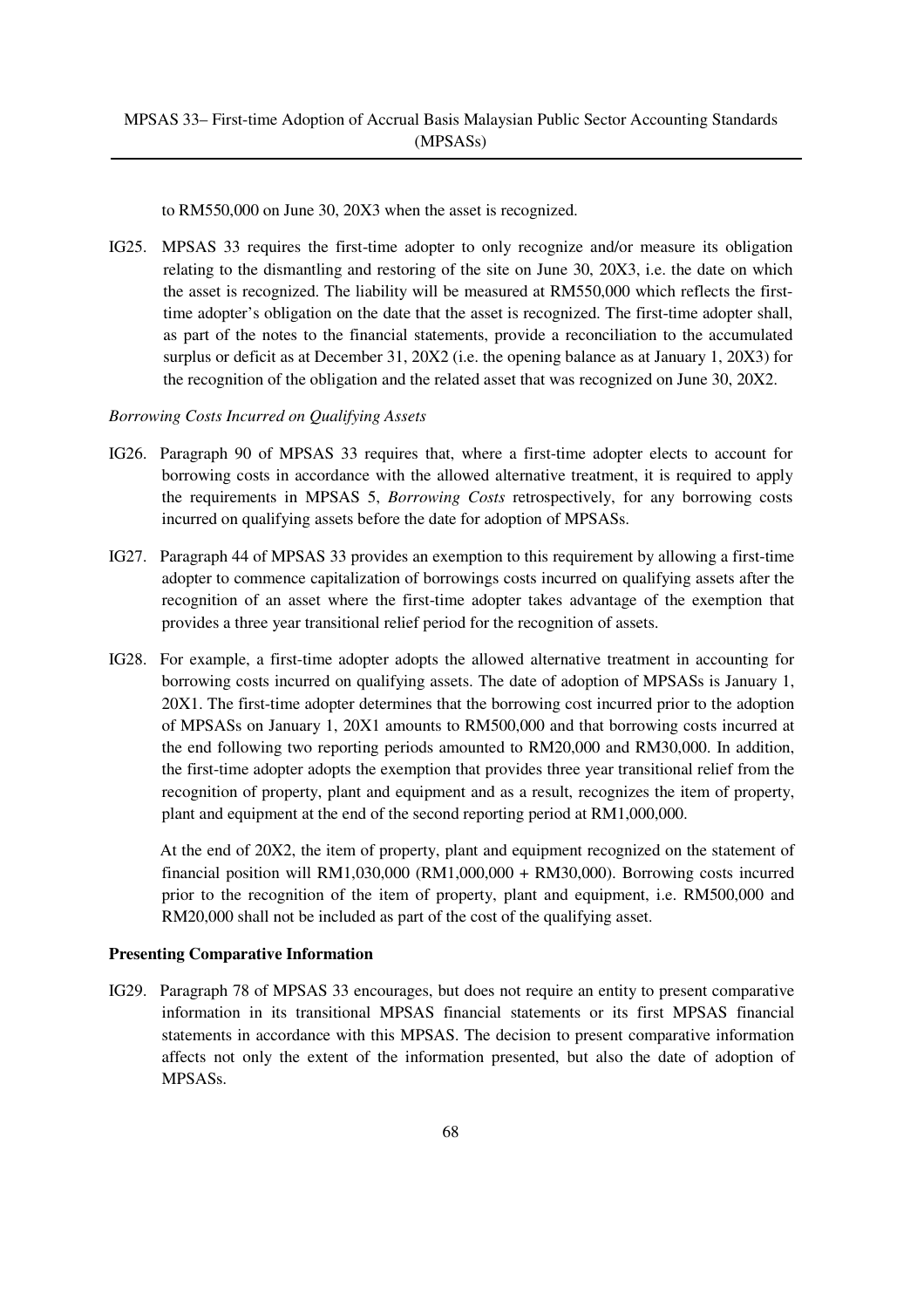### *Date of Adoption of MPSASs*

IG30. To illustrate: The end of a first-time adopter's first accrual basis reporting period is December 31, 20X5. The first-time adopter decides to present comparative information in those financial statements for one year only (see paragraph 78 of MPSAS 33). Therefore, its date of adoption of MPSASs is the beginning of the comparative period i.e. January 1, 20X4 (or equivalently December 31, 20X3).

#### *Information Presented when a First-Time Adopter Elects to Prepare Comparative Information*

- IG31. Where the first-time adopter elects to prepare comparative information, it is required to apply the accrual basis MPSASs effective for periods ending on December 31, 20X5 in:
	- (a) Preparing and presenting its opening accrual basis statement of financial position at January 1, 20X4; and
	- (b) Preparing and presenting its:
		- (i) Statement of financial position for December 31, 20X5 (including comparative amounts for 20X4);
		- (ii) Statement of financial performance (including comparative amounts for 20X4);
		- (iv) Statement of changes in net assets/equity for December 31, 20X5 (including comparative amounts for 20X4);
		- (v) Statement of cash flows for the year to December 31, 20X5 (including comparative amounts for 20X4);
		- (vi) Disclosures (including comparative information for 20X4);
		- (vii) A comparison of budget and actual amounts for the year to December 31, 20X5; and
		- (viii) Reconciliations in accordance with paragraph 142.

#### *First-Time Adopter Elects to Not Prepare Comparative Information*

- IG32. Where a first-time adopter elects to not prepare comparative information, it is required to apply the accrual basis effective for periods ending on December 31, 20X5:
	- (a) Preparing and presenting its opening accrual basis statement of financial position at 1 January 20X5; and
	- (b) Preparing and presenting its: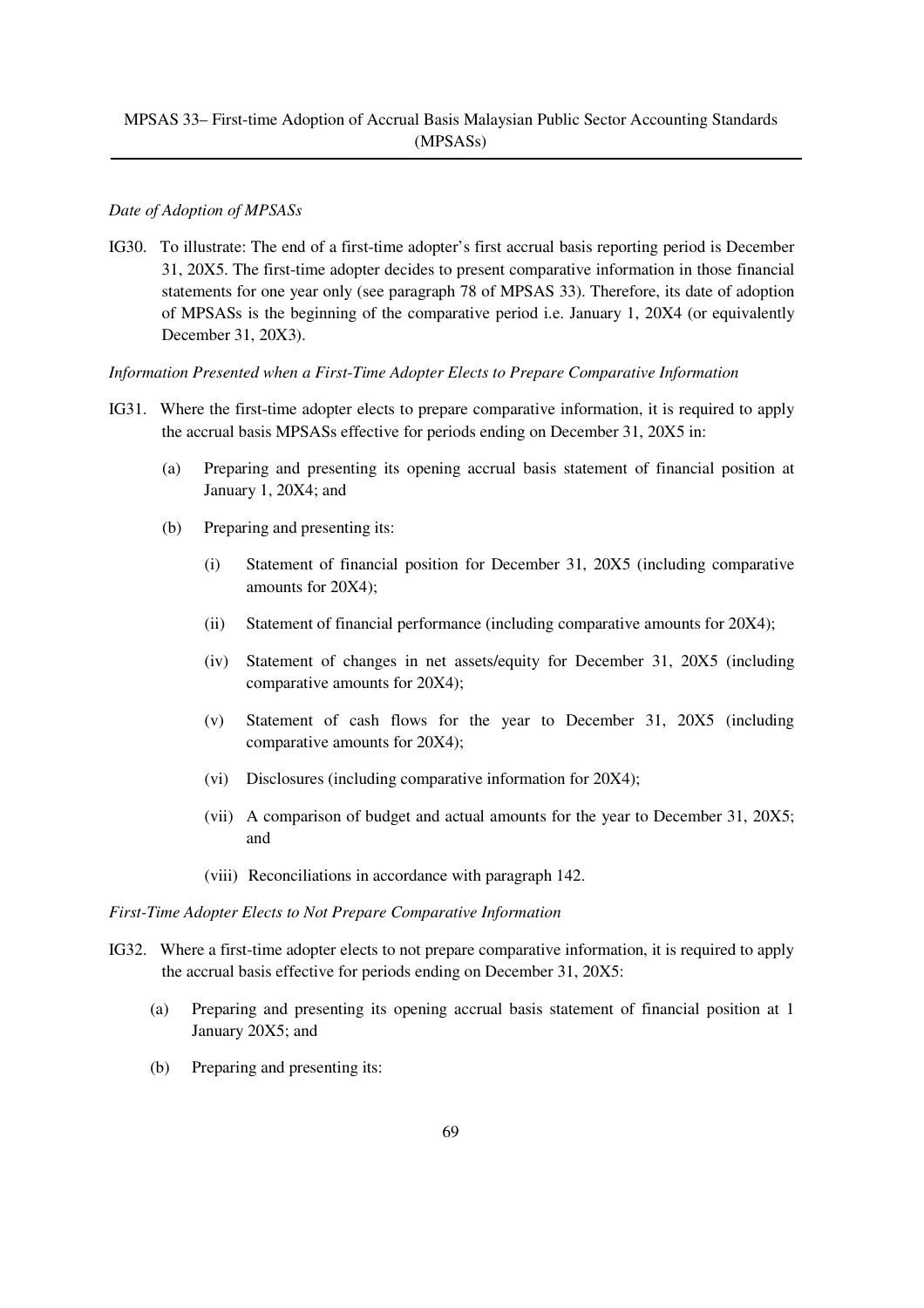- (i) Statement of financial position for December 31, 20X5;
- (ii) Statement of financial performance for December 31, 20X5;
- (iii) Statement of changes in net assets/equity for December 31, 20X5;
- (iv) Statement of cash flows for the year to December 31, 20X5;
- (v) Disclosures;
- (vi) A comparison of budget and actual amounts for the year to December 31, 20X5; and
- (vii) Reconciliations in accordance with paragraph 142.

#### *Adoption of Three Year Transitional Relief Period*

- IG33. Where the first-time adopter takes advantage of the exemptions that provide relief from the recognition and/or measurement of assets and/or liabilities, MPSAS 33 requires it to only adjust comparative information for reporting periods following the date of adoption of MPSASs to the extent that reliable and relevant information is available about the items that have been recognized and/or measured.
- IG34. To illustrate: The end of a first-time adopter's first accrual basis reporting period is December 31, 20X2. The first-time adopter on the date of adoption of MPSASs on January 1, 20X1, adopts the transitional exemption providing a three year relief period for the recognition of investment property. At the end of 20X3 the first-time adopter has recognized the investment property, which is included in the statement of financial position as at December 31, 20X3. Only if reliable and relevant information if available about the value of the investment property recognized during 20X3, will the first-time adopter adjust the comparative information presented (i.e., for the period ending December 31, 20X2).

#### **Presenting Reconciliations**

- IG35. Paragraph 142 of MPSAS 33 requires a first-time adopter to present a reconciliation of its closing balances reported under its previous basis of accounting, to its net assets/equity in accordance with MPSASs for the transitional MPSAS financial statements or its first MPSAS financial statements. A reconciliation is presented of its surplus or deficit in accordance with its previous basis of accounting to its opening balance of surplus or deficit at the date of adoption of MPSASs.
- IG36. For example, a first-time adopter, which previously applied a modified-accrual basis of accounting, adopts accrual basis MPSASs on January 1, 20X4 and elects to not present comparative information as permitted in MPSAS 33. The first-time adopter shall, in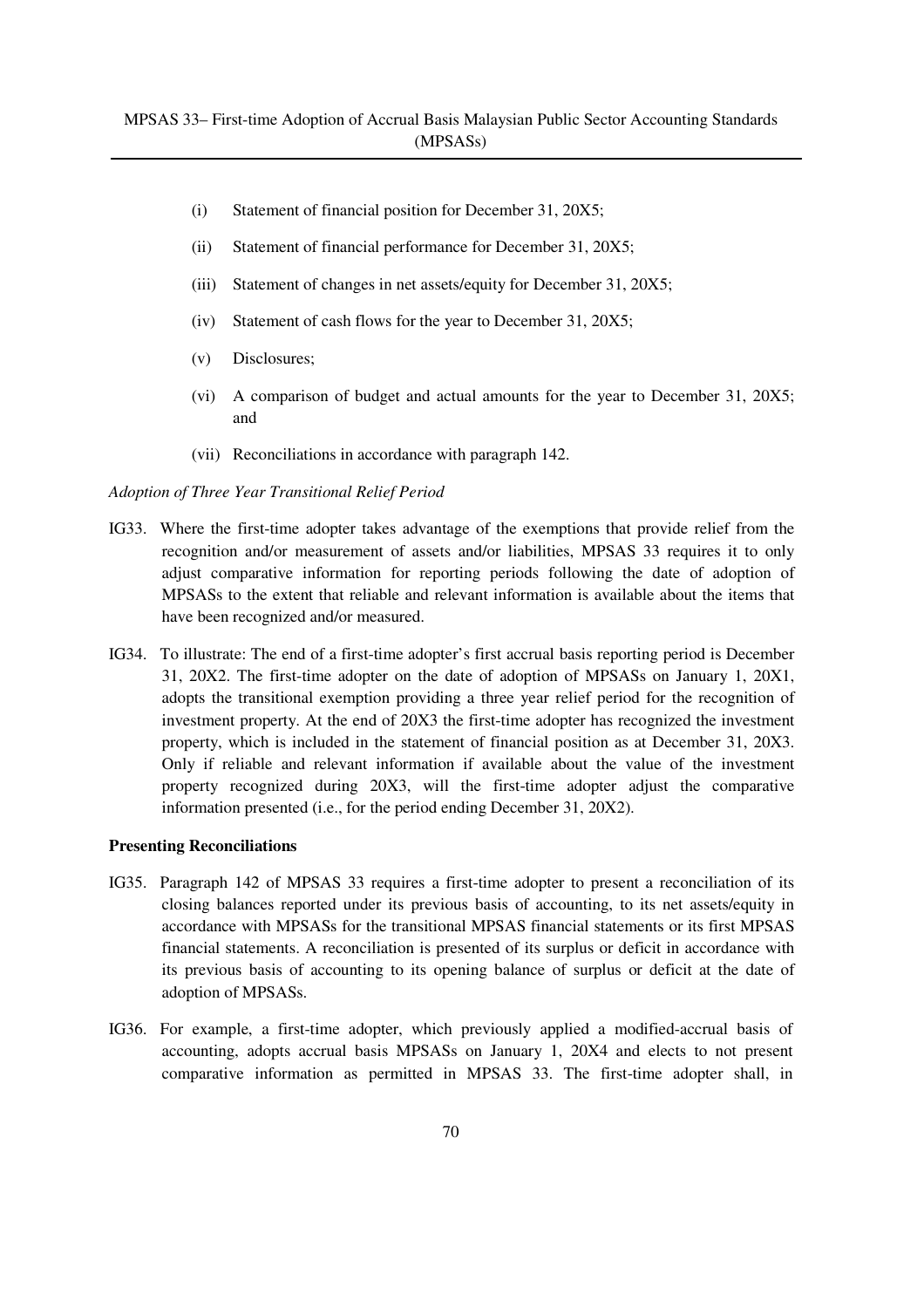accordance with paragraph 142 of MPSAS 33, present a reconciliation in the notes to its transitional MPSAS financial statements that provides sufficient detail to enable users to understand the material adjustments to the opening statement of financial position, and where applicable, the opening statement of financial performance as at January 1, 20X4.

- IG37. Paragraph 146 further requires a first-time adopter that takes advantage of the exemptions that provide a three year transitional relief period to not recognize and/or measure items, to present a reconciliation of items that have been recognized and/or measured during the reporting period which were not recognized and/or measured in the previous financial statements.
- IG38. Following from the example in IG29, a first-time adopter adopts the exemption in MPSAS 33 that allows it to not recognize investment property for a period of three years. The first-time adopter applies this exemption and only recognizes the investment property at the end of year three, i.e. December 31, 20X4. As an adjustment is made to the opening balance of accumulated surplus or deficit as on January 1, 20X4 in recognizing the investment property, paragraph 146 requires the first-time adopter to present a reconciliation in its notes to the financial statements for the year ending December 31, 20X4 to allow users to understand the adjustment that was made following the recognition of the investment property.

## **Deemed Cost**

- IG39. MPSAS 33 allows a first-time adopter to determine a deemed cost as a substitute for acquisition cost or depreciated cost at the date of adoption of MPSASs, where a first-time adopter takes advantage of the exemption that provides a three year transitional relief period to not recognize and/or measure certain assets and/or liabilities. A deemed cost may however only be determined if no cost information is available about the historical cost of the asset and/or liability. When a first-time adopter initially measures these assets on the date of adoption of MPSASs, or when the transitional exemptions that provided the first-time adopter with a three year relief period to not recognize and/or measure certain assets have expired, it recognizes the effect:
	- (a) As an adjustment to the opening balance of accumulated surplus or deficit in the opening statement of financial position in the period in which the deemed is determined; or
	- (b) In the revaluation surplus if the first-time adopter adopts the revaluation model in MPSAS 17 or in MPSAS 31, *Intangible Assets.*

## To illustrate:

Public Sector Entity X adopted accrual basis MPSAS on January 1, 20X4 and applied deemed cost to measure investment property. In applying deemed cost, investment property was valued at RM 1,800,000 on the date of adoption. Public Sector Entity X elected to not present comparative information.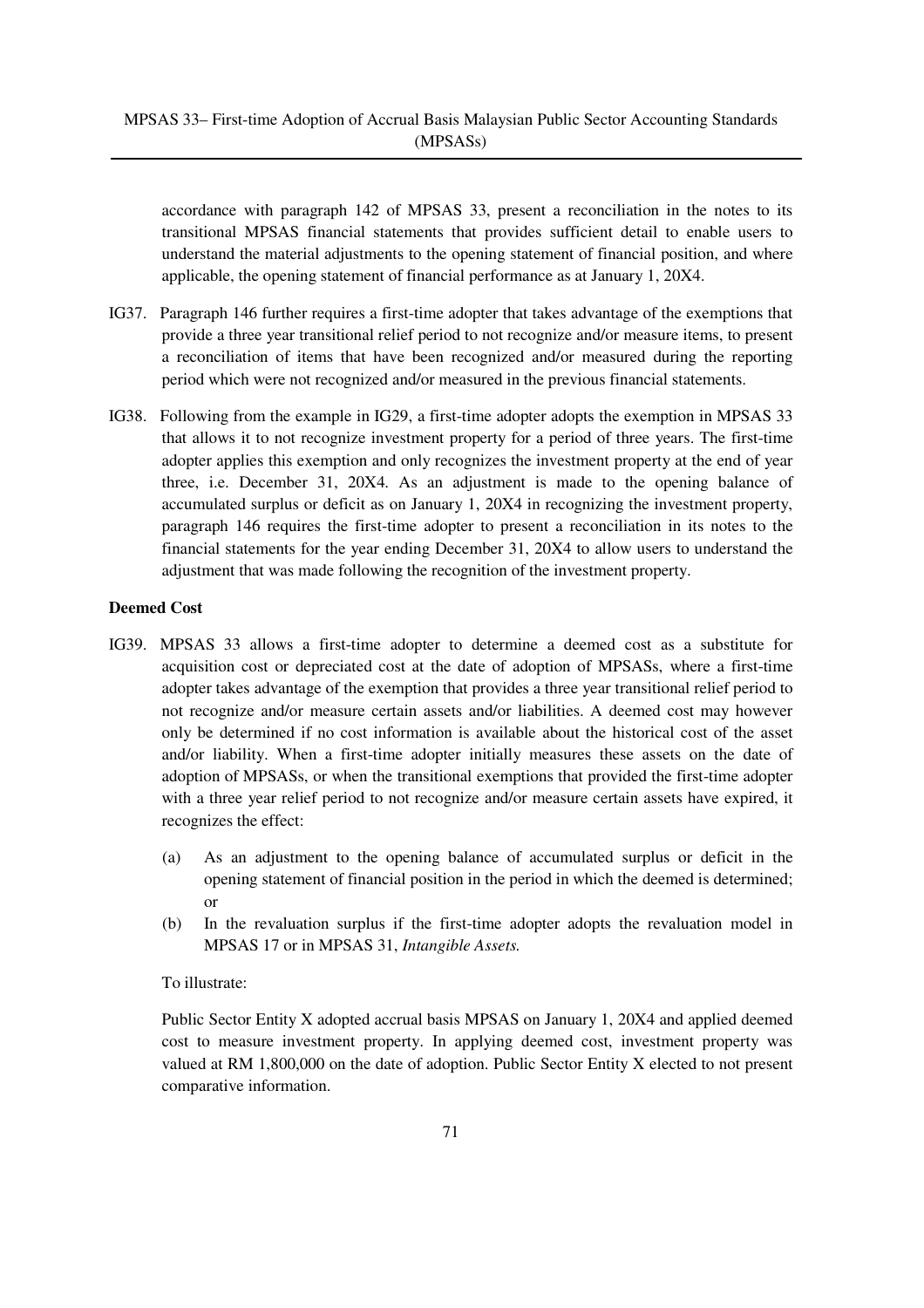# MPSAS 33– First-time Adoption of Accrual Basis Malaysian Public Sector Accounting Standards (MPSASs)

|                                                                                                      | Attributable to owners of the controlling<br>entity |                       | Total net<br>assets/equity |
|------------------------------------------------------------------------------------------------------|-----------------------------------------------------|-----------------------|----------------------------|
|                                                                                                      | Accumulated<br>surplus/deficit                      | <b>Other Reserves</b> |                            |
|                                                                                                      | RM                                                  | <b>RM</b>             | <b>RM</b>                  |
| Opening balance as at<br>January 1, 20X4                                                             | 210,000                                             | 10,000                | 220,000                    |
| Measurement of investment<br>property at deemed cost in<br>accordance with MPSAS<br>33 (see note 34) | 1,500,000                                           |                       | 1,500,000                  |
| Restated opening balance as<br>at January 1, 20X4                                                    | 1,710,000                                           | 10,000                | 1,720,000                  |
| Surplus for the period                                                                               | 5,000                                               |                       | 5,000                      |
| Balance as at December 31,<br>20X4                                                                   | 1,715,000                                           | 10,000                | 1,725,000                  |

# *Statement of Changes in Net Assets/Equity for the Year ended December 31, 20X4*

*Notes to the financial statements of Public Sector Entity X as at December 31. 20X4: Note 34 –Investment Property*

|                                                                                           | December 31, 20X4 |
|-------------------------------------------------------------------------------------------|-------------------|
|                                                                                           | RM                |
| Opening balance of investment property recognized under<br>previous basis of accounting   | 300,000           |
| Investment property measured at deemed cost as provided in<br>MPSAS 33 on January 1, 20X4 | 1,500,000         |
| Restated opening balance of investment property at January 1,<br>20X4                     | 1,800,000         |
| <b>Additions</b>                                                                          |                   |

# *Transitional exemptions adopted in MPSAS 33 on adoption of accrual basis MPSASs*

Public Sector Entity X adopted accrual basis MPSAS on January 1, 20X4 and applied deemed cost in measuring investment property as reliable cost information about some investment properties was not available. As a result, Public Sector Entity X restated its opening balance of investment property with an additional value of RM1,500,000 on January 1, 20X4.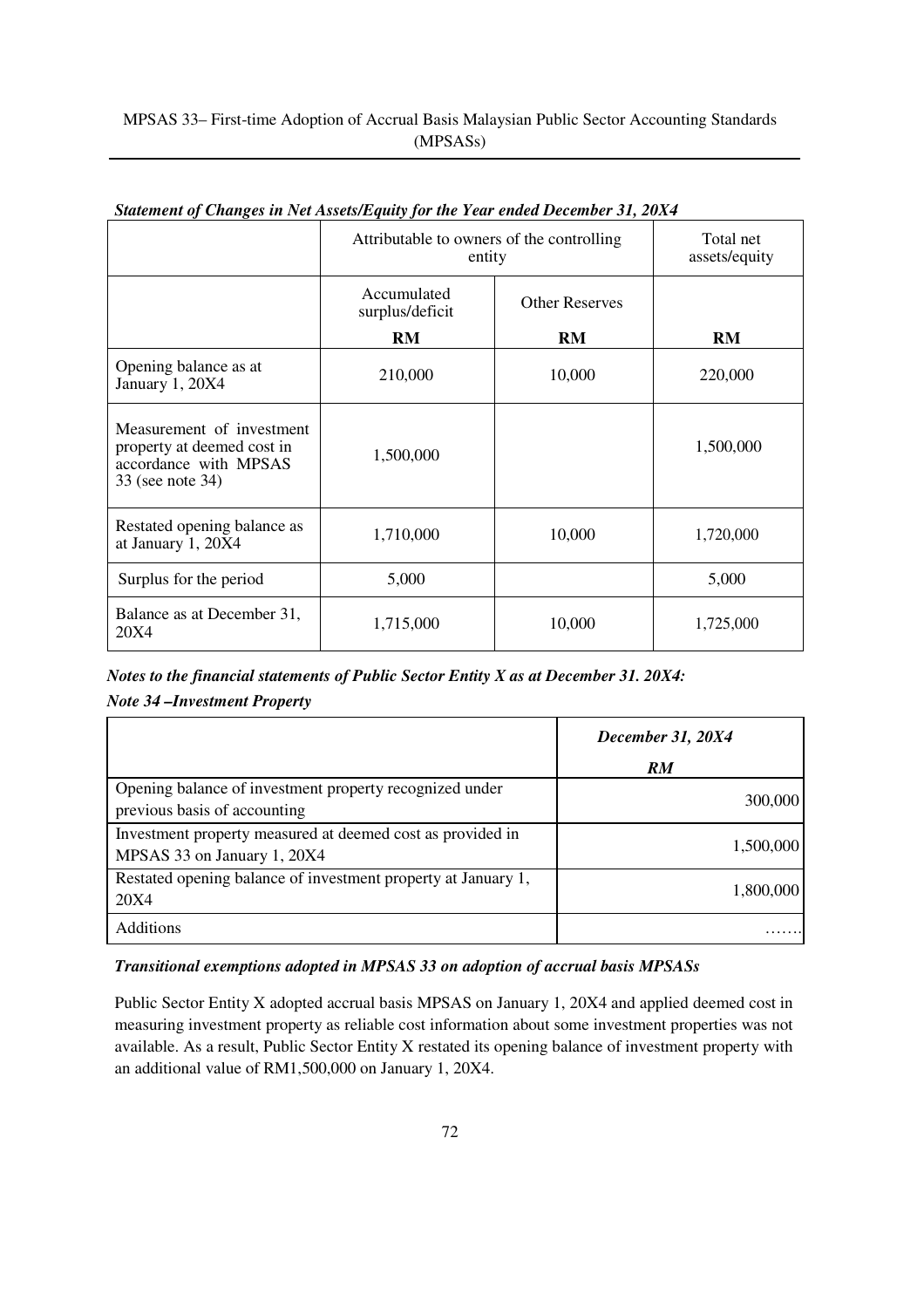### *Note 54 –Reconciliation of net assets/equity and surplus or deficit on January 1, 20X4*

*Reconciliation of net assets/equity as on January 1, 20X4*

|                                                             | Net assets/equity as on<br>January 1, 20X4 |
|-------------------------------------------------------------|--------------------------------------------|
|                                                             | RM                                         |
| Opening balance of net assets/equity as on January 1,       |                                            |
| 20X4 reported under previous basis of accounting            | 220,000                                    |
| Recognition of investment property at deemed cost (see note |                                            |
| 34)                                                         | 1,500,000                                  |
| Restated opening balance of net assets/equity as on         |                                            |
| January 1, 20X4                                             | 1,720,000                                  |

*Reconciliation of surplus or deficit on January 1, 20X4*

|                                                                                              | Surplus or deficit on January 1,<br><b>20X4</b> |
|----------------------------------------------------------------------------------------------|-------------------------------------------------|
|                                                                                              | RM                                              |
| Surplus or deficit as at 31, December 20X3 as reported<br>under previous basis of accounting | 210,000                                         |
| Recognition of investment property at deemed cost (see note<br>34)                           | 1,500,000                                       |
| Restated surplus or deficit as on January 1, 20X4                                            | 1,710,000                                       |

*Determining a Deemed Cost During the Period of Transition*

- IG40. If a first-time adopter takes advantage of the exemption in MPSAS 33 that provides a three year transitional relief period to not recognize and/or measure an asset, the MPSAS requires that it may determine a deemed cost for that asset during any point of time within the three year transitional relief period.
- IG41. Subsequent depreciation and amortization, if applicable, is based on that deemed cost and starts from the date of adoption of MPSASs, or when the transitional exemptions that provided the relief have expired, or when the relevant items are recognized and/or measured in accordance with the applicable MPSASs (whichever is earlier).
- IG42. For example, a first-time adopter adopts MPSASs on January 1, 20X1 and adopts the exemption that provides a three year transitional relief period for the recognition of an investment property. Because the first-time adopter does not have reliable cost information about the historical cost of the investment property on the date of adoption of MPSASs it decides to determine a deemed cost for the investment property. The deemed cost for the investment property is determined during the second reporting period (i.e. 20X2) in which the first-time adopter applies the exemption. MPSAS 33 allows the first-time adopter to use the deemed cost determined during 20X2 in recognizing the investment property by adjusting the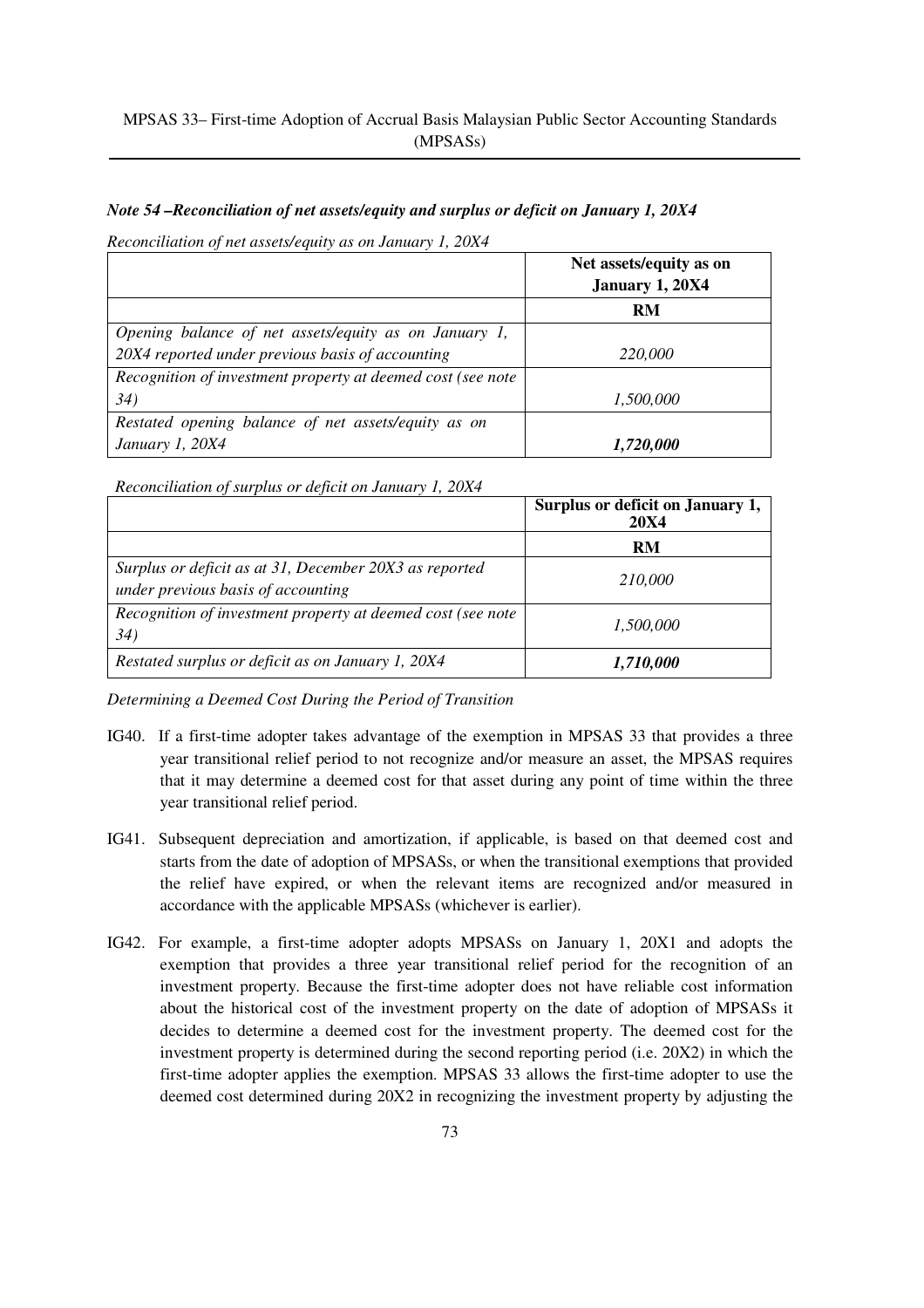opening accumulated surplus and deficit on January 1, 20X2. The deemed cost as determined on January 1, 20X2 will be used in determining subsequent depreciation and in assessing impairment where the first-time adopter elects to apply the cost model as its subsequent measurement basis in applying MPSAS 16.

# **MPSAS 5, Borrowing Costs**

- IG43. An entity adopts the accrual basis MPSASs on January 1, 20X3 and adopts the allowed alternative treatment in accounting for borrowing costs. Borrowing costs directly attributable to the acquisition of the asset amounts to RM525,000, of which RM500,000 was incurred prior to the adoption of accrual basis MPSASs, while RM25,000 was incurred in the first reporting period ending December 31, 20X3. Paragraph 90 of MPSAS 33 requires the first-time adopter to retrospectively recognize any borrowing costs incurred prior to the adoption of accrual basis MPSASs when it adopts the allowed alternative method. Therefore, RM500,000 shall be capitalized to the cost of the asset recognized in the opening statement of financial position as at January 1, 20X3.
- IG44. If the entity has elected to apply the benchmark treatment, paragraph 88 of MPSAS 33 encourages, but does not require, the first-time adopter to apply the accounting policy retrospectively. If the first-time adopter elects to apply its accounting policy prospectively, it will only expense RM25,000 in the statement of financial performance for the period ending December 31, 20X3.

# **MPSAS 9, Revenue from Exchange Transactions**

IG45. If a first-time adopter has received amounts that do not yet qualify for recognition as revenue in accordance with MPSAS 9 (for example, the proceeds of a sale that does not qualify for recognition as revenue), the first-time adopter recognizes the amounts received as a liability in its opening statement of financial position and measures that liability at the amount received. It shall derecognize the liability and recognize the revenue in its statement of financial performance when the recognition criteria in MPSAS 9 are met.

# **MPSAS 14, Events After the Reporting Date**

- IG48. Except as described in paragraph IG49, a first-time adopter applies MPSAS 14, *Events After the Reporting Date* in determining whether:
	- (a) Its opening statement of financial position reflects an event that occurred after the date of transition; and
	- (b) Comparative amounts in its transitional MPSAS financial statements or its first MPSAS financial statements, where applicable, reflect an event that occurred after the end of that comparative period.
- IG49. Paragraphs 23–26 of MPSAS 33 require some modifications to the principles in MPSAS 14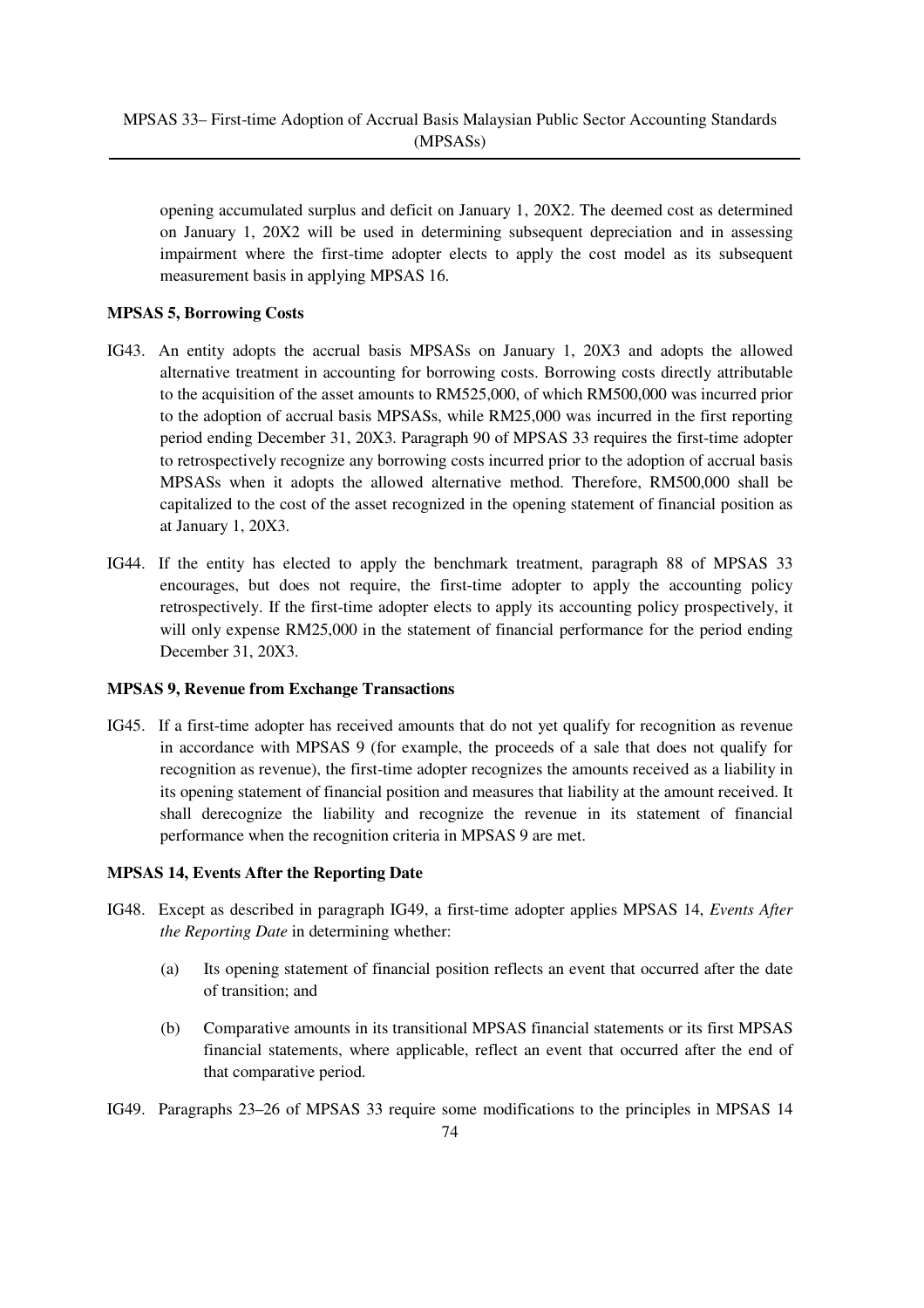when a first-time adopter determines whether changes in estimates are adjusting or nonadjusting events at the date of adoption of MPSASs (or, when applicable, the end of the comparative period). Cases 1 and 2 below illustrate those modifications. In case 3 below, paragraphs 23–26 of MPSAS 33 do not require modifications to the principles in MPSAS 14.

- (a) Case 1—If a first-time adopter's previous basis of accounting similar items for the date of adoption of MPSASs, using an accounting policy that is consistent with MPSASs. In this case, the estimates in accordance with MPSASs need to be consistent with estimates made for that date in accordance with previous basis of accounting, unless there is objective evidence that those estimates were in error (see MPSAS 3, *Accounting Policies, Changes in Accounting Estimates and Errors*). The first-time adopter reports later revisions to those estimates as events of the period in which it makes the revisions, rather than as adjusting events resulting from the receipt of further evidence about conditions that existed at the date of adoption of MPSASs.
- (b) Case 2—Previous basis of accounting required estimates of similar items for the date of adoption of MPSASs, but the first-time adopter made those estimates using accounting policies that are not consistent with its accounting policies in accordance with MPSASs. In this case, the estimates in accordance with MPSASs need to be consistent with the estimates required in accordance with the previous basis of accounting for that date (unless there is objective evidence that those estimates were in error), after adjusting for the difference in accounting policies. The opening statement of financial position reflects those adjustments for the difference in accounting policies. As in case 1, the first-time adopter reports later revisions to those estimates as events of the period in which it makes the revisions.

For example, the previous basis of accounting may have required a first-time adopter to recognize and measure provisions on a basis consistent with MPSAS 19, *Provisions, Contingent Liabilities and Contingent Assets*, except that the previous basis of accounting's measurement was on an undiscounted basis. In this example, the first-time adopter uses the estimates in accordance with its previous basis of accounting as inputs in making the discounted measurement required by MPSAS 19.

- (c) Case 3- Previous basis of accounting did not require estimates of similar items for the date of adoption of MPSASs. Estimates in accordance with MPSASs for that date reflect conditions existing at that date. In particular, estimates of market prices, interest rates or foreign exchange rates at the date of adoption of MPSASs reflect market conditions at that date. This is consistent with the distinction in MPSAS 14 between adjusting events after the reporting period and non-adjusting events after the reporting period.
- IG50. To illustrate: Entity A's first transitional MPSAS financial statements are for the period ending December 31, 20X5 with the first-time adopter electing to present comparative information. In terms of its previous basis of accounting the following transactions and events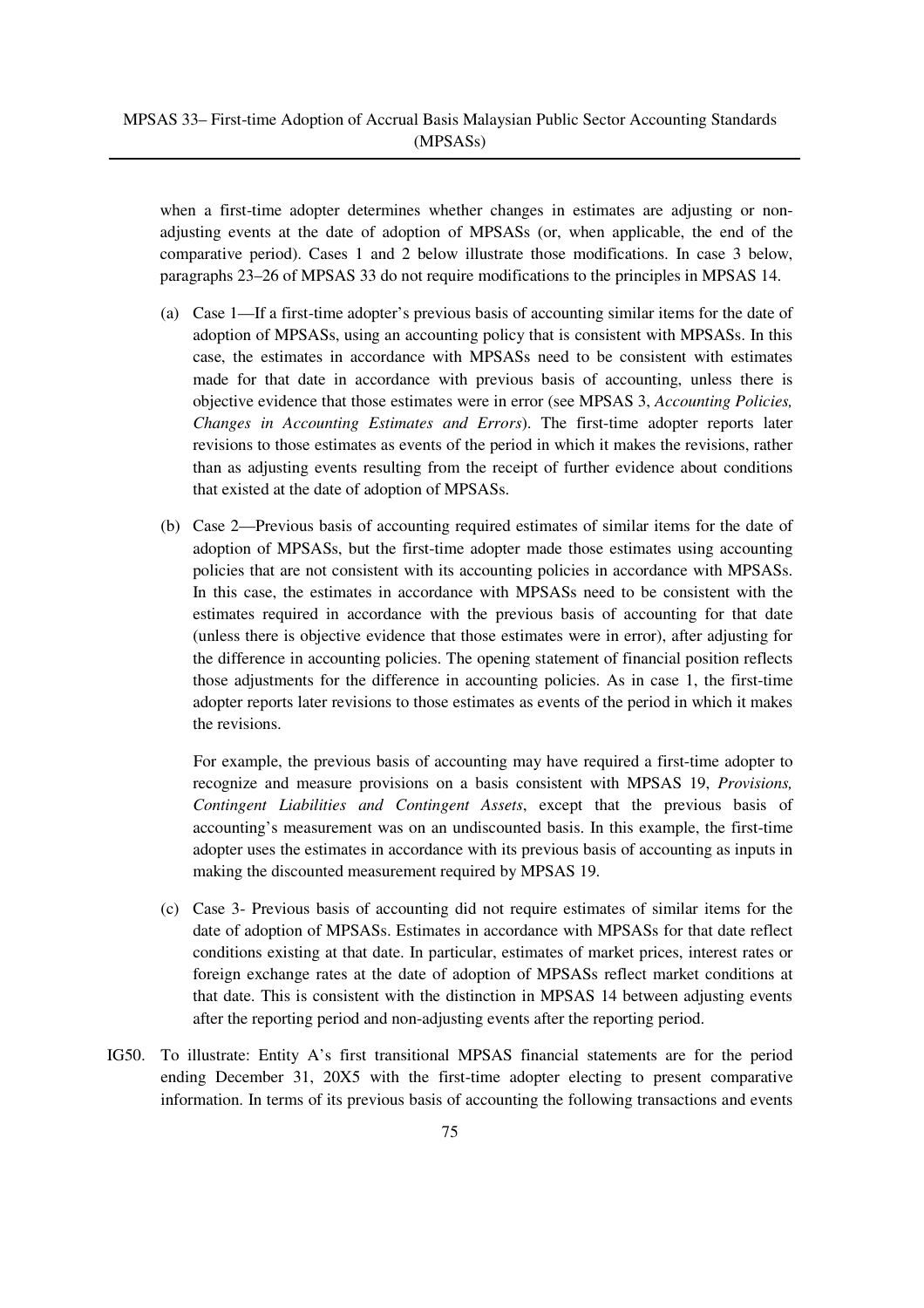are noted in entity A's financial statements for December 31, 20X3 and 20X4:

- (a) Estimates of accrued expenses and provisions were made at those dates;
- (b) The entity accounted on a cash basis for a defined benefit pension plan; and
- (c) No provision was recognized for a court case arising from events that occurred in September 20X4. When the court case was concluded on June 30, 20X5, entity A was required to pay RM1 000 and paid this on July 10, 20X5.

In preparing its transitional MPSAS financial statements, entity A concludes that its estimates in accordance with its previous basis of accounting of accrued expenses and provisions at December 31, 20X3 and 20X4 were made on a basis consistent with its accounting policies in accordance with MPSASs. Although some of the accruals and provisions turned out to be overestimates and others to be underestimates, entity A concludes that its estimates were reasonable and that, therefore, no error had occurred. As a result, accounting for those overestimates and underestimates involves the routine adjustment of estimates in accordance with MPSAS 3, *Accounting Policies, Changes in Accounting Estimates and Errors.*

### **Application of Requirements**

In preparing its opening statement of financial position at January 1, 20X4 and in its comparative statement of financial position at December 31, 20X4, entity A:

- (a) Does not adjust the previous estimates for accrued expenses and provisions; and
- (b) Makes estimates (in the form of actuarial assumptions) necessary to account for the pension plan in accordance with MPSAS 25, *Employee Benefits*. Entity A's actuarial assumptions at January 1, 20X4 and December 31, 20X4 do not reflect conditions that arose after those dates. For example, entity A's:
	- (i) Discount rates at January 1, 20X4 and December 31, 20X4 for the pension plan and for provisions reflect market conditions at those dates; and
	- (ii) Actuarial assumptions at January 1, 20X4 and December 31, 20X4 about future employee turnover rates do not reflect conditions that arose after those dates such as a significant increase in estimated employee turnover rates as a result of a curtailment of the pension plan in 20X5.

The treatment of the court case at December 31, 20X4 depends on the reason why entity A did not recognize a provision in accordance with its previous basis of accounting at that date.

**Assumption 1** –The previous basis of accounting was consistent with MPSAS 19, *Provisions, Contingent Liabilities and Contingent Assets*. Entity A concluded that the recognition criteria were not met. In this case, entity A's assumptions in accordance with MPSASs are consistent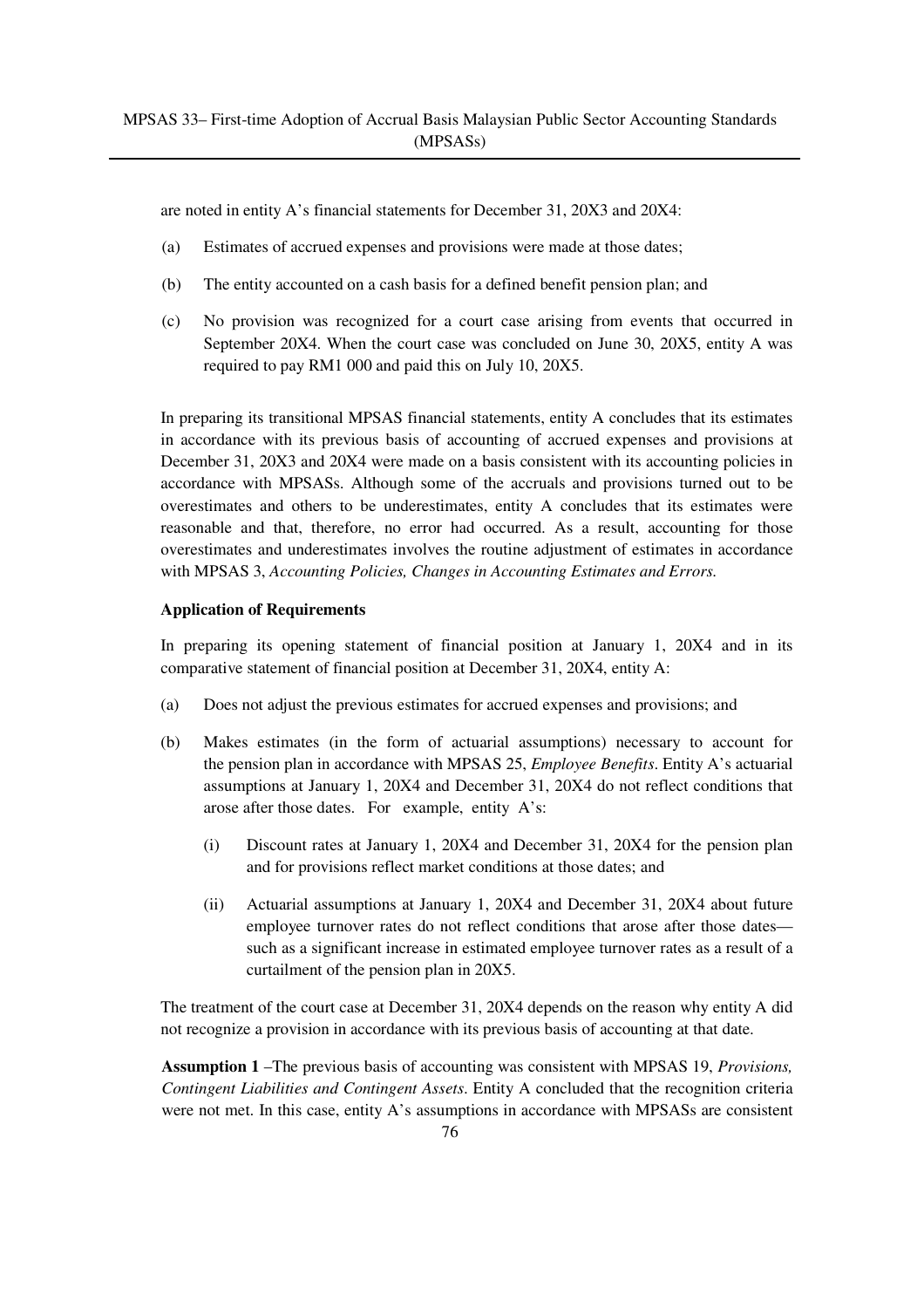with its assumptions in accordance with its previous basis of accounting. Therefore, entity A does not recognize a provision at December 31, 20X4.

**Assumption 2** –Entity A's previous basis of accounting was not consistent with MPSAS 19. Therefore, entity A develops estimates in accordance with MPSAS 19. Under MPSAS 19, an entity determines whether an obligation exists at the end of the reporting period by taking account of all available evidence, including any additional evidence provided by events after the reporting period. Similarly, in accordance with MPSAS 14, *Events after the Reporting Date*, the resolution of a court case after the reporting period is an adjusting event after the reporting period if it confirms that the entity had a present obligation at that date. In this instance, the resolution of the court case confirms that entity A had a liability in September 20X4 (when the events occurred that gave rise to the court case). Therefore, entity A recognizes a provision at December 31, 20X4. Entity A measures that provision by discounting the RM1 000 paid on July 10, 20X5 to its present value, using a discount rate that complies with MPSAS 19 and reflects market conditions at December 31, 20X4.

- IG51. Paragraphs 23–26 of the MPSAS 33 do not override requirements in other MPSASs that base classifications or measurements on circumstances existing at a particular date. Examples include:
	- (a) The distinction between finance leases and operating leases (see MPSAS 13, *Leases*); and
	- (b) The distinction between financial liabilities and equity instruments (see MPSAS 28, *Financial Instruments: Presentation*).

# **MPSAS 13, Leases**

IG52. In accordance with paragraph 95 of MPSAS 33 and paragraph 18 of MPSAS 13, a lessee or lessor classifies leases as operating leases or finance leases on the basis of circumstances existing at the inception of the lease, on the date of adoption of accrual basis MPSASs. In some cases, the lessee and the lessor may agree to change the provisions of the lease, other than by renewing the lease, in a manner that would have resulted in a different classification in accordance with MPSAS 13 had the changed terms been in effect at the inception of the lease. If so, the revised agreement is considered as a new agreement over its term from the date of adoption of accrual basis MPSASs. However, changes in estimates (for example, changes in estimates of the economic life or of the residual value of the leased property) or changes in circumstances (for example, default by the lessee) do not give rise to a new classification of a lease.

### **MPSAS 17, Property, Plant and Equipment**

IG53. If a first-time adopter's depreciation methods and rates in accordance with its previous basis of accounting are acceptable in accordance with MPSASs, it accounts for any change in estimated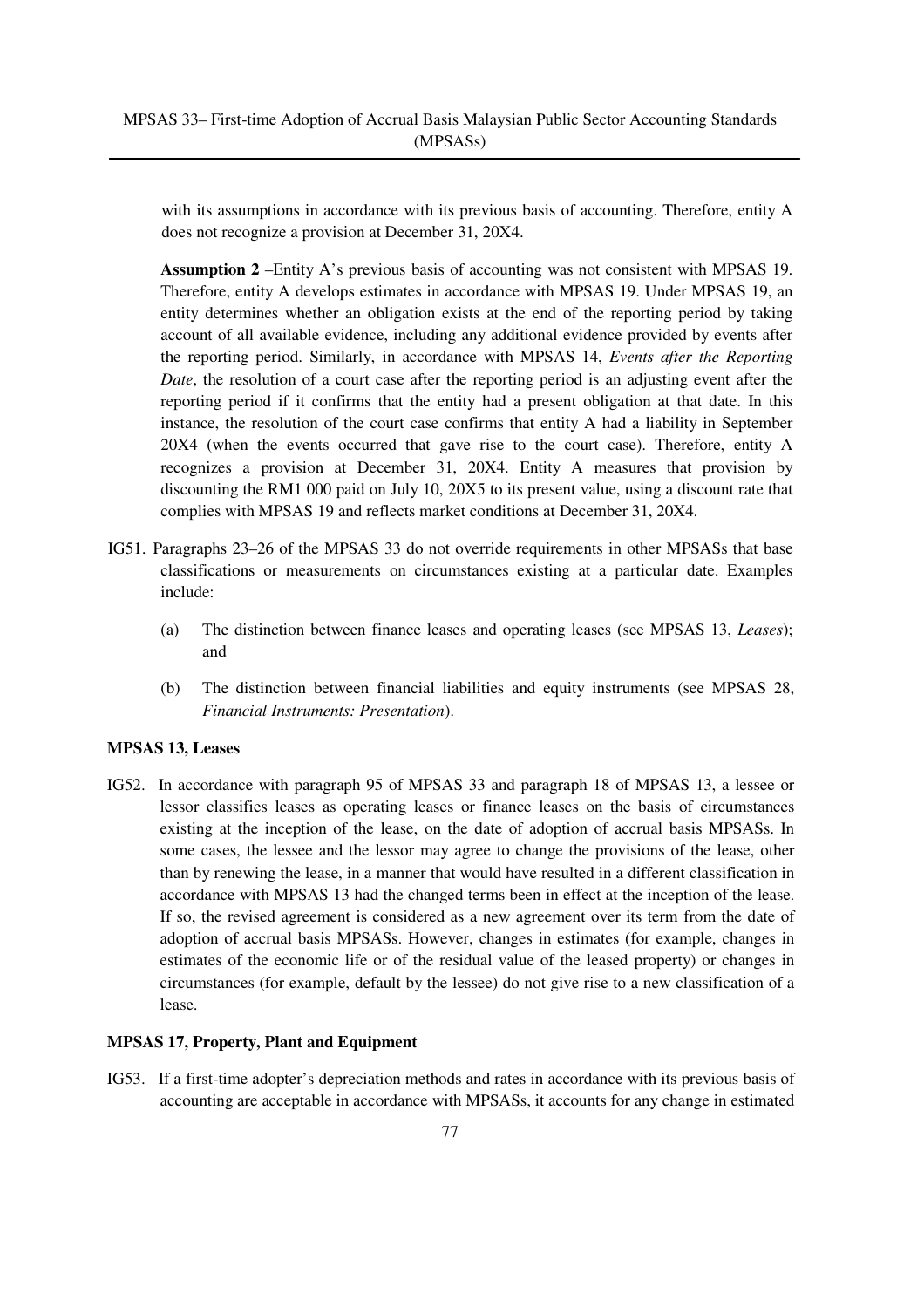useful life or depreciation pattern prospectively from when it makes that change in estimate (paragraphs 22 and 26 of MPSAS 33 and paragraph 76 of MPSAS 17). However, in some cases, a first-time adopter's depreciation methods and rates in accordance with its previous basis of accounting may differ from those that would be acceptable in accordance with MPSASs (for example, if they do not reflect a reasonable estimate of the asset's useful life). If those differences have a material effect on the financial statements, the entity adjusts accumulated depreciation in its opening statement of financial position retrospectively so that it complies with MPSASs.

- IG54. A first-time adopter may elect to use one of the following amounts as the deemed cost of property, plant and equipment:
	- (a) Fair value at the date of adoption of MPSASs (paragraph 67 of MPSAS 33), in which case the first-time adopter provides the disclosures required by paragraph 148 of MPSAS 33; or
	- (b) A revaluation in accordance with its previous basis of accounting that meets the criteria in paragraph 67 of MPSAS 33.
- IG55. Subsequent depreciation is based on that deemed cost and starts from the date for which the first-time adopter determined the deemed cost, or where the first-time adopter takes advantage of the exemption that provides a three year transitional relief period to not recognize certain assets, when the exemptions providing the relief have expired, or the asset has been recognized in accordance with MPSAS 17 (whichever is earlier).
- IG56. If a first-time adopter chooses as its accounting policy the revaluation model in MPSAS 17 for some or all classes of property, plant and equipment, it presents the cumulative revaluation surplus as a separate component of net assets/equity. The revaluation surplus at the date of adoption of MPSASs is based on a comparison of the carrying amount of the asset at that date with its cost or deemed cost. If the deemed cost is the fair value at the date of adoption of MPSASs or where the first-time adopter takes advantage of the exemption that provides a three year transitional relief period to not recognize and/or measure certain assets, when the exemptions providing the relief have expired, or the asset has been recognized and/or measured in accordance with MPSAS 17 (whichever is earlier), the first-time adopter provides the disclosures required by paragraph 148 of MPSAS 33.
- IG57. If revaluations in accordance with the first-time adopter's previous basis of accounting did not satisfy the criteria in paragraphs 67 or 69 of MPSAS 33, the first-time adopter measures the revalued assets in its opening statement of financial position on one of the following bases:
	- (a) Cost (or deemed cost) less any accumulated depreciation and any accumulated impairment losses under the cost model in MPSAS 17;
	- (b) Deemed cost, being the fair value or an alternative when market-based evidence of fair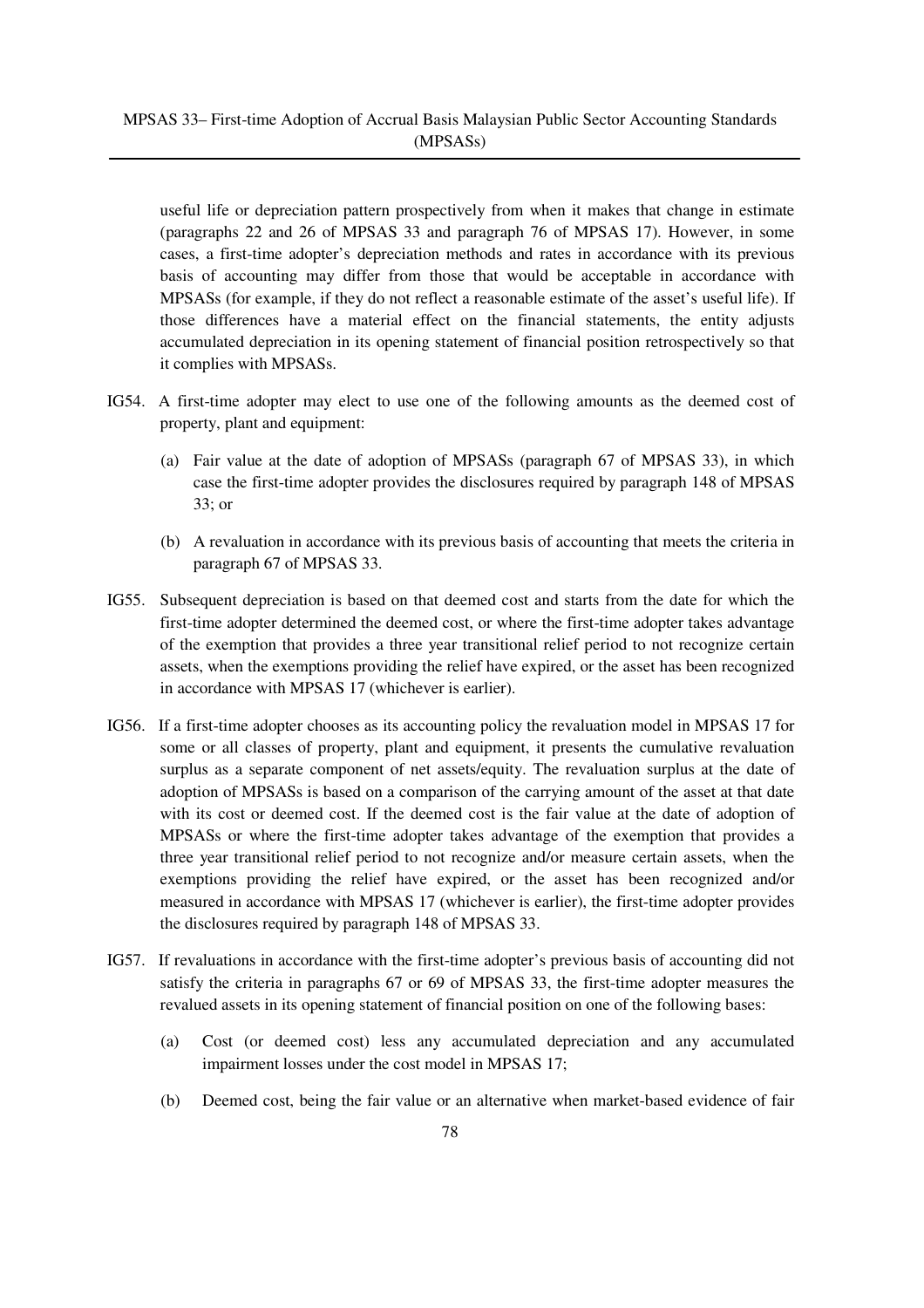value is not available, at the date of adoption of MPSASs, or where a first-time adopter takes advantage of the exemption that provides a three year transitional relief period to not recognize and/or measure certain assets, the date at which the asset is recognized and/or measured during the period of transition, or when the transitional exemptions expire (whichever is earlier); or

- (c) A revalued amount, if the entity adopts the revaluation model in MPSAS 17 as its accounting policy in accordance with MPSASs for all items of property, plant and equipment in the same class.
- IG58. MPSAS 17 requires each part of an item of property, plant and equipment with a cost that is significant in relation to the total cost of the item to be depreciated separately. However, MPSAS 17 does not prescribe the unit of measurement for recognition of an asset, i.e. what constitutes an item of property, plant and equipment. Thus, judgment is required in applying the recognition criteria to an entity's specific circumstances (paragraphs18 and 59).

### **MPSAS 25, Employee Benefits**

- IG59. At the date of adoption of MPSASs, a first-time adopter applies MPSAS 25 in measuring defined benefits plans and other long-term employee benefits, and recognizes all cumulative actuarial gains or losses from the inception of the plan until the date of adoption of MPSASs, or where the first-time adopter takes advantage of the exemption that provides a three year transitional relief period from the recognition of defined benefit plans and other long-term employee benefits, the date on which the exemptions expire or when the defined benefits plans and other long-term employee benefits are recognized and/or measured in accordance with MPSAS 25 (whichever is earlier), even if its accounting policy in accordance with MPSAS 25 will involve leaving some later actuarial gains and losses unrecognized (see paragraph 105 of MPSAS 33).
- IG60. A first-time adopter's actuarial assumptions at the date of adoption of MPSASs, or where the first-time adopter takes advantage of the exemptions that provide relief from the recognition of defined benefit plans and other long-term employee benefits, the date on which the exemptions expire or when the defined benefits plans and other long-term employee benefits are recognized and/or measured in accordance with MPSAS 25 (whichever is earlier), are consistent with actuarial assumptions made at the end of its comparative period (if the firsttime adopter elects to present comparative information in accordance with paragraph 78 of MPSAS 33) in accordance with its previous basis of accounting (after adjustments to reflect any difference in accounting policies), unless there is objective evidence that those assumptions were in error (paragraph 23 of the MPSAS 33). Any later revisions to those assumptions are an actuarial gain or loss of the period in which the first-time adopter makes the revisions.
- IG61. A first-time adopter may need to make actuarial assumptions at the date of adoption of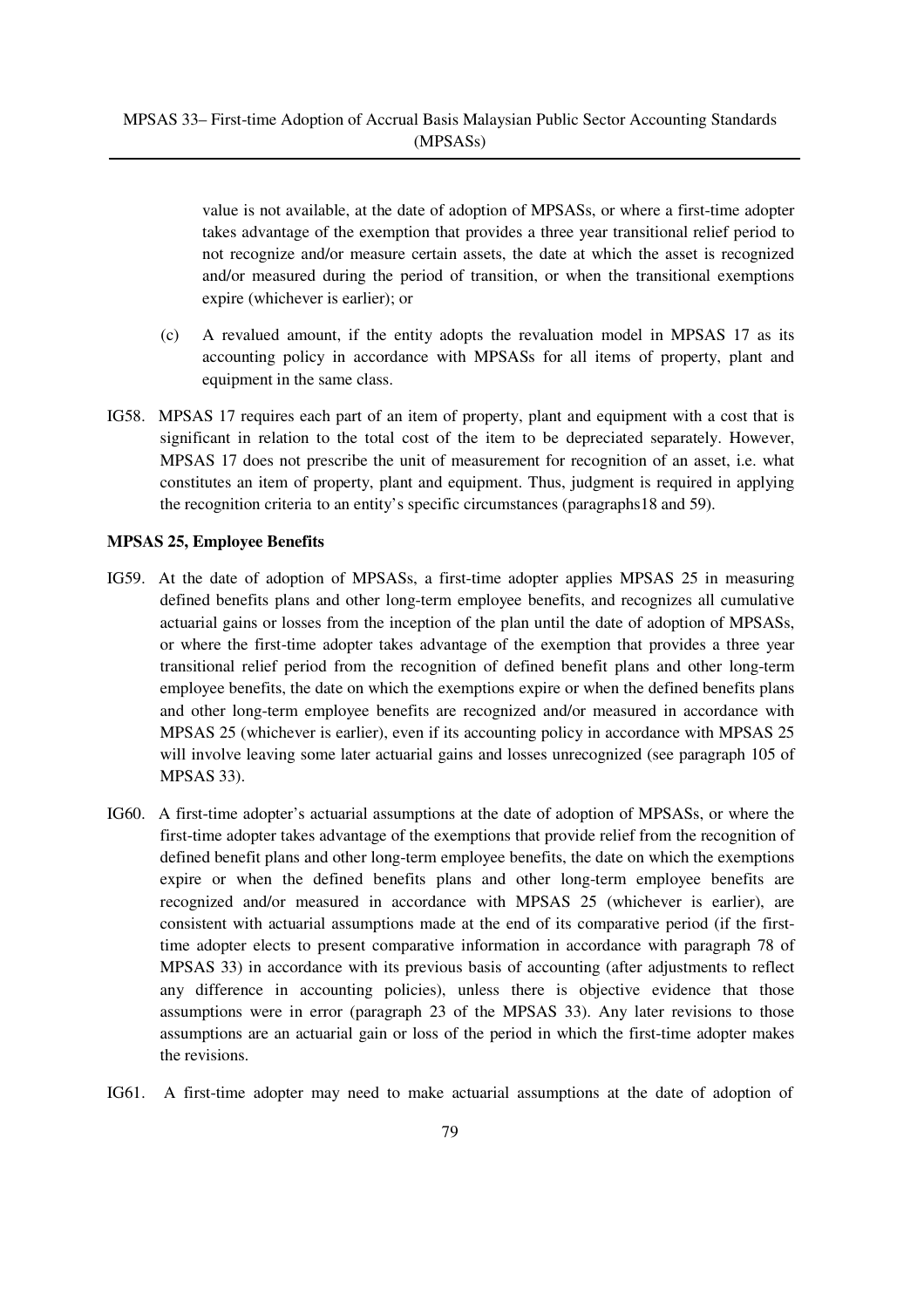# MPSAS 33– First-time Adoption of Accrual Basis Malaysian Public Sector Accounting Standards (MPSASs)

MPSASs, or where the first-time adopter takes advantage of the exemptions that provide relief from the recognition of defined benefit plans and other long-term employee benefits, the date on which the exemptions expire or when the defined benefits plans and other long-term employee benefits are recognized and/or measured in accordance with MPSAS 25 (whichever is earlier), that were not necessary in accordance with its basis of accounting. Such actuarial assumptions do not reflect conditions that arose after the date of adoption of MPSASs, or where the first-time adopter takes advantage of the exemptions that provide relief from the recognition of defined benefit plans and other long-term employee benefits, the date on which the exemptions expire or when the defined benefits plans and other long-term employee benefits are recognized and/or measured in accordance with MPSAS 25 (whichever is earlier). In particular, discount rates and the fair value of plan assets at the date of adoption of MPSASs, or where the first-time adopter takes advantage of the exemptions that provide relief from the recognition of defined benefit plans and other long-term employee benefits, the date on which the exemptions expire or when the liabilities are recognized and/or measured in accordance with MPSAS 25 (whichever is earlier), reflect market conditions at that date. Similarly, the first-time adopter's actuarial assumptions adoption of MPSASs, or where the first-time adopter takes advantage of the exemptions that provide relief from the recognition of defined benefit plans and other long-term employee benefits, the date on which the exemptions expire or when the defined benefits plans and other long-term employee benefits are recognized and/or measured in accordance with MPSAS 25 (whichever is earlier), about future employee turnover rates do not reflect a significant increase in estimated employee turnover rates as a result of a curtailment of the pension plan that occurred after the date of adoption of MPSASs, or where the first-time adopter takes advantage of the exemptions that provide relief from the recognition of defined benefit plans and other long-term employee benefits, the date on which the exemptions expire or when the defined benefits plans and other long-term employee benefits are recognized and/or measured in accordance with MPSAS 25 (whichever is earlier) (paragraph 23 of MPSAS 33).

IG62. In many cases, a first-time adopter's transitional MPSAS financial statements or its first MPSAS financial statements will reflect measurements of employee benefit obligations at three dates (where a first-time adopter elects to present comparative information in accordance with paragraph 78 of MPSAS 33): the end of the first reporting period, the date of the comparative statement of financial position (where the first-time adopter elects to present comparative information) and the date of adoption of MPSASs, or where the first-time adopter takes advantages of the exemptions that provide relief from the recognition of defined benefit plans and other long-term employee benefits, the date on which the exemptions expire or when the defined benefits plans and other long-term employee benefits are recognized and/or measured in accordance with MPSAS 25 (whichever is earlier). MPSAS 25 encourages the first-time adopter to involve a qualified actuary in the measurement of all material postemployment benefit obligations. To minimize costs, a first-time adopter may request a qualified actuary to carry out a detailed actuarial valuation at one or two of these dates and roll the valuation(s) forward or back to the other date(s). Any such roll forward or roll back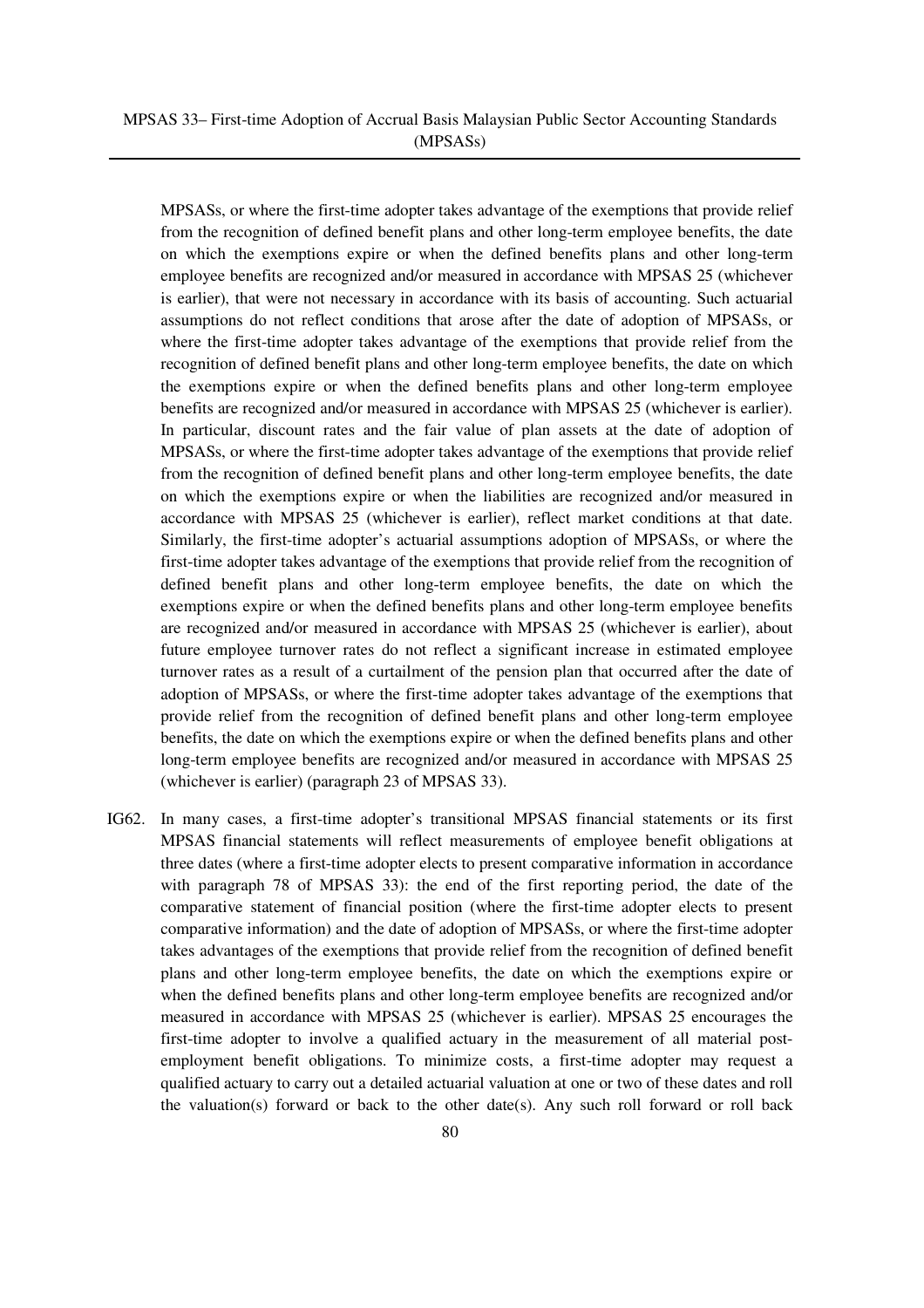reflects any material transactions and other material events (including changes in market prices and interest rates) between those dates (paragraph 68 of MPSAS 25).

# **MPSAS 21, Impairment of Non-Cash-Generating Assets and MPSAS 26, Impairment of Cash-Generating Assets**

- IG63. Paragraph 98 and 108 of MPSAS 33 requires a first-time adopter to apply the requirements in MPSAS 21 and MPSAS 26 prospectively from the date of adoption of accrual basis MPSASs, or where a first-time adopter takes advantage of the exemptions that provide a three year transitional relief period to not recognize and/or measure an asset, the date when the exemptions that provided the relief expire and/or the asset is recognized and/or measured. For example, if an entity adopts accrual basis MPSASs on January 1, 20X1 and takes advantage of the three year transitional relief period to not recognize and/or measure an item or property, plant and equipment, if would not be required to assess the item of property, plant and equipment for impairment until (a) December 31, 20X3 (i.e. the date on which the transitional exemption expire) or (b) the date following the recognition of the item of property, plant and equipment if it was recognized and/or measured during the period of transition (whichever is earlier).
- IG64. The estimates used to determine whether a first-time adopter recognizes an impairment loss (and to measure any such impairment loss) at the date of adoption of MPSASs, or where the first-time adopter takes advantage of the exemption that provides relief from the recognition of assets, the date on which the exemptions expire or when the assets are recognized and/or measured in accordance with the applicable MPSAS (whichever is earlier) are consistent with estimates made for at the end of its comparative period (if the first-time adopter elects to present comparative information in accordance with paragraph 78 of MPSAS 33) the first-time adopter's previous basis of accounting (after adjustments to reflect any difference in accounting policies), unless there is objective evidence that those estimates were in error (paragraphs 23 and 24 of MPSAS 33). The first-time adopter reports any later revisions to those estimates as an event of the period in which it makes the revisions.
- IG65. In assessing whether it needs to recognize an impairment loss (and in measuring any such impairment loss) at the date of adoption of MPSASs, or where the first-time adopter takes advantage of the exemption that provides relief from the recognition of assets, the date on which the exemptions expire or when the assets are recognized and/or measured in accordance with the applicable MPSAS (whichever is earlier), the first-time adopter may need to make estimates for that date that were not necessary in accordance with its previous basis of accounting. Such estimates and assumptions do not reflect conditions that arose after the date of transition, or where the first-time adopter takes advantage of the exemption that provides relief from the recognition of assets, the date on which the exemptions expire or when the assets are recognized and/or measured in accordance with the applicable MPSAS (whichever is earlier) (paragraph 25 of MPSAS 33).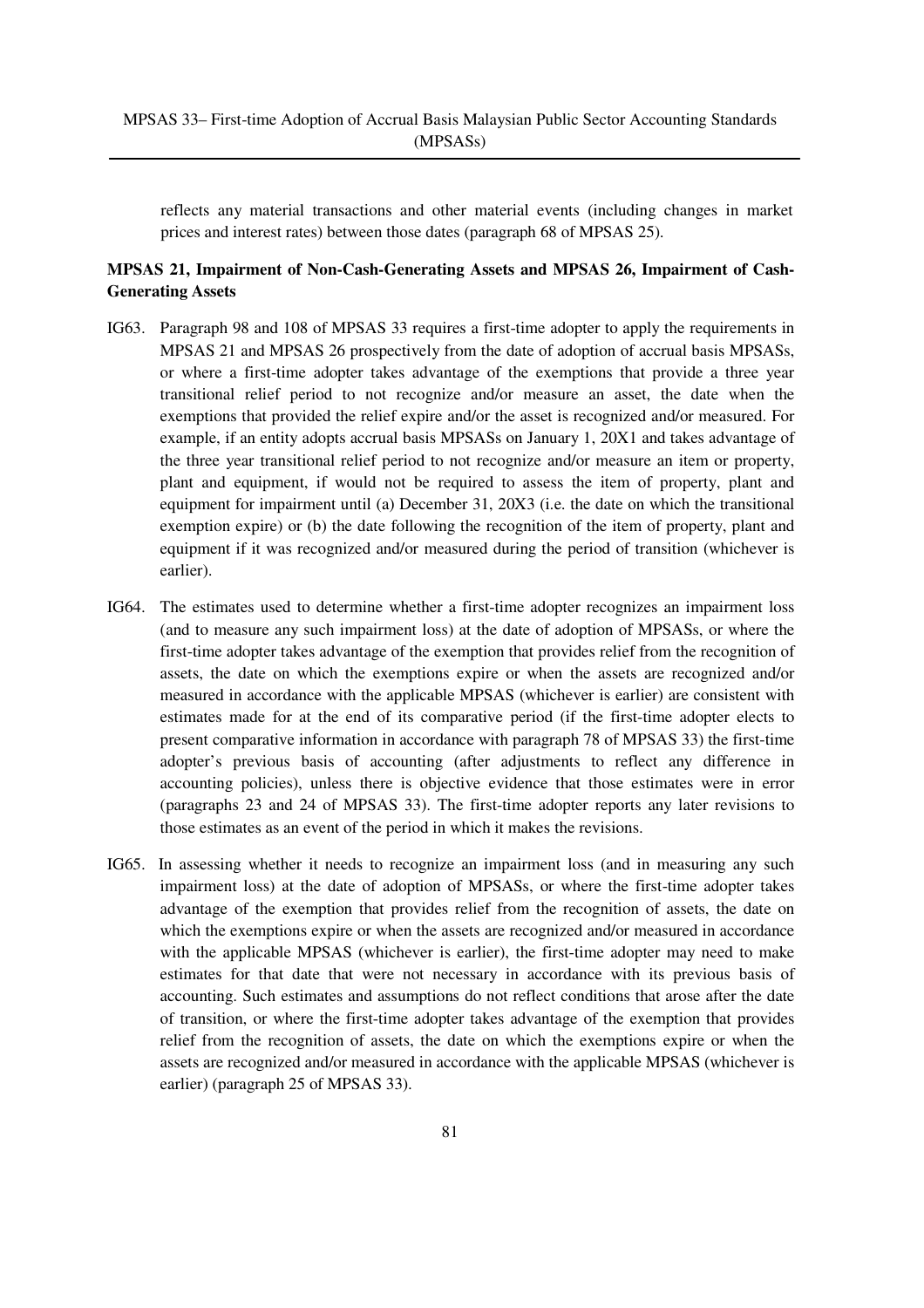### **MPSAS 28, Financial Instruments: Presentation**

IG66. In its opening statement of financial position, a first-time adopter applies the criteria in MPSAS 28 to classify financial instruments issued (or components of compound instruments issued) as either financial liabilities or net asset/equity instruments in accordance with the substance of the contractual arrangement when the instrument first satisfied the recognition criteria in MPSAS 28 (paragraphs 13 and 35), without considering events after that date (other than changes to the terms of the instruments).

#### **MPSAS 29, Financial Instruments: Recognition and Measurement**

#### *Recognition*

- IG67. A first-time adopter recognizes all financial assets and financial liabilities (including all derivatives) that qualify for recognition in accordance with MPSAS 29 and have not yet qualified for derecognition in accordance with MPSAS 29, except non-derivative financial assets and non-derivative financial liabilities derecognized in accordance with its previous basis of accounting before the date of adoption of MPSASs, or where the first-time adopter takes advantage of the exemption that provides relief from the recognition of financial instruments, the date on which the exemptions expire or when the financial instruments are recognized and/or measured in accordance with the applicable MPSAS (whichever is earlier), to which the first-time adopter does not choose to apply paragraph 116 of MPSAS 33 (see paragraphs 115 and 116 of MPSAS 33).
- IG68. For example, a first-time adopter that does not apply paragraph 116 of MPSAS 33 does not recognize assets transferred in a securitization, transfer or other derecognition transaction that occurred before the date of adoption of MPSASs if those transactions qualified for derecognition in accordance with its previous basis of accounting. However, if the first-time adopter uses the same securitization arrangement or other derecognition arrangement for further transfers after the date of transition to MPSASs, or where the first-time adopter takes advantage of the exemption that provides relief from the recognition and/or measurement of financial instruments, the date on which the exemptions expire or when the financial instruments are recognized and/or measured in accordance with the applicable MPSAS (whichever is earlier), those further transfers qualify for derecognition only if they meet the derecognition criteria of MPSAS 29.

### *Embedded Derivatives*

IG69. When MPSAS 29 requires a first-time adopter to separate an embedded derivative from a host contract, the initial carrying amounts of the components at the date when the instrument first satisfies the recognition criteria in MPSAS 29 reflect circumstances at that date (MPSAS 29 paragraph 12). If the first-time adopter cannot determine the initial carrying amounts of the embedded derivative and host contract reliably, it measures the entire combined contract as at fair value through surplus or deficit (MPSAS 29 paragraph 14).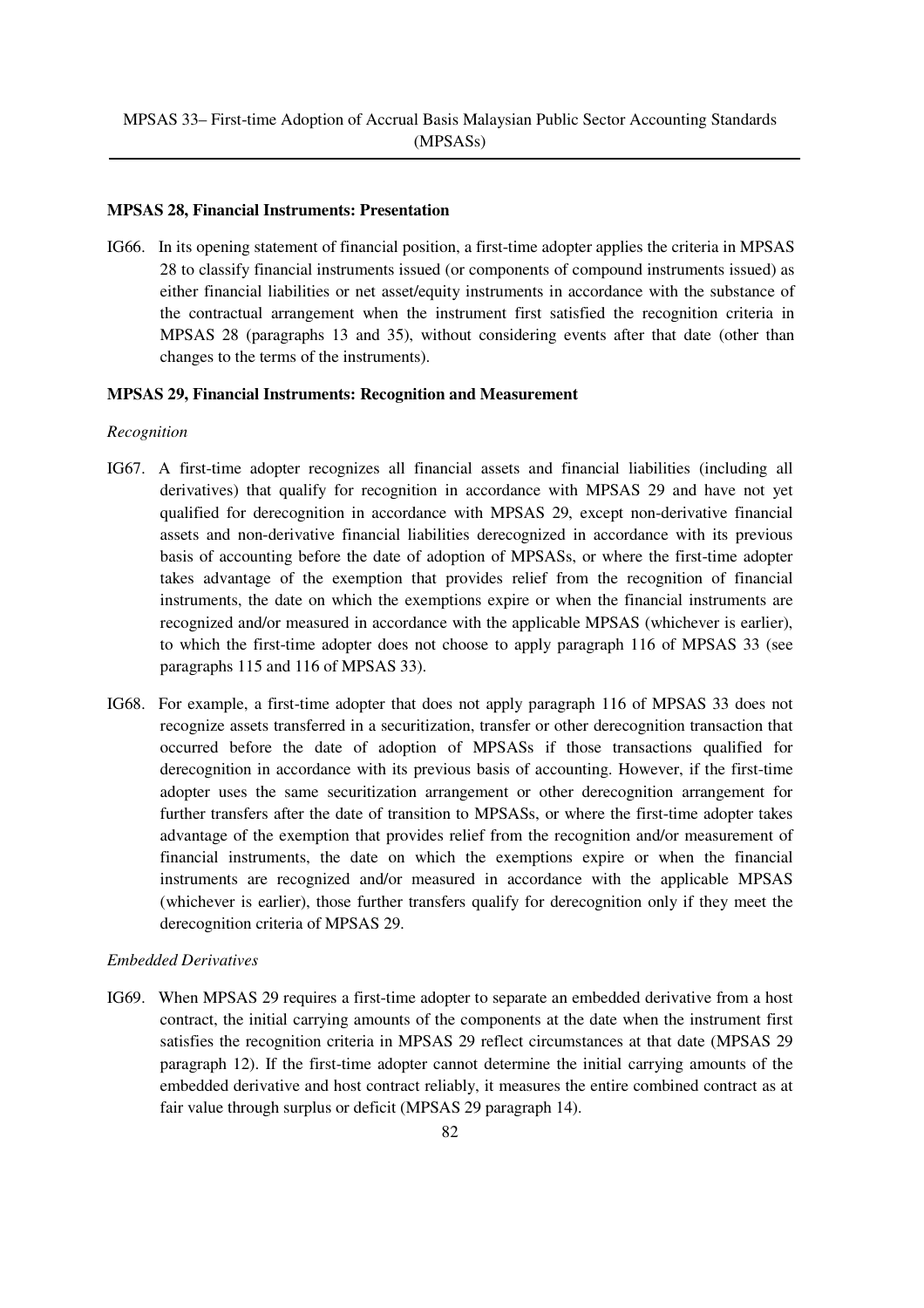### *Measurement*

IG70. In preparing its opening statement of financial position, a first-time adopter applies the criteria in MPSAS 29 to identify those financial assets and financial liabilities that are measured at fair value and those that are measured at amortised cost.

# *Adjusting the Carrying Amount of Financial Instruments on the Date of Adoption of Accrual Basis MPSASs or During the Period of Transition*

IG71. A first-time adopter shall treat an adjustment to the carrying amount of a financial asset or financial liability as an adjustment to be recognized in the opening balance of accumulated surplus or deficit at the date of adoption of MPSASs, or where the first-time adopter takes advantage of the exemption that provides relief from the recognition and/or measurement of financial instruments, the date on which the exemptions expire or when the financial instruments are recognized and/or measured in accordance with the applicable MPSAS (whichever is earlier), only to the extent that it results from adopting MPSAS 29. Because all derivatives, other than those that are financial guarantee contracts or are designated and effective hedging instruments, are classified as held for trading, the differences between the previous carrying amount (which may have been zero) and the fair value of the derivatives are recognized as an adjustment of the balance of accumulated surplus or deficit at the beginning of the financial year in which MPSAS 29 is initially applied, or where the first-time adopter takes advantage of the exemption that provides relief from the recognition and/or measurement of financial instruments, the date on which the exemptions expire or when the financial instruments are recognized and/or measured in accordance with the applicable MPSAS (whichever is earlier).

# *Hedge Accounting*

- IG72. Paragraphs 117 to 119 of MPSAS 33 deal with hedge accounting. The designation and documentation of a hedge relationship must be completed on or before the date of adoption of MPSASs, or where the first-time adopter takes advantage of the exemption that provides relief from the recognition and/or measurement of financial instruments, the date on which the exemptions expire or when the financial instruments are recognized and/or measured in accordance with the applicable MPSAS (whichever is earlier) if the hedge relationship is to qualify for hedge accounting from that date. Hedge accounting can be applied prospectively only from the date that the hedge relationship is fully designated and documented.
- IG73. A first-time adopter may, in accordance with its previous basis of accounting, have deferred or not recognized gains and losses on a fair value hedge of a hedged item that is not measured at fair value. For such a fair value hedge, a first-time adopter adjusts the carrying amount of the hedged item at the date of adoption of MPSASs, or where the first-time adopter takes advantage of the exemption that provides relief from the recognition of financial instruments, the date on which the exemptions expire or when the financial instruments are recognized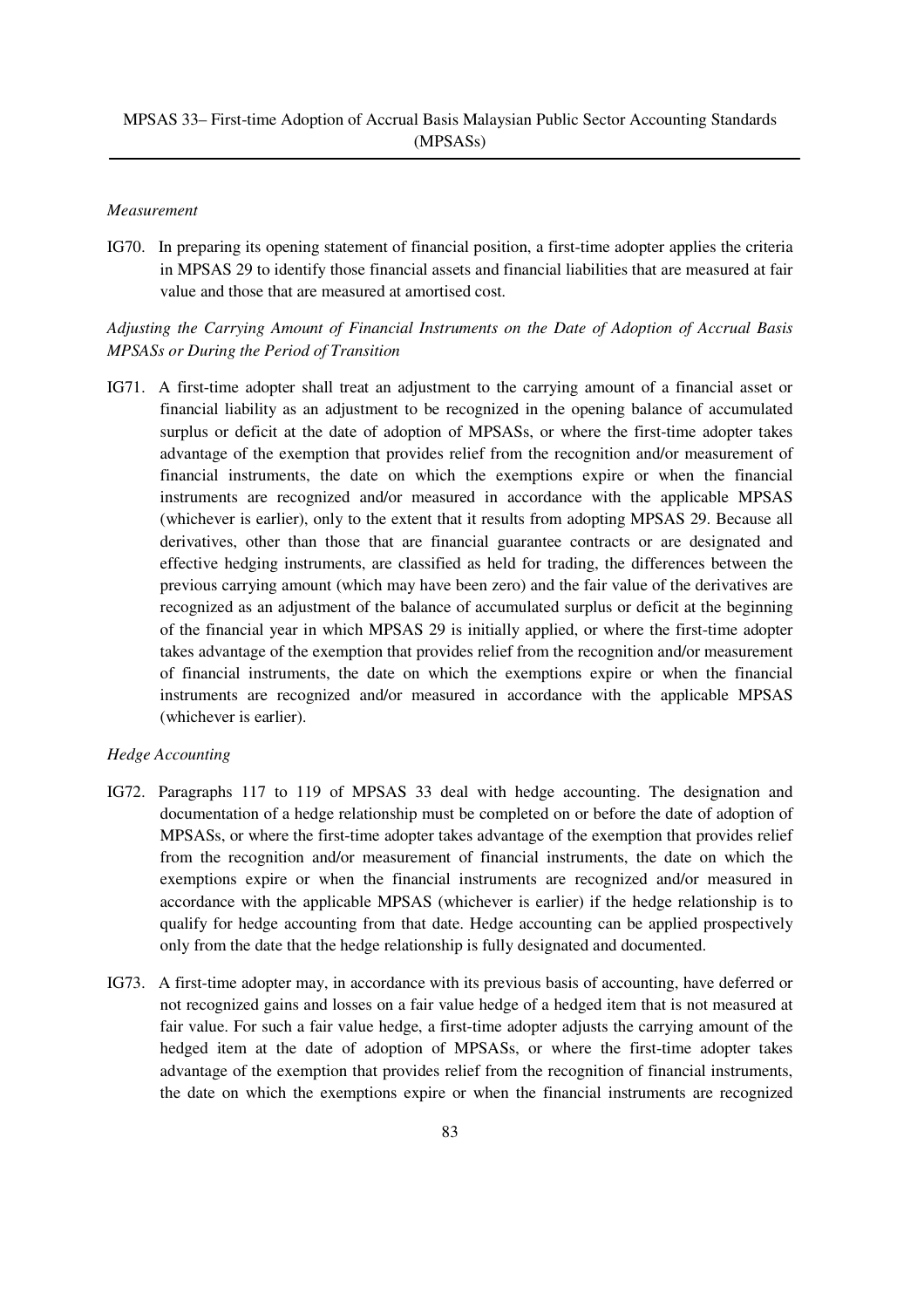and/or measured in accordance with the applicable MPSAS (whichever is earlier). The adjustment is the lower of:

- (a) That portion of the cumulative change in the fair value of the hedged item that reflects the designated hedged risk and was not recognized in accordance with its previous basis of accounting; and
- (b) That portion of the cumulative change in the fair value of the hedging instrument that reflects the designated hedged risk and, in accordance with its previous basis of accounting, was either (i) not recognized or (ii) deferred in the statement of financial position as an asset or liability.
- IG74. A first-time adopter may, in accordance with its previous basis of accounting, have deferred gains and losses on a cash flow hedge of a forecast transaction. If, at the date of adoption of MPSAS, or where the first-time adopter takes advantage of the exemption that provides relief from the recognition and/or measurement of financial instruments, the date on which the exemptions expire or when the financial instruments are recognized and/or measured in accordance with the applicable MPSAS (whichever is earlier), the hedged forecast transaction is not highly probable, but is expected to occur, the entire deferred gain or loss is recognized in net assets/equity. Any net cumulative gain or loss that has been reclassified to net assets/equity on initial application of MPSAS 29 or where the first-time adopter takes advantage of the exemption that provides relief from the recognition and/or measurement of financial instruments, the date on which the exemptions expire or when the financial instruments are recognized and/or measured in accordance with the applicable MPSAS (whichever is earlier) remains in net assets/equity until (a) the forecast transaction subsequently results in the recognition of a non-financial asset or non-financial liability, (b) the forecast transaction affects surplus or deficit or (c) subsequently circumstances change and the forecast transaction is no longer expected to occur, in which case any related net cumulative gain or loss is reclassified from net assets/equity to surplus or deficit. If the hedging instrument is still held, but the hedge does not qualify as a cash flow hedge in accordance with MPSAS 29, hedge accounting is no longer appropriate starting from the date of adoption of MPSASs, or where the first-time adopter takes advantage of the exemption that provides relief from the recognition and/or measurement of financial instruments, the date on which the exemptions expire or when the financial instruments are recognized and/or measured in accordance with the applicable MPSAS (whichever is earlier).

### **MPSAS 31, Intangible Assets**

IG75. A first-time adopter's opening statement of financial position excludes all intangible assets and other intangible items that do not meet the criteria for recognition in accordance with MPSAS 31 at the date of adoption of MPSAS, or where the first-time adopter takes advantage of the exemption that provides relief from the recognition of intangible assets, the date on which the exemptions expire and/or when the intangible assets are recognized and/or measured in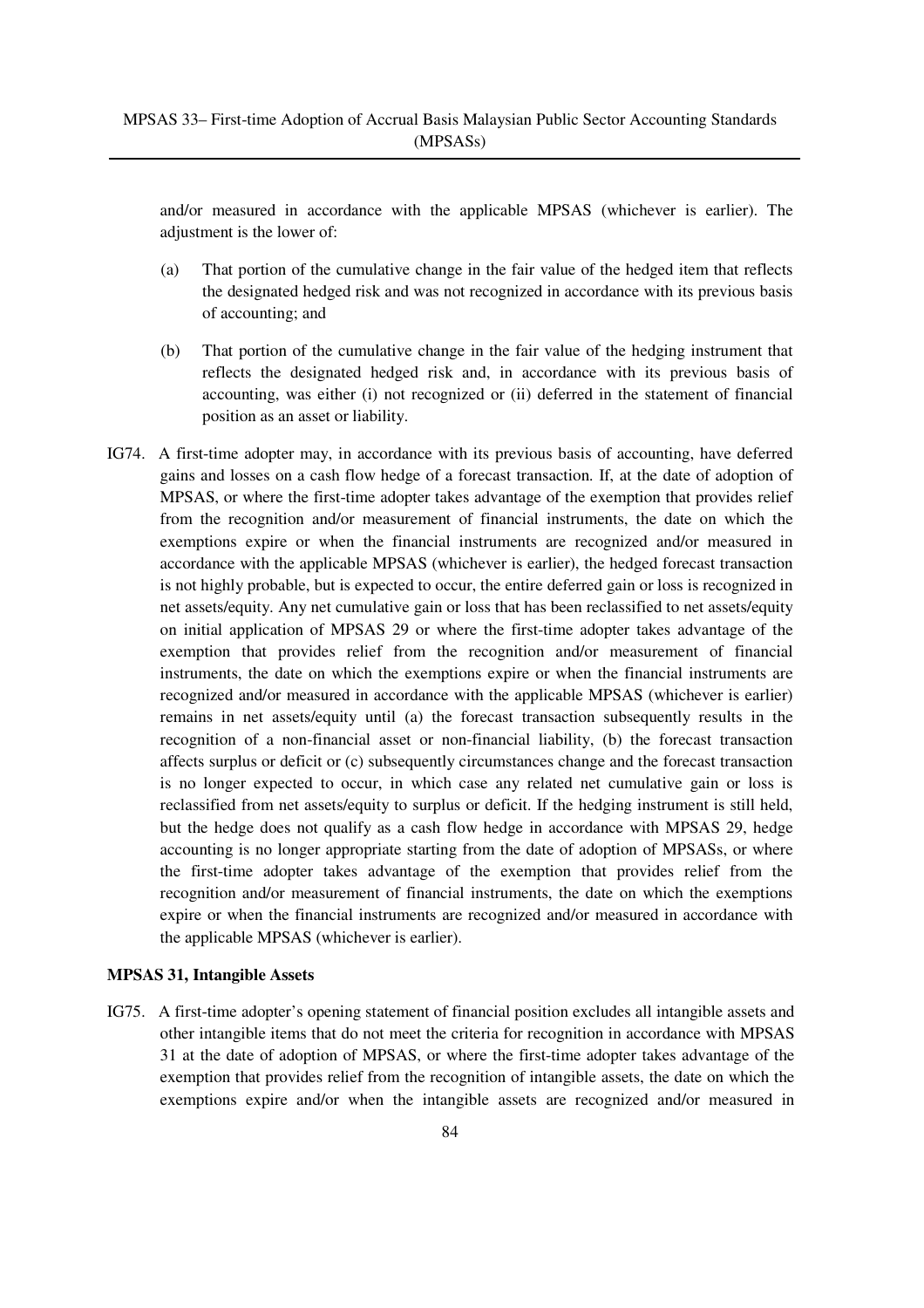accordance with the applicable MPSAS (whichever is earlier) and includes all intangible assets that meet the recognition criteria in MPSAS 31 at that date.

- IG76. The criteria in MPSAS 31 require an entity to recognize an intangible asset if, and only if:
	- (a) It is probable that the future economic benefits that are attributable to the asset will flow to the entity; and
	- (b) The cost of the asset can be measured reliably.

MPSAS 31 supplements these two criteria with further, more specific, criteria for internally generated intangible assets.

- IG77. In accordance with paragraphs 63 and 66 of MPSAS 31, an entity capitalises the costs of internally generated intangible assets prospectively from the date when the recognition criteria are met. MPSAS 33 allows an entity to recognize previously expensed intangible assets to the extent that the item meets the definition of an intangible asset, and the recognition criteria in MPSAS 31. Thus, if an internally generated intangible asset qualifies for recognition at the date of adoption of MPSASs, or where the first-time adopter takes advantage of the exemption that provides relief from the recognition of intangible assets, the date on which the exemptions expire and/or when the intangible assets are recognized and/or measured in accordance with the MPSAS 31 (whichever is earlier) the first-time adopter recognizes and/or measures the asset in its opening statement of financial position even if it had recognized the related expenditure as an expense in accordance with its pervious basis of accounting.
- IG78. If the asset does not qualify for recognition in accordance with MPSAS 31 until a later date, its cost is the sum of the expenditure incurred from that later date.
- IG79. The criteria in paragraph IG76 also apply to intangible assets acquired separately. In many cases, contemporaneous documentation prepared to support the decision to acquire the asset will contain an assessment of the future economic benefits or service potential. Furthermore, as explained in paragraph 33 of MPSAS 31, the cost of a separately acquired intangible asset can usually be measured reliably.
- IG80. A first-time adopter may elect to use one of the following amounts as the deemed cost of intangible assets (except for internally generated intangible assets):
	- (a) Fair value at the date of transition at the date of adoption of MPSASs, or where a firsttime adopter takes advantage of the exemption that provides a three year transitional relief period to not recognize and/or measure certain assets, the date at which the asset is recognized and/or measured during the period of transition, or the date on which the exemptions expire (whichever is earlier) (paragraph 67 of MPSAS 33), in which case the entity gives the disclosures required by paragraph 148 of MPSAS 33; or
	- (b) A revaluation in accordance with its previous basis of accounting that meets the criteria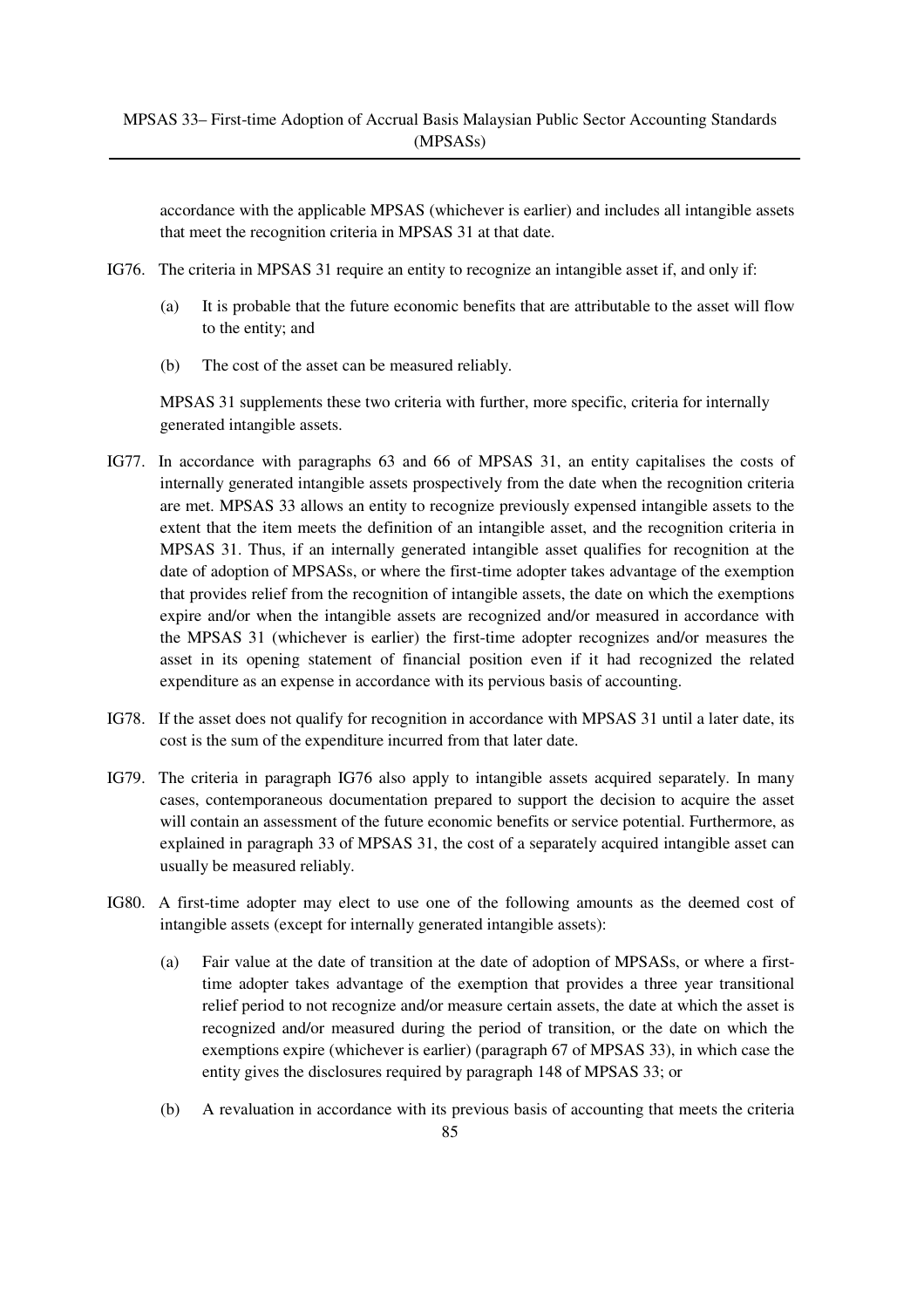in paragraph 67 of MPSAS 33.

IG81. If a first-time adopter's amortization methods and rates in accordance with its previous basis of accounting are acceptable MPSASs, its accounts for any change in estimated useful life or amortization pattern prospectively from when it makes that change in estimate (paragraphs 23 and 24 MPSAS 33 and paragraph 103 of MPSAS 31). However, in some cases, the first- time adopter's amortization methods and rates in accordance with its previous basis of accounting may differ from those that would be acceptable in accordance with MPSASs (for example, if they do not reflect a reasonable estimate of the asset's useful life). If those differences have a material effect on the financial statements, the first-time adopter adjusts accumulated amortization on in its opening statement of financial position retrospectively so that it complies with MPSASs.

# **MPSAS 35, Consolidated Financial Statements**

IG82. If a first-time adopter did not consolidate a controlled entity in accordance with its previous basis of accounting, then, in its consolidated financial statements, the first-time adopter measures the controlled entity's assets and liabilities at the same carrying amounts as in the accrual basis financial statements of the controlled entity following its adoption of MPSASs, after adjusting for consolidation procedures and for the effects of the entity combination in which it acquired the controlled entity (paragraph 130 of MPSAS 33). If the controlled entity has not adopted accrual basis MPSASs in its financial statements, the carrying amounts described in the previous sentence are those that MPSASs would require in those financial statements.

# *Controlling Entity Adopts Accrual Basis MPSASs Before the Controlled Entity*

# Background

IG83. Controlling entity A presents its (consolidated) first MPSAS financial statements in 20X5. Its controlled entity B, wholly owned by controlling entity A since formation, prepares information in accordance with accrual basis MPSASs for internal consolidation purposes from that date, but controlled entity B does not present its first MPSAS financial statements until 20X7.

# Application of Requirements

- IG84. If controlled entity B applies paragraph 129(a) of MPSAS 33, the carrying amounts of its assets and liabilities are the same in both its opening MPSAS statement of financial position at January 1, 20X6 and controlling entity's A consolidated statement of financial position (except for adjustments for consolidation procedures) and are based on controlling entity B's date adoption of MPSASs.
- IG85. Alternatively, controlled entity B, in accordance with paragraph 129(b) of MPSAS 33, measure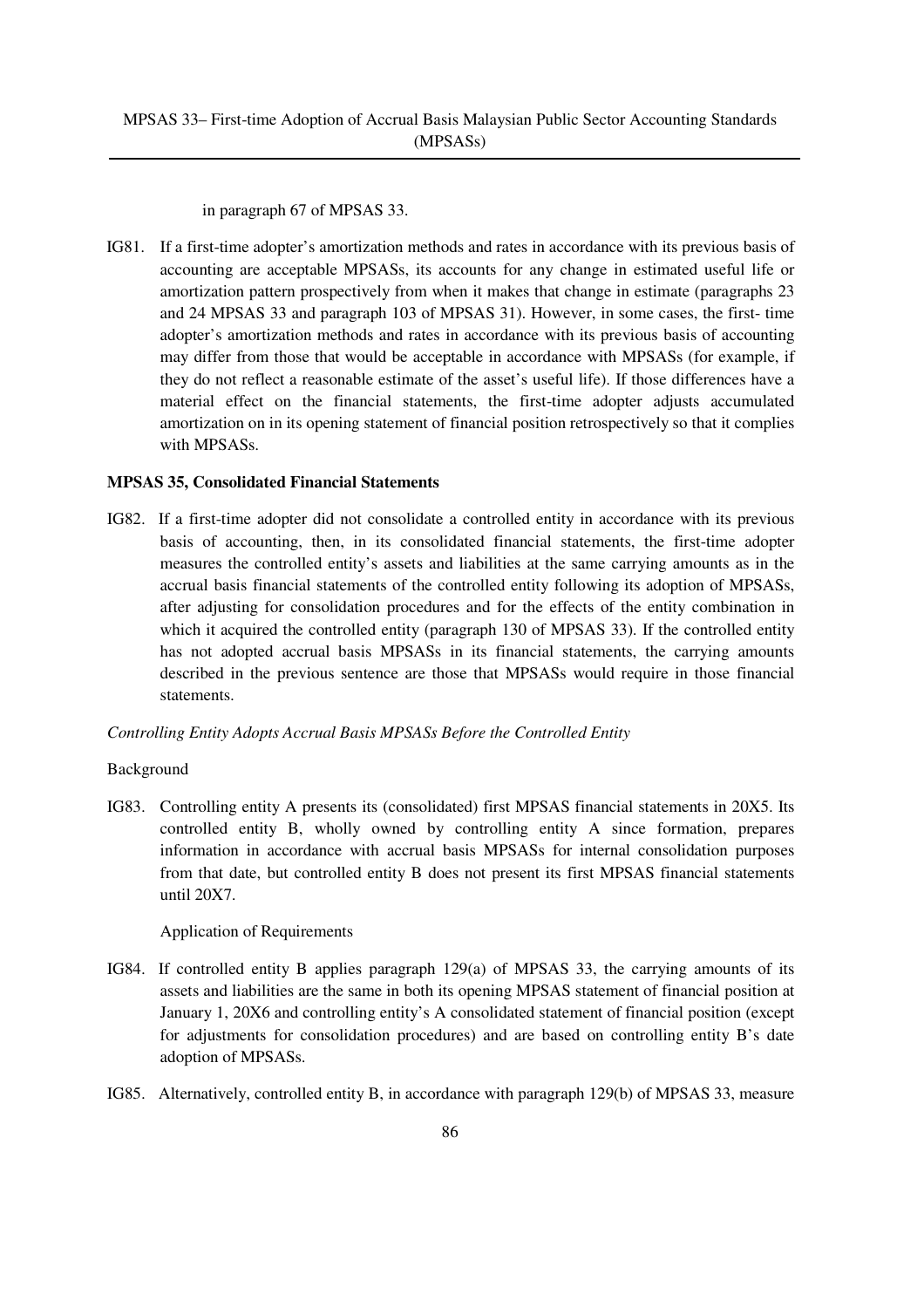all its assets or liabilities based on its own date of adoption of MPSASs (January 20X6). However, the fact that controlled entity B becomes a first-time adopter in 20X7 does not change the carrying amounts of its assets and liabilities in controlling entity A's consolidated financial statements.

### *Controlled Entity Adopts Accrual Basis MPSASs Before the Controlling Entity*

### Background

IG86. Controlling entity C presents its (consolidated) transitional MPSAS financial statements MPSASs in 20X7. Its controlled entity D, wholly owned by controlling entity C since formation, presented its transitional MPSAS financial statements in 20X5. Until 20X7, controlled entity D prepared information for internal consolidation purposes in accordance with controlling entity's previous basis of accounting.

Application of Requirements

- IG87. The carrying amounts of controlled entity D's assets and liabilities at January 1, 20X6 are the same in both controlling entity's C (consolidated) opening accrual basis statements of financial position and controlled entity D's financial statements (except for adjustments for consolidation procedures) and are based on controlled entity D's date of adoption of MPSASs. The fact that controlling entity C becomes a first-time adopter in 20X7 does not change those carrying amounts (paragraph 129 of MPSAS 33).
- IG88. Paragraphs 129 and 130 of MPSAS 33 do not override the following requirements:
	- (a) The rest of MPSAS 33 in measuring all assets and liabilities for which paragraphs 129 and 130 of MPSAS 33 are not relevant.
	- (b) To give all disclosures required by this MPSAS as of the first-time adopter's own date of transition to MPSASs.
- IG89. Paragraph 129 of MPSAS 33 applies if a controlled entity becomes a first-time adopter later than its controlling entity, for example if the controlling entity previously prepared a reporting package in accordance with accrual basis MPSASs for consolidation purposes but did not present a full set of financial statements in accordance with MPSASs. This may be relevant not only when a controlling entity reporting package complies fully with the recognition and measurement requirements of MPSASs, but also when it is adjusted centrally for matters such as review of events after the reporting date and central allocation of pension costs. However, paragraph 129 of MPSAS 33 does not permit a controlled entity to ignore misstatements that are immaterial to the consolidated financial statements of its controlling entity but material to its own financial statements.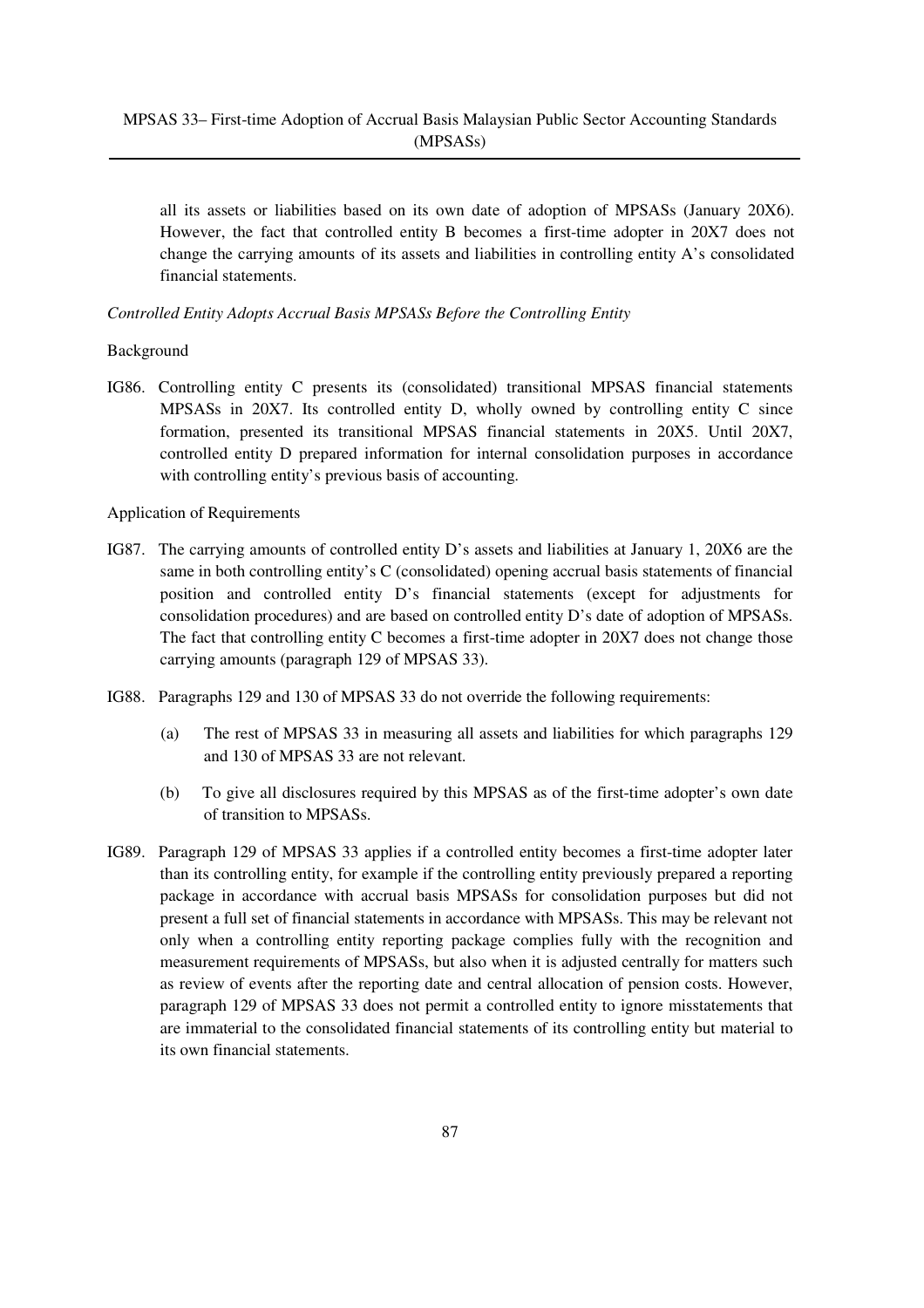### **Presentation and Disclosure**

IG90. Paragraphs 135 to 140 in MPSAS 33 require a first-time adopter to disclose certain information when it has taken advantage of the transitional exemptions and provisions in its adoption of accrual basis MPSASs.

To illustrate:

### **Notes to the financial statements for the year ending December 31, 20X2**

### **Note 48 –Adoption of transitional exemptions and provisions in MPSAS 33**

Public Sector Entity X adopted accrual basis MPSAS on January 1, 20X1 and elected to adopt the transitional exemption in MPSAS 33 that allows it to apply a deemed cost and a period of up to three years in which to measure land and buildings and investment property.

Public Sector Entity X took advantage of these exemptions in determining a deemed cost, and to measure its land and buildings and investment property. As a result of adopting these transitional exemptions and provisions the entity is not able to make an explicit and unreserved statement about its compliance with accrual basis MPSASs, as the adoption of these transitional exemptions affect the fair presentation of Public Sector Entity X's financial statements and its ability to assert compliance with accrual basis MPSASs.

No other transitional exemptions that affect fair presentation and compliance with accrual basis MPSASs during the period of transition were adopted or applied to any other assets and/or liabilities.

During the period under review, Public Sector Entity X restated its opening balance of investment property with an additional value of RM 1,200,000 after determining the deemed cost on June 30, 20X2 for the investment property under its control.

As at year end, Public Sector Entity X has not yet determined a deemed cost for land and buildings and has not yet measured these assets in its financial statements. Land and buildings reflect a closing balance of RM2,500,000 as at December 31, 20X2. This value was determined under Public Sector Entity X's previous basis of accounting.

Public Sector Entity X plans to apply a three year transitional exemption for measuring its land and buildings and in determining a deemed cost for these asset.

Public Sector Entity X has appointed an appraiser to value the land and has developed a model for the measurement of buildings. The progress in determining the valuations for land and buildings is in accordance with its implementation plan.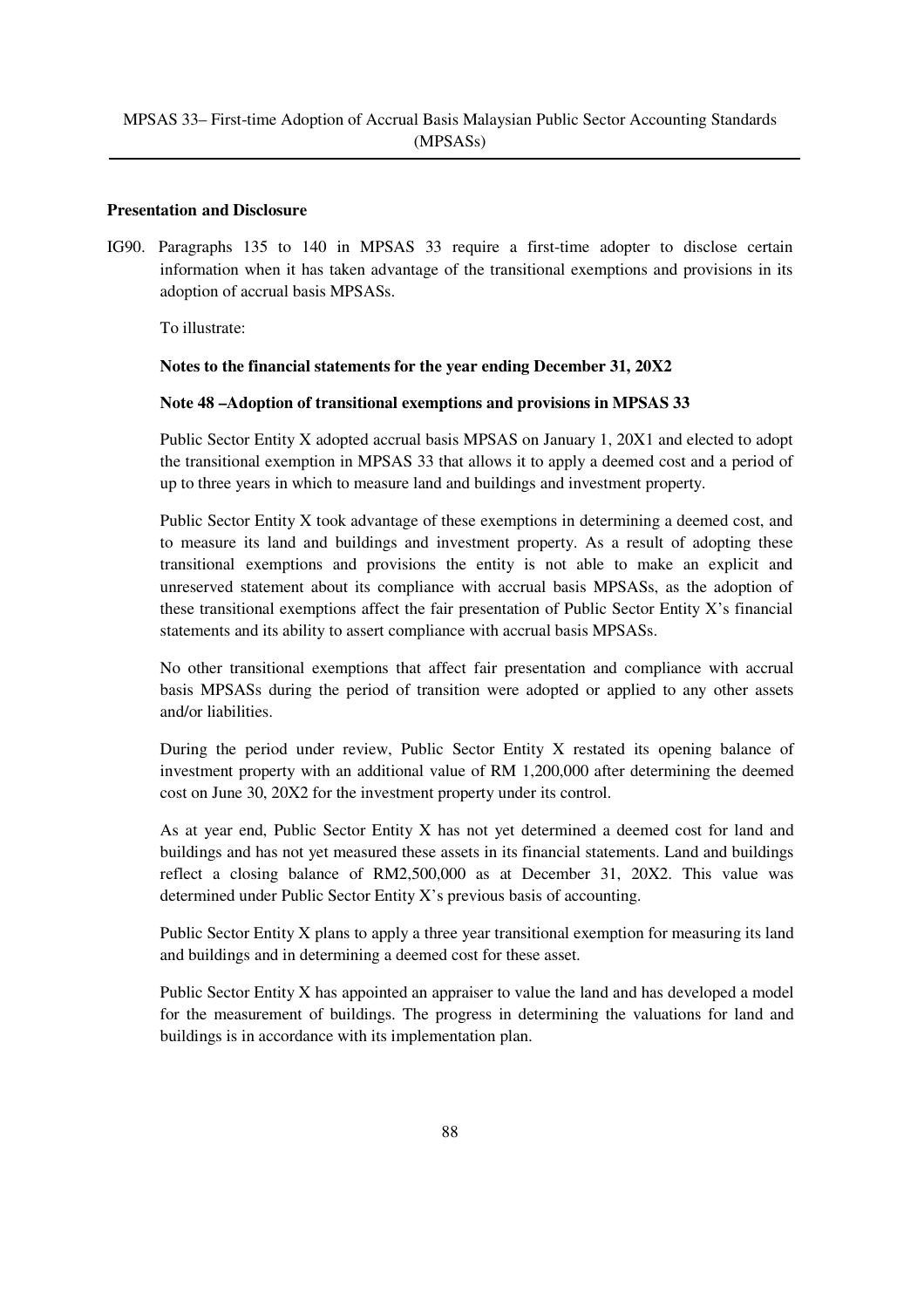# **Summary of Transitional Exemptions and Provisions Included in MPSAS 33** *First-time Adoption of Accrual Basis MPSASs*

| <b>MPSAS</b>                                                                      |            | <b>Transitional exemption provided</b> |                                                                                    |                                                     |                                                                              |                                                          |                                                                                |                                                                                                                                                            |
|-----------------------------------------------------------------------------------|------------|----------------------------------------|------------------------------------------------------------------------------------|-----------------------------------------------------|------------------------------------------------------------------------------|----------------------------------------------------------|--------------------------------------------------------------------------------|------------------------------------------------------------------------------------------------------------------------------------------------------------|
|                                                                                   | NO         |                                        |                                                                                    |                                                     | <b>YES</b>                                                                   |                                                          |                                                                                |                                                                                                                                                            |
|                                                                                   |            | <b>Deemed</b><br>cost                  | 3 year<br>transitional<br>relief for<br>recognition                                | 3 year<br>transitional<br>relief for<br>measurement | 3 year<br>transitional<br>relief for<br>recognition<br>and/or<br>measurement | 3 year<br>transitional<br>relief for<br>disclosure       | <b>Elimination</b> of<br>transactions,<br>balances,<br>revenue and<br>expenses | Other                                                                                                                                                      |
| MPSAS 1, Presentation of<br><b>Financial Statements</b>                           |            |                                        |                                                                                    |                                                     |                                                                              | To extent that<br>3 year relief<br>period was<br>adopted |                                                                                | • Presenting<br>comparative info<br>encouraged                                                                                                             |
| MPSAS 2, Cash Flow<br><b>Statements</b>                                           | $\sqrt{ }$ |                                        |                                                                                    |                                                     |                                                                              |                                                          |                                                                                |                                                                                                                                                            |
| MPSAS 3, Accounting<br>Policies, Changes in<br>Accounting Estimates and<br>Errors | $\sqrt{ }$ |                                        |                                                                                    |                                                     |                                                                              |                                                          |                                                                                |                                                                                                                                                            |
| MPSAS 4, The Effects of<br>Changes in Foreign<br><b>Exchange Rates</b>            |            |                                        |                                                                                    |                                                     |                                                                              |                                                          |                                                                                | • Exemption to<br>comply with<br>requirements for<br>cumulative<br>translation                                                                             |
| <b>MPSAS 5, Borrowing Costs</b>                                                   |            |                                        | $\sqrt{ }$<br>When allowed<br>alternative is<br>elected as<br>accounting<br>policy |                                                     |                                                                              |                                                          |                                                                                | Encouraged to<br>$\bullet$<br>apply benchmark<br>treatment<br>retrospectively<br>Allowed<br>$\bullet$<br>alternative must<br>be applied<br>retrospectively |

|  |  |  |  |  |  |  |  | IG91. The diagram below summarizes the transitional exemptions and provisions included in other accrual basis MPSASs |
|--|--|--|--|--|--|--|--|----------------------------------------------------------------------------------------------------------------------|
|--|--|--|--|--|--|--|--|----------------------------------------------------------------------------------------------------------------------|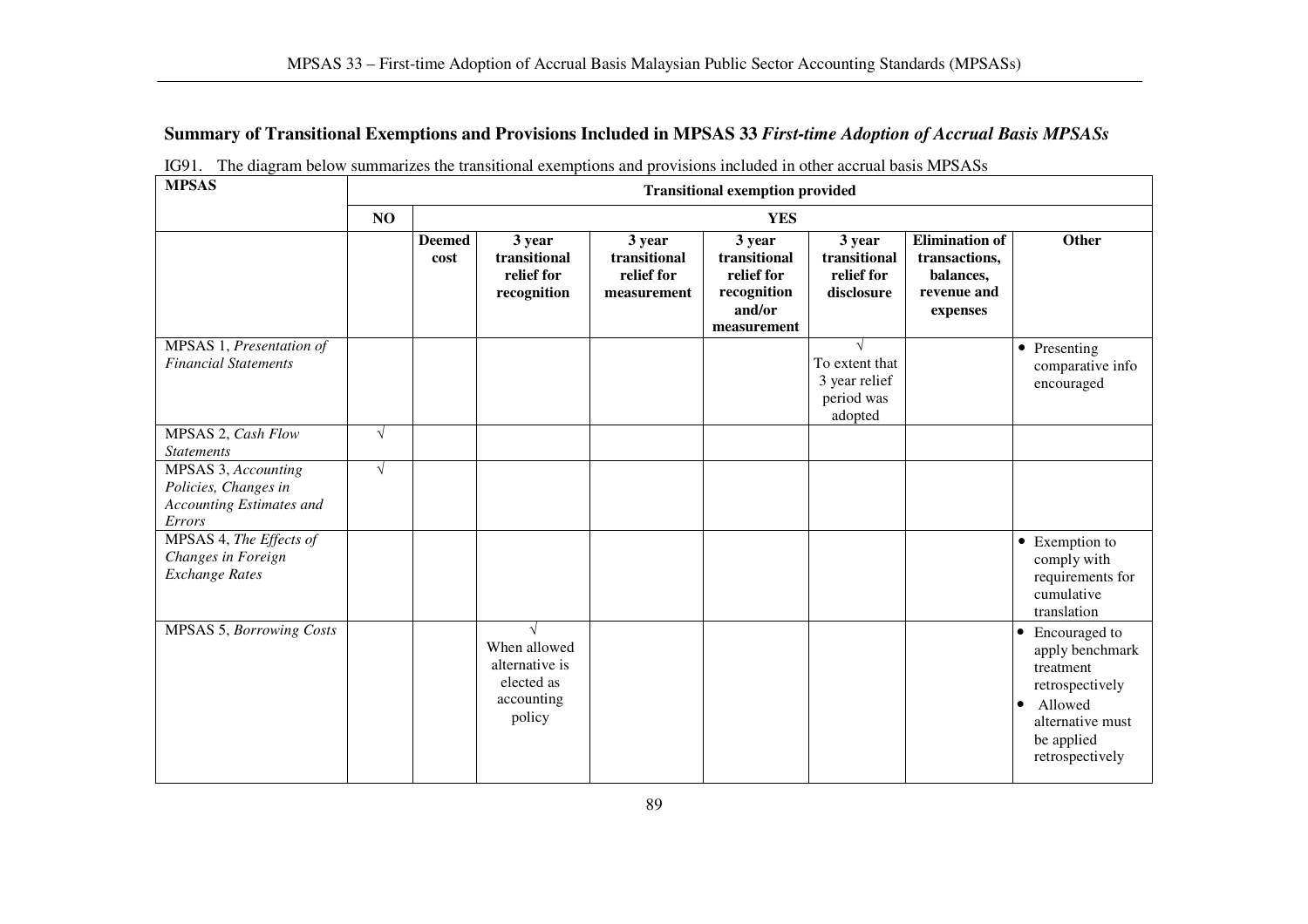| <b>MPSAS</b>                                                                                                                                  | <b>Transitional exemption provided</b> |                       |                                                     |                                                     |                                                                             |                                                    |                                                                                |                                                                                                                                                                                                                                                                                                                         |
|-----------------------------------------------------------------------------------------------------------------------------------------------|----------------------------------------|-----------------------|-----------------------------------------------------|-----------------------------------------------------|-----------------------------------------------------------------------------|----------------------------------------------------|--------------------------------------------------------------------------------|-------------------------------------------------------------------------------------------------------------------------------------------------------------------------------------------------------------------------------------------------------------------------------------------------------------------------|
|                                                                                                                                               | NO                                     |                       |                                                     |                                                     | <b>YES</b>                                                                  |                                                    |                                                                                |                                                                                                                                                                                                                                                                                                                         |
|                                                                                                                                               |                                        | <b>Deemed</b><br>cost | 3 year<br>transitional<br>relief for<br>recognition | 3 year<br>transitional<br>relief for<br>measurement | 3 year<br>transitional<br>relief for<br>recognition and/<br>or measurement  | 3 year<br>transitional<br>relief for<br>disclosure | <b>Elimination</b> of<br>transactions,<br>balances,<br>revenue and<br>expenses | Other                                                                                                                                                                                                                                                                                                                   |
| MPSAS <sub>6</sub> ,<br>Consolidated and<br>Separate Financial<br><b>Statements</b><br>(MPSAS 35)<br>Consolidated<br>Financial<br>Statements) |                                        | $\sqrt{ }$            |                                                     |                                                     | To appropriately<br>classify and<br>identify interests<br>in other entities |                                                    |                                                                                | • Provisions when<br>controlling and/or<br>controlled entity<br>adopts MPSAS at<br>different time<br>• Exemption to not<br>prepare financial<br>statements as<br>consolidated<br>financial statements<br>$\bullet$ (Assess if<br>investment entity on<br>date of adoption and<br>measure at fair value<br>at that date) |
| MPSAS 7,<br>Investments in<br>Associates<br>(MPSAS 36<br>Investments in<br>Associates and Joint<br><i>Ventures</i> )                          |                                        | $\sqrt{ }$            |                                                     |                                                     | To appropriately<br>classify and<br>identify interests<br>in other entities |                                                    | $\sqrt{ }$                                                                     | • Provisions when<br>controlling entity<br>and associate adopts<br>MPSAS at different<br>time<br>• Exemption to not<br>include investment<br>in associate in<br>consolidated<br>financial statements                                                                                                                    |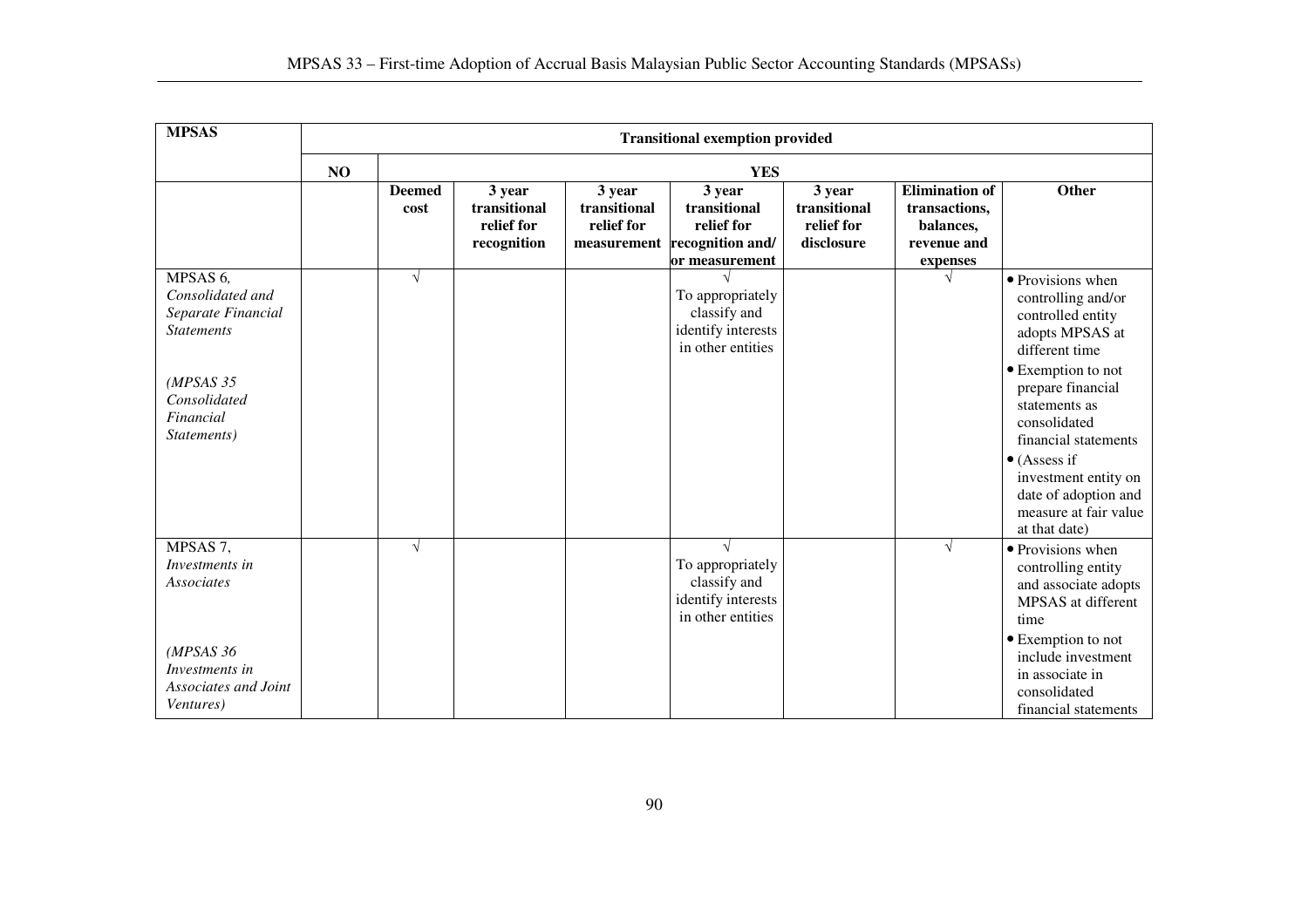| <b>MPSAS</b>                                                                                               |    | <b>Transitional exemption provided</b> |                                                     |                                                     |                                                                                   |                                                    |                                                                                |                                                                                                                                                                                                                                                 |
|------------------------------------------------------------------------------------------------------------|----|----------------------------------------|-----------------------------------------------------|-----------------------------------------------------|-----------------------------------------------------------------------------------|----------------------------------------------------|--------------------------------------------------------------------------------|-------------------------------------------------------------------------------------------------------------------------------------------------------------------------------------------------------------------------------------------------|
|                                                                                                            | NO |                                        |                                                     |                                                     | <b>YES</b>                                                                        |                                                    |                                                                                |                                                                                                                                                                                                                                                 |
|                                                                                                            |    | <b>Deemed</b><br>cost                  | 3 year<br>transitional<br>relief for<br>recognition | 3 year<br>transitional<br>relief for<br>measurement | 3 year<br>transitional<br>relief for<br>recognition<br>and/or<br>measurement      | 3 year<br>transitional<br>relief for<br>disclosure | <b>Elimination</b> of<br>transactions,<br>balances,<br>revenue and<br>expenses | Other                                                                                                                                                                                                                                           |
| MPSAS 8, Interests<br>in Joint Venture<br>(MPSAS 36<br>Investments in<br>Associates and Joint<br>Ventures) |    | $\sqrt{ }$                             |                                                     |                                                     | To<br>appropriately<br>classify and<br>identify<br>interests in<br>other entities |                                                    | V                                                                              | • Provisions when<br>controlling entity<br>and associate and<br>jointly controlled<br>entities adopt<br>MPSAS at<br>different time<br>• Exemption to not<br>include interests<br>in joint venture in<br>consolidated<br>financial<br>statements |
| (MPSAS 37 Joint<br>Arrangements)                                                                           |    |                                        |                                                     |                                                     |                                                                                   |                                                    |                                                                                | $\bullet$ Provision on how<br>to measure<br>investment in joint<br>venture previously<br>accounted for<br>using<br>proportionate<br>consolidation                                                                                               |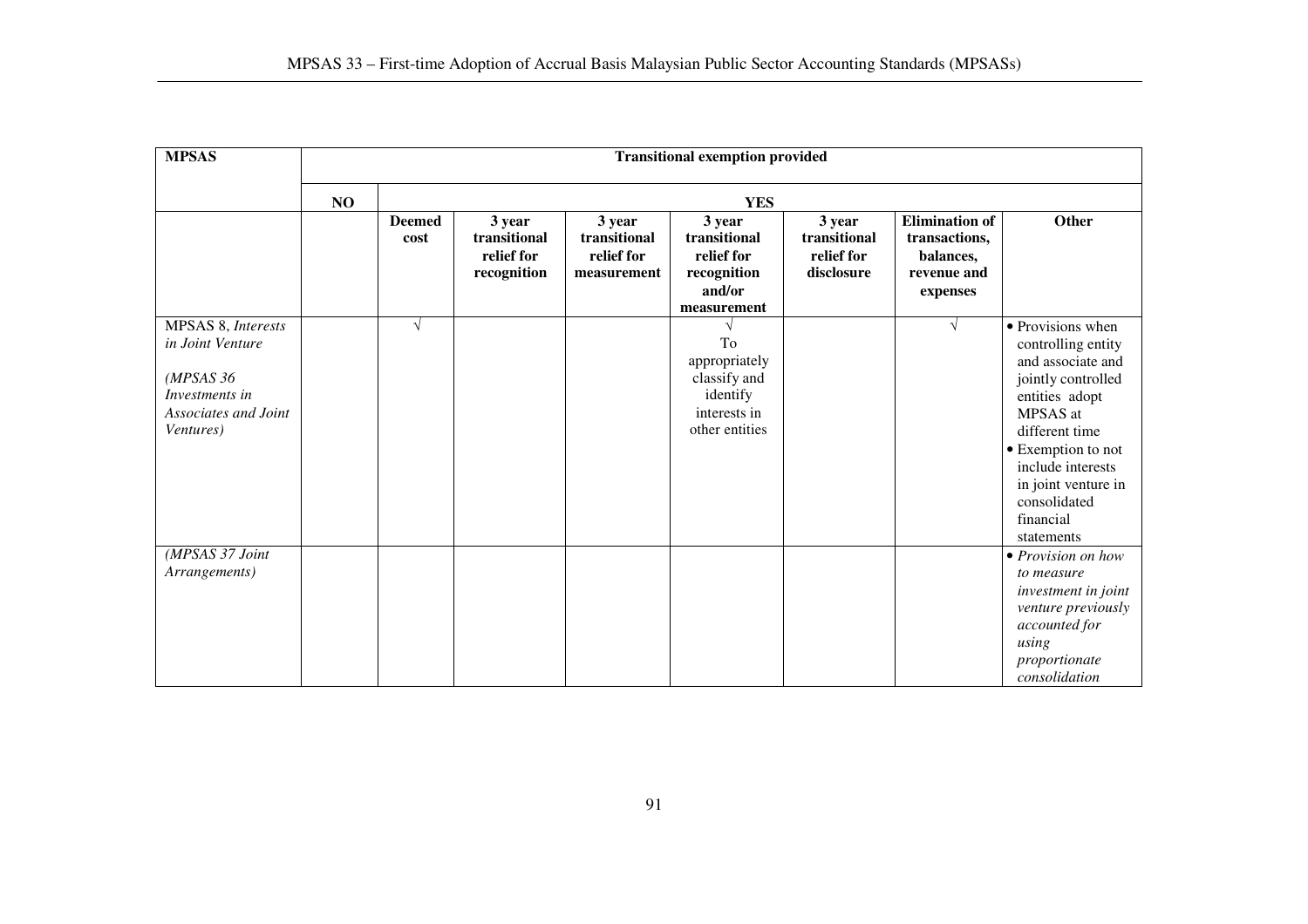| <b>MPSAS</b>                                             |            | <b>Transitional exemption provided</b> |                                                                                                   |                                                                                    |                                                                                           |                                    |                                                                             |       |
|----------------------------------------------------------|------------|----------------------------------------|---------------------------------------------------------------------------------------------------|------------------------------------------------------------------------------------|-------------------------------------------------------------------------------------------|------------------------------------|-----------------------------------------------------------------------------|-------|
|                                                          | NO         |                                        |                                                                                                   |                                                                                    | <b>YES</b>                                                                                |                                    |                                                                             |       |
|                                                          |            | <b>Deemed</b><br>cost                  | 3 year<br>transitional<br>relief for<br>recognition                                               | 3 year<br>transitional<br>relief for<br>measurement                                | 3 year<br>transitional relief transitional<br>for recognition<br>and/or<br>measurement    | 3 year<br>relief for<br>disclosure | <b>Elimination of</b><br>transactions,<br>balances, revenue<br>and expenses | Other |
| MPSAS 9, Revenue<br>from Exchange<br><b>Transactions</b> | $\sqrt{ }$ |                                        |                                                                                                   |                                                                                    | To extent that 3<br>year relief period<br>was adopted for<br>assets and/or<br>liabilities |                                    |                                                                             |       |
| MPSAS 11,<br>Construction<br>Contracts                   | $\sqrt{}$  |                                        |                                                                                                   |                                                                                    |                                                                                           |                                    |                                                                             |       |
| MPSAS 12,<br>Inventories                                 |            | $\sqrt{ }$                             | Inventory not<br>recognized<br>under previous<br>basis of<br>accounting                           | Inventory<br>recognized<br>under previous<br>basis of<br>accounting                |                                                                                           |                                    |                                                                             |       |
| MPSAS 13, Leases                                         |            |                                        | Leased assets<br>and/or liabilities<br>not recognized<br>under previous<br>basis of<br>accounting | Leased assets<br>and/or<br>liabilities<br>recognized<br>under previous<br>basis of |                                                                                           |                                    |                                                                             |       |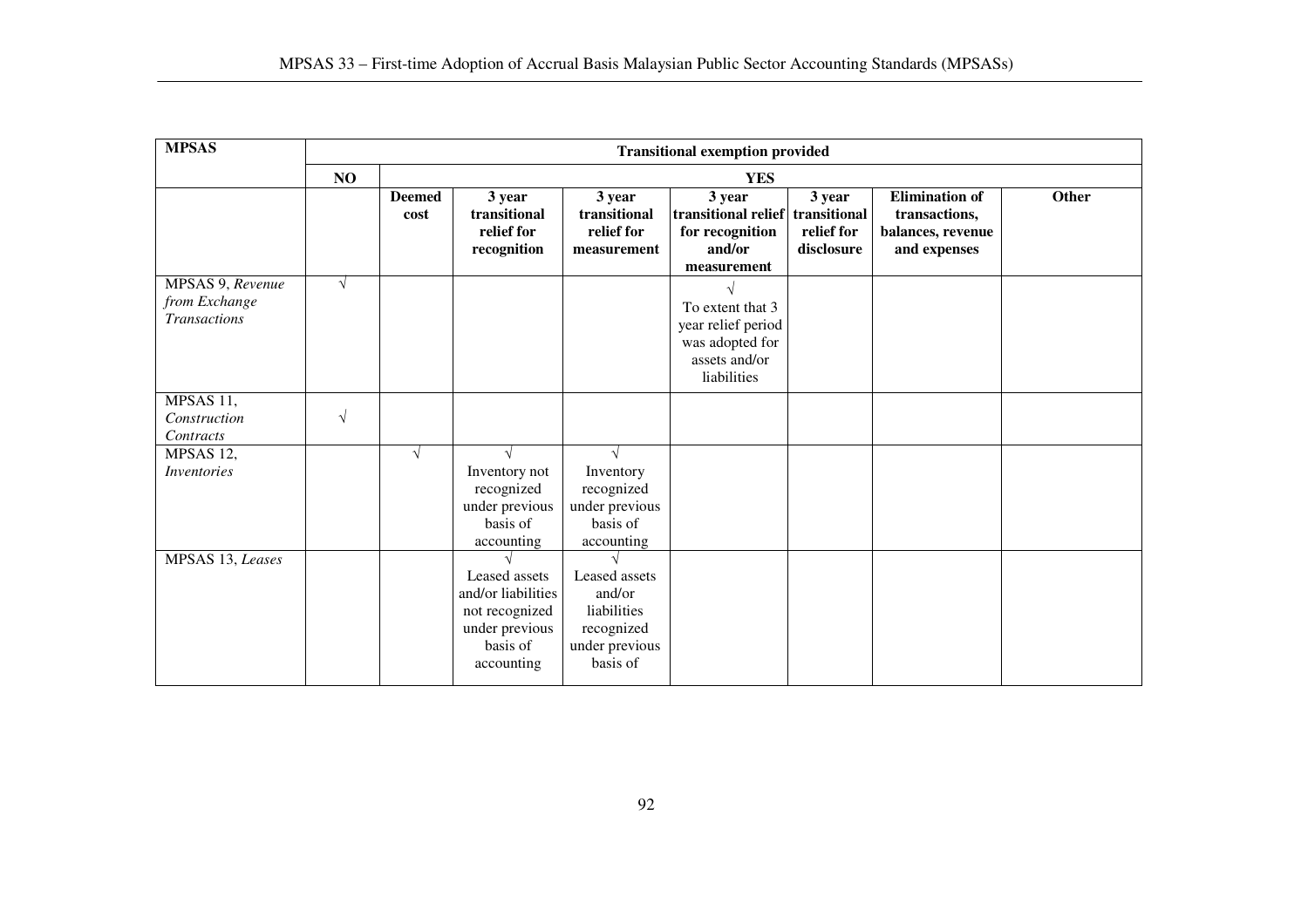| <b>MPSAS</b>                                           |                                                                                                    | <b>Transitional exemption provided</b> |                                                                                                              |                                                                                                |                                                                              |                                                    |                                                                             |       |  |  |
|--------------------------------------------------------|----------------------------------------------------------------------------------------------------|----------------------------------------|--------------------------------------------------------------------------------------------------------------|------------------------------------------------------------------------------------------------|------------------------------------------------------------------------------|----------------------------------------------------|-----------------------------------------------------------------------------|-------|--|--|
|                                                        | NO                                                                                                 |                                        | <b>YES</b>                                                                                                   |                                                                                                |                                                                              |                                                    |                                                                             |       |  |  |
|                                                        |                                                                                                    | <b>Deemed</b><br>cost                  | 3 year<br>transitional<br>relief for<br>recognition                                                          | 3 year<br>transitional<br>relief for<br>measurement                                            | 3 year<br>transitional<br>relief for<br>recognition<br>and/or<br>measurement | 3 year<br>transitional<br>relief for<br>disclosure | <b>Elimination of</b><br>transactions,<br>balances, revenue<br>and expenses | Other |  |  |
| MPSAS 14,<br>Events After the<br><b>Reporting Date</b> | $\sqrt{}$                                                                                          |                                        |                                                                                                              |                                                                                                |                                                                              |                                                    |                                                                             |       |  |  |
| MPSAS, 16<br>Investment<br>Property                    |                                                                                                    | $\sqrt{ }$                             | $\sqrt{ }$<br>Investment<br>property not<br>recognized<br>under previous<br>basis of<br>accounting           | $\sqrt{ }$<br>Investment<br>property<br>recognized<br>under previous<br>basis of<br>accounting |                                                                              |                                                    |                                                                             |       |  |  |
| MPSAS 17,<br>Property, Plant<br>and Equipment          |                                                                                                    | $\sqrt{ }$                             | $\sqrt{ }$<br>Property, plant<br>and equipment<br>not recognized<br>under previous<br>basis of<br>accounting | Property, plant<br>and equipment<br>recognized<br>under previous<br>basis of<br>accounting     |                                                                              |                                                    |                                                                             |       |  |  |
| MPSAS 18,<br>Segment<br>Reporting                      | $\sqrt{ }$<br>No segment<br>report to the<br>extent that 3<br>year relief<br>period was<br>adopted |                                        |                                                                                                              |                                                                                                |                                                                              |                                                    |                                                                             |       |  |  |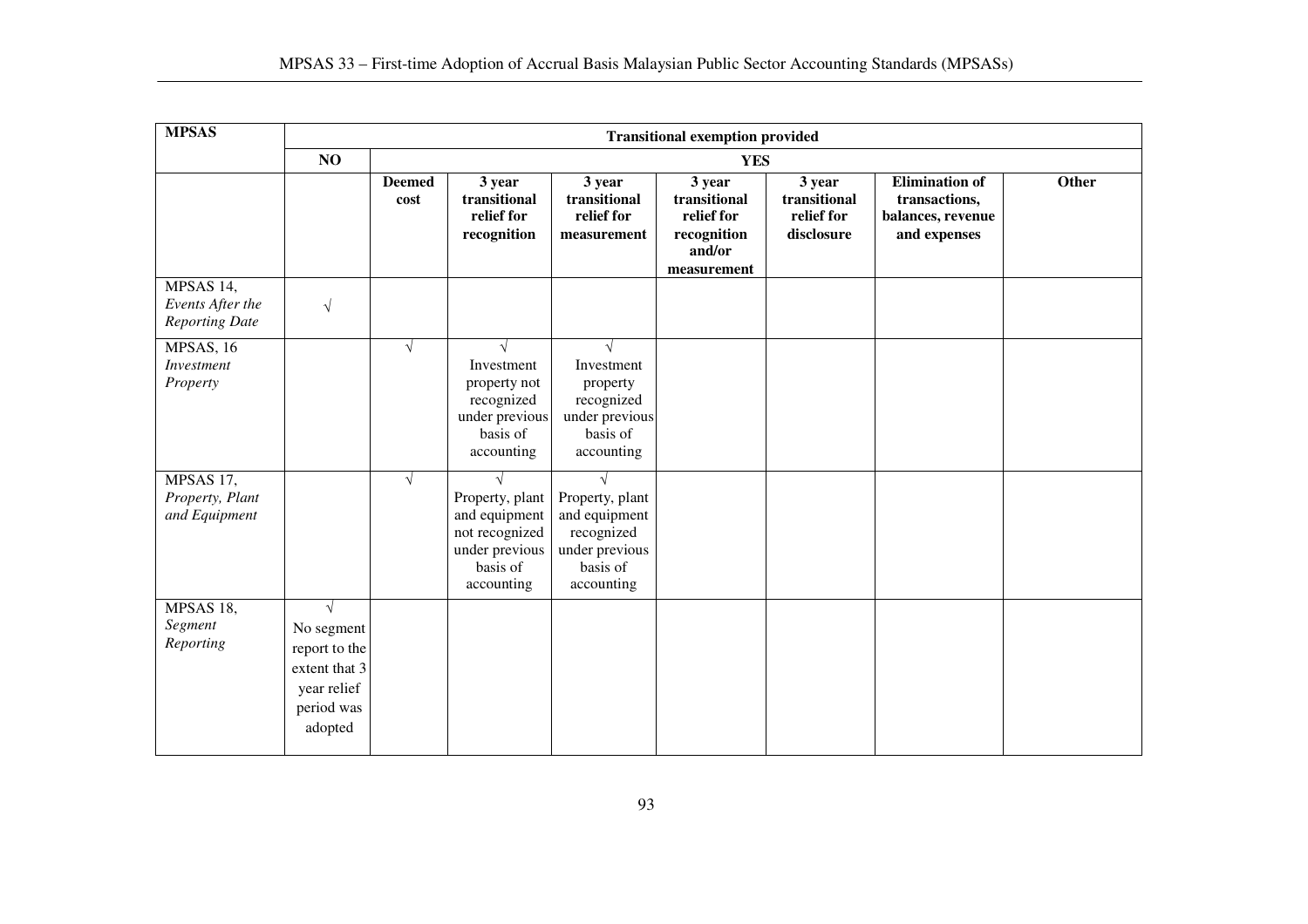| <b>MPSAS</b>                                                                            | <b>Transitional exemption provided</b> |                       |                                                                                                                                                                                                                           |                                                                                                                                                                                                         |                                                                                                        |                                                                     |                                                                             |                              |
|-----------------------------------------------------------------------------------------|----------------------------------------|-----------------------|---------------------------------------------------------------------------------------------------------------------------------------------------------------------------------------------------------------------------|---------------------------------------------------------------------------------------------------------------------------------------------------------------------------------------------------------|--------------------------------------------------------------------------------------------------------|---------------------------------------------------------------------|-----------------------------------------------------------------------------|------------------------------|
|                                                                                         | NO                                     |                       |                                                                                                                                                                                                                           |                                                                                                                                                                                                         | <b>YES</b>                                                                                             |                                                                     |                                                                             |                              |
|                                                                                         |                                        | <b>Deemed</b><br>cost | 3 year<br>transitional<br>relief for<br>recognition                                                                                                                                                                       | 3 year<br>transitional<br>relief for<br>measurement                                                                                                                                                     | 3 year<br>for recognition<br>and/or<br>measurement                                                     | 3 year<br>transitional relief transitional relief<br>for disclosure | <b>Elimination of</b><br>transactions,<br>balances, revenue<br>and expenses | Other                        |
| MPSAS 19, Provisions,<br><b>Contingent Liabilities</b><br>and Contingent Assets         |                                        |                       | $\sqrt{ }$<br>Only liabilities<br>related to assets<br>not recognized<br>under previous<br>basis of<br>accounting to<br>be included<br>initial estimate<br>of cost of<br>dismantling/<br>removing item/<br>restoring site | Only liabilities<br>related to assets<br>recognized<br>under previous<br>basis of<br>accounting to<br>be included<br>initial estimate<br>of cost of<br>dismantling/<br>removing item/<br>restoring site |                                                                                                        |                                                                     |                                                                             |                              |
| MPSAS 20, Related<br><b>Party Disclosures</b>                                           |                                        |                       |                                                                                                                                                                                                                           |                                                                                                                                                                                                         |                                                                                                        | $\sqrt{ }$                                                          |                                                                             |                              |
| MPSAS 21, Impairment<br>of Non-Cash-<br><b>Generating Assets</b>                        |                                        |                       |                                                                                                                                                                                                                           |                                                                                                                                                                                                         |                                                                                                        |                                                                     |                                                                             | • Prospective<br>application |
| MPSAS 22, Disclosure<br>of Information About the<br><b>General Government</b><br>Sector | $\sqrt{ }$                             |                       |                                                                                                                                                                                                                           |                                                                                                                                                                                                         |                                                                                                        |                                                                     |                                                                             |                              |
| MPSAS 23, Revenue<br>from Non-Exchange<br><b>Transactions</b>                           |                                        |                       | $\sqrt{ }$<br>All non-<br>exchange<br>revenue not<br>recognized<br>under previous<br>basis of<br>accounting                                                                                                               | $\sqrt{ }$<br>All non-<br>exchange<br>revenue<br>recognized<br>under previous<br>basis of<br>accounting                                                                                                 | $\sqrt{}$<br>To extent that<br>3 year relief<br>period was<br>liabilities assets<br>and/or liabilities |                                                                     |                                                                             |                              |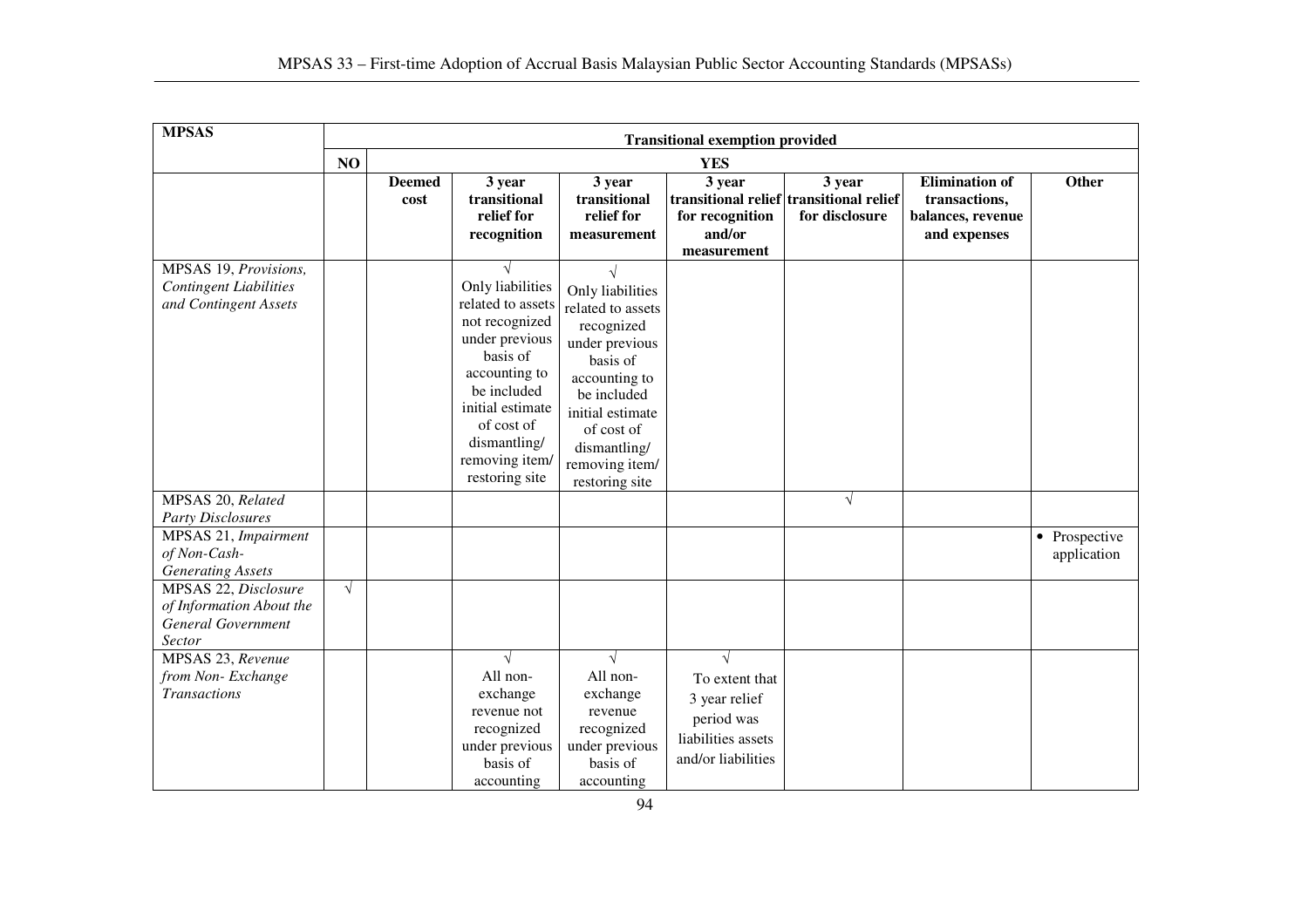| <b>MPSAS</b>                                                                                |            | <b>Transitional exemption provided</b> |                                                                                                                                       |                                                                                                                                            |                                                                              |                                                 |                                                                                |                                                                                                                                                                                                                |  |  |
|---------------------------------------------------------------------------------------------|------------|----------------------------------------|---------------------------------------------------------------------------------------------------------------------------------------|--------------------------------------------------------------------------------------------------------------------------------------------|------------------------------------------------------------------------------|-------------------------------------------------|--------------------------------------------------------------------------------|----------------------------------------------------------------------------------------------------------------------------------------------------------------------------------------------------------------|--|--|
|                                                                                             | NO         |                                        | <b>YES</b>                                                                                                                            |                                                                                                                                            |                                                                              |                                                 |                                                                                |                                                                                                                                                                                                                |  |  |
|                                                                                             |            | <b>Deemed</b><br>cost                  | 3 year<br>transitional relief transitional relief<br>for recognition                                                                  | 3 year<br>for measurement                                                                                                                  | 3 year<br>transitional<br>relief for<br>recognition<br>and/or<br>measurement | 3 year<br>transitional relief<br>for disclosure | <b>Elimination of</b><br>transactions,<br>balances,<br>revenue and<br>expenses | Other                                                                                                                                                                                                          |  |  |
| MPSAS 24,<br><b>Presentation of Budget</b><br>Information in Financial<br><b>Statements</b> | $\sqrt{ }$ |                                        |                                                                                                                                       |                                                                                                                                            |                                                                              |                                                 |                                                                                |                                                                                                                                                                                                                |  |  |
| MPSAS 25, Employee<br><b>Benefits</b>                                                       |            |                                        | defined benefit<br>plans and other<br>long-term<br>employee<br>benefits not<br>recognized<br>under previous<br>basis of<br>accounting | $\sqrt{ }$<br>for defined<br>benefit and other<br>long-term<br>employee<br>benefits<br>recognized under<br>previous basis of<br>accounting |                                                                              |                                                 |                                                                                | $\bullet$ Provisions on how<br>to determine initial<br>liability<br>Provision to not<br>separate<br>cumulative<br>actuarial gains and<br>losses<br>• Prospective<br>disclosure on<br>experience<br>adjustments |  |  |
| MPSAS 26, Impairment<br>of Cash-Generating<br>Assets                                        |            |                                        | $\sqrt{ }$                                                                                                                            |                                                                                                                                            |                                                                              |                                                 |                                                                                | Prospective<br>application                                                                                                                                                                                     |  |  |
| MPSAS 27, Agriculture                                                                       |            |                                        | Biological and<br>agricultural<br>activities not<br>recognized under<br>previous basis of<br>accounting                               | Biological and<br>agricultural<br>activities<br>recognized under<br>previous basis of<br>accounting                                        |                                                                              |                                                 |                                                                                |                                                                                                                                                                                                                |  |  |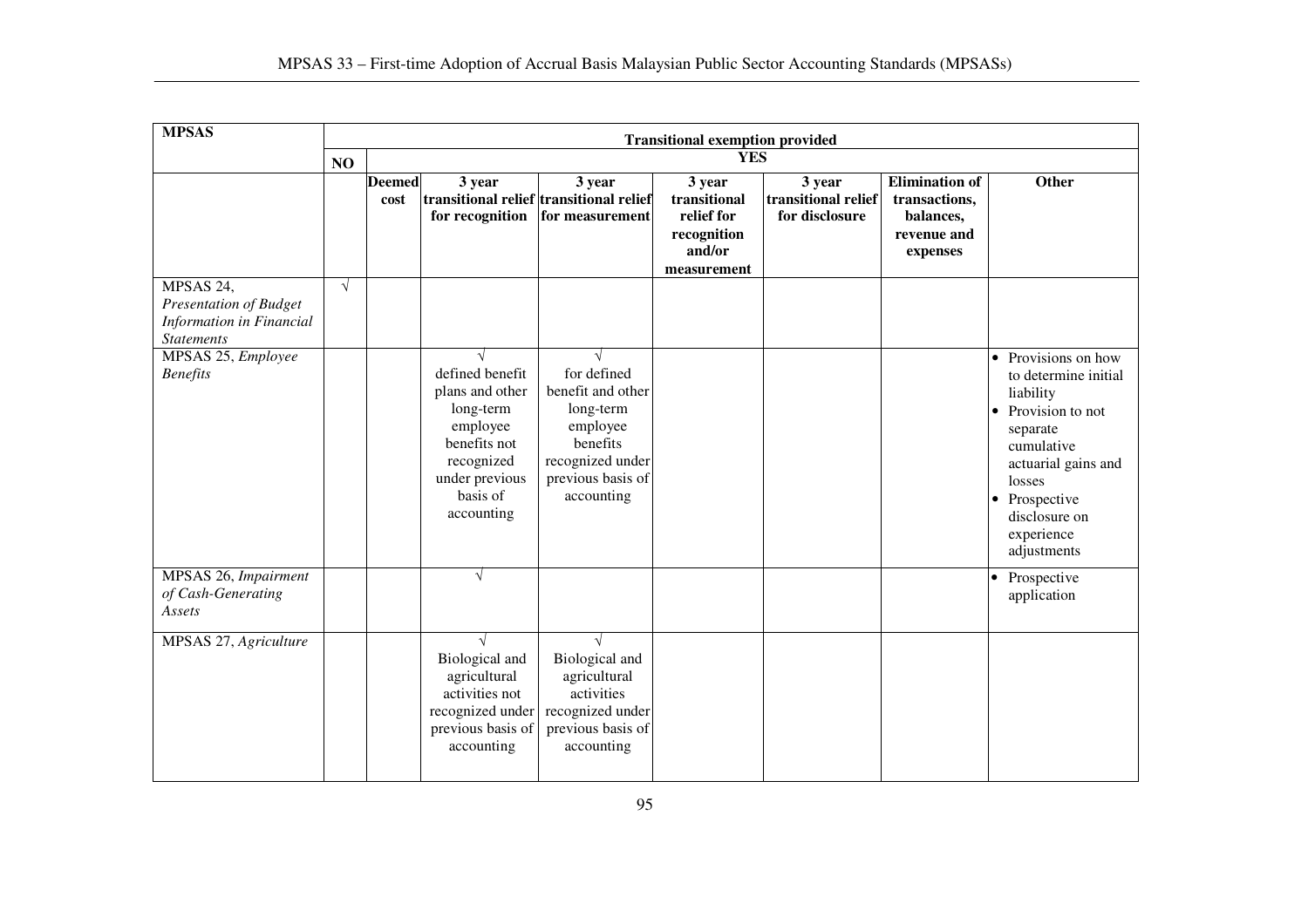| <b>MPSAS</b>                                                          | <b>Transitional exemption provided</b> |                                                                   |                                                                                                         |                                                                                                                                 |                                                                                               |                                                    |                                                                                |                                                                                                                                |
|-----------------------------------------------------------------------|----------------------------------------|-------------------------------------------------------------------|---------------------------------------------------------------------------------------------------------|---------------------------------------------------------------------------------------------------------------------------------|-----------------------------------------------------------------------------------------------|----------------------------------------------------|--------------------------------------------------------------------------------|--------------------------------------------------------------------------------------------------------------------------------|
|                                                                       | NO<br><b>YES</b>                       |                                                                   |                                                                                                         |                                                                                                                                 |                                                                                               |                                                    |                                                                                |                                                                                                                                |
|                                                                       |                                        | <b>Deemed cost</b>                                                | 3 year<br>transitional<br>relief for<br>recognition                                                     | 3 year<br>for measurement                                                                                                       | 3 year<br>transitional relief transitional relief<br>for recognition<br>and/or<br>measurement | 3 year<br>transitional<br>relief for<br>disclosure | <b>Elimination</b> of<br>transactions,<br>balances,<br>revenue and<br>expenses | Other                                                                                                                          |
| MPSAS 28, Financial<br>Instruments:<br>Presentation                   |                                        |                                                                   |                                                                                                         |                                                                                                                                 |                                                                                               |                                                    |                                                                                | • Provisions not to<br>separate liability and<br>net asset/equity<br>component under<br>specific<br>circumstances              |
| MPSAS 29, Financial<br>Instruments:<br>Recognition and<br>Measurement |                                        | $\sqrt{ }$                                                        | $\sqrt{}$<br>For financial<br>instruments not<br>recognized<br>under previous<br>basis of<br>accounting | For financial<br>instruments<br>recognized under<br>previous basis of<br>accounting                                             |                                                                                               |                                                    |                                                                                | · Provisions around<br>designation/<br>derecognition /hedge<br>accounting<br>• Apply impairment<br>principles<br>prospectively |
| MPSAS 30, Financial<br><b>Instruments: Disclosure</b>                 |                                        |                                                                   |                                                                                                         |                                                                                                                                 |                                                                                               |                                                    |                                                                                | • No comparative info<br>about nature and<br>extent of risks                                                                   |
| MPSAS 31, Intangible<br>Assets                                        |                                        | Intangible<br>assets other<br>than<br>internally<br>generated I/A | Intangible assets<br>not recognized<br>under previous<br>basis of<br>accounting                         | Intangible assets<br>recognized under<br>previous basis of<br>accounting                                                        |                                                                                               |                                                    |                                                                                | • Provision to<br>recognise previously<br>expensed internally<br>generated intangible<br>assets                                |
| MPSAS 32, Service<br>Concession<br>Arrangements: Grantor              |                                        | Service<br>concession<br>asset                                    | Service<br>concession asset<br>and related<br>liability not<br>previous basis of<br>accounting          | Service<br>concession asset<br>and related<br>liability<br>recognized under recognized under<br>previous basis of<br>accounting |                                                                                               |                                                    |                                                                                | Provision on how to<br>$\bullet$<br>recognize related<br>liability                                                             |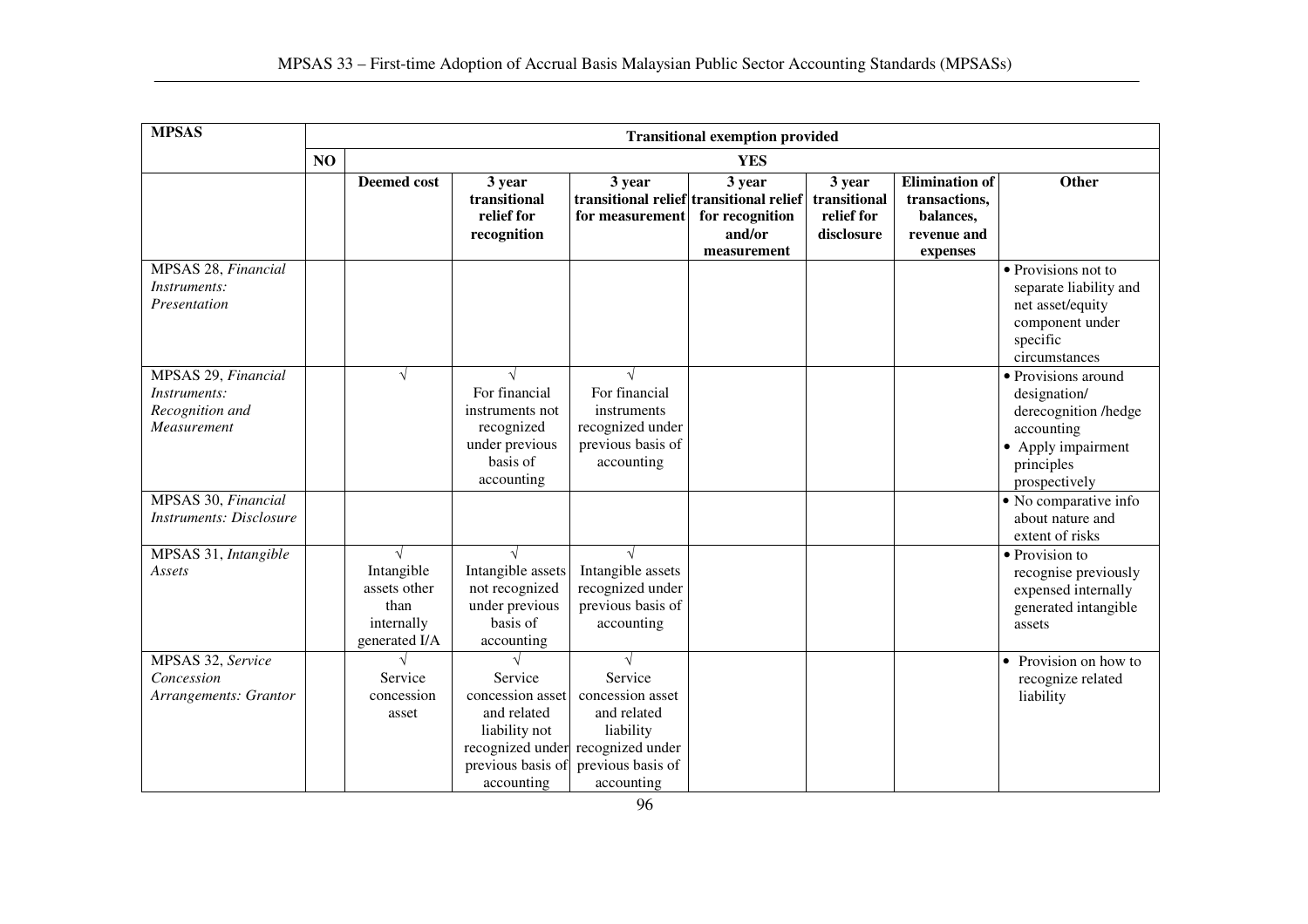# **Appendix A**

**Differentiation between transitional exemptions and provisions that a first-time adopter is required to apply and/or can elect to apply on adoption of accrual basis MPSASs**

This Appendix summarises how the transitional exemptions and provisions that a first-time adopter is required to apply in terms of this MPSAS, and those that a first-time adopter may elect to apply on adoption of accrual basis MPSASs.

As the transitional exemptions and provisions that may be elected can also affect the fair presentation and the first-time adopter's ability to assert compliance with accrual basis MPSASs as explained in paragraphs 27 to 32 of MPSAS 33, the Appendix makes a distinction between those transitional exemptions and provisions that affect fair presentation and the ability to assert compliance with accrual basis MPSASs, and those that do not.

| <b>Transitional exemption or provision</b>                                                                                                               |  | <b>Transitional</b><br>exemptions<br>or<br>provisions that have to be applied | Transitional exemptions or provisions that may be<br>applied or elected       |                                                                        |
|----------------------------------------------------------------------------------------------------------------------------------------------------------|--|-------------------------------------------------------------------------------|-------------------------------------------------------------------------------|------------------------------------------------------------------------|
|                                                                                                                                                          |  | Do not affect fair presentation and<br>compliance with accrual basis MPSAS    | Do not affect fair presentation<br>and compliance with accrual<br>basis MPSAS | Affect fair presentation<br>and compliance with<br>accrual basis MPSAS |
| <b>MPSAS1</b>                                                                                                                                            |  |                                                                               |                                                                               |                                                                        |
| • Present comparative information                                                                                                                        |  |                                                                               |                                                                               |                                                                        |
| MPSAS <sub>4</sub>                                                                                                                                       |  |                                                                               |                                                                               |                                                                        |
| • Cumulative transitional differences at the date                                                                                                        |  |                                                                               |                                                                               |                                                                        |
| of adoption                                                                                                                                              |  |                                                                               |                                                                               |                                                                        |
| MPSAS 5                                                                                                                                                  |  |                                                                               |                                                                               |                                                                        |
| • Allowed alternative treatment and has<br>taken advantage of relief period                                                                              |  |                                                                               |                                                                               |                                                                        |
| • Adopt allowed alternative treatment on date<br>of adoption --retrospective application                                                                 |  |                                                                               |                                                                               |                                                                        |
| Adopt bench mark treatment on the date<br>$\bullet$<br>of adoption – retrospective application of<br>costs incurred before and after date of<br>adoption |  |                                                                               |                                                                               |                                                                        |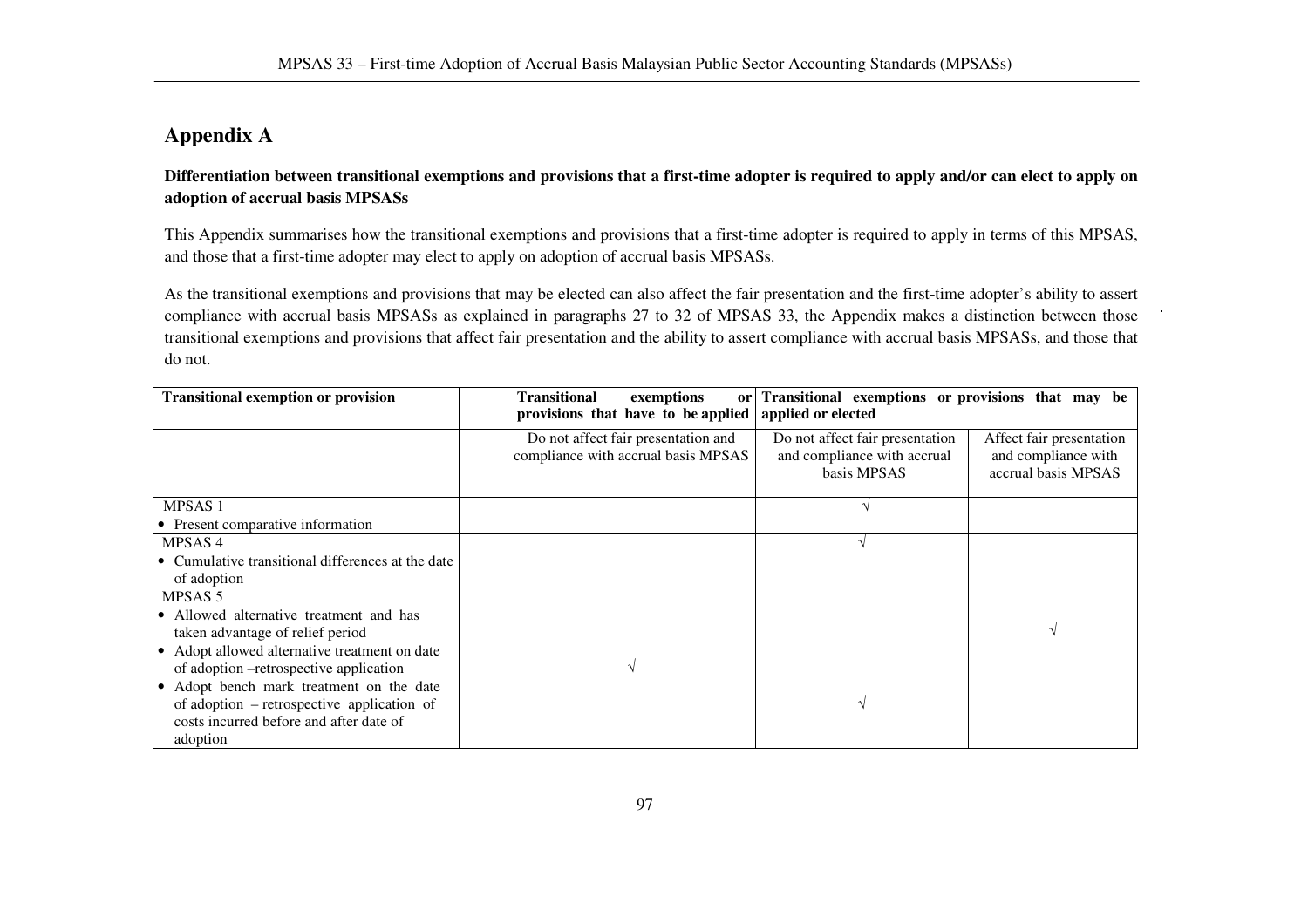| Transitional exemption or provision                                                                                                                                                | <b>Transitional</b><br>exemptions<br><b>or</b><br>provisions that have to be applied | Transitional exemptions or provisions that may be<br>applied or elected |                                            |
|------------------------------------------------------------------------------------------------------------------------------------------------------------------------------------|--------------------------------------------------------------------------------------|-------------------------------------------------------------------------|--------------------------------------------|
|                                                                                                                                                                                    | Do not affect fair presentation and                                                  | Do not affect fair presentation                                         | Affect fair presentation                   |
|                                                                                                                                                                                    | compliance with accrual basis MPSAS                                                  | and compliance with accrual<br>basis MPSAS                              | and compliance with<br>accrual basis MPSAS |
| MPSAS 6 (MPSAS 35)                                                                                                                                                                 |                                                                                      |                                                                         |                                            |
| • Relief to recognize and/or measure interests in<br>controlled entity                                                                                                             |                                                                                      |                                                                         |                                            |
| • Elect to not eliminate inter-entity balances,<br>transactions, revenue and expenses                                                                                              |                                                                                      |                                                                         |                                            |
| • Controlled entity becomes first-time adopter later<br>or earlier than its controlling entity                                                                                     |                                                                                      |                                                                         |                                            |
| • Not present financial statements as consolidated<br>financial statements if three year relief for<br>recognition and/or measurement and/or elimination<br>option was adopted     |                                                                                      |                                                                         |                                            |
| • Assess if investment entity on date of adoption and<br>determine fair value at that date)                                                                                        |                                                                                      |                                                                         |                                            |
| MPSAS 7 (MPSAS 36)                                                                                                                                                                 |                                                                                      |                                                                         |                                            |
| • Relief to recognize and/or measure interest in<br>associate                                                                                                                      |                                                                                      |                                                                         |                                            |
| • Elect to not eliminate share in associate's surplus and<br>deficit                                                                                                               |                                                                                      |                                                                         |                                            |
| • Associate becomes first-time adopter later or earlier<br>than its controlling entity                                                                                             | V                                                                                    |                                                                         |                                            |
| • Not present investment in associates in<br>consolidated financial statements if three year relief<br>for recognition and/or measurement and/or<br>elimination option was adopted |                                                                                      |                                                                         | V                                          |

 $\bullet$ 

 $\lambda$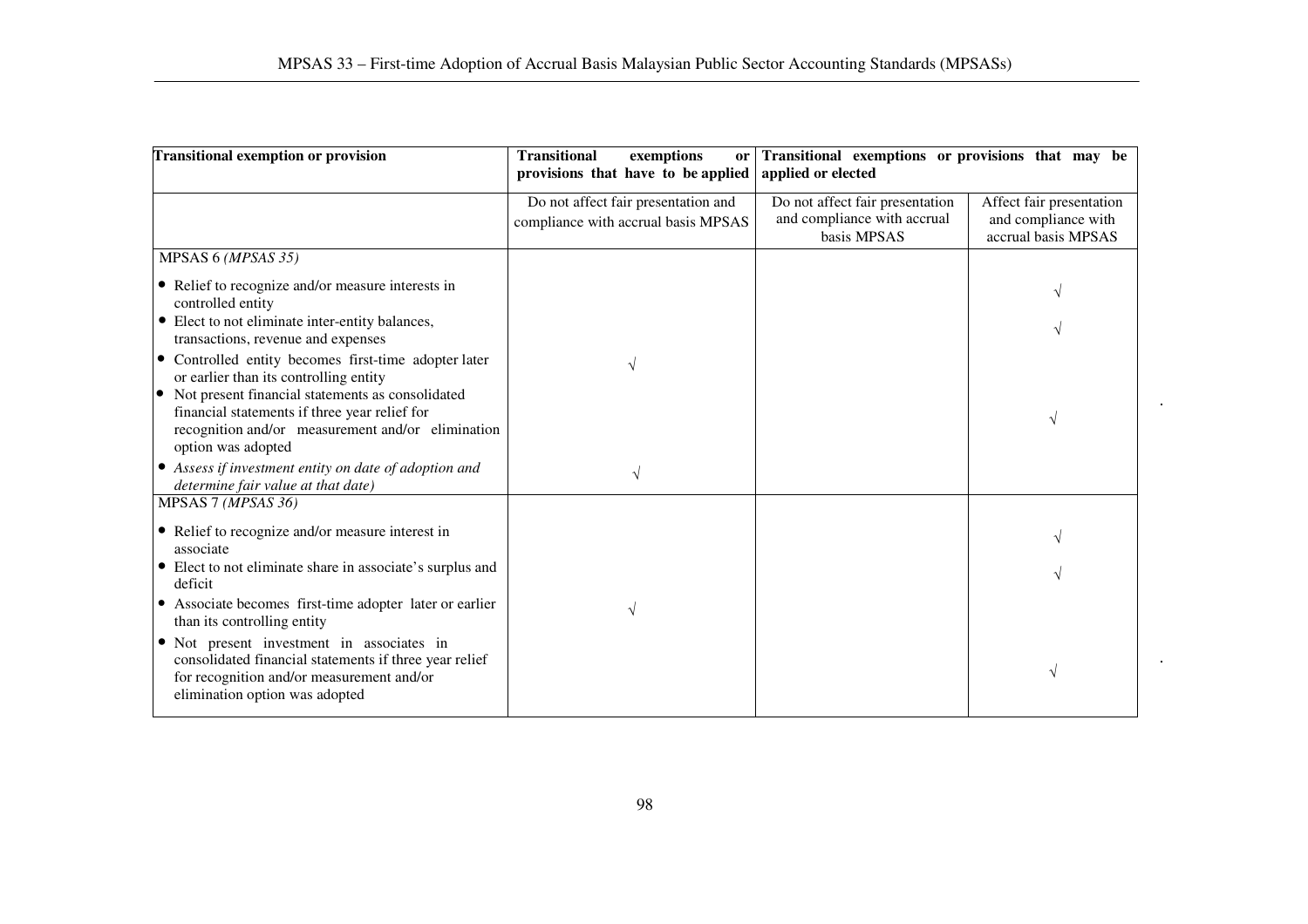| <b>Transitional exemption or provision</b>                                                                                                                                          | <b>Transitional</b><br>exemptions<br><sub>or</sub><br>provisions<br>that<br>have<br>$\mathbf{t}$<br>be<br>applied | Transitional exemptions or provisions that may be<br>applied or elected       |                                                                        |
|-------------------------------------------------------------------------------------------------------------------------------------------------------------------------------------|-------------------------------------------------------------------------------------------------------------------|-------------------------------------------------------------------------------|------------------------------------------------------------------------|
|                                                                                                                                                                                     | Do not affect fair presentation and<br>compliance with accrual basis MPSAS                                        | Do not affect fair presentation<br>and compliance with accrual<br>basis MPSAS | Affect fair presentation<br>and compliance with<br>accrual basis MPSAS |
| MPSAS 8 (MPSAS 36)                                                                                                                                                                  |                                                                                                                   |                                                                               |                                                                        |
| • Relief to recognize and/or measure interest in joint<br>venture                                                                                                                   |                                                                                                                   |                                                                               |                                                                        |
| • Elect to not eliminate balances and transactions with<br>jointly controlled entities                                                                                              |                                                                                                                   |                                                                               |                                                                        |
| • Joint venture becomes first-time adopter later or earlier<br>than its controlling entity                                                                                          | V                                                                                                                 |                                                                               |                                                                        |
| • Not present interest in joint venture in<br>consolidated financial statements if three year relief<br>for recognition and/or measurement and/or<br>elimination option was adopted |                                                                                                                   |                                                                               | $\sqrt{ }$                                                             |
| MPSAS 37                                                                                                                                                                            |                                                                                                                   |                                                                               |                                                                        |
| • Measure investment in joint venture previously<br>accounted for using proportionate consolidation                                                                                 |                                                                                                                   |                                                                               |                                                                        |
| MPSAS 9                                                                                                                                                                             |                                                                                                                   |                                                                               |                                                                        |
| • Relief for recognition and/or measurement of revenue<br>related to adoption of three year relief period for<br>recognition and/or measurement of financial<br>instruments         |                                                                                                                   |                                                                               |                                                                        |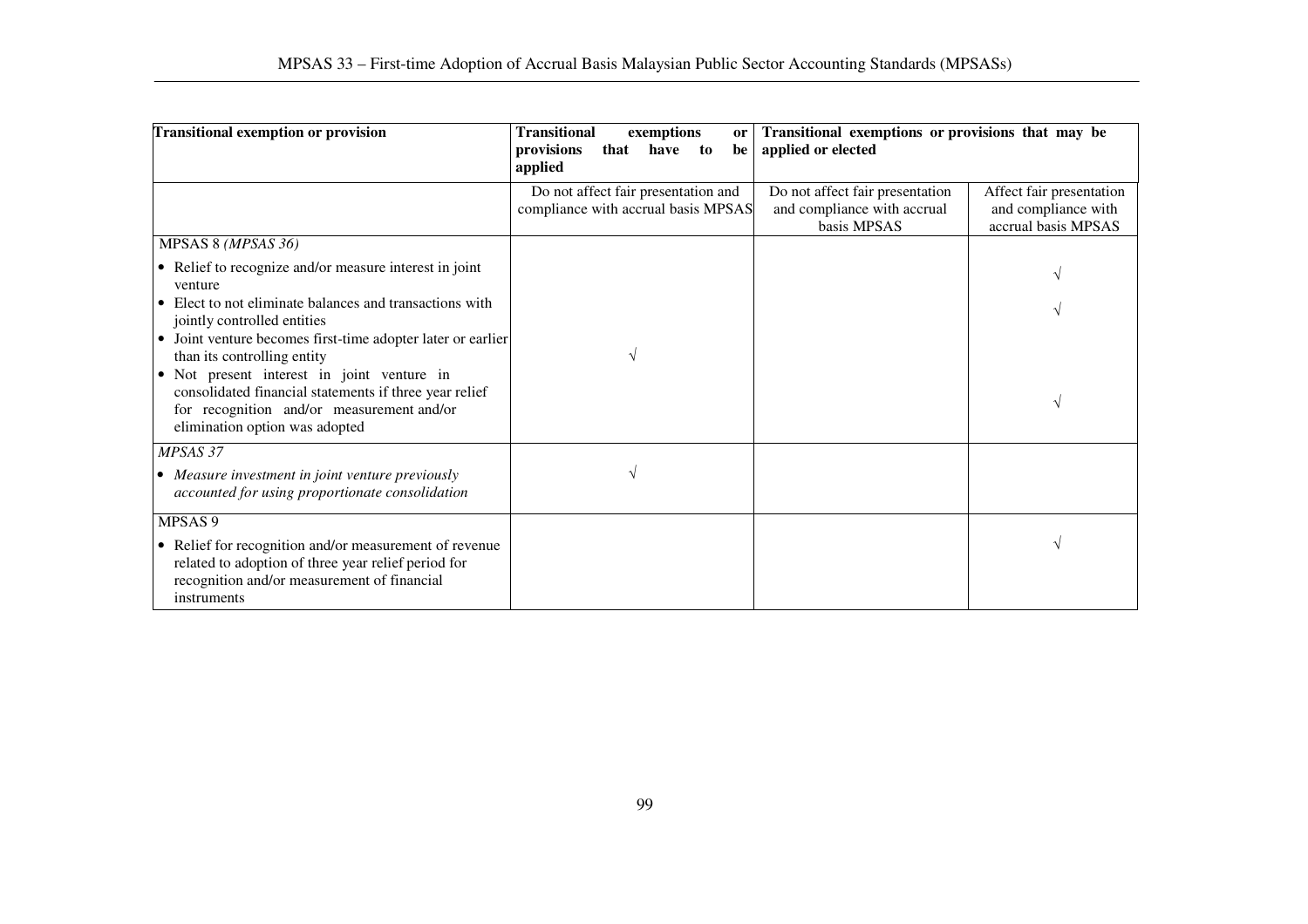| <b>Transitional exemption or provision</b>                                                                                                                                                                                                                                           | Transitional exemptions or<br>provisions that have to be<br>applied                  | Transitional exemptions or provisions<br>applied or elected                   | that may<br>be                                                                |
|--------------------------------------------------------------------------------------------------------------------------------------------------------------------------------------------------------------------------------------------------------------------------------------|--------------------------------------------------------------------------------------|-------------------------------------------------------------------------------|-------------------------------------------------------------------------------|
|                                                                                                                                                                                                                                                                                      | Do not affect fair presentation and<br>compliance with accrual basis<br><b>MPSAS</b> | Do not affect fair presentation<br>and compliance with accrual<br>basis MPSAS | Affect fair presentation and<br>compliance with accrual basis<br><b>MPSAS</b> |
| MPSAS <sub>12</sub><br>• Three year relief for recognition and/or measurement<br>of assets and changing the accounting policy to<br>measure assets                                                                                                                                   |                                                                                      |                                                                               |                                                                               |
| MPSAS <sub>13</sub><br>• No recognition and/or measurement of finance lease<br>liability and finance lease asset if relief period for<br>recognition and/or measurement of assets is adopted<br>Classification of lease based on circumstances at<br>adoption of accrual basis MPSAS |                                                                                      |                                                                               |                                                                               |
| MPSAS <sub>16</sub><br>• Three year relief for recognition and/or measurement<br>of assets and changing the accounting policy to<br>measure assets                                                                                                                                   |                                                                                      |                                                                               |                                                                               |
| MPSAS <sub>17</sub><br>• Three year relief for recognition and/or measurement<br>of assets and changing the accounting policy to<br>measure assets                                                                                                                                   |                                                                                      |                                                                               |                                                                               |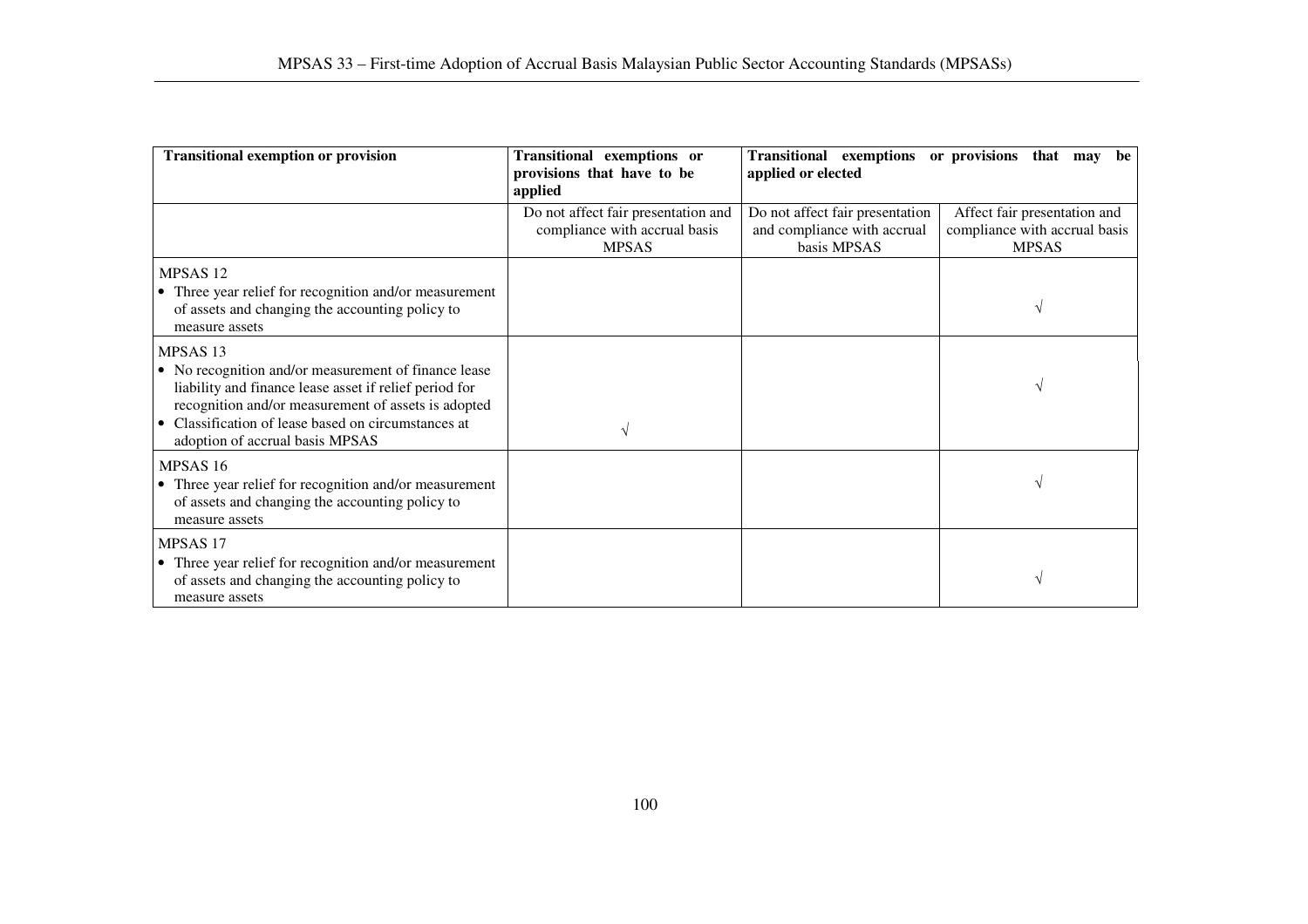| <b>Transitional exemption or provision</b>                                                                                                                                                                              | <b>Transitional</b><br>exemptions<br>or <sub>l</sub><br>provisions<br>that have to<br>be  <br>applied | Transitional exemptions or provisions that may<br>applied or elected          | be                                                                            |
|-------------------------------------------------------------------------------------------------------------------------------------------------------------------------------------------------------------------------|-------------------------------------------------------------------------------------------------------|-------------------------------------------------------------------------------|-------------------------------------------------------------------------------|
|                                                                                                                                                                                                                         | Do not affect fair presentation and<br>compliance with accrual basis<br><b>MPSAS</b>                  | Do not affect fair presentation<br>and compliance with accrual<br>basis MPSAS | Affect fair presentation and<br>compliance with accrual basis<br><b>MPSAS</b> |
| MPSAS <sub>19</sub><br>• No recognition and measurement of liability<br>relating to initial estimate of costs of dismantling and<br>removing item if relief for recognition and/or<br>measurement of assets are adopted |                                                                                                       |                                                                               |                                                                               |
| MPSAS <sub>20</sub><br>• No disclosure of related party relationships, related<br>information about key<br>party transactions<br>and<br>management personnel                                                            |                                                                                                       |                                                                               |                                                                               |
| MPSAS <sub>21</sub><br>• Apply impairment provisions prospectively on date<br>of adoption or when assets are recognised when relief<br>period was applied                                                               |                                                                                                       |                                                                               |                                                                               |

 $\alpha$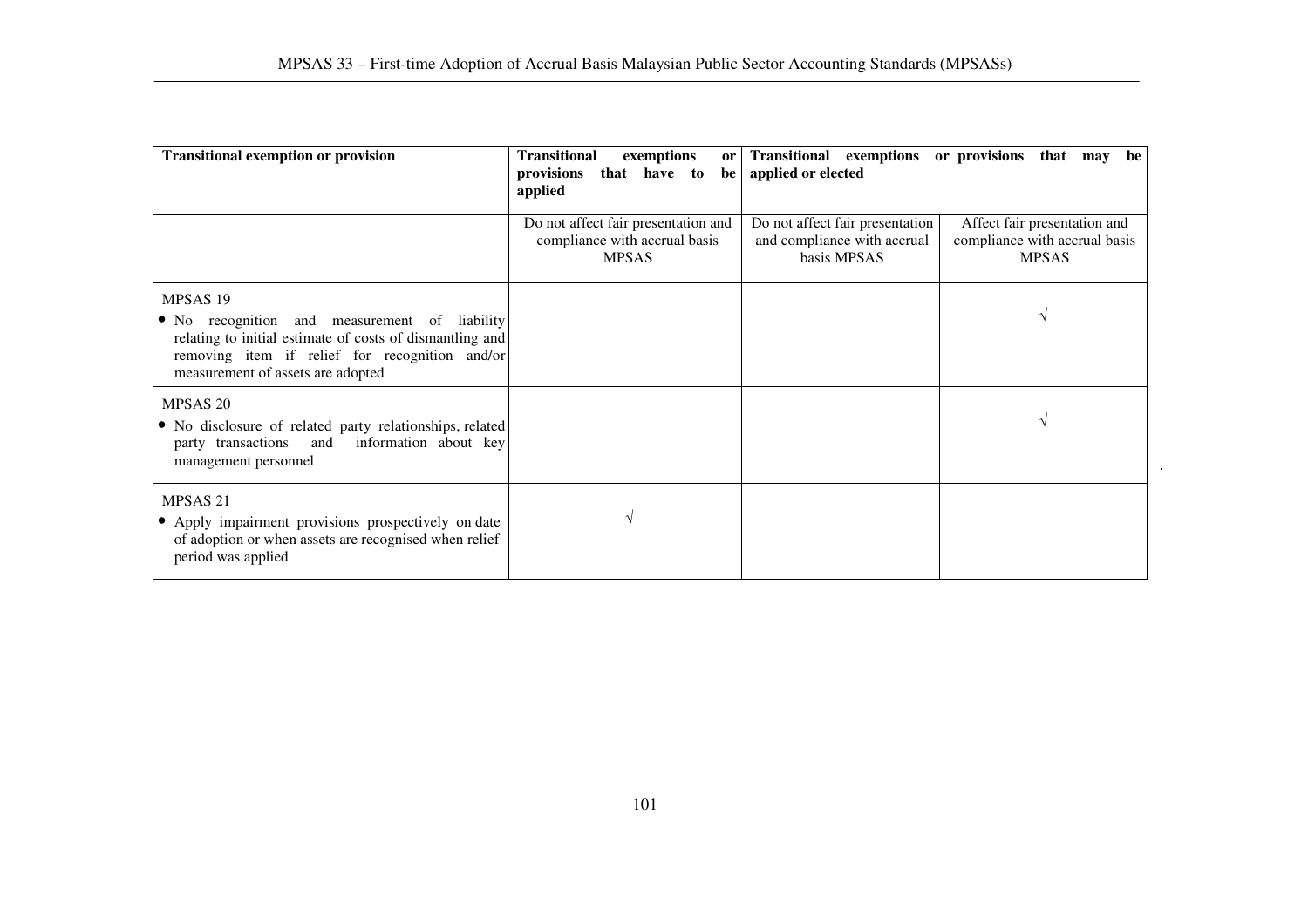| <b>Transitional exemption or provision</b>                                                                                                                        | <b>Transitional</b><br>exemptions<br>or<br>provisions that have to be applied        | Transitional exemptions or provisions that may be<br>applied or elected       |                                                                        |
|-------------------------------------------------------------------------------------------------------------------------------------------------------------------|--------------------------------------------------------------------------------------|-------------------------------------------------------------------------------|------------------------------------------------------------------------|
|                                                                                                                                                                   | Do not affect fair presentation and<br>compliance with accrual basis<br><b>MPSAS</b> | Do not affect fair presentation<br>and compliance with accrual<br>basis MPSAS | Affect fair presentation<br>and compliance with<br>accrual basis MPSAS |
| MPSAS <sub>25</sub>                                                                                                                                               |                                                                                      |                                                                               |                                                                        |
| • Three year relief for recognition and/or measurement<br>of assets and/or liabilities and changing the<br>accounting policy to measure assets and/or liabilities |                                                                                      |                                                                               |                                                                        |
| • Determine initial liability for defined benefit and<br>other long-term employee benefit plans on date of<br>adoption or when relief period expired              |                                                                                      |                                                                               |                                                                        |
| • Recognize increase/decrease on date of adoption or<br>when relief period expires in opening accumulated<br>surplus/deficit                                      |                                                                                      |                                                                               |                                                                        |
| MPSAS <sub>26</sub><br>• Apply impairment provisions prospectively on date<br>of adoption or when assets are recognised when relief<br>period was applied         |                                                                                      |                                                                               |                                                                        |
| MPSAS <sub>27</sub><br>• Three year relief for recognition and/or measurement<br>of assets and changing the accounting policy to<br>measure assets                |                                                                                      |                                                                               | $\sqrt{ }$                                                             |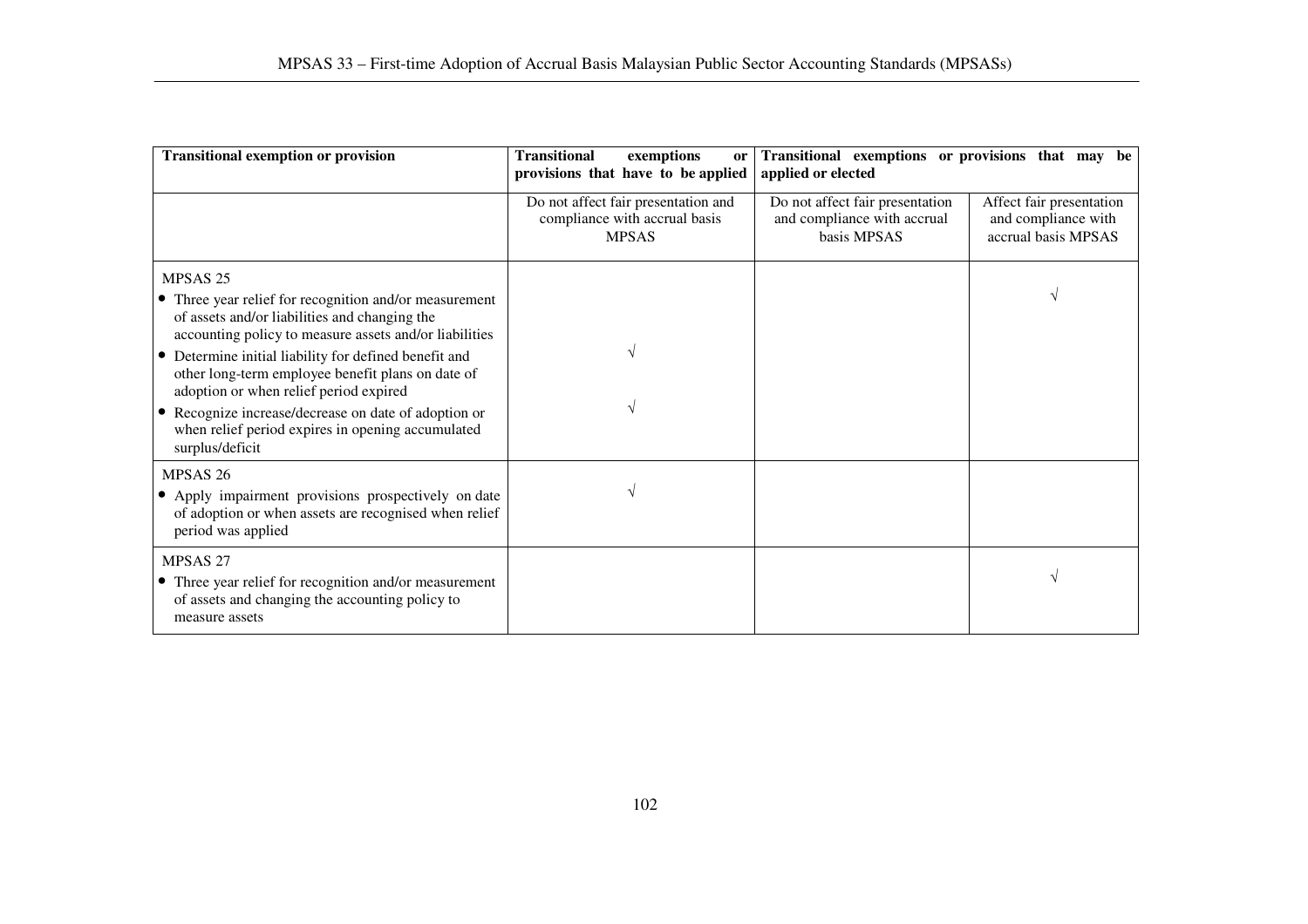| <b>Transitional exemption or provision</b>                                                                                                                                                                                                 | <b>Transitional</b><br>exemptions<br><sub>or</sub><br>provisions<br>that have to<br>be<br>applied | Transitional exemptions or provisions that may be<br>applied or elected                                                                                 |
|--------------------------------------------------------------------------------------------------------------------------------------------------------------------------------------------------------------------------------------------|---------------------------------------------------------------------------------------------------|---------------------------------------------------------------------------------------------------------------------------------------------------------|
|                                                                                                                                                                                                                                            | Do not affect fair presentation and<br>compliance with accrual basis<br><b>MPSAS</b>              | Do not affect fair presentation<br>Affect fair presentation<br>and compliance with accrual<br>and compliance with<br>accrual basis MPSAS<br>basis MPSAS |
| MPSAS <sub>28</sub><br>• Determine if financial instrument has liability and<br>net asset/equity component on date of adoption<br>Do not separate compound financial instrument if no<br>$\bullet$<br>liability exists on date of adoption |                                                                                                   |                                                                                                                                                         |
| MPSAS <sub>29</sub><br>relief for<br>recognition<br>$\bullet$ Three<br>and/or<br>year<br>and/or liabilities and<br>measurement of assets<br>changing the accounting policy to measure assets<br>and/or liabilities                         |                                                                                                   |                                                                                                                                                         |
| Designation<br>• Designate financial asset or liability at fair value<br>through surplus or deficit on date of adoption<br>Impairment<br>• Apply impairment provisions prospectively on                                                    |                                                                                                   |                                                                                                                                                         |
| date of adoption                                                                                                                                                                                                                           |                                                                                                   |                                                                                                                                                         |

 $\hat{\mathbf{r}}$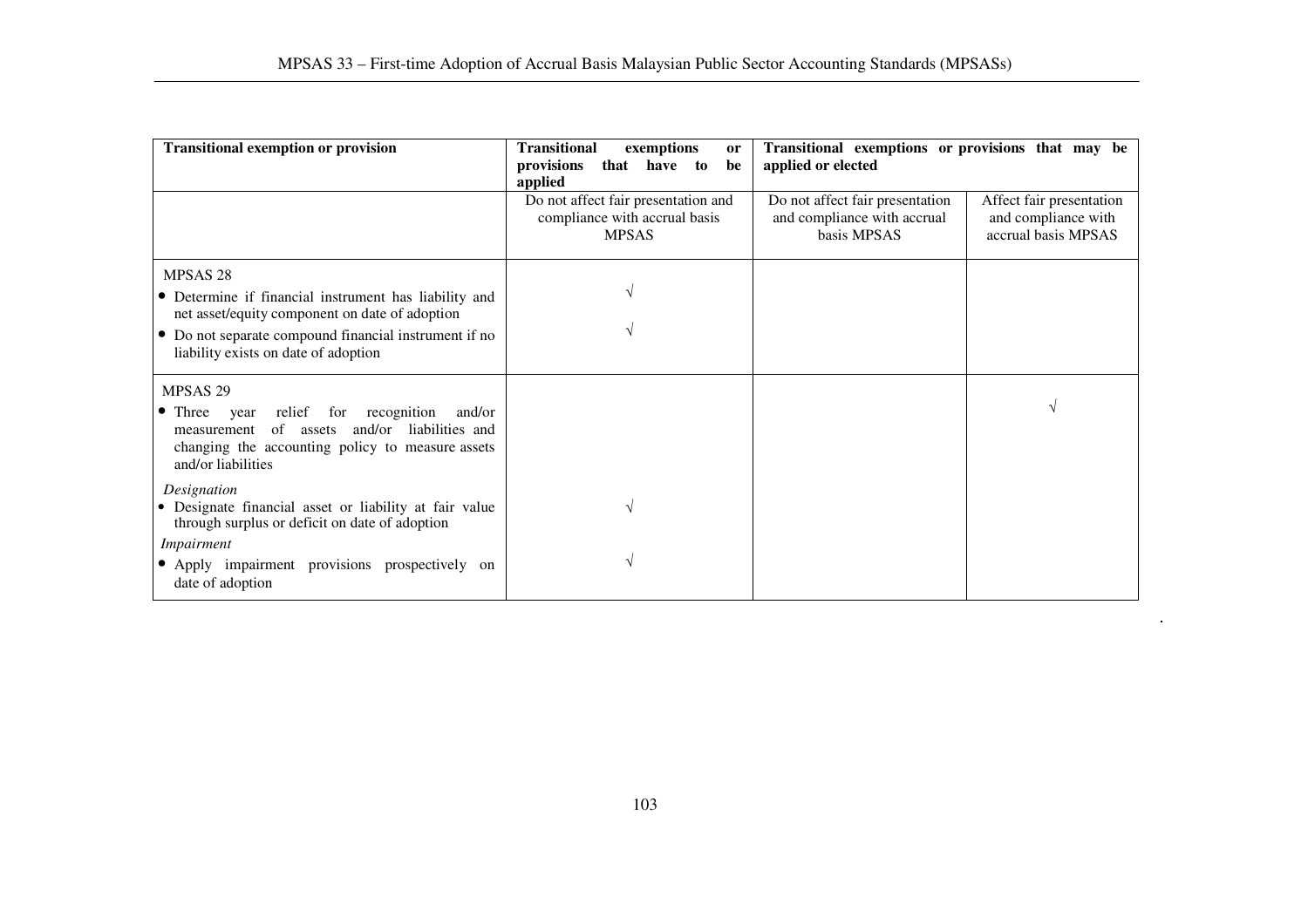| <b>Transitional exemption or provision</b>                                                                                                                                                                                                                                                     | <b>Transitional</b><br>exemptions<br>or<br>provisions that have to be applied        | Transitional exemptions or provisions that may be<br>applied or elected       |                                                                        |
|------------------------------------------------------------------------------------------------------------------------------------------------------------------------------------------------------------------------------------------------------------------------------------------------|--------------------------------------------------------------------------------------|-------------------------------------------------------------------------------|------------------------------------------------------------------------|
|                                                                                                                                                                                                                                                                                                | Do not affect fair presentation and<br>compliance with accrual basis<br><b>MPSAS</b> | Do not affect fair presentation<br>and compliance with accrual<br>basis MPSAS | Affect fair presentation<br>and compliance with<br>accrual basis MPSAS |
| MPSAS <sub>29</sub>                                                                                                                                                                                                                                                                            |                                                                                      |                                                                               |                                                                        |
| Derecognition<br>• Apply derecognition provisions prospectively on<br>date of adoption<br>Apply derecognition provisions retrospectively if<br>information is available as at the date of initial<br>accounting                                                                                |                                                                                      |                                                                               |                                                                        |
| Hedge accounting<br>• Measure derivatives at fair value<br>• Eliminate all deferred losses and gains<br>• Only reflect hedges that qualify for hedge<br>accounting on date of adoption<br>• Discontinue hedge transaction if conditions of hedge<br>accounting on date of adoption are not met |                                                                                      |                                                                               |                                                                        |
| MPSAS 30<br>• No disclosure of information about nature and extent<br>of risks                                                                                                                                                                                                                 |                                                                                      |                                                                               |                                                                        |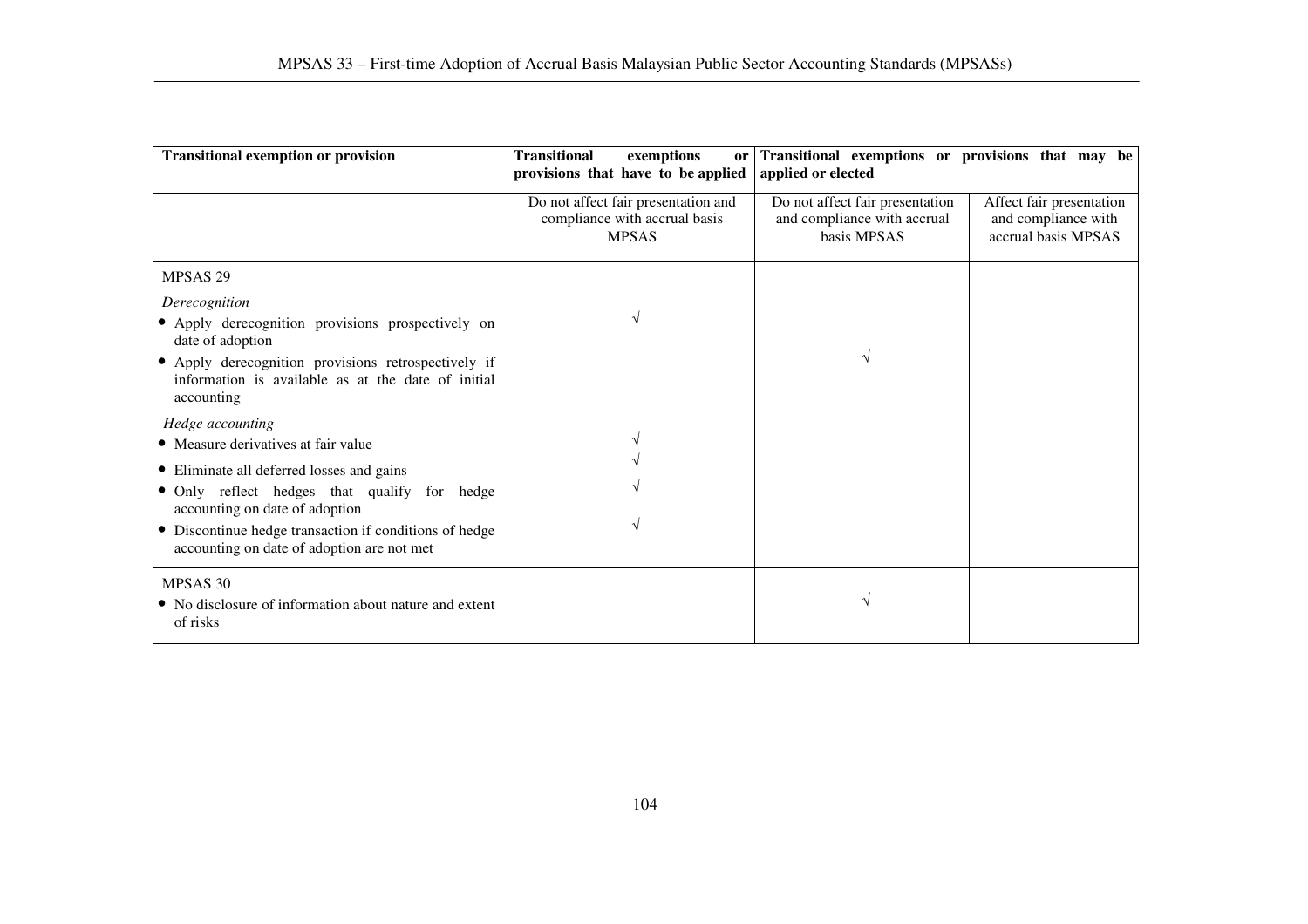| <b>Transitional exemption or provision</b>                                                                                                                                                | <b>Transitional</b><br>exemptions<br>or<br>provisions<br>that have to<br>be<br>applied | Transitional exemptions or provisions that may be<br>applied or elected       |                                                                        |  |
|-------------------------------------------------------------------------------------------------------------------------------------------------------------------------------------------|----------------------------------------------------------------------------------------|-------------------------------------------------------------------------------|------------------------------------------------------------------------|--|
|                                                                                                                                                                                           | Do not affect fair presentation and<br>compliance with accrual basis<br><b>MPSAS</b>   | Do not affect fair presentation<br>and compliance with accrual<br>basis MPSAS | Affect fair presentation<br>and compliance with<br>accrual basis MPSAS |  |
| MPSAS 31                                                                                                                                                                                  |                                                                                        |                                                                               |                                                                        |  |
| • Three<br>relief for recognition and/or<br>year<br>of assets<br>and<br>changing<br>measurement<br>the<br>accounting policy to measure assets                                             |                                                                                        |                                                                               |                                                                        |  |
| • Recognize all internally generated intangible<br>assets                                                                                                                                 | V                                                                                      |                                                                               |                                                                        |  |
| MPSAS <sub>32</sub>                                                                                                                                                                       |                                                                                        |                                                                               |                                                                        |  |
| • Three year relief for recognition and/or<br>measurement of assets and/or liabilities and<br>changing the accounting policy to measure assets<br>and/or liabilities                      |                                                                                        |                                                                               |                                                                        |  |
| • Measure liability either under financial liability<br>model or grant of a right to the operator model on<br>date of adoption or when asset is recognised if<br>relief period is adopted | V                                                                                      |                                                                               |                                                                        |  |
| Applying deemed cost to assets and/or liabilities                                                                                                                                         |                                                                                        | $\sqrt{ }$                                                                    |                                                                        |  |
| Applying deemed cost to assets acquired in a non-<br>exchange transaction                                                                                                                 |                                                                                        |                                                                               |                                                                        |  |
| Using deemed cost for investments in controlled<br>entities, jointly controlled entities and associates                                                                                   |                                                                                        | $\sqrt{ }$                                                                    |                                                                        |  |
| Preparing reconciliations during transitional period                                                                                                                                      | $\sqrt{}$                                                                              |                                                                               |                                                                        |  |

 $\bar{z}$ 

J.